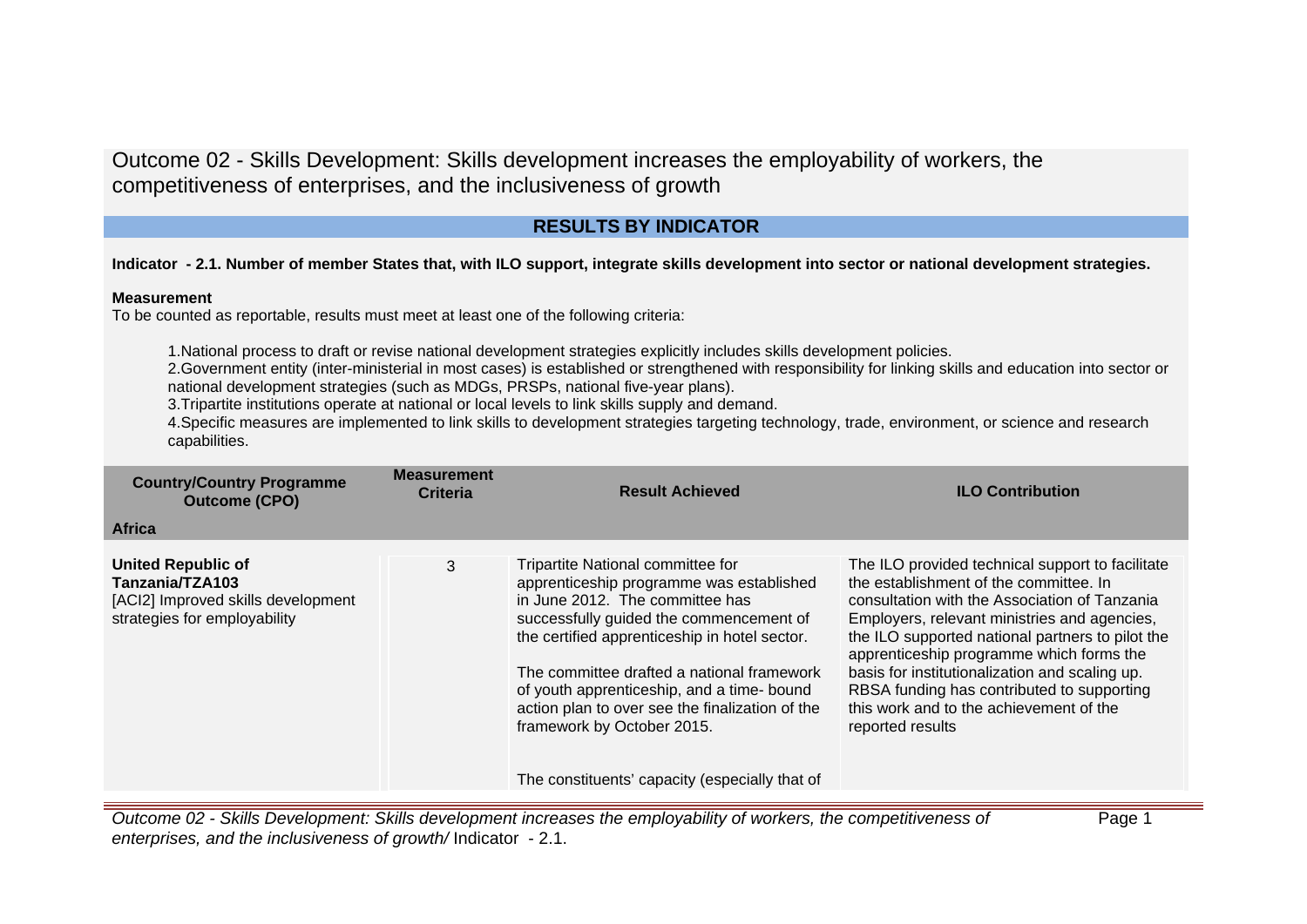|                                                                                                                                                                                                                                   | employers) has strengthened in terms of<br>developing and implementing apprenticeship<br>programmes. These programmes also give<br>formal recognition to non-formal trainings with<br>certification.                                                                                                                                                                                                         | The ILO's support was also in knowledge<br>dissemination and capacity strengthening to<br>social partners to design and implement quality<br>youth apprenticeship programme. Through this<br>support, national partners have ensured that<br>apprenticeships programmes are included in<br>Big Result Now (BRN) Initiatives as apriority<br>areas in developing skilled nation.<br>RBSA funding has contributed to supporting<br>this work and to the achievement of the<br>reported results                                                                                                                                |
|-----------------------------------------------------------------------------------------------------------------------------------------------------------------------------------------------------------------------------------|--------------------------------------------------------------------------------------------------------------------------------------------------------------------------------------------------------------------------------------------------------------------------------------------------------------------------------------------------------------------------------------------------------------|-----------------------------------------------------------------------------------------------------------------------------------------------------------------------------------------------------------------------------------------------------------------------------------------------------------------------------------------------------------------------------------------------------------------------------------------------------------------------------------------------------------------------------------------------------------------------------------------------------------------------------|
| 4                                                                                                                                                                                                                                 | As of 2014, three VET (Vocational Education<br>and Training) Centres In Morogoro, Mwanza<br>and Dar es Salaam have capacity to facilitate<br>small scale Recognition of Prior Learning<br>Assessment processes. As a result<br>Vocational and Education Training Authority<br>institutionalized skills recognition and is<br>conducting certification and skills upgrading<br>for informally trained people. | In collaboration with VETA the ILO provided<br>support to orient training of 29 individuals to be<br>RPLA facilitators, both from Headquarters and<br>field.<br>ILO provided technical support and inputs in<br>designing the workplace apprenticeship<br>programmes. ILO also trained the constituents<br>with the aim of enhancing their organizational<br>capacity in apprenticeship training.<br>RBSA funding has contributed to supporting<br>this work and to the achievement of the<br>reported results<br>RBSA funding has contributed to supporting<br>this work and to the achievement of the<br>reported results |
| Additional CPO Information (This information should only be added when relevant and necessary and should not repeat information already<br>entered under results or ILO contribution)<br>a)Gender equality and non-discrimination | b) Partnerships (external)                                                                                                                                                                                                                                                                                                                                                                                   |                                                                                                                                                                                                                                                                                                                                                                                                                                                                                                                                                                                                                             |
|                                                                                                                                                                                                                                   | demand.                                                                                                                                                                                                                                                                                                                                                                                                      | The ILO is partnering with the private sector to link skills supply and                                                                                                                                                                                                                                                                                                                                                                                                                                                                                                                                                     |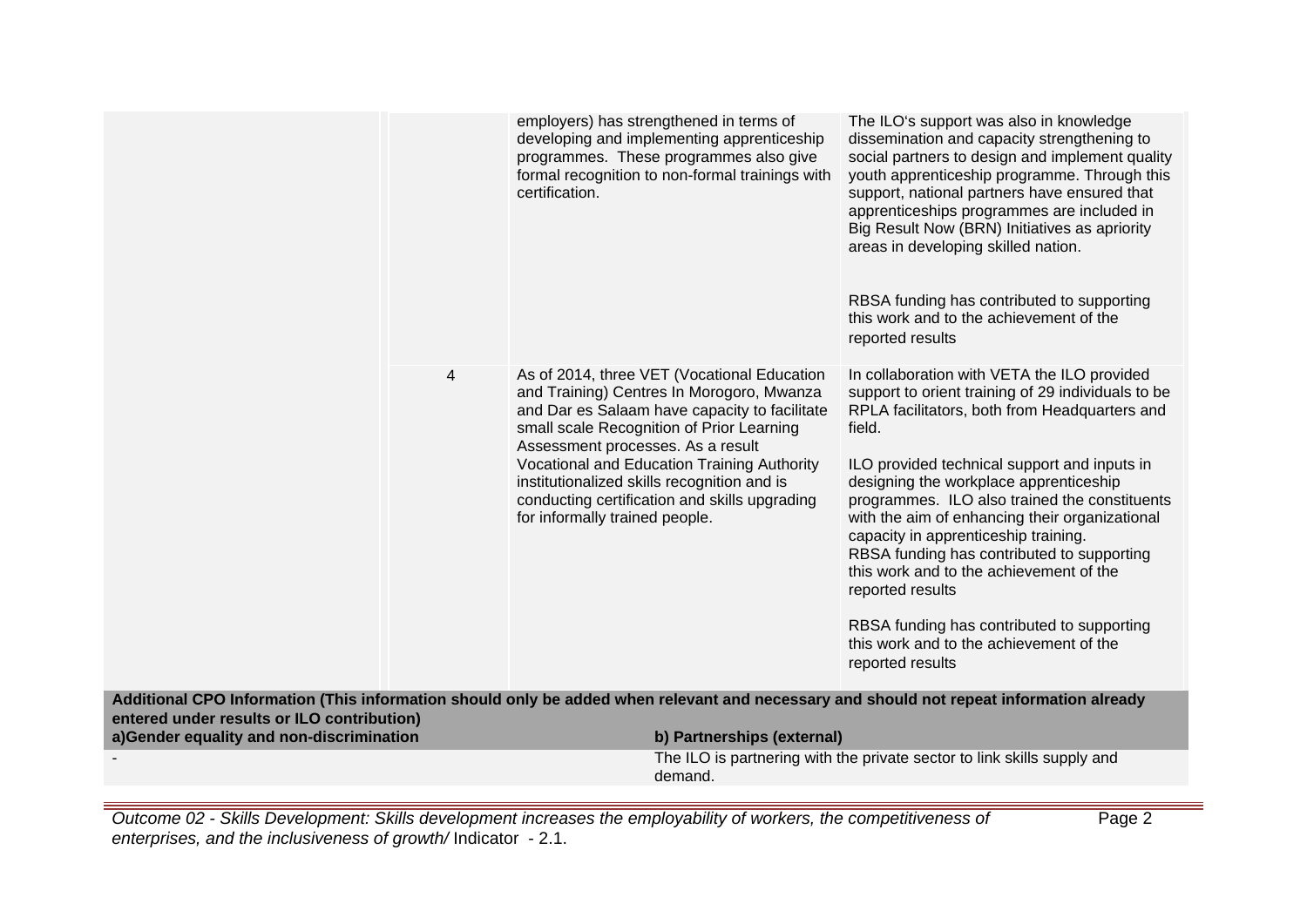The ILO has been partnering with the private sector in tourism a result of which formal apprenticeship training programmes have been conducted in different hotels including Hyatt Regency, Holiday Inn, Southern Sun, and Golden Tulip Hotel, Hotel slipway, Kunduchi Beach resort and Courtyard Hotel in Dar es salaam.

This collaboration ensured ease of regulation and monitoring of the programmes by accredited training institutions in turn ensuring to adherence of standards that have been set by national bodies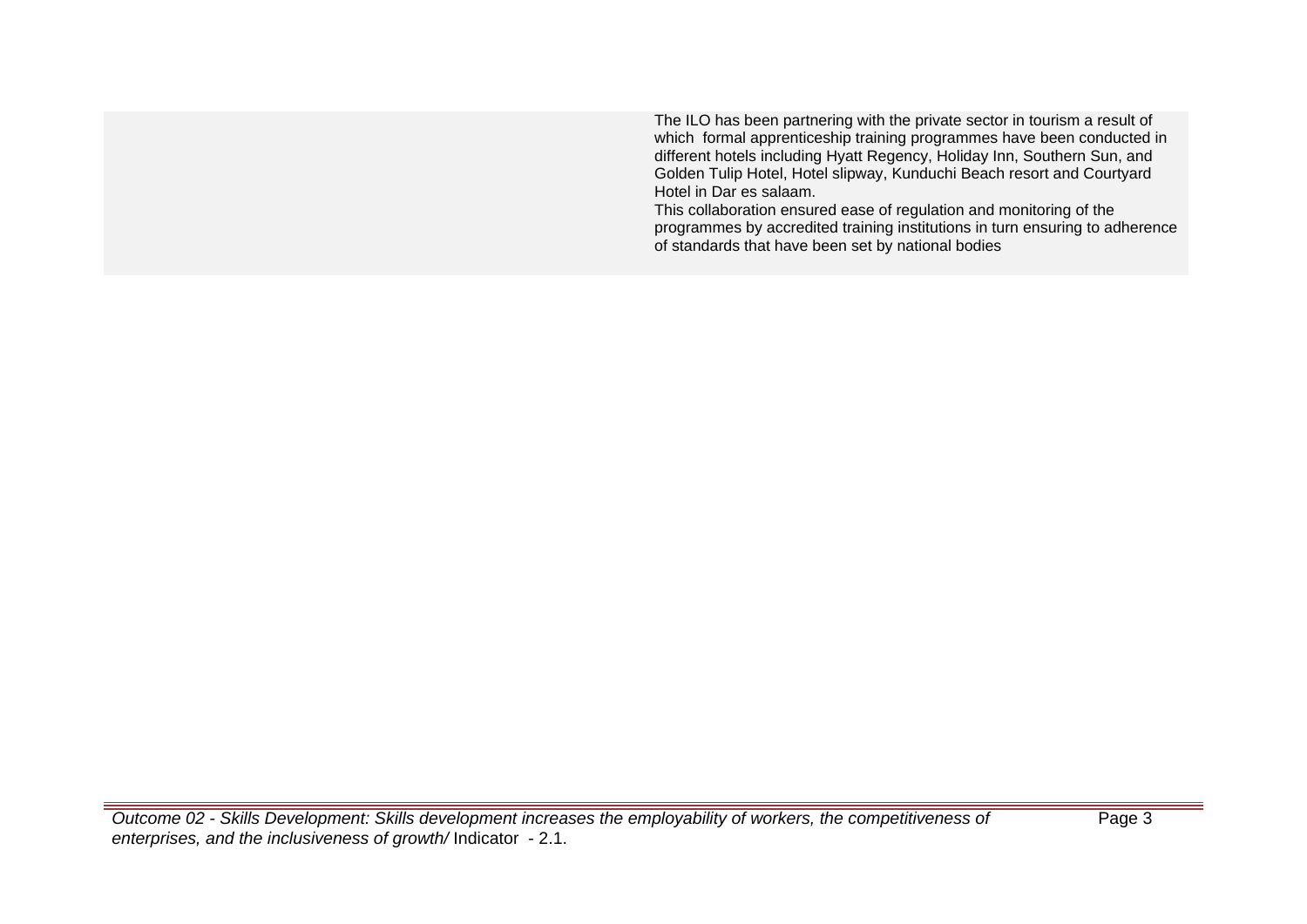| Egypt/EGY102<br>Government and tripartite entities are<br>strengthened with responsibility for<br>linking skills and education into<br>sector or national development<br>strategies | $\overline{2}$ | A National Council for Human Resources<br>Development has been established in 2014<br>comprised of 17 government entities,<br>employers' and workers' representatives                                                                                                                                                                                                                                                    | ILO C142, R195 and ILC Conclusions on Skills<br>for Enhanced Productivity, Employment Growth<br>and Development (2008), stressing the<br>importance of inter-ministerial coordination and<br>social dialogue on governance of skills<br>development systems, were shared with<br>tripartite constituents. An international review<br>of selected licensing systems had been<br>conducted in collaboration with ROAS and a<br>validation workshop held in Cairo in March<br>2015.                                                                                                                                                        |
|-------------------------------------------------------------------------------------------------------------------------------------------------------------------------------------|----------------|--------------------------------------------------------------------------------------------------------------------------------------------------------------------------------------------------------------------------------------------------------------------------------------------------------------------------------------------------------------------------------------------------------------------------|-----------------------------------------------------------------------------------------------------------------------------------------------------------------------------------------------------------------------------------------------------------------------------------------------------------------------------------------------------------------------------------------------------------------------------------------------------------------------------------------------------------------------------------------------------------------------------------------------------------------------------------------|
|                                                                                                                                                                                     | 4              | The Ministry of Industry, Enterprise Training<br>Partnerships and Sector export Councils in<br>two sectors have engaged between April and<br>December 2014 in the skills identification<br>process for trade promotion and economic<br>diversification. Networks are strengthened<br>and priority actions identified to strengthen<br>continuing training provision in the sector and<br>update selected TVET curricula. | The ILO has implemented the skills for trade<br>and economic diversification methodology<br>(STED) in the Food sector and the Wood and<br>Furniture sector, with capacity building<br>workshops in April, sector roundtables between<br>May and October, sector skills establishment<br>surveys and expert interviews between June<br>and September and a validation workshop in<br>December.<br>A Regional Conference on Trade and Skills in<br>October 2014 organized under the Global<br>STED program with 10 countries enabled<br>knowledge sharing across the region. Two<br>sector skills studies have been finalized in<br>2015. |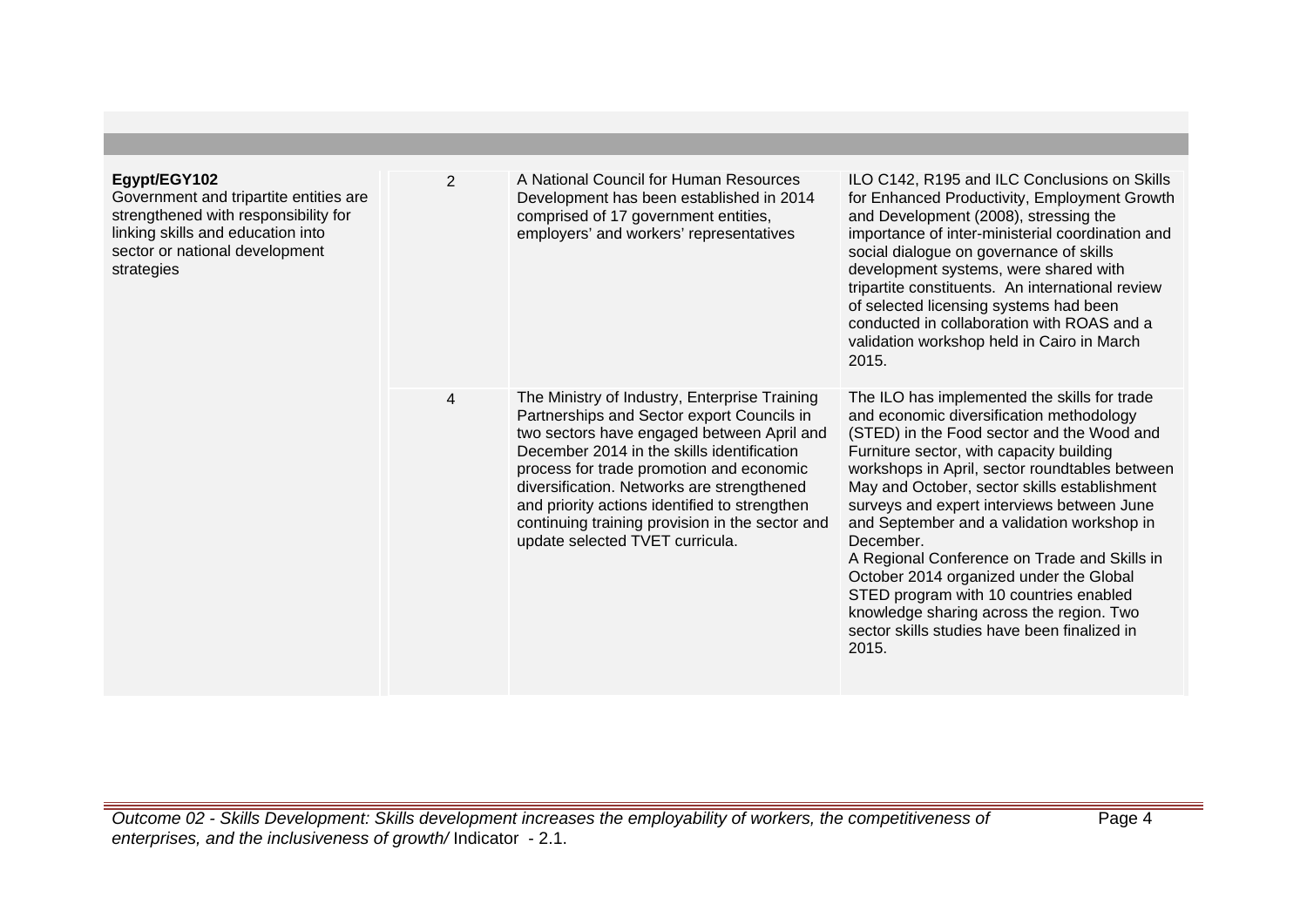## **Tunisia/TUN101**

[ACI2] Les capacités des partenaires nationaux en matière d'adéquation de l'offre de compétence aux besoins du marché du travail sont renforcées.

3 1) The sectoral employers association FEDELEC is partnering in formal arrangements with the sectoral trade unions and sectoral public training providers to introduce a labelling scheme including an assessment of employees' skills for small enterprises providing household services to improve quality of services and enhance confidence of customers.

> 2) Tripartite local forums composed of government, workers, employers, training providers, community organizations, youth centres, business service providers, local employment agencies etc. operate in Bargou, Sbeitla, Thela, Regueb, Sidi Aich, Belkhir, Tejerouine, and Laaroussa since 2014to help link skills supply and demand.

3) In Regueb, the Forum has implemented a pilot establishment survey on skills needs in the agricultural sector in August 2015 to improve demand-led training services for the sector.

4) Based on decisions of the local forums, local actors have implemented the following skills interventions:

- Recognition of apprenticeship training for rock paving through the National Handicrafts 1) ILO provided technical support to pilot the labeling scheme in the following occupations: installer of domestic air conditioning, installer of solar PV systems, installer of electronic security equipment.

ILO also reviewed licensing systems in Tunisia and prepared a publication with recommendations.

2) ILO is providing technical support to local forums to identify local economic opportunities and select priority areas for skills development. A manual for local forums is being prepared. The European Union provides financially support.

3) With the financial support of the European Union, the pilot skills establishment survey in the agriculture sector was designed in May/June 2015 benefiting from ILO technical expertise and international expertise related to a new global guide on skills establishment surveys. Between July and September 2015, capacity of national and local partners has been built and the survey implemented.

4) With the financial support of the European Union, ILO built capacity of 16 local actors (UGTT, UTICA, UTAP, 2 ONGs and public institutions - Ministry of Agriculture, Ministry of enployment; ministry of social affairs-) to design targeted skills interventions responsive to local economic opportunities.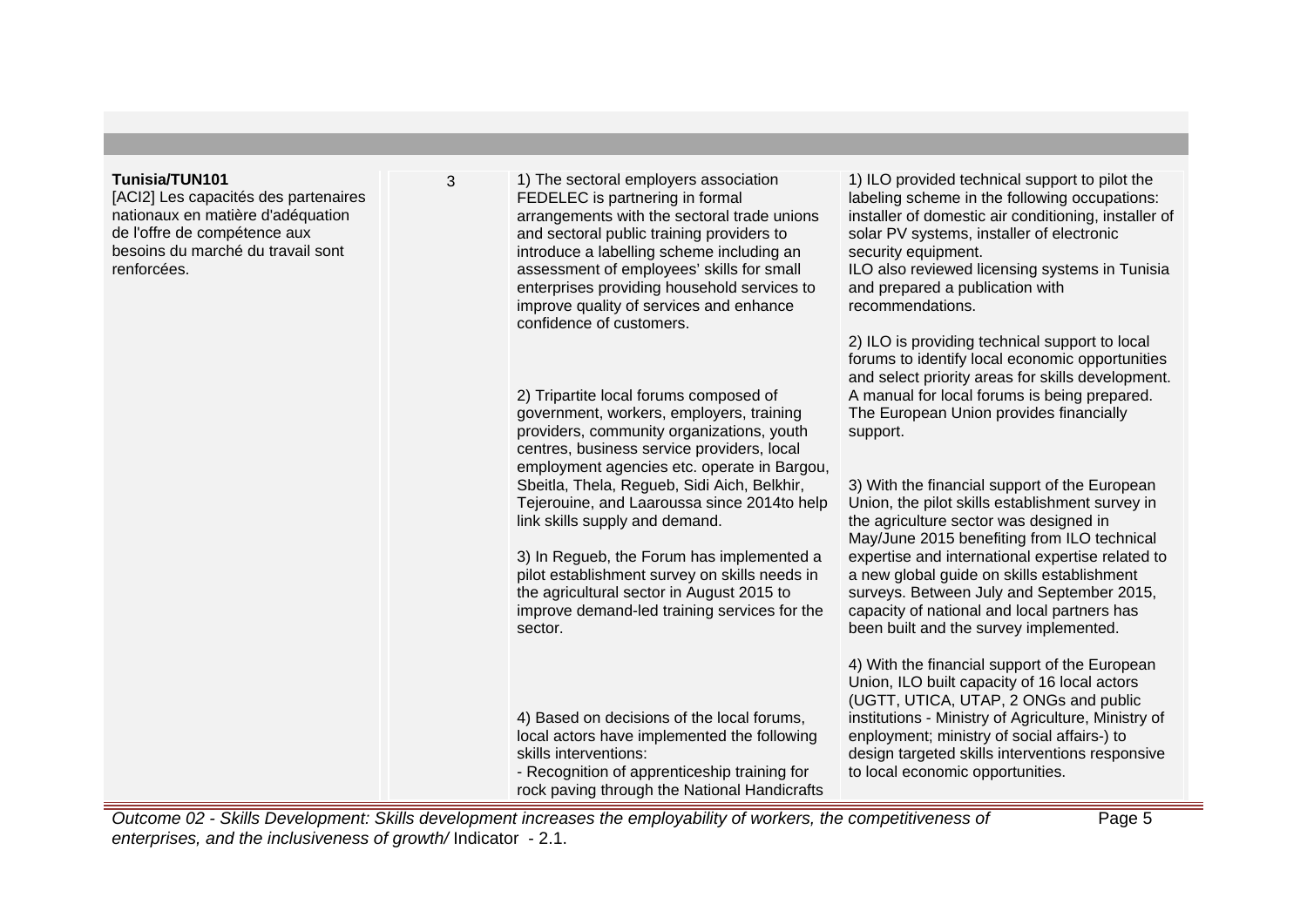|                                                                                                                                         | Office and the regional employment in Théla,<br>Sidi Aich and Kesra (August-November<br>$2015$ ).                                                                                                                                                                                                                                                                                                           | 5) With the financial support of the European<br>Union, workshops on school-to-work transition<br>have been organized at local level, building on<br>findings of the ILO School-to-Work-Transition<br>Survey in Tunisia. |
|-----------------------------------------------------------------------------------------------------------------------------------------|-------------------------------------------------------------------------------------------------------------------------------------------------------------------------------------------------------------------------------------------------------------------------------------------------------------------------------------------------------------------------------------------------------------|--------------------------------------------------------------------------------------------------------------------------------------------------------------------------------------------------------------------------|
|                                                                                                                                         | 5) Training courses on milk processing<br>(Sbeitla et Sidi Aich), horticulture and<br>fruit-growing (Regueb et Belkhir)<br>development of irrigation (Regueb et Kesra)<br>food processing (Gafsa) basket weaving<br>(Kesra), and wool production (Belkhir et Sidi)<br>Aich). All courses were based on formal<br>assessments made by local forums, including<br>feasibility studies for economic viability. |                                                                                                                                                                                                                          |
| Additional CPO Information (This information should only be added when relevant and necessary and should not repeat information already |                                                                                                                                                                                                                                                                                                                                                                                                             |                                                                                                                                                                                                                          |
| entered under results or ILO contribution)                                                                                              |                                                                                                                                                                                                                                                                                                                                                                                                             |                                                                                                                                                                                                                          |
| a)Gender equality and non-discrimination                                                                                                | b) Partnerships (external)                                                                                                                                                                                                                                                                                                                                                                                  |                                                                                                                                                                                                                          |
| - Gender aspects are mainstreamed throughout all training activities                                                                    |                                                                                                                                                                                                                                                                                                                                                                                                             |                                                                                                                                                                                                                          |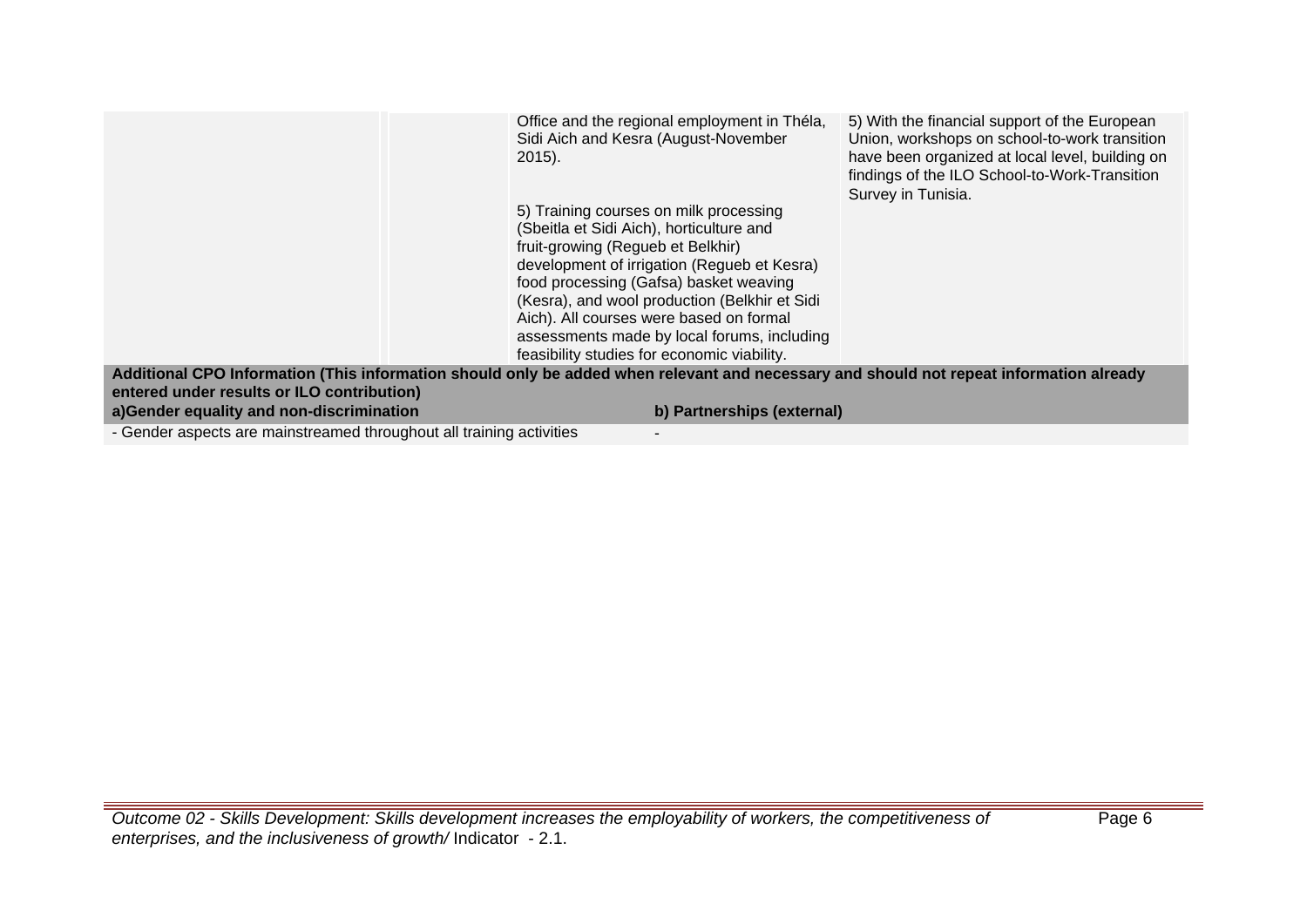| Botswana/BWA102<br>Skills development contributes to<br>increased employability particulary<br>young women and men. | 1              | A new National qualification and credit<br>framework developed to better match skills<br>supply and demand (2013-2014).<br>Skills strategy integrated into National<br>Employment Policy as well as in the revision<br>of the National Development Plan<br>$(2013 - 2014).$ | <b>ILO reviewed the Botswana National</b><br>Vocational Framework as part of an ILO study<br>on National Qualification Frameworks. The ILO<br>provided Technical support for the international<br>symposium on NQF which was held in<br>Johannesburg to build capacity on lessons<br>learnt about NQF by various countries. ILO<br>technical support built the capacity of national<br>stakeholders in developing a new national<br>qualification framework.<br>The ILO conducted a comparative analysis of<br>National Skills Development Policies of 12<br>countries, which included National Policy on<br>Vocational Education and Training of<br>Botswana.<br>The ILO also facilitated discussion and<br>provided technical advice to national<br>stakeholders during the process of integrating<br>skills strategy into National Employment Policy.<br>The ILO also facilitated discussion and<br>provided technical advice to national<br>stakeholders during the process of integrating<br>skills strategy into the National Development<br>Plan. |
|---------------------------------------------------------------------------------------------------------------------|----------------|-----------------------------------------------------------------------------------------------------------------------------------------------------------------------------------------------------------------------------------------------------------------------------|----------------------------------------------------------------------------------------------------------------------------------------------------------------------------------------------------------------------------------------------------------------------------------------------------------------------------------------------------------------------------------------------------------------------------------------------------------------------------------------------------------------------------------------------------------------------------------------------------------------------------------------------------------------------------------------------------------------------------------------------------------------------------------------------------------------------------------------------------------------------------------------------------------------------------------------------------------------------------------------------------------------------------------------------------------|
|                                                                                                                     | $\overline{2}$ | Tripartite committee established at the<br>national level for internship and<br>apprenticeship to link skills supply and<br>demand.                                                                                                                                         | 1. The ILO also built the capacity of the<br>national tripartite committee and other<br>stakeholders on internship and apprenticeship<br>policies and facilitated policy dialogue on the<br>elements of quality apprenticeship and<br>provided key inputs into the development of the<br>apprenticeship policy. The workshop also<br>capacitated constituents and national                                                                                                                                                                                                                                                                                                                                                                                                                                                                                                                                                                                                                                                                               |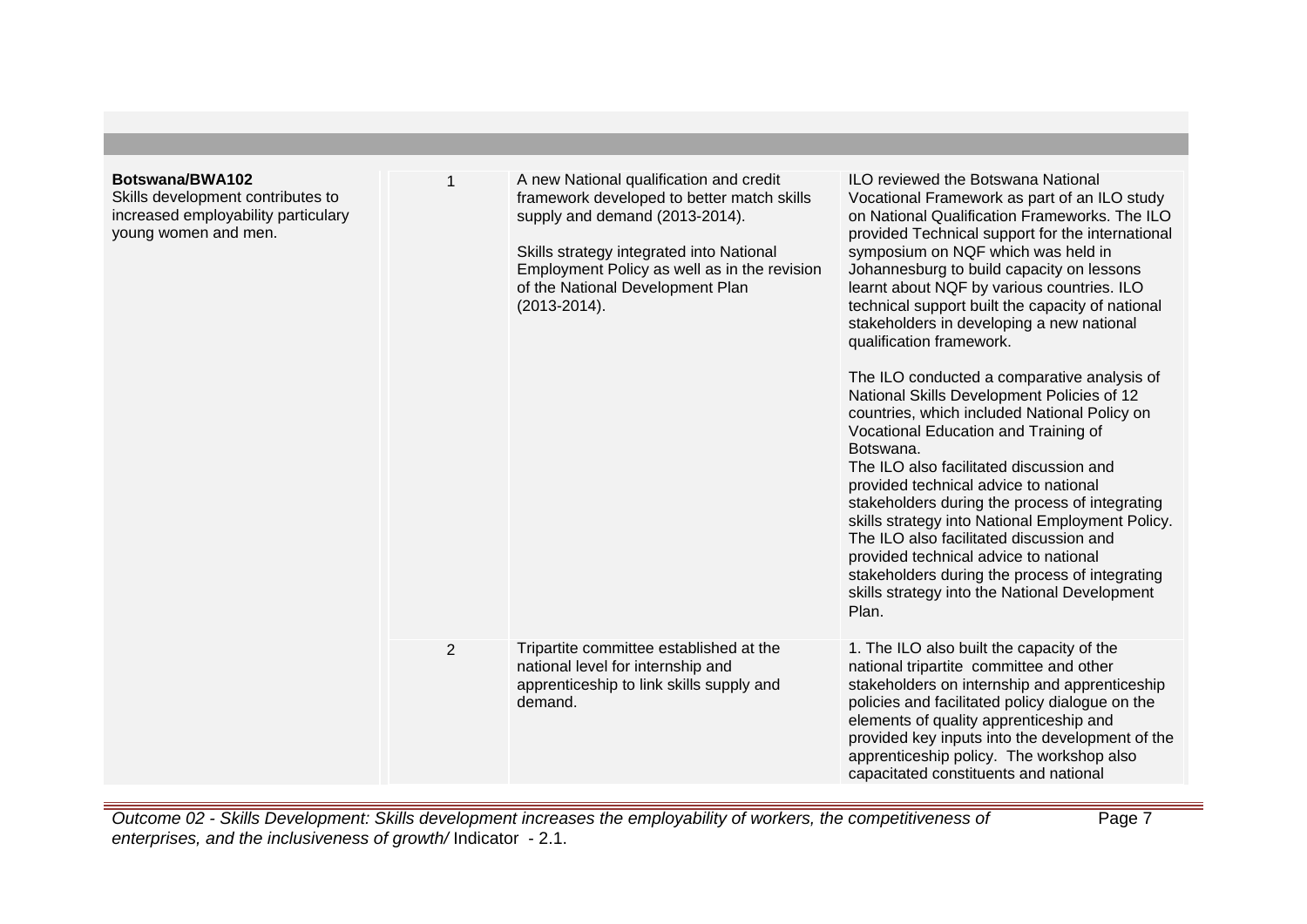institutions on the link between apprenticeship policy and the National Human Resource Development Strategy.

**Additional CPO Information (This information should only be added when relevant and necessary and should not repeat information already entered under results or ILO contribution)** a) Gender equality and non-discrimination **b**) Partnerships (external)

| ajuenuer equality and non-discrimination | <u>ULLE SIIIDS (EXIGITIAL)</u>                                         |
|------------------------------------------|------------------------------------------------------------------------|
|                                          | The Human Resource Development Council (HRDC) is a semi-autonomous     |
|                                          | government under the umbrella of the Ministry of Education and Skills  |
|                                          | Development. It was tasked with the mandate of developing skills       |
|                                          | development policies and linking them to the wider national vision and |
|                                          | development strategies and also sectorial development policies         |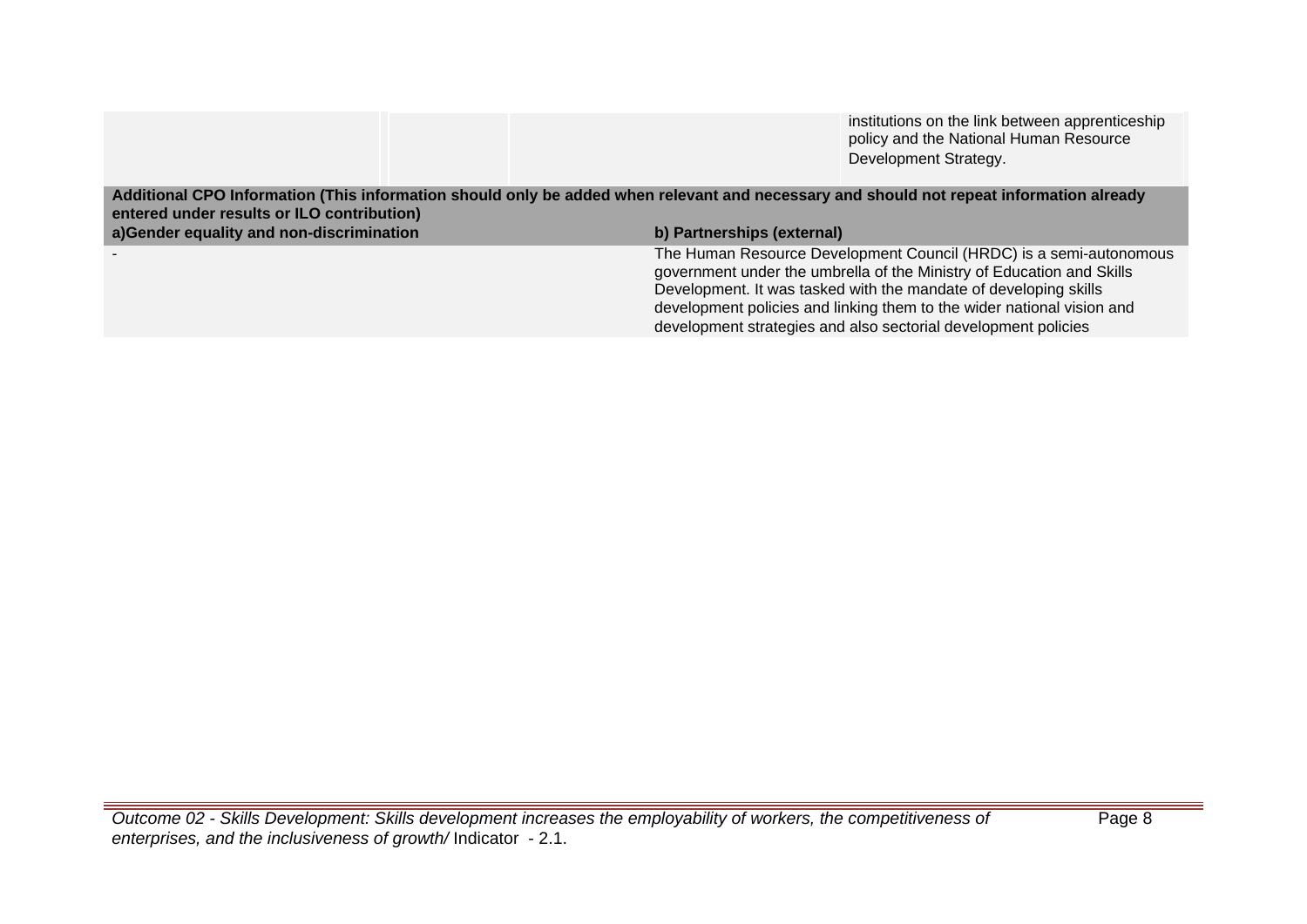| Malawi/MWI105<br>Support to the development and<br>implementation of an action plan on<br>skills for employability | 1 | The ILO Skills for Trade and Economic<br>Diversification (STED) methodology for<br>anticipating skills needed for export<br>competitiveness has been integrated into<br>Malawi's five year National Export Strategy<br>(2013-2018) by the Ministry of Industry and<br>Trade who developed the National<br>Employment Strategy between August 2011<br>and September 2012.<br>The Ministry of Labour and Manpower<br>Development has initiated the process of<br>institutionalizing the STED skills anticipation<br>methodology into the sector skills gaps<br>identification process. | ILO facilitated a stakeholder consultative<br>workshop on importance of skills anticipation<br>for export competitiveness and introduced the<br>STED methodology to Tripartite partners and to<br>the Ministry of Industry and Trade.                                                                                                                                                                                                                                                                                                                                                                                                                                                                                                                      |
|--------------------------------------------------------------------------------------------------------------------|---|--------------------------------------------------------------------------------------------------------------------------------------------------------------------------------------------------------------------------------------------------------------------------------------------------------------------------------------------------------------------------------------------------------------------------------------------------------------------------------------------------------------------------------------------------------------------------------------|------------------------------------------------------------------------------------------------------------------------------------------------------------------------------------------------------------------------------------------------------------------------------------------------------------------------------------------------------------------------------------------------------------------------------------------------------------------------------------------------------------------------------------------------------------------------------------------------------------------------------------------------------------------------------------------------------------------------------------------------------------|
|                                                                                                                    | 4 | <b>STED Pilot Project on Work Integrated</b><br>Learning is currently(July 2015 - March 2015)<br>under implementation in collaboration with<br>Employers Association of Malawi, Ministry of<br>Labour, and Manpower Development and<br>TEVETA.<br>The pilot project will provide needed<br>experience and lessons for possible roll-out<br>of the WiL approach                                                                                                                                                                                                                       | ILO commissioned and technically supervised<br>the STED research in the horticulture and<br>Oilseeds sector and is providing technical<br>assistance to the research process.<br>STED research to identify skills gaps in<br>oilseeds and horticulture sector has been<br>undertaken by the ILO's STED project team<br>between March and October 2015 and analysis<br>of results is in process.<br>ILO facilitated tripartite consultative workshops<br>which resulted in the decision to pilot a Work<br>Integrated Learning approach for skills<br>upgrading of TVET graduates in the vegetables<br>sub-sector.<br>A project on demand led Work Integrated<br>Learning (WiL) has been developed to pilot<br>implementation of an intervention to address |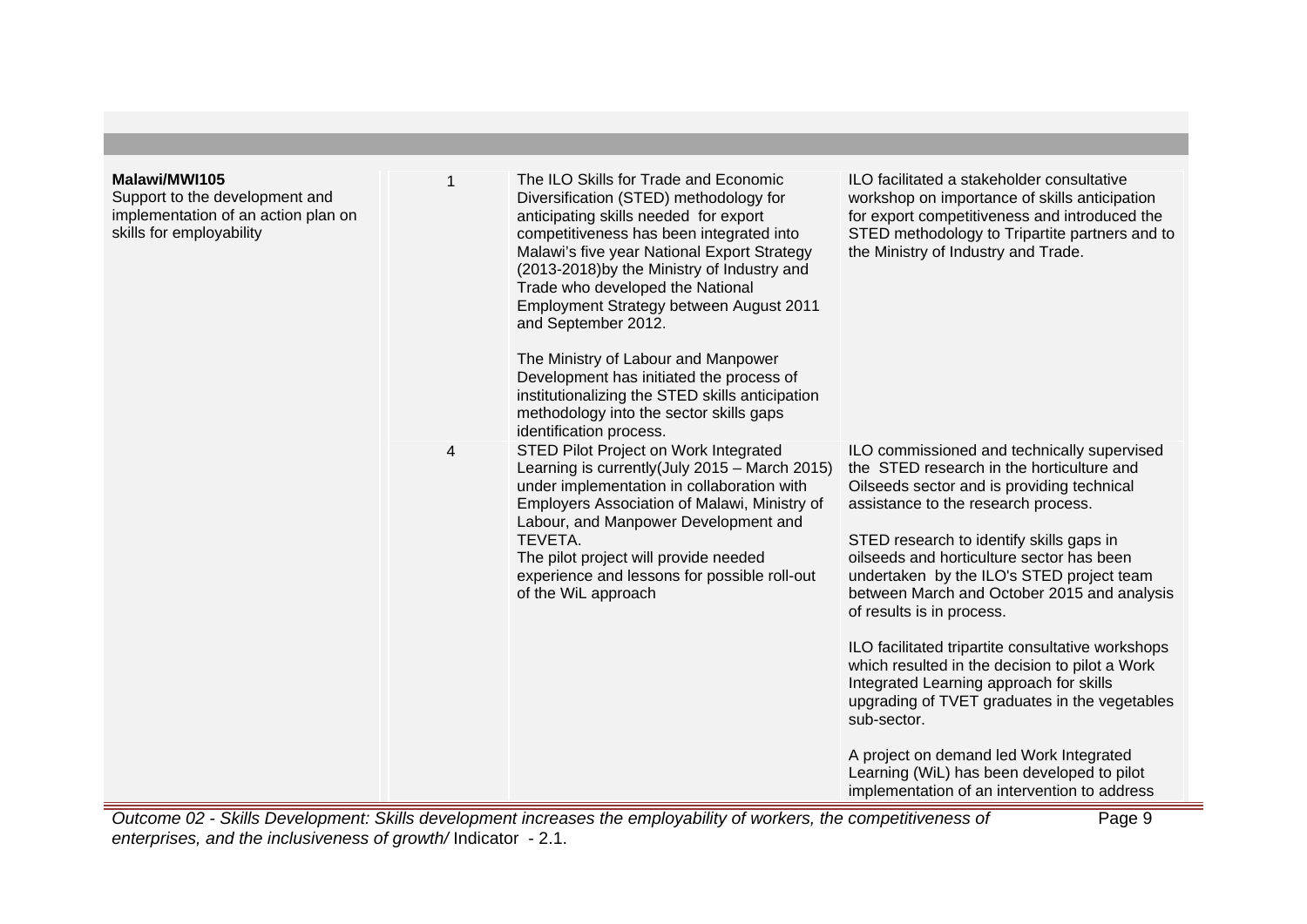skills gaps identified by the preliminary research in the horticulutural sector.

ILO is supporting implementation of the WiL pilot interventions which have been designed and are being implemented by the Employers Organization, and the Ministry of Labour and Manpower Development and TEVETA

**Additional CPO Information (This information should only be added when relevant and necessary and should not repeat information already entered under results or ILO contribution)**

**a)Gender equality and non-discrimination b) Partnerships (external)**

- ILO is working in collaboration with UNESCO, GIZ, EU and African Development Bank to synergize support towards capacity building for enhanced skills development in Malawi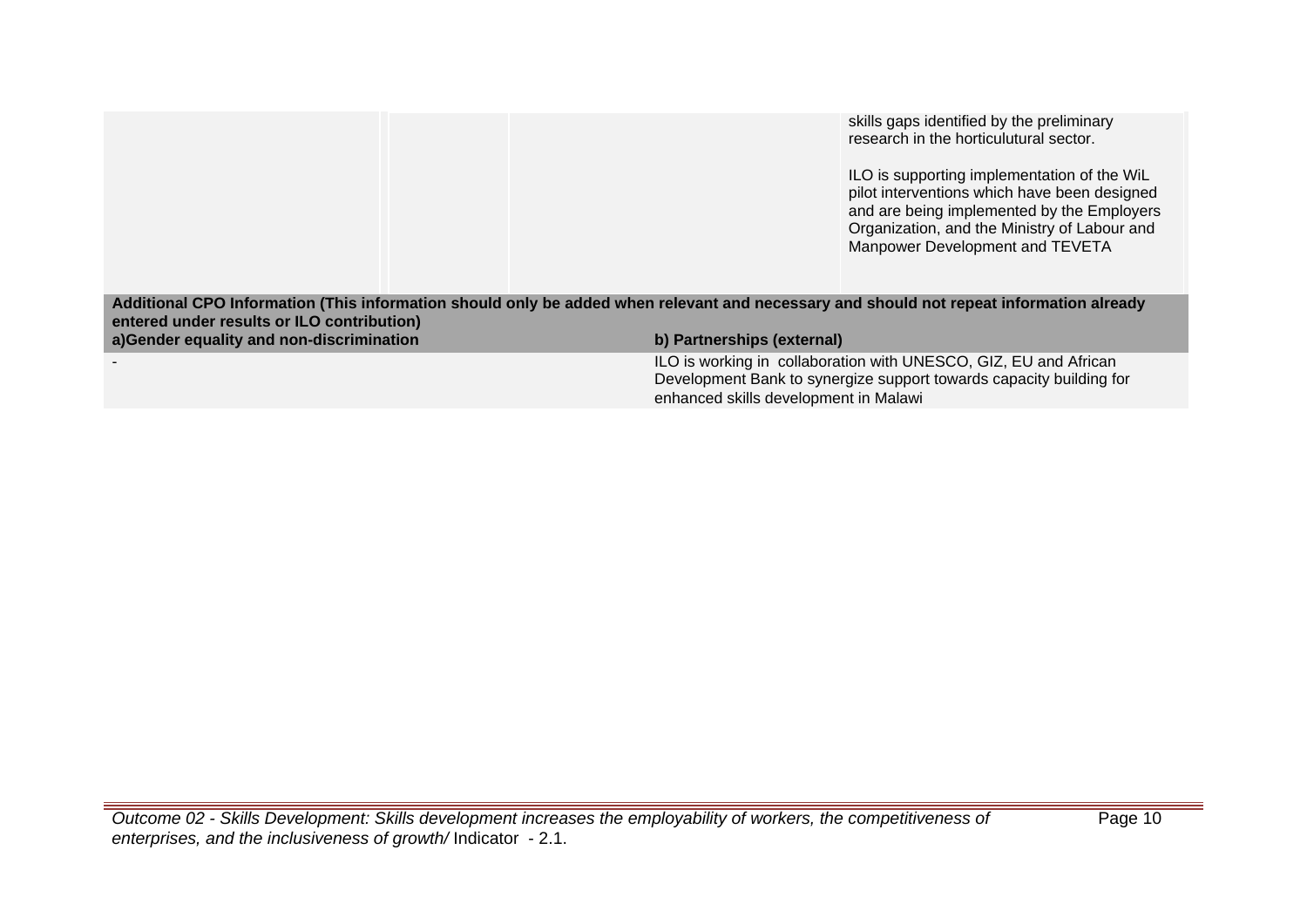| Mozambique/MOZ102<br>Enhanced vocational training for<br>increased employability of the target<br>groups. |                | In the case of Mozambique the national<br>development strategy is reflected in the new<br>5-year Government plan (2015-2019) with a<br>strong focus on Employment and Skills<br>Development.<br>The programmatic framework between<br>donors and Government to support the<br>general budget was revised between<br>September 2014 and June 2015 highlighting<br>the importance of the skills indicators. | The ILO provided technical input to the<br>elaboration of the Employment and Skills<br>component of the 5-year Government plan.<br>Support provided to the National Institute of<br>Employment and Vocational training (INEFP) in<br>the revision of the skills indicators                   |
|-----------------------------------------------------------------------------------------------------------|----------------|-----------------------------------------------------------------------------------------------------------------------------------------------------------------------------------------------------------------------------------------------------------------------------------------------------------------------------------------------------------------------------------------------------------|----------------------------------------------------------------------------------------------------------------------------------------------------------------------------------------------------------------------------------------------------------------------------------------------|
|                                                                                                           | $\overline{2}$ | Established the TVET national authority with<br>a law passed in September 2014. The<br>authority will supervise the work of 3<br>ministries in order to strengthen their<br>capacities.<br>Capacity building of tripartite constituents on<br>social dialogue that resulted in the signing of<br>a collective bargaining agreement between<br>the parties at Maputo Port Development<br>Company.          | The ILO participated in the<br>Donors-Government working group on TVET<br>that provided inputs for the elaboration of the<br>law.<br>ILO organized a training and study tour for,<br>employee, employer and government<br>representatives for the strengthening of social<br>dialogue skills |
|                                                                                                           | 3              | The CCT, the tripartite social dialogue body,<br>discussed and approved in April 2015 the<br>qualifications for different sectors. Meetings<br>for the establishment of a platform at<br>provincial level to link supply and demand in<br>the extractive industry were held in Cabo<br>Delgado province                                                                                                   | The ILO organized and facilitated the meetings<br>at provincial level under the skills for<br>employment project.                                                                                                                                                                            |
|                                                                                                           | 4              | Trained Chief Instructors at Maputo Port<br>Development Company on the ILO's<br>Portworker Development Programme. In<br>January 2105 the ILO's promotion of Decent<br>work in Southern African Ports project                                                                                                                                                                                              | The ILO provided technical support for the<br>training of Chief Instructors, at Maputo Port<br>Development Company, in August 2014 on the<br>ILO's Portwork Development Programme<br>(PDP).                                                                                                  |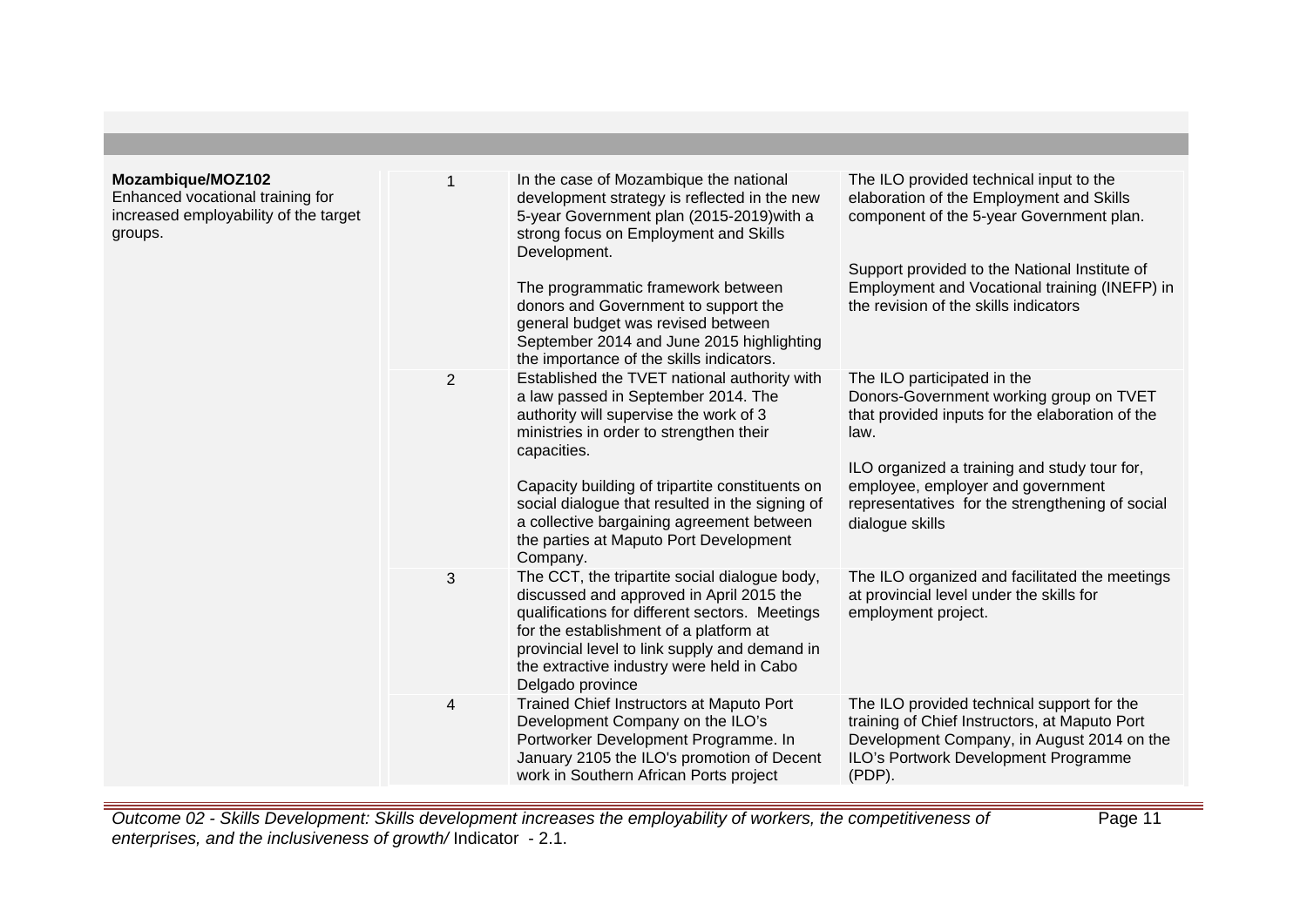|                                                                                                                                                                                       | provided both financial and technical support<br>for the development of a sector specific<br>Supervisory Development Programme for the<br>Maputo Port Development Company. These<br>skills development initiatives are linked to the<br>Strategy for Integrated Development of the<br>Transportation System released in 2009 that<br>single out the transport sector, and ports in<br>particular as one of the critically important<br>building blocks of a competitive economy, in<br>Mozambique. | The ILO provided the technical support for the<br>development of the curriculum and materials<br>for the Maputo Port Development Company,<br>Supervisory Development Programme which<br>was completed in March 2015        |
|---------------------------------------------------------------------------------------------------------------------------------------------------------------------------------------|----------------------------------------------------------------------------------------------------------------------------------------------------------------------------------------------------------------------------------------------------------------------------------------------------------------------------------------------------------------------------------------------------------------------------------------------------------------------------------------------------|----------------------------------------------------------------------------------------------------------------------------------------------------------------------------------------------------------------------------|
| Additional CPO Information (This information should only be added when relevant and necessary and should not repeat information already<br>entered under results or ILO contribution) |                                                                                                                                                                                                                                                                                                                                                                                                                                                                                                    |                                                                                                                                                                                                                            |
| a)Gender equality and non-discrimination                                                                                                                                              | b) Partnerships (external)                                                                                                                                                                                                                                                                                                                                                                                                                                                                         |                                                                                                                                                                                                                            |
|                                                                                                                                                                                       | Programme.                                                                                                                                                                                                                                                                                                                                                                                                                                                                                         | The ILO partnered with the Transnet's Maritime School of Excellence of<br>South Africa for the training of the Chief Instructors as well as for Technical<br>Cooperation in the development of the Supervisory Development |

The ILO is part of the Donors-Government group focus on Extractive Industry and skills development in Cabo Delgado. Close cooperation was established with the new GIZ-DFID program Skills for Oil and Gas (SOGA).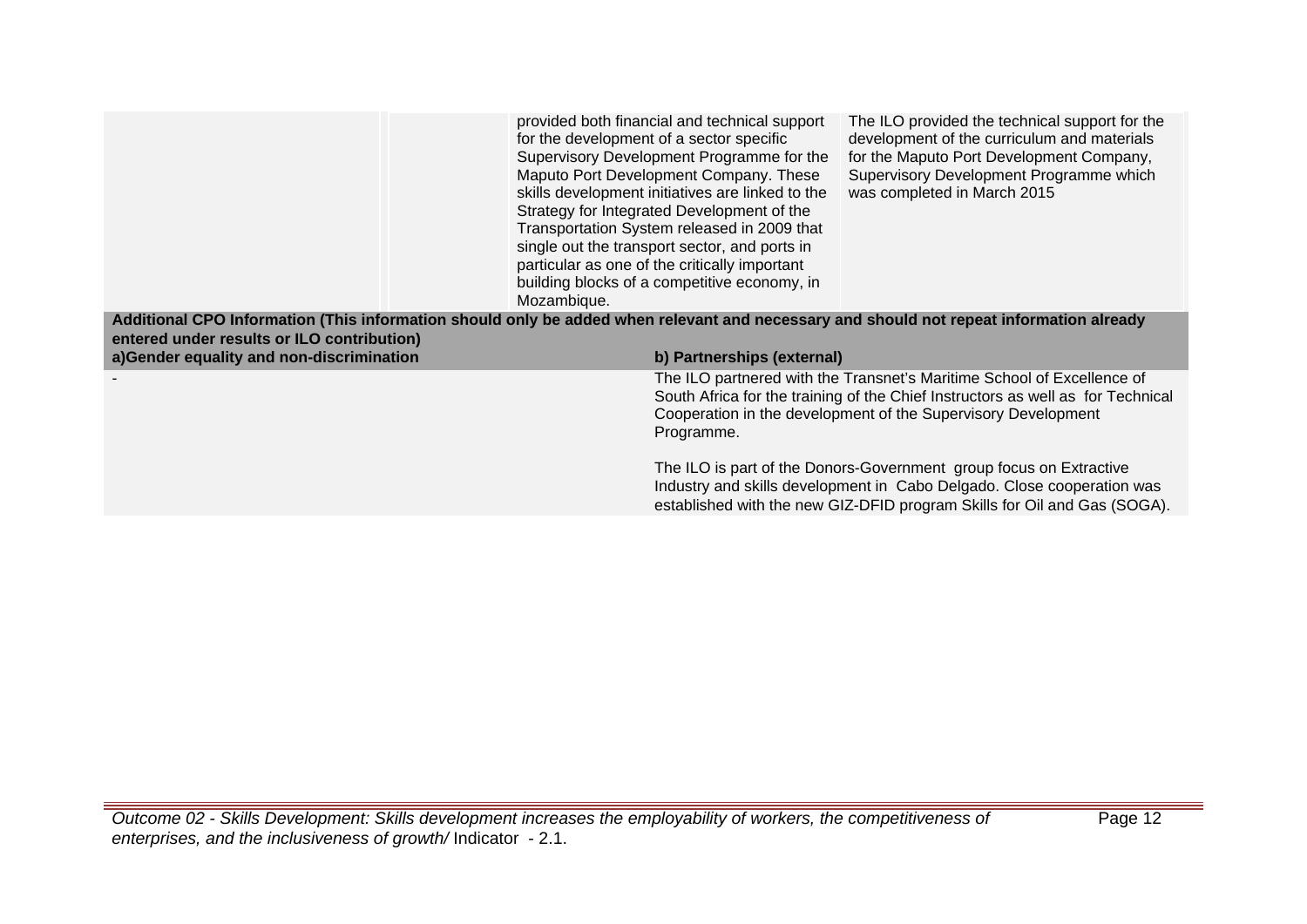| <b>Asia and the Pacific</b> |  |  |
|-----------------------------|--|--|
|-----------------------------|--|--|

| China/CHN255<br>Integration of green jobs skills<br>development into sector and national<br>development strategies |   | The National Directory of Occupation<br>Classification of China (NDOCC) revised in<br>April 2015 by labelling the green occupations.                                                                                  | The ILO contributed to the capacity-building<br>and awareness-raising for the Ministry of<br>Human Resources and Social Security<br>(MOHRSS) on green jobs mapping and<br>promotion through research on Green<br>Employment and Green Skills Development as<br>well as competency-based training curriculum<br>development for the building sector in Nanjing.                                                                                                                                |
|--------------------------------------------------------------------------------------------------------------------|---|-----------------------------------------------------------------------------------------------------------------------------------------------------------------------------------------------------------------------|-----------------------------------------------------------------------------------------------------------------------------------------------------------------------------------------------------------------------------------------------------------------------------------------------------------------------------------------------------------------------------------------------------------------------------------------------------------------------------------------------|
|                                                                                                                    | 3 | The enterprises and vocational schools<br>adopted the competency-based training<br>curriculum in their training programmes to link<br>skills supply and demand in the<br>energy-efficient building sector in Nanjing. | The ILO provided technical support to enhance<br>the technical/vocational education and training<br>institutions' capacities in Nanjing in developing<br>competency-based training curriculum and<br>conducting skills training for the energy efficient<br>building sector. The training curriculum is to be<br>put into further testing and replication in more<br>vocational technical schools and colleges in<br>China to draw experience and lessons for<br>national policy development. |
| entered under results or ILO contribution)                                                                         |   | Additional CPO Information (This information should only be added when relevant and necessary and should not repeat information already                                                                               |                                                                                                                                                                                                                                                                                                                                                                                                                                                                                               |

| a) Gender equality and non-discrimination | b) Partnerships (external)                                   |
|-------------------------------------------|--------------------------------------------------------------|
|                                           | The Decent Work in the Green Economy project (GLO/13/50/FLA) |
|                                           | supported by the Flemish                                     |
|                                           | Department of Foreign Affairs, Belgium                       |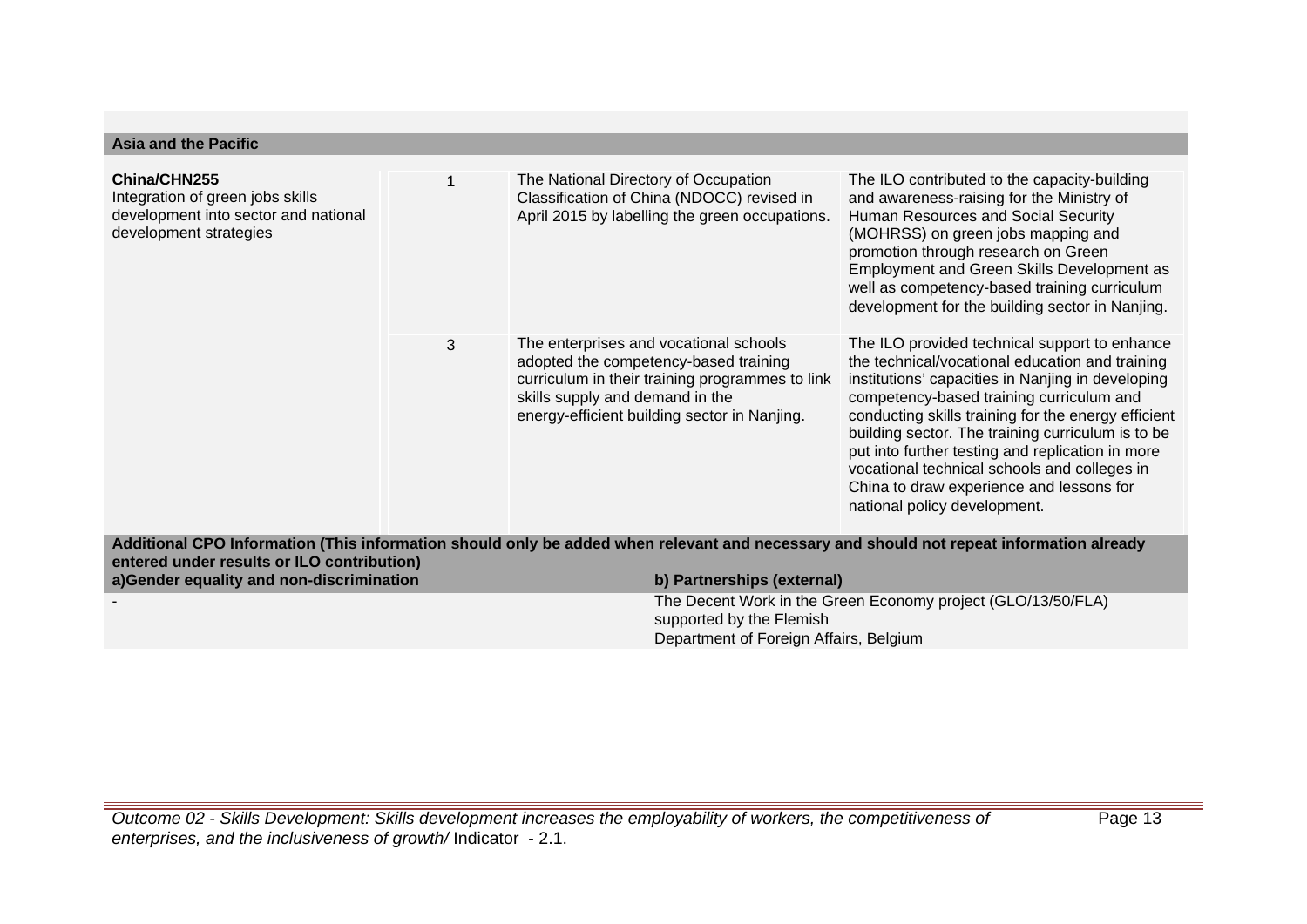Improved employability, especially of young people and women through quality vocational and entreprenuership training

The new Vocational Education and Training (VET) Law (including persons with disabilities) was passed by the National Assembly on 27 November 2014

The National Assembly on 28 November 2014 ratified the UN Convention of Rights of People with Disabilities, which recognizes the rights of persons with disabilities to work, on an equal basis with others, rights to the opportunity to gain a living by work freely chosen or accepted in a labour market and work environment that is open, inclusive and accessibilities to persons with disabilities.

-The ILO conducted an analysis report of current drawbacks in TVET (Technical and Vocational Education and Training) system under TVET Law 2006, provided comments on the salient features and recommendations on revisions

- The ILO supported consultation meetings organized on specific TVET Law provisions. Comments and inputs from stakeholders were considered for the refinement of the TVET Law. -Report on baseline survey findings and recommendations on auditing accessibility for persons with disabilities, curriculum and training materials from disability perspectives and needs of instructors in relation to disability inclusive training at TVET - The ILO produced a report on demand driven vocational training and recommendations for the revised TVET Law - The ILO produced a report on major policy issues in TVET and suggestions to revision of the VET Law - The ILO produced a paper on Modular Training Approach for the revised VET Law - The ILO produced a paper on Student Streaming and Career Guidance for the revised TVET Law - The ILO provided technical inputs to a report from a study tour to Manila with lessons learnt from the Philippines

3 -Local government agencies, training institutions and businesses initiated a

-A training needs survey for each province was conducted by the ILO consultant with support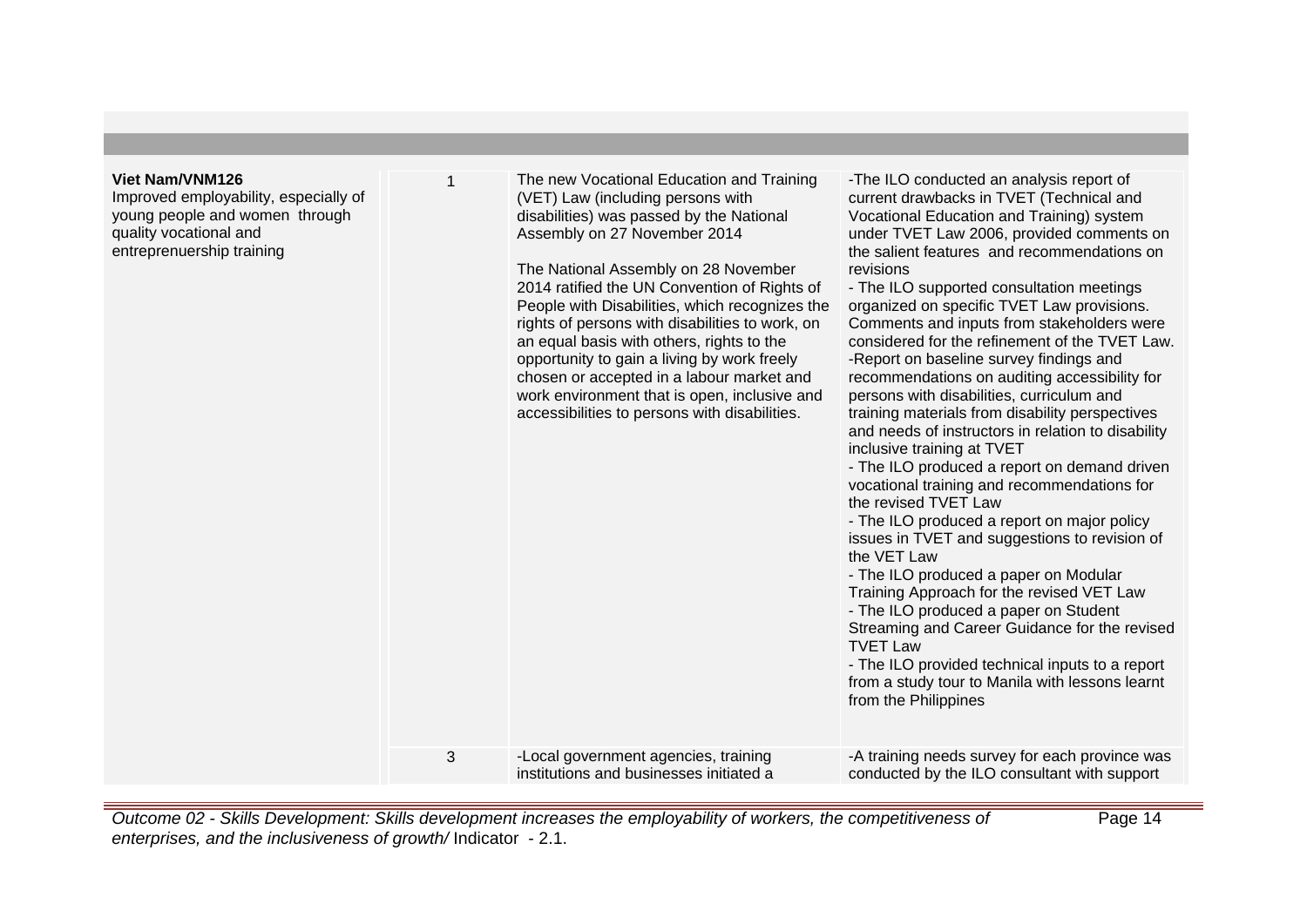collaboration mechanism to improve the training quality and link skills supply and demand in tourism sector in Quang Nam and Thua Thien-Hue

-Viet Nam Chamber of Commerce and Industry, Viet Nam General Federation of Labour were consulted in the revision process of the new VET Law

- Employers, trade unions and social partners explicitly committed to promote employment opportunities for persons with disabilities. The commitments were made in four national policy dialogues in 2014 and 2015.

from local stakeholders

-Two consultations workshops with ILO's technical and financial supports were conducted in each province. Agreed implementation plan among local stakeholders were finalised after the two workshops -Industry participation in TVET in tourism sector in Quang Nam and Thua Thien-Hue provinces was considerably improved. A survey on future collaboration has been done and MOUs between businesses and schools will be signed.

-Career Guidance Day was organized with ILO's technical and financial supports in each province, in which schools, businesses and local government agencies work together to support students with career choices and career counselling.

-A position paper with recommendations from VCCI on the revised VET Law

-A position paper with recommendations from VGCL on the revised VET Law

-Two employer's dialogues to promote cooperate social responsibilities and disability inclusion with technical and financial support from ILO were organized in a central province of Quang Nam and Hochiminh city.

-A media training aimed to journalists with technical and financial support from ILO was carried out to media agencies to promote network of disability activists and national constituents and employers in employment for persons with disabilities.

-A quarterly report on employment consultancy and job placement for persons with disabilities to increase job opportunities with technical and financial support from ILO through organizations of persons with disabilities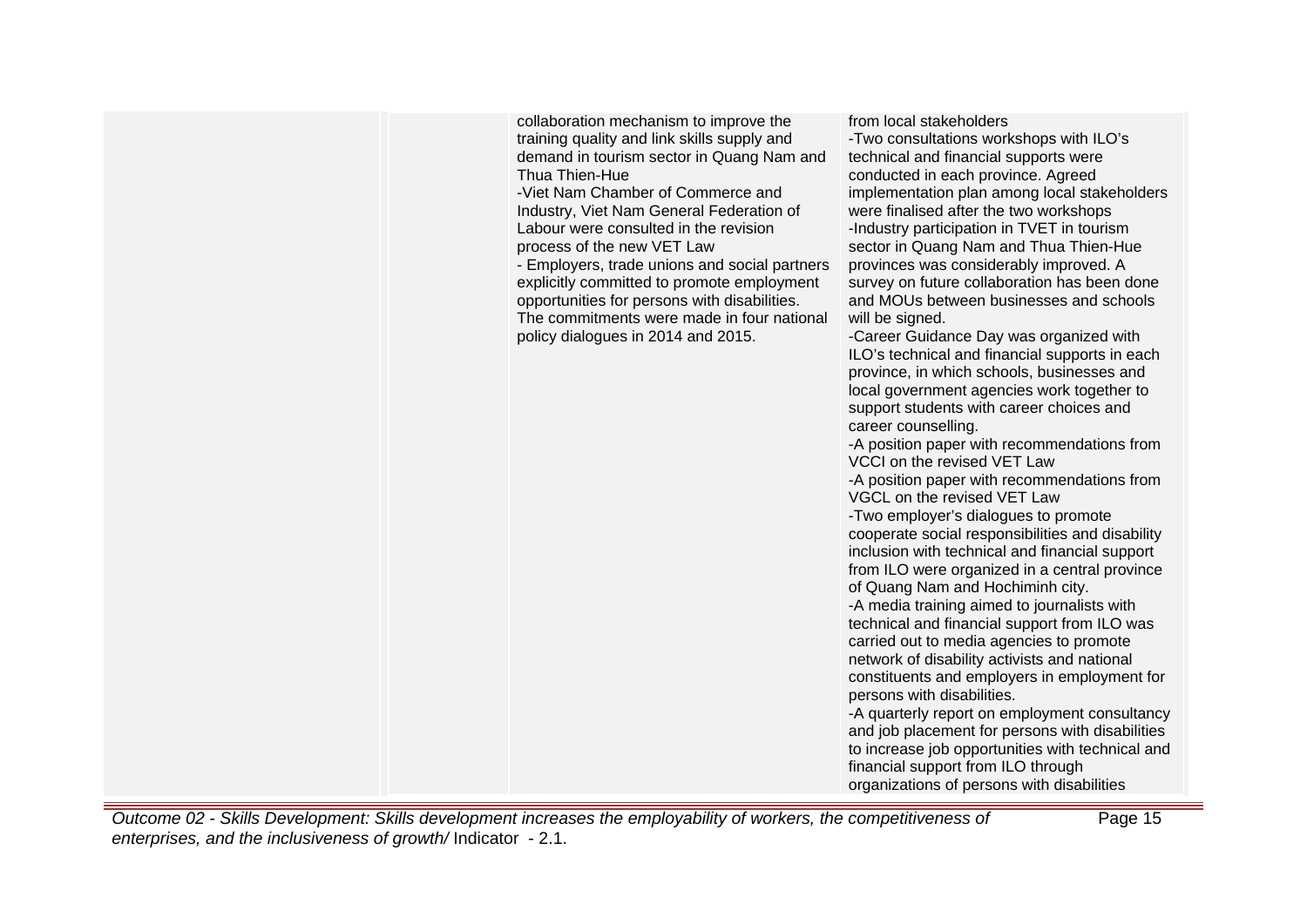|                                            |                |                                                                                                                                         | (DPOs).                                                                                                                                                                                                                                                                                                                                                                                                                                                                                                                                                                                                                                                                                                  |  |
|--------------------------------------------|----------------|-----------------------------------------------------------------------------------------------------------------------------------------|----------------------------------------------------------------------------------------------------------------------------------------------------------------------------------------------------------------------------------------------------------------------------------------------------------------------------------------------------------------------------------------------------------------------------------------------------------------------------------------------------------------------------------------------------------------------------------------------------------------------------------------------------------------------------------------------------------|--|
|                                            | $\overline{4}$ | -Surveys, reports and tools have been<br>developed and implemented by the ILO and<br>ILO implementing partners in 2014 and 2015.        | -The ILO conducted sectoral surveys and<br>studies for tourism and hospitality, and seafood<br>sectors to link skills development in the<br>respective sector strategies.<br>- The ILO introduced Skills Foresight<br>Technology tool and Managing TVET<br>simulation tool to General Department of<br>Vocational Training (GDVT) and TVET schools<br>to improve technology capabilities related to<br>skills development. The two tools were<br>developed by Moscow School of Management<br>SKOLKOVO, an implementing partner of the<br>ILO in the "Applying the G20 Training<br>Approach" project<br>- The ILO produced Skills for Trade and<br>Economic Diversification (STED) report for<br>tourism. |  |
| entered under results or ILO contribution) |                | Additional CPO Information (This information should only be added when relevant and necessary and should not repeat information already |                                                                                                                                                                                                                                                                                                                                                                                                                                                                                                                                                                                                                                                                                                          |  |
| a)Gender equality and non-discrimination   |                |                                                                                                                                         | b) Partnerships (external)                                                                                                                                                                                                                                                                                                                                                                                                                                                                                                                                                                                                                                                                               |  |
|                                            |                | <b>TVET Law.</b>                                                                                                                        | - The National Assembly Committee of Culture, Education, Youth and<br>Teenagers was supported in the public consultation process for the new                                                                                                                                                                                                                                                                                                                                                                                                                                                                                                                                                             |  |
|                                            |                | industry in the provinces.                                                                                                              | - Departments of Culture, Sports and Tourism in Thua Thien Hue and<br>Quang Nam were supported to improve the competitiveness of tourism                                                                                                                                                                                                                                                                                                                                                                                                                                                                                                                                                                 |  |

Outcome 02 - Skills Development: Skills development increases the employability of workers, the competitiveness of enterprises, and the inclusiveness of growth/ Indicator - 2.1. Vietnam Journalists Training Centre in promoting disability inclusion for

Page 16

- Partnership with Disability Resource and Capacity Development (DRD), the Include Consultation Centre (ICC) in Entrepreneurship skill development and employment related services accepting persons with disabilities and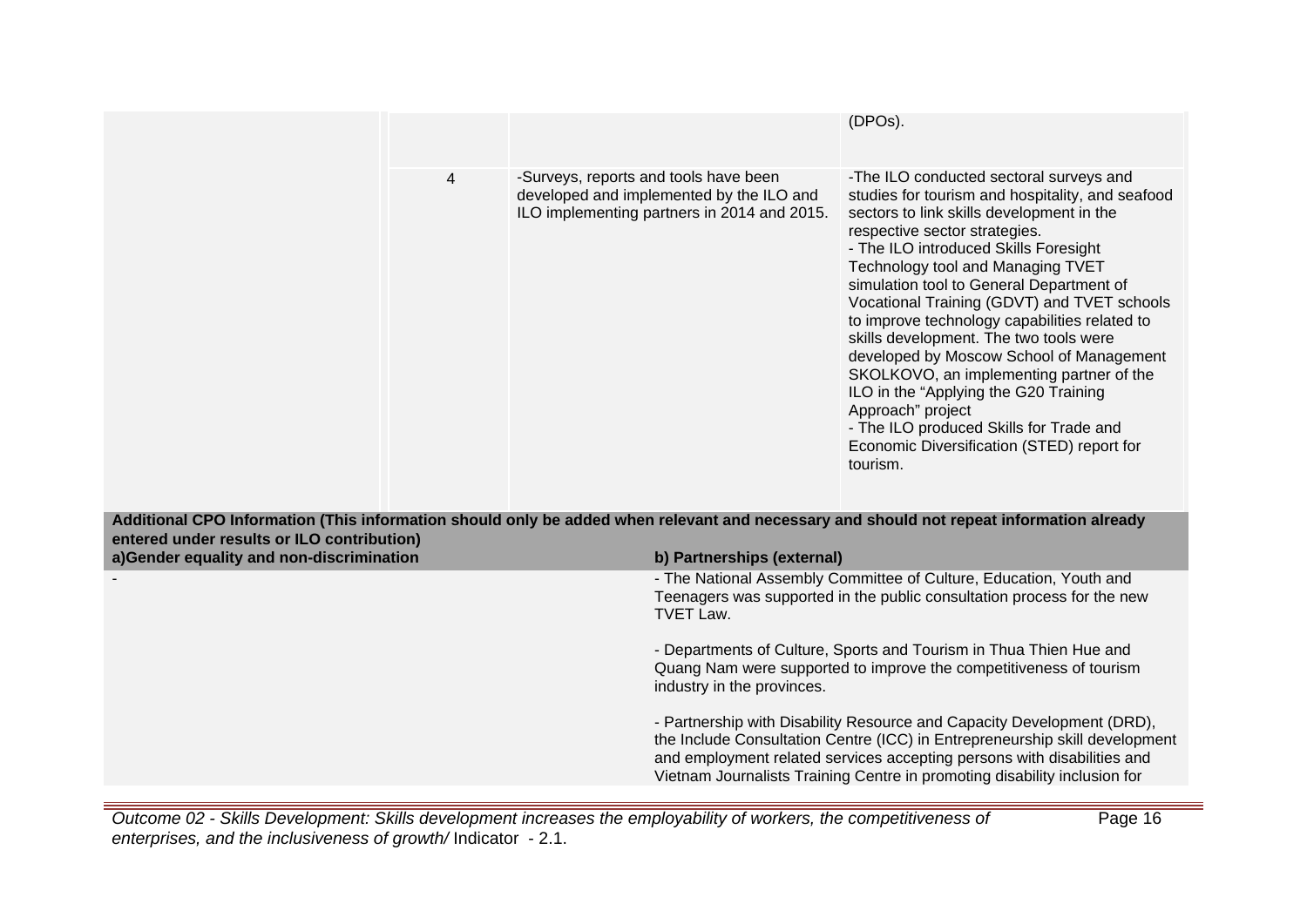national constituents and the media.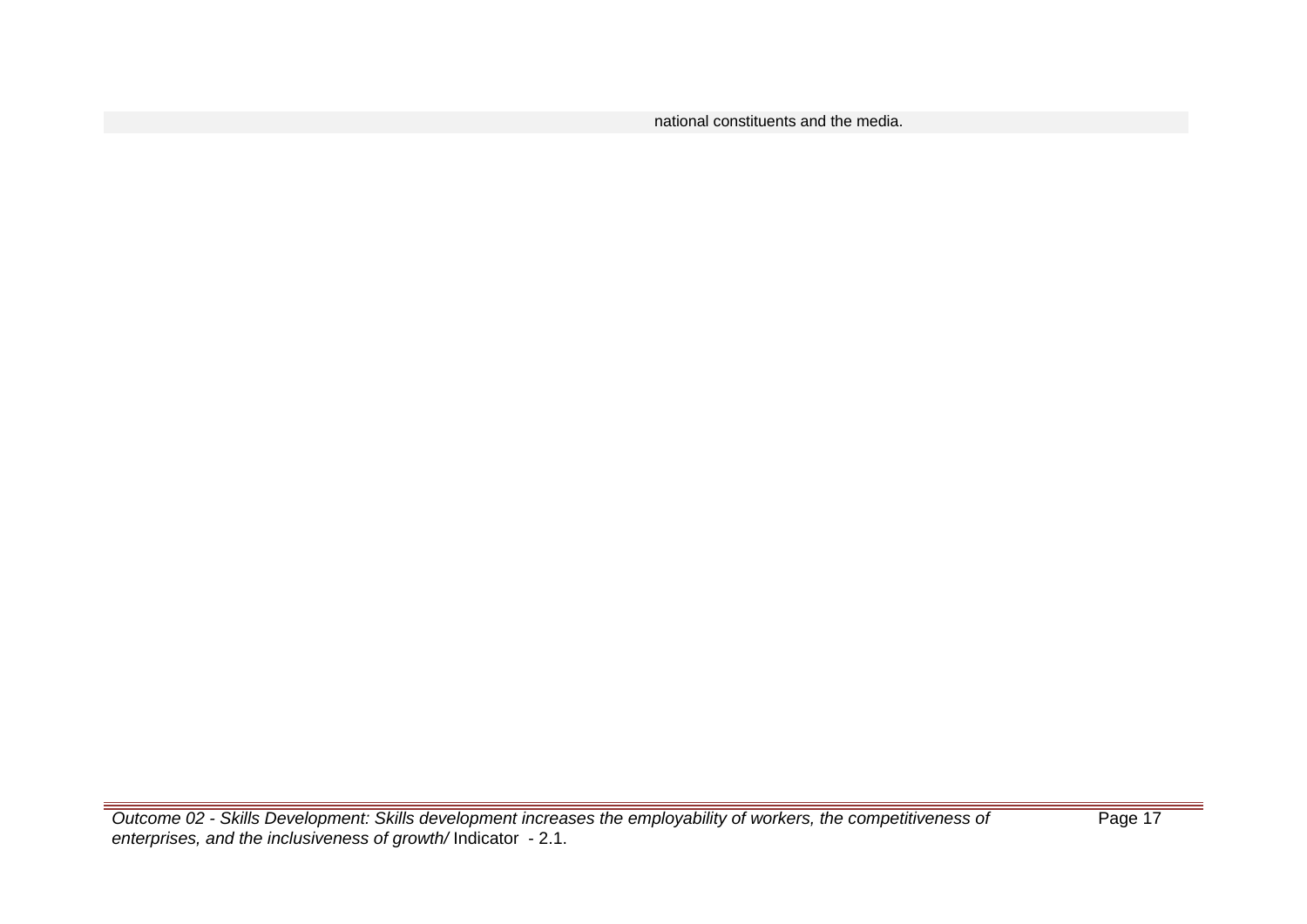| Indonesia/IDN131<br>Workers' skill are upgraded through<br>demand-based and<br>competency-based training to better<br>meet the labour market needs |   | The five-year national development plan<br>(RPJMN 2014-2018) emphasizes skills<br>development. It specifies promotion of<br>apprenticeships as a means to develop skills.                              | ILO provided technical inputs to a high-level<br>mission of the Ministry of National<br>Development Planning (Bappenas) to Geneva<br>in February 2014. The ILO organized technical<br>workshop where a senior Bappenas official<br>presented a draft RPJMN and ILO's technical<br>specialists provided comments and<br>suggestions. ILO skills specialists provided<br>inputs on apprenticeships and country cases. |
|----------------------------------------------------------------------------------------------------------------------------------------------------|---|--------------------------------------------------------------------------------------------------------------------------------------------------------------------------------------------------------|---------------------------------------------------------------------------------------------------------------------------------------------------------------------------------------------------------------------------------------------------------------------------------------------------------------------------------------------------------------------------------------------------------------------|
|                                                                                                                                                    | 3 | The Government has established<br>Communication Forum on Apprenticeship<br>(FKJP) in selected provinces as a dialogue<br>platform between the government and<br>employers. The Forum is now tripartite | The ILO organized a capacity building<br>workshop on apprenticeships for senior trade<br>union leaders in March 2015. Following the<br>workshop, a government representative<br>publicly invited trade union officials to<br>participate in FKJP during a tripartite seminar<br>that was hosted by the ILO. The tripartite<br>dialogue has deepened mutual understanding<br>and corporation                         |
|                                                                                                                                                    | 4 | Employers' association (Apindo) has<br>launched the Indonesia National<br>Apprenticeship Network (INAN).                                                                                               | The ILO provided technical support to the<br>establishment development of INAN (e.g. case<br>studiesfield assessment, workshops and<br>employers' guide). The ILO provided technical<br>input to the guide and the launch event                                                                                                                                                                                     |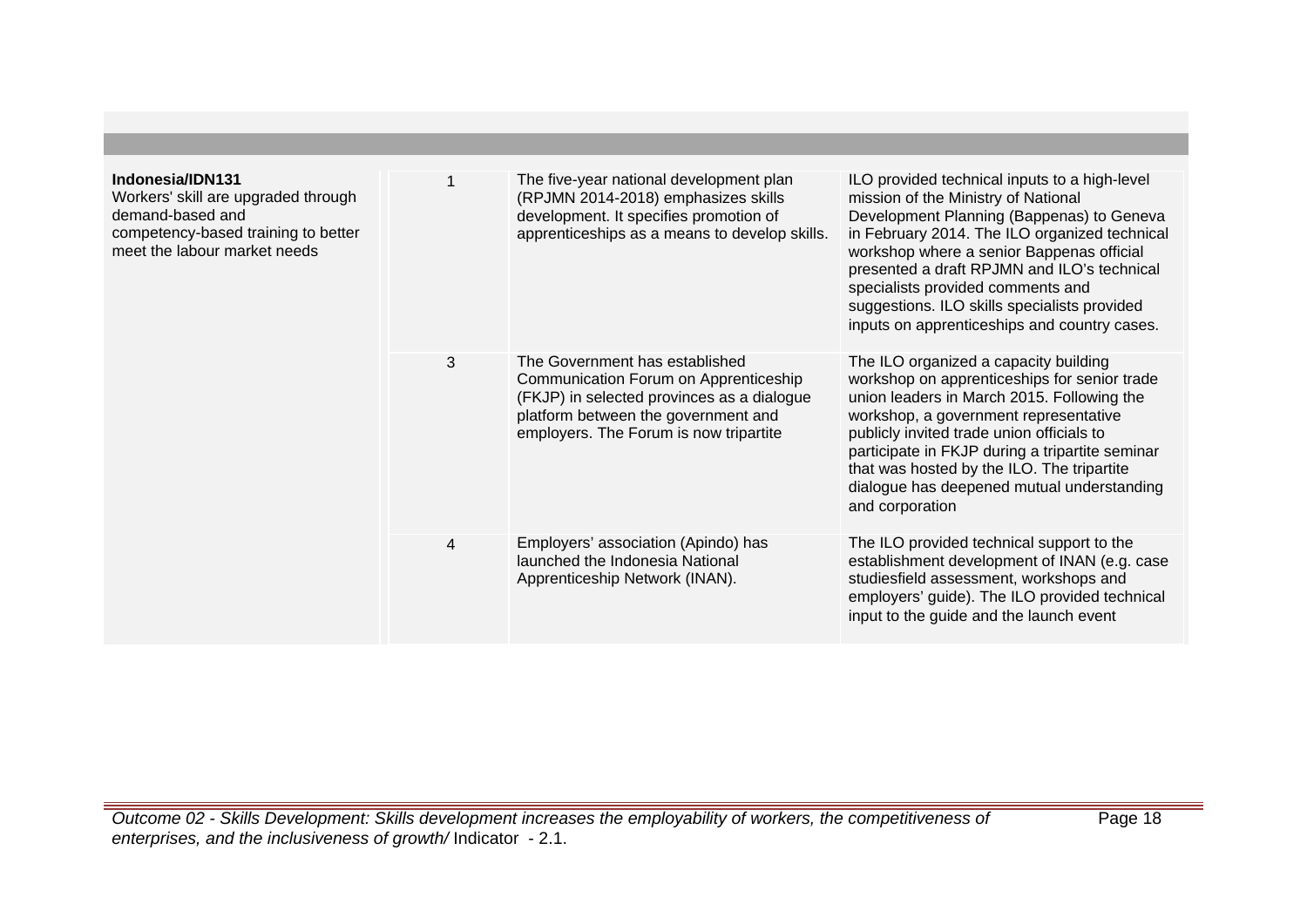### **India/IND102**

Enhanced regulatory and delivery mechanisms to promote access and inclusion in skills development

a) India has launched its National Policy on Skill Development and Entrepreneurship 2015.

b) Government of India endorsed the National Occupational Standards (NOS)/Qualification Packs (QPs) for teachers/trainers and assessors for use by Sector Skills Councils (SSCs) on 18 March 2015.

c) Implementation frameworks of Ministry of Rural Development's Rural Skills Programme in place and operational at State levels. d) Sector Skill Council for Domestic Workers registered.

a)ILO shared findings from technical analysis and studies (comparative analysis of national apprenticeship systems & options paper for India; policy, practice & capacity for skills assessment in India; trade unions & skills development: challenges & international experiences) shared and provided guidance in policy working groups (labour market information system, recognition of prior learning).

b) ILO developed National Occupational Standards/Qualification Packs for teachers/trainers/assessors in consultation with relevant stakeholders.

c) ILO provided technical advisory services to set up monitoring systems, with standard operating procedures.

d) ILO supported formation of Consortium of national partners to take forward ILO-facilitated Domestic Workers Sector Skills Council proposal, with support from the National Skills Development Corporation, Ministry of Skills Development and Entrepreneurship, Goverment of India.

| Additional CPO Information (This information should only be added when relevant and necessary and should not repeat information already |
|-----------------------------------------------------------------------------------------------------------------------------------------|
| entered under results or ILO contribution)                                                                                              |

| a)Gender equality and non-discrimination                                        | b) Partnerships (external)                                                   |
|---------------------------------------------------------------------------------|------------------------------------------------------------------------------|
| a) Skills development in rural areas is a major challenge in India, whether for | a) Ministry of Skills Development and Entrepreneurship, World Bank, British  |
| women or for those from vulnerable groups. The Government of India's            | Council.                                                                     |
| Rural Skills Programme, with which the ILO works, seeks to address this         | Sector Skills Councils.                                                      |
| challenge.                                                                      | b) Ministry of Skills Development & Entrepreneurship and state institutions, |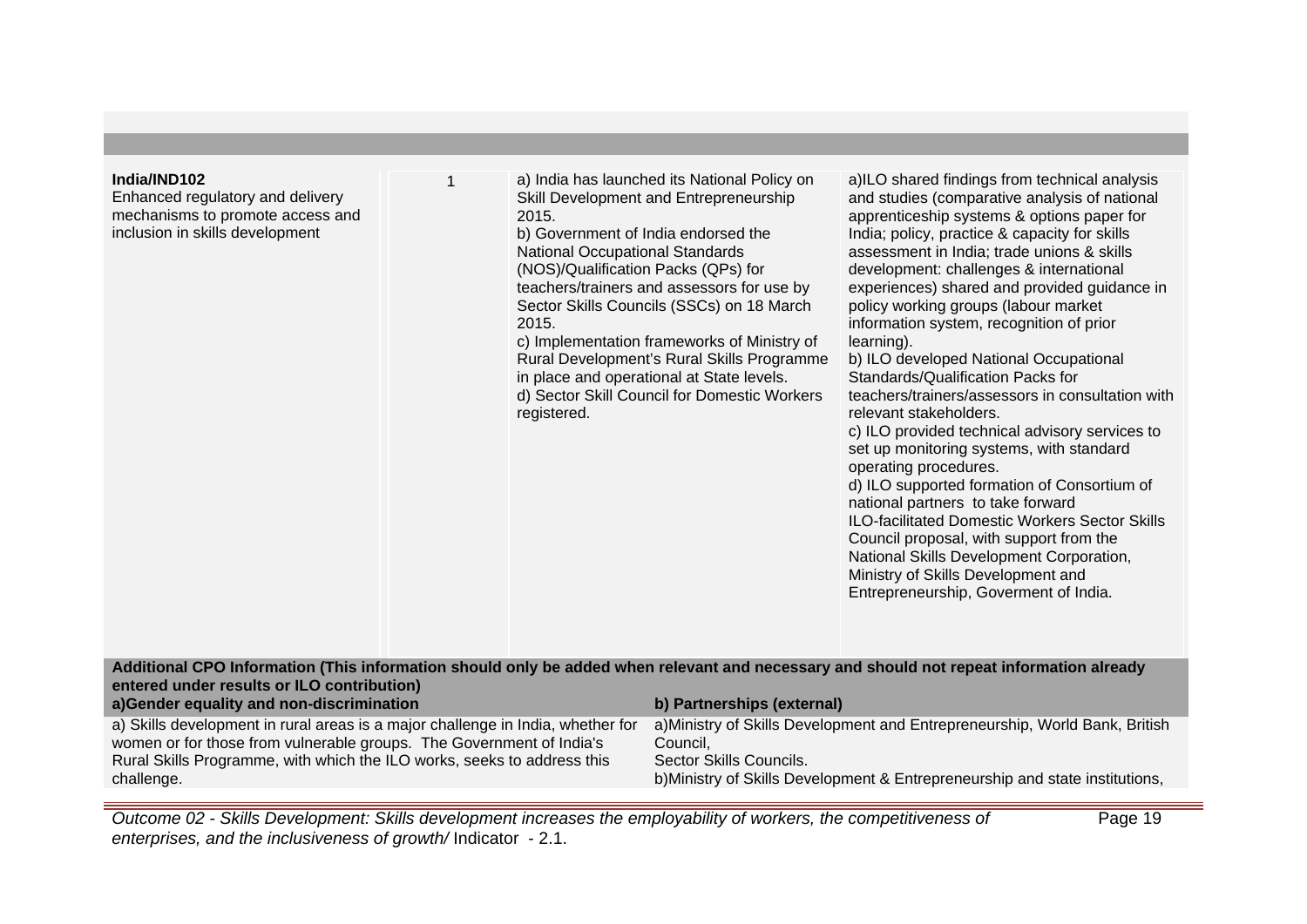b)There is a definite gender equality focus since majority of domestic workers in India are women from the most vulnerable groups

Sector Skills Councils, training providers. c)Ministry of Rural Development. d) Consortium, led by registered trust (PRAYAS), consists of leading private training providers, placement agencies and civil society organizations.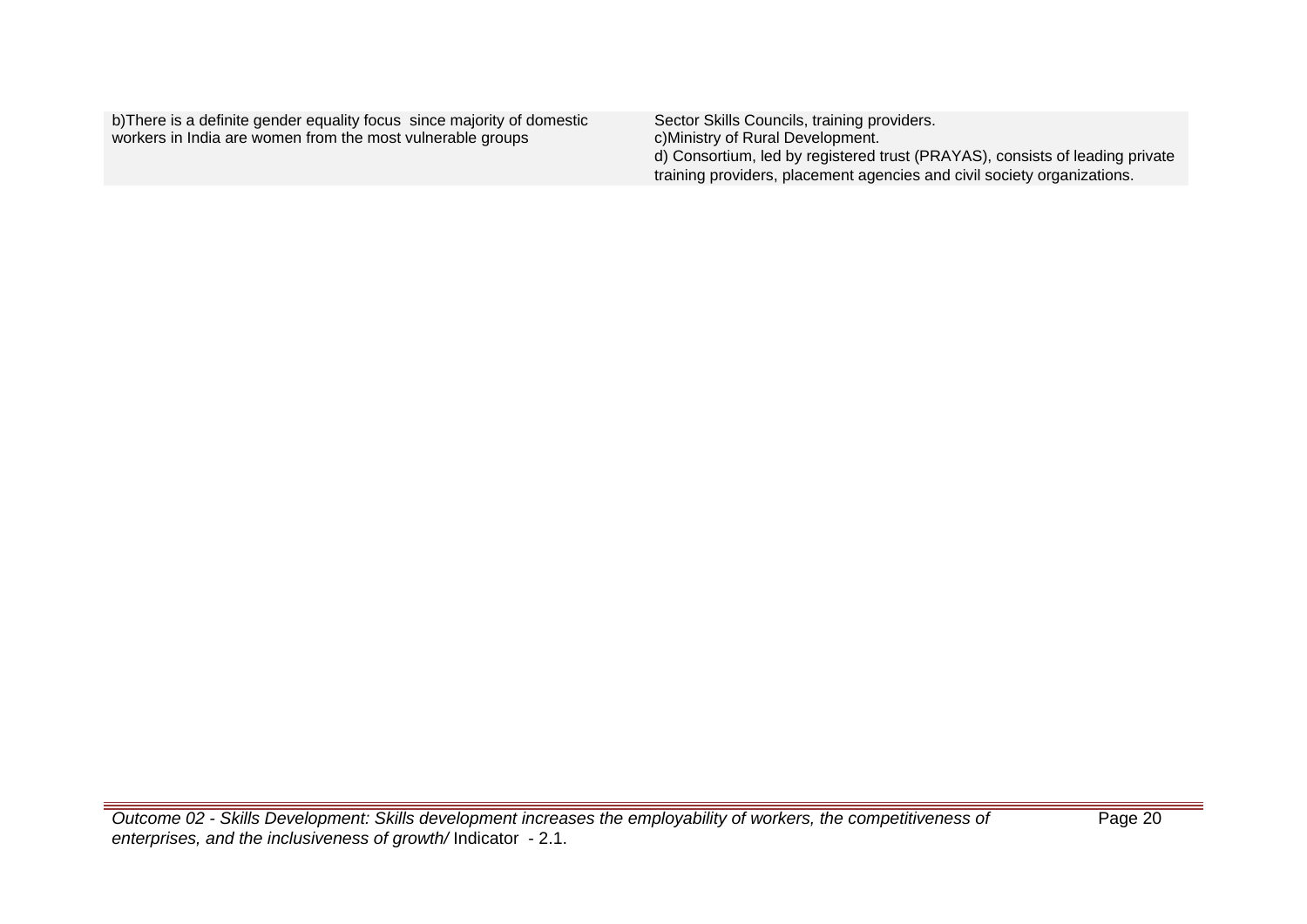### **Europe and Central Asia**

### **Armenia/ARM152**

Skills development to increase employability of women and men in the labour market

3 A mechanism for a tripartite dialogue on skills supply and demand - a Tripartite Working Group (TWG) within G20 Training Strategy project – was set up on 1 October 2014. The Group comprises the ILO constituents and Ministry of Education and Science of RA and acts at national level.

> - At TWG meetings specific capacity-building measures were identified and agreed, which target several groups of beneficiaries -Ministry of Labour and Social Issues of RA, social partners, TVET system managers, Ministry of Education – to improve their capacity in linking skills supply and demand as well as their coordinated efforts to improve skills development system in Armenia.

The ILO developed Terms of Reference for the Tripartite Working Group (TWG) and facilitated its sessions.

In consultation with the Ministry of Labour and Social Issues and social partners, as well as the Ministry of Education and Science, the ILO developed a plan of activities aimed at skills development through enhancing labour market information and employment services as well as improving TVET quality and relevance: a) capacity building for the State Employment Agency and Methodological Center on Professional Orientation - support for participation in the ITCILO Career Guidance Course (April 2014); b) support to the Ministry of Labour and Social Issues of RA in organizing a National Career Guidance symposium (May 2014), in conducting a labour market study (June - Oct 2015); c) consultations and a workshop with participation of the ILO HQ and ILO Moscow Office specialists and international experts on Monitoring and Evaluation issues (June 2015); d) support for training of MLSI staff on vocational orientation (June – July 2015); e) support for participation of TVET colleges' managers in innovative trainings on management of TVET institutions (June and October 2014, July 2015).

With the aim of promoting broad access to training among youth and people with disabilities, the ILO developed a programme of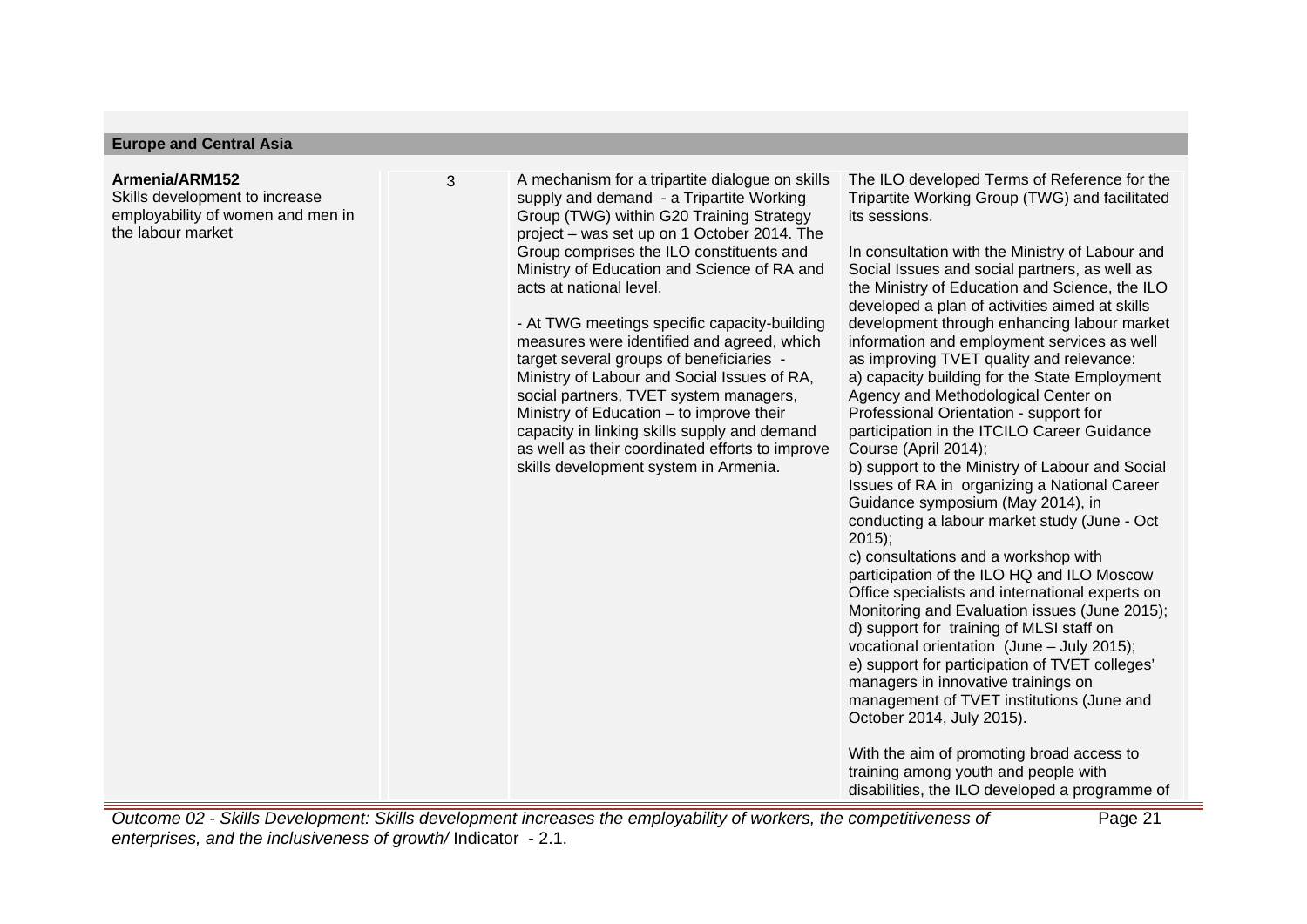activities on disability inclusion agreed with the Ministry of Labour and Social Issues of RA: a) a study visit to Russia to explore RF experience on legislation on disability inclusion and its practical implementation (July 2014); b) participation in the sub-regional workshops on disability inclusion (March 2015 in Russia and Sep 2015 in Kyrgyzstan).

The ILO also supported an activity to increase coordination of TVET management boards (working meeting with TVET management boards of several pilot colleges in October 2015).

**Additional CPO Information (This information should only be added when relevant and necessary and should not repeat information already entered under results or ILO contribution)**

**a)Gender equality and non-discrimination b) Partnerships (external)**

Non-discrimination is addressed through activities aiming at disability inclusion through national level interventions (support for the initiatives of the Ministry of Labour and Social Issues and State Employment Agency on extending their knowledge on disability inclusion good practices).

The ILO put in contact policy makers and technical specialists of the Ministry of Labour and Social Issues RA and the Ministry of Labour and Social Protection of Russia to address disability inclusion issues in Armenia, thus fostering knowledge sharing between the two Ministries on a specific subject.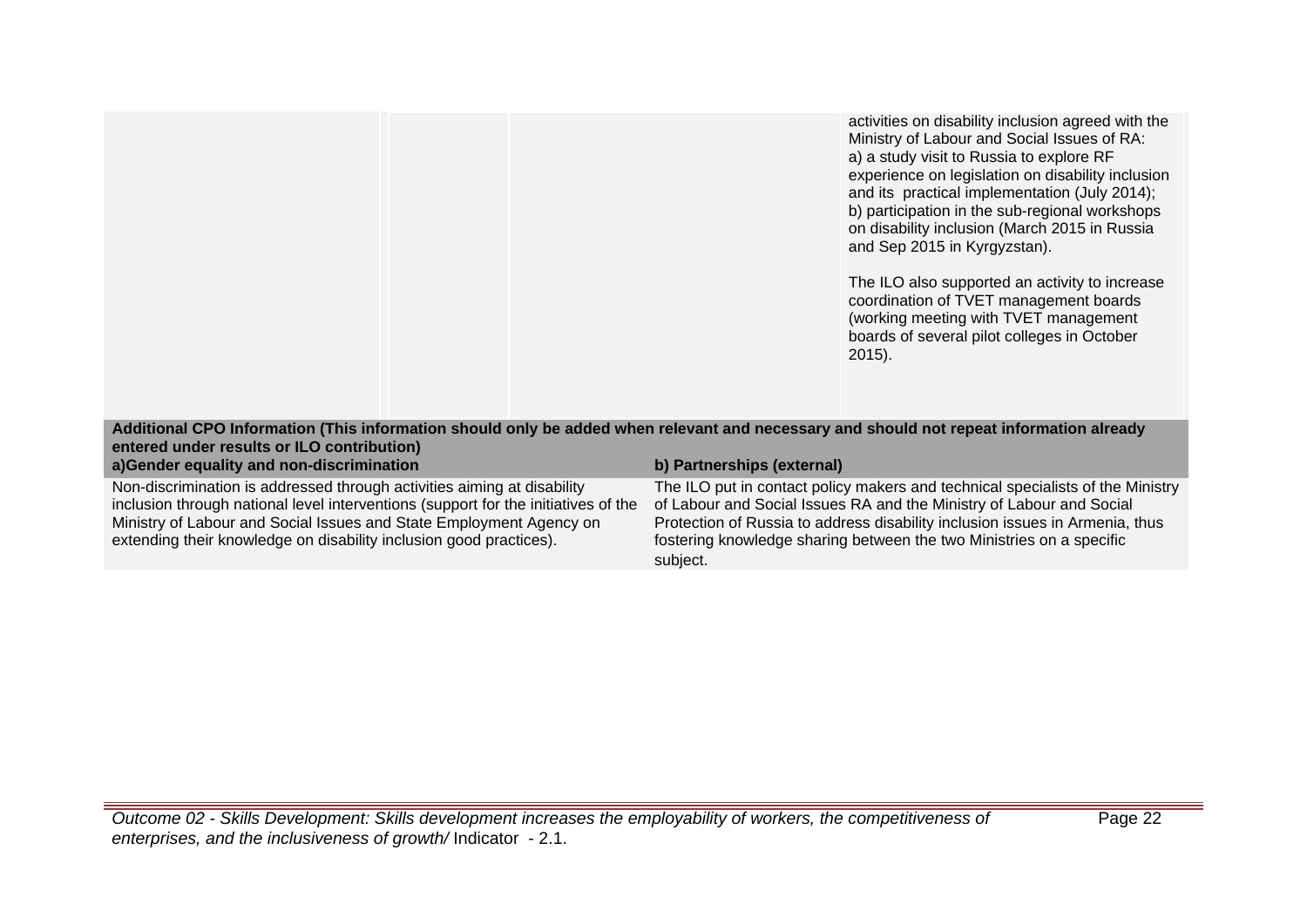# **Latin America and the Caribbean**

| Anguilla/AIA126<br>Development of training policies to<br>link training programmes to the<br>labour market | 2 | In 2014 the Technical and Vocational<br>Education and Training (TVET) Council<br>Board was constituted by the Ministry of<br>Education, Anguilla in line with provisions of<br>the "Education Act 2011".<br>The Council advises the Minister of<br>Education on policy related to technical and<br>vocational education and training.<br>Also in 2014, a national TVET policy for<br>Anguilla was drafted and adopted. This policy<br>is in line with the recommendation of the<br>CARICOM Regional Strategy for TVET, and<br>provision of the "Education Act 2011". | Training was delivered to strengthen capacity<br>of the Anguilla TVET Council Board members<br>to discharge their duties of providing policy<br>advice to the Minister of Education on skills<br>development effectively.<br>A keynote address on the importance of<br>Technical and Vocational Education and<br>Training (TVET) in Anguilla, and the need to<br>develop a policy document for TVET in line<br>with recommendation of the 1990 CARICOM<br>Regional TVET Strategy was delivered.<br>Technical advice was provided on drafting the<br>National TVET policy. Support was also<br>provided to review and comment on the draft<br>document in 2013. |
|------------------------------------------------------------------------------------------------------------|---|----------------------------------------------------------------------------------------------------------------------------------------------------------------------------------------------------------------------------------------------------------------------------------------------------------------------------------------------------------------------------------------------------------------------------------------------------------------------------------------------------------------------------------------------------------------------|----------------------------------------------------------------------------------------------------------------------------------------------------------------------------------------------------------------------------------------------------------------------------------------------------------------------------------------------------------------------------------------------------------------------------------------------------------------------------------------------------------------------------------------------------------------------------------------------------------------------------------------------------------------|
| entered under results or ILO contribution)<br>a)Gender equality and non-discrimination                     |   | Additional CPO Information (This information should only be added when relevant and necessary and should not repeat information already<br>b) Partnerships (external)                                                                                                                                                                                                                                                                                                                                                                                                |                                                                                                                                                                                                                                                                                                                                                                                                                                                                                                                                                                                                                                                                |

The composition of the TVET Council Board took into consideration gender representation.

The Caribbean Development Bank (CDB) supported the provision of technical support by covering the mission costs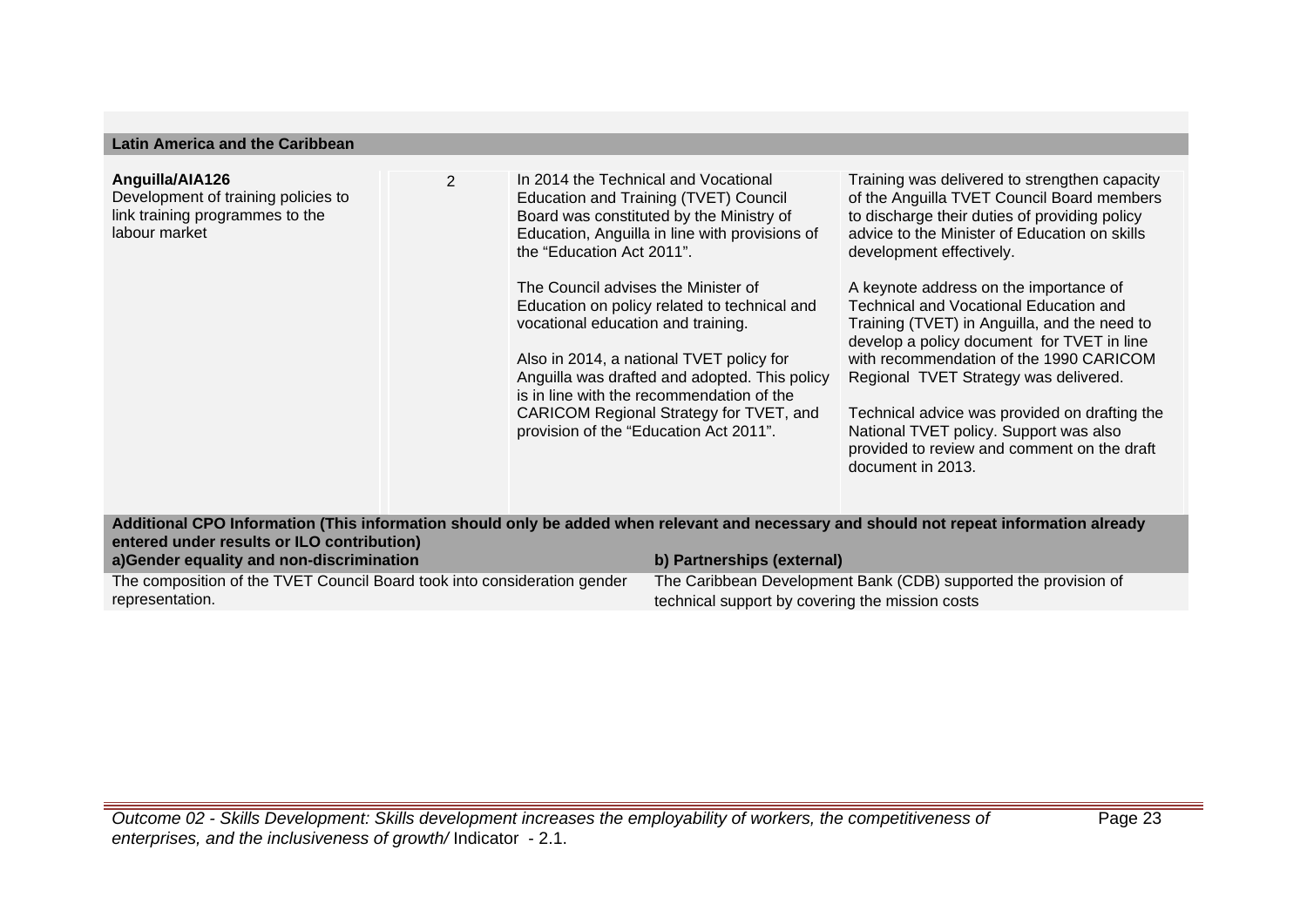| Guyana/GUY151<br>Increased capacity of constituents to<br>integrate skills development into<br>sectoral or national strategy | 3 | A tripartite technical advisory committee was<br>established in 2015 for the Guyana Council<br>for Technical and Vocational Education and<br>Training (TVET). As a result, the Council can<br>link skills supply and demand at the national<br>level, in line with the 1990 CARICOM<br>Regional Strategy as well as the National<br>Policy for TVET. | Technical support was provided to the Guyana<br>TVET Council on the need to establish a<br>tripartite body to operate at the national level.<br>Training was delivered to strengthen the<br>capacity of the newly constituted National Skills<br>Advisory Committee for the Guyana TVET<br>Council, to provide policy advice to the TVET<br>Council Board and TVET institutions in |
|------------------------------------------------------------------------------------------------------------------------------|---|------------------------------------------------------------------------------------------------------------------------------------------------------------------------------------------------------------------------------------------------------------------------------------------------------------------------------------------------------|------------------------------------------------------------------------------------------------------------------------------------------------------------------------------------------------------------------------------------------------------------------------------------------------------------------------------------------------------------------------------------|
|                                                                                                                              |   | Members of the Committee represent:                                                                                                                                                                                                                                                                                                                  | Guyana.                                                                                                                                                                                                                                                                                                                                                                            |
|                                                                                                                              |   | Guyana Trade Union Congress; Ministry of                                                                                                                                                                                                                                                                                                             |                                                                                                                                                                                                                                                                                                                                                                                    |
|                                                                                                                              |   | Education; University of Guyana; Demerara                                                                                                                                                                                                                                                                                                            |                                                                                                                                                                                                                                                                                                                                                                                    |
|                                                                                                                              |   | Distilleries Ltd; and Machinery Cooperation of                                                                                                                                                                                                                                                                                                       |                                                                                                                                                                                                                                                                                                                                                                                    |
|                                                                                                                              |   | Guyana (MACORP).                                                                                                                                                                                                                                                                                                                                     |                                                                                                                                                                                                                                                                                                                                                                                    |
|                                                                                                                              |   | Additional CPO Information (This information should only be added when relevant and necessary and should not repeat information already                                                                                                                                                                                                              |                                                                                                                                                                                                                                                                                                                                                                                    |
| entered under results or ILO contribution)                                                                                   |   |                                                                                                                                                                                                                                                                                                                                                      |                                                                                                                                                                                                                                                                                                                                                                                    |
| a)Gender equality and non-discrimination                                                                                     |   | b) Partnerships (external)                                                                                                                                                                                                                                                                                                                           |                                                                                                                                                                                                                                                                                                                                                                                    |

-

The composition of the Advisory Committee took into consideration gender representation.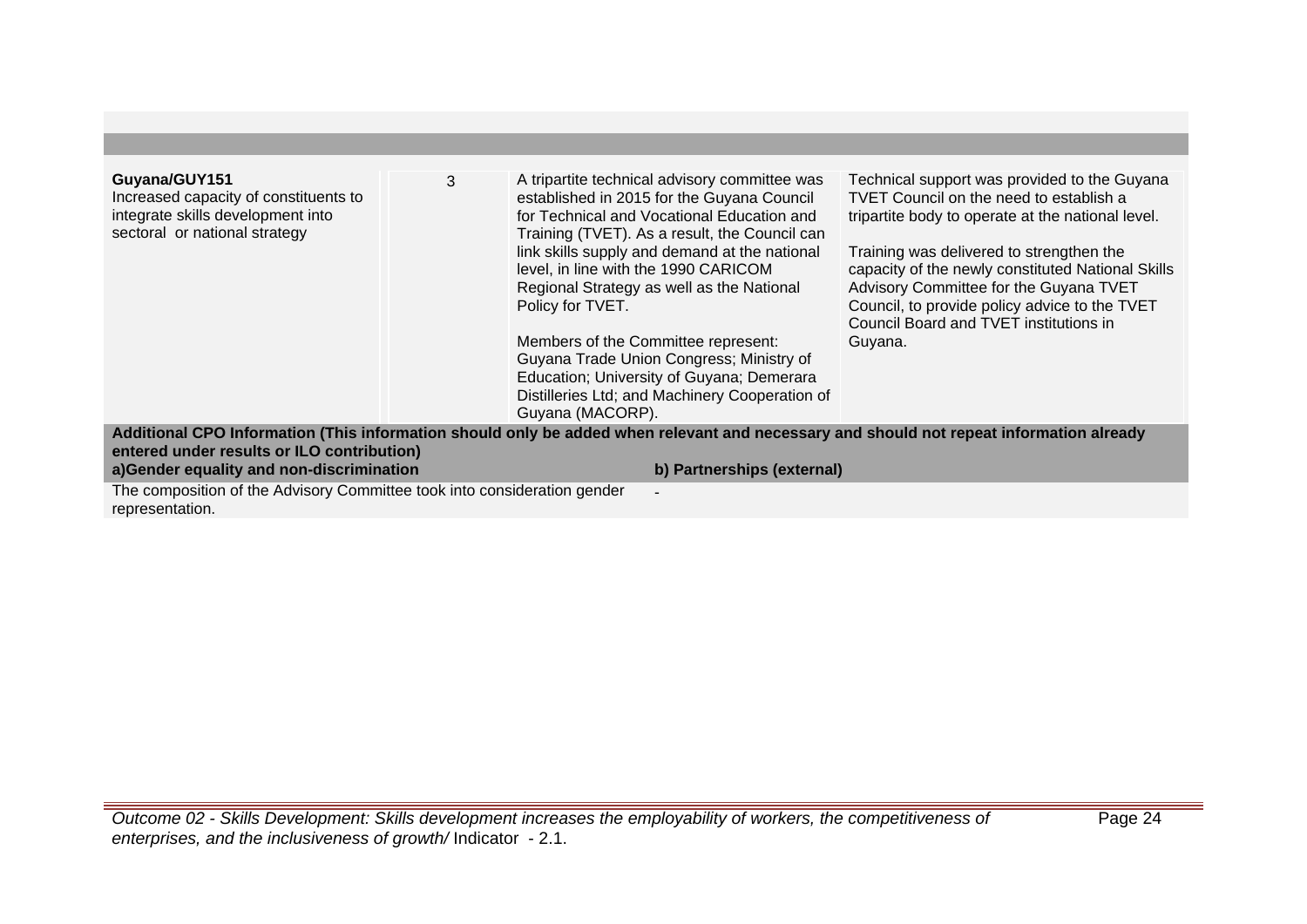### **Saint Lucia/LCA126** Increased capacity of constituents to integrate skills development into sectoral or national strategy 3 In 2015, the Saint Lucia TVET Council established a tripartite skills advisory committee for the hospitality sector. The role of this committee is to provide assistance in linking labour supply and demand in this sector, in line with provisions of the Saint Lucia "Education Act 2000". Members of the committee represented the following institutions: National Workers Union; Saint Lucia Teachers Association; Saint Lucia Employers Federation; Ministry of Tourism; Sunswept Resorts; Saint Lucia Hotel and Tourism; Bay Gardens Resorts; Serenity Vacations; Saint Lucia Community College. Technical advice was provided to the Saint Lucia TVET Council and Officials of the Ministry of Education and Labour on the need to establish a tripartite body to operate at the national level to link skills supply and demand. A high-level meeting was convened in 2014 with the Minister of Education and Labour, Permanent Secretaries of Education and Labour, and officials of the TVET Council Training was delivered to strengthen capacity of the newly constituted National Skills Advisory Committee for the Hospitality Sector, to provide policy advice to the TVET Council Board and TVET institutions in Saint Lucia on skills supply and demand.

**Additional CPO Information (This information should only be added when relevant and necessary and should not repeat information already entered under results or ILO contribution) a)Gender equality and non-discrimination b) Partnerships (external)** -

The composition of the Sector Advisory Committee took into consideration gender representation.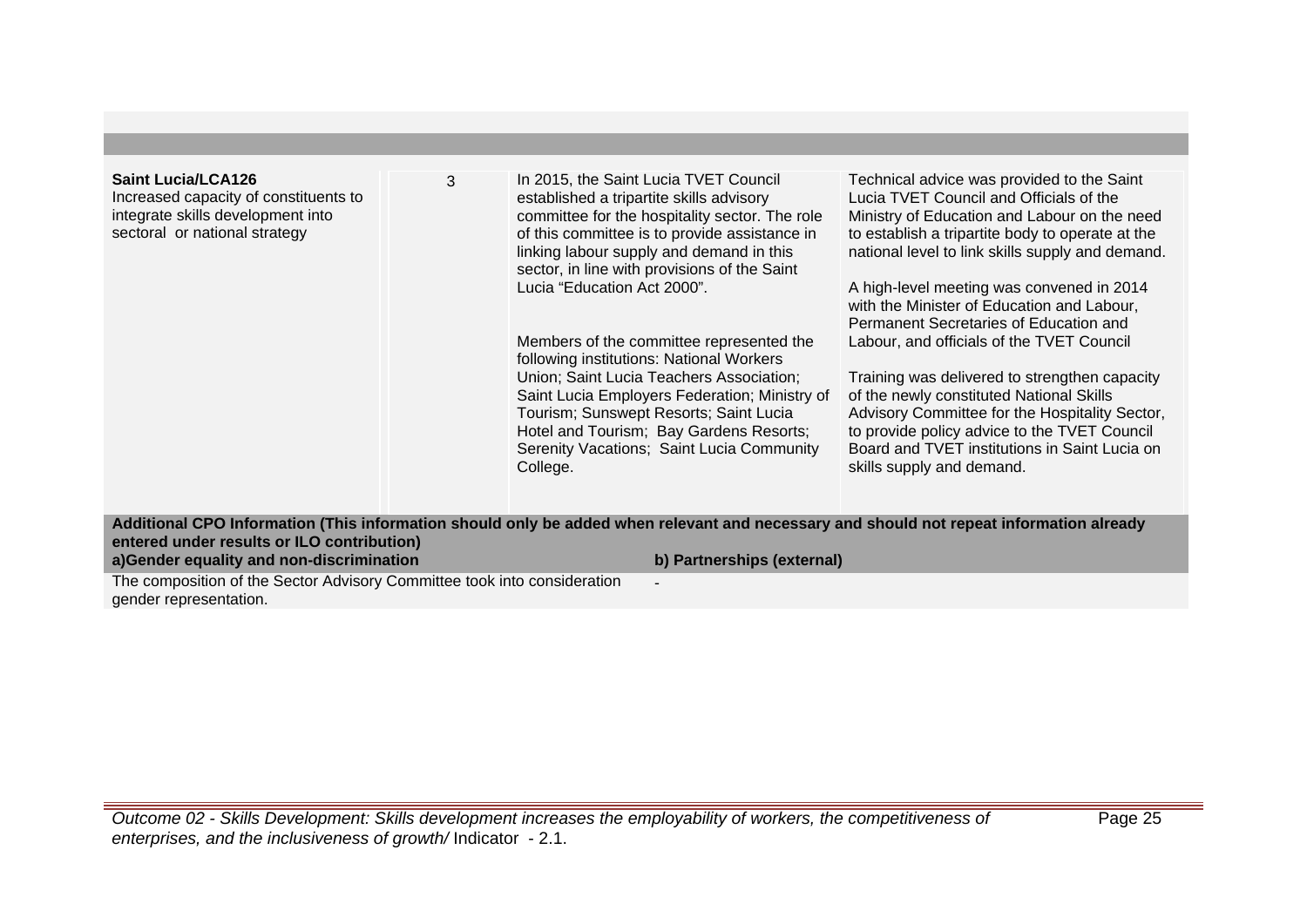# **Haiti/HTI127**

El país, con el apoyo de OIT, apoya el gobierno y actores sociales desarrollan programas de formación profesional innovadores, que contribuye a la certificacion y empleabilidad de jóvenes y poblaciones vulnerables mejorando la productividad

1 The Institut National de Formation Professionnelle (INFP) has developed a vocational training policy in 2014. The policy will be submitted to the parliament when it will be fully functioning in January 2016.The main objectives for this policy is 1)to reinforce Human Resources and the relevant of the offered Technical Vocational Education and Training (TVET) programs, 2)to increase the offer of TVET in public and private centres through a new and reinforced apprenticeship system, 3)to define and apply a national framework for certification favouring mobility and professional pathway,4) to develop organization and partnership capacity of the TVET system, 5) to finance TVET through taxation program and fund creation, 6) to promote insertion of new TVET graduates. ILO provided technical support to INFP by integrating the new TVET activities such as placement, orientation and apprenticeship activities to reinforce the applicability of this policy. 2 A group lead by INFP, was created in October 2014 to standardize vocational training curricula in construction sector in which 20 organizations such as government (INFP, Ministry of Public Work), private sector representatives, donors and national and international organizations are taking part. This group aims to complete curricula for construction sector by 2015. This is the first ever group composed of key actors working on curricula by sector. ILO contributed to establish this group in finalizing and validating the VT policy and in applying the approach to TVET in the construction sector. In doing so, the ILO developed curricula (specify which topics these curricula included) integrating regional and international perspectives in skills development and private sector views and needs. Through this group, ILO built capacity of governmental institutions, national organisations and private sector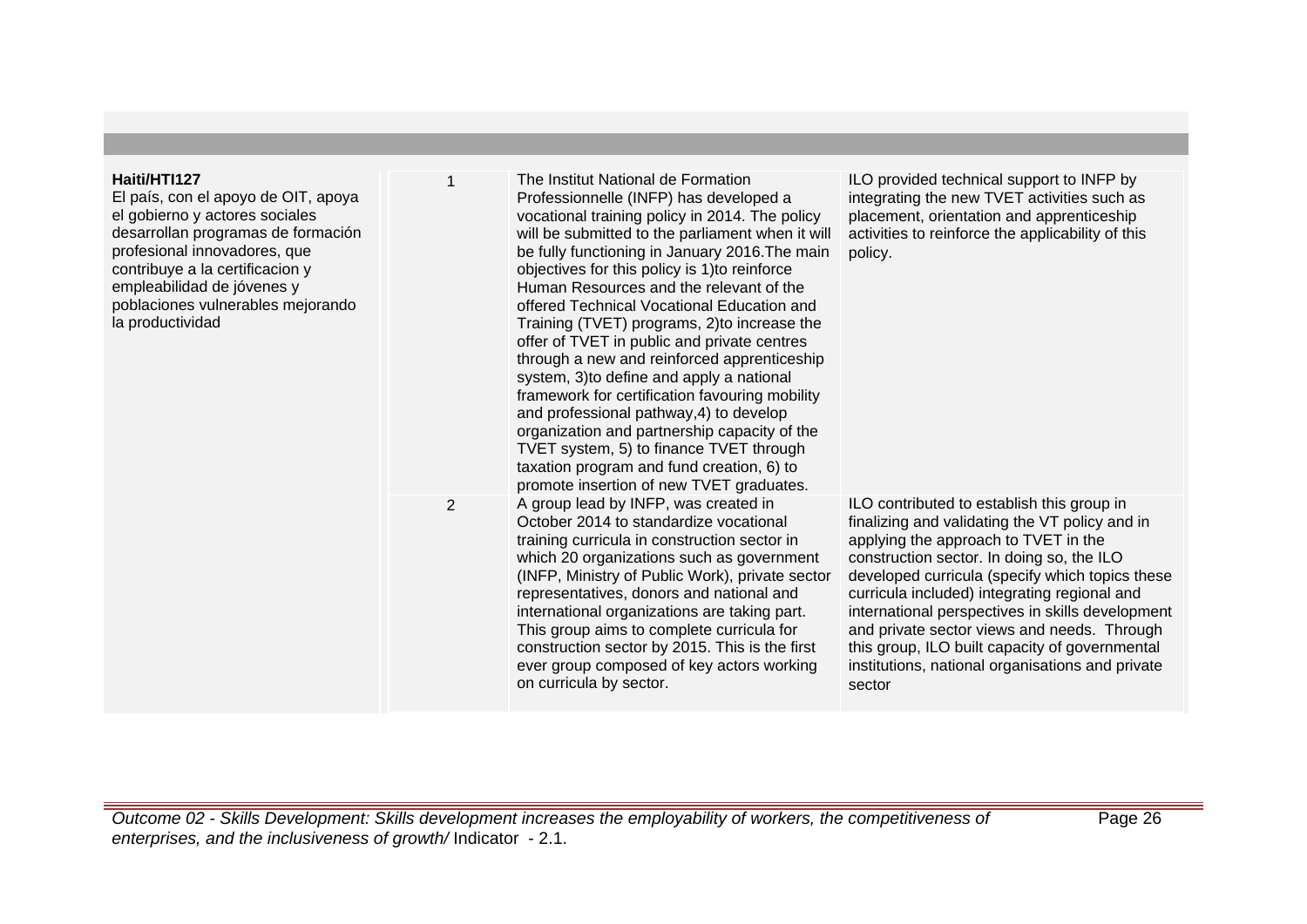| Cuba/CUB102<br>Mandantes consolidan Red Nacional<br>SIMAPRO para mejorar<br>productividad, competencias<br>laborales y condiciones del trabajo<br>en industria azucarera y turismo y<br>expandir la metodología en campo y<br>otros segmentos de cadena de valor | $\overline{2}$ | En agosto de 2015, el Consejo de<br>Normalización y Certificación por<br>Competencias (CONOCER) de México y<br>Grupo Azucarero de Cuba (AZCUBA), firman<br>un Convenio de cooperación para instalar<br>una entidad de evaluación y certificación por<br>competencias en Cuba para el sector<br>azucarero que operar a través del sistema de<br>estandarización-certificación de CONOCER,<br>con la finalidad de elaborar estándares,<br>capacitar, evaluar y certificar por<br>competencias en la industria azucarera.                                                                                                                                                                                                                                                                                                                                                                                   | La OIT brindó asistencia técnica para articular<br>la experiencia en materia de formación por<br>competencias con los estándares y Guías de<br>Auformación y Evaluación por Competencias<br>(GAECs) aplicados en México en el contexto<br>del modelo del CONOCER.                                                                                                                                                                                                           |
|------------------------------------------------------------------------------------------------------------------------------------------------------------------------------------------------------------------------------------------------------------------|----------------|----------------------------------------------------------------------------------------------------------------------------------------------------------------------------------------------------------------------------------------------------------------------------------------------------------------------------------------------------------------------------------------------------------------------------------------------------------------------------------------------------------------------------------------------------------------------------------------------------------------------------------------------------------------------------------------------------------------------------------------------------------------------------------------------------------------------------------------------------------------------------------------------------------|-----------------------------------------------------------------------------------------------------------------------------------------------------------------------------------------------------------------------------------------------------------------------------------------------------------------------------------------------------------------------------------------------------------------------------------------------------------------------------|
|                                                                                                                                                                                                                                                                  | 4              | En 2014, 47 ingenios azucareros y en 11<br>campos agrícolas cañeros del Grupo<br>Azucarero Cubano (AZCUBA) aplican la<br>metodología de identificación y<br>estandarización de competencias laborales<br>para la Producción y transformación de<br>Caña, y elaboraron guías de autoformación y<br>evaluación por competencias (GAEC),<br>correspondiente a los procesos cosecha<br>mecánica de la caña, extracción,<br>cristalización, mantenimiento y reparación,<br>para mejorar la productividad y condiciones<br>de trabajo.<br>De febrero 2015 a la fecha, el Grupo<br>Azucarero Cubano (AZCUBA) certificó a 60<br>trabajadores sobre las competencias de<br>cosecha mecanizada y en los procesos de<br>extracción y elaboración de azúcar para<br>fortalecer las capacidades de los<br>trabajadores y tengan mayores ingresos a<br>través de un sistema de compensación<br>basado en competencias. | La OIT brindó asistencia técnica en la<br>elaboración de los procedimientos,<br>capacitando a personal de Azcuba en la<br>evaluación por competencias y brindado<br>asistencia técnica para la<br>evaluación-certificación de los ingenios y en<br>los campos agrícolas.<br>La OIT brindó asistencia técnica en el diseño<br>del sistema de compensación basado en<br>competencias sustentado en la metodología de<br>gestión de RRHH por competencias del CIF de<br>Turín. |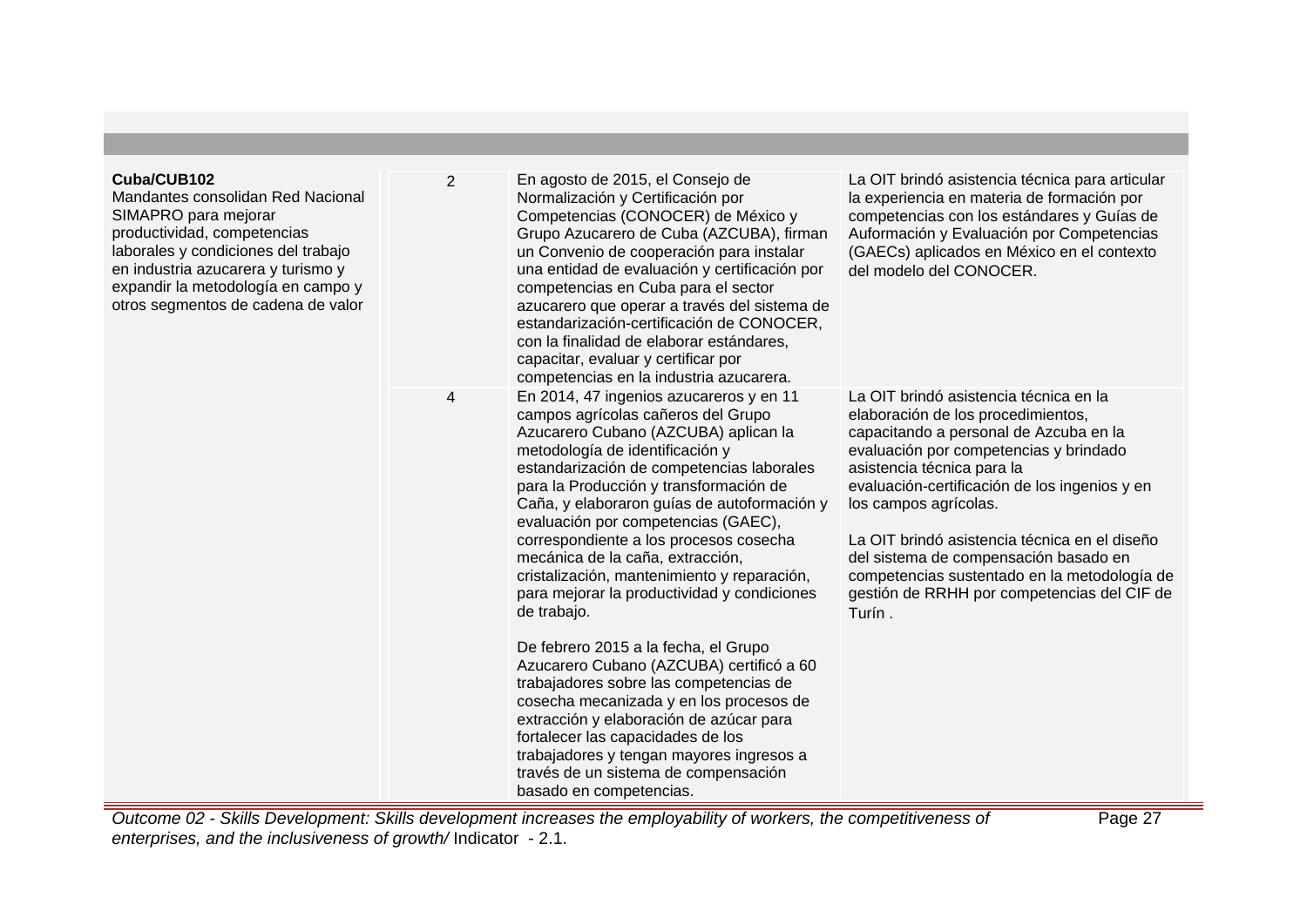| Chile/CHL128<br>Ministerio del Trabajo y otras<br>agencias gubernamentales<br>vinculadas al sistema de regulación<br>del mercado del trabajo y de<br>capacitación y formación profesional,<br>habrán elaborado un programa<br>conjunto de actividades y objetivos |                | La política pública de educación y formación<br>nacional ha incorporado como uno de sus<br>elementos centrales la propuesta de marco<br>nacional de cualificaciones para la formación<br>profesional.                                                                                                                                                                                                                                                                                                                                                                                                                                                                        | La OIT, a través de la asistencia técnica<br>especializada de CINTERFOR, apoyó el<br>diseño preliminar del marco. Por otra parte,<br>colaboró en la capacitación de funcionarios y<br>técnicos, y actores sociales.                                                                                                                                      |
|-------------------------------------------------------------------------------------------------------------------------------------------------------------------------------------------------------------------------------------------------------------------|----------------|------------------------------------------------------------------------------------------------------------------------------------------------------------------------------------------------------------------------------------------------------------------------------------------------------------------------------------------------------------------------------------------------------------------------------------------------------------------------------------------------------------------------------------------------------------------------------------------------------------------------------------------------------------------------------|----------------------------------------------------------------------------------------------------------------------------------------------------------------------------------------------------------------------------------------------------------------------------------------------------------------------------------------------------------|
|                                                                                                                                                                                                                                                                   | $\overline{2}$ | El Servicio Nacional de Capacitación y<br>Empleo (SENCE) ha incorporado a la oferta<br>de capacitación, en coordinación con<br>ChileValora (Sistema Nacional de<br>Certificación de Competencias), los 804<br>perfiles del catálogo de competencias<br>laborales de dicha institución.<br>Asimismo, SENCE ha implementado el<br>compromiso gubernamental (Programa Más<br>Capaz) de capacitar a 300.000 mujeres y<br>150.000 jóvenes en oficios del catálogo de<br>competencias laborales de ChileValora (804<br>perfiles). En dicho proceso, se han validado<br>250 planes formativos, de los cuales 104<br>tienen foco en la población objetivo del<br>Programa Más Capaz. | La OIT, a través de la asistencia técnica<br>especializada de CINTERFOR, apoyó el<br>diseño e implementación del Programa Más<br>Capaz y la modernización de la oferta de<br>capacitación del SENCE.                                                                                                                                                     |
|                                                                                                                                                                                                                                                                   | 3              | Chile Valora se ha fortalecido en su rol de<br>facilitar una mejor detección de las<br>demandas de formación y certificación así<br>como suministrar información para la<br>elaboración de programas. Lo anterior, a<br>través de la conformación y funcionamiento<br>de 50 organismos sectoriales de carácter<br>bipartito que elaboran los perfiles para ser<br>aprobados por el Directorio tripartito de<br>ChileValora.                                                                                                                                                                                                                                                  | La OIT, a través de la asistencia especializada<br>de CINTERFOR, ha capacitado a los actores,<br>empleadores y trabajadores, para su<br>participación en los organismos sectoriales.<br>Asimismo, ha prestado asistencia técnica para<br>la sistematización de la experiencia de diálogo<br>social que implica la gestión de los órganos<br>sectoriales. |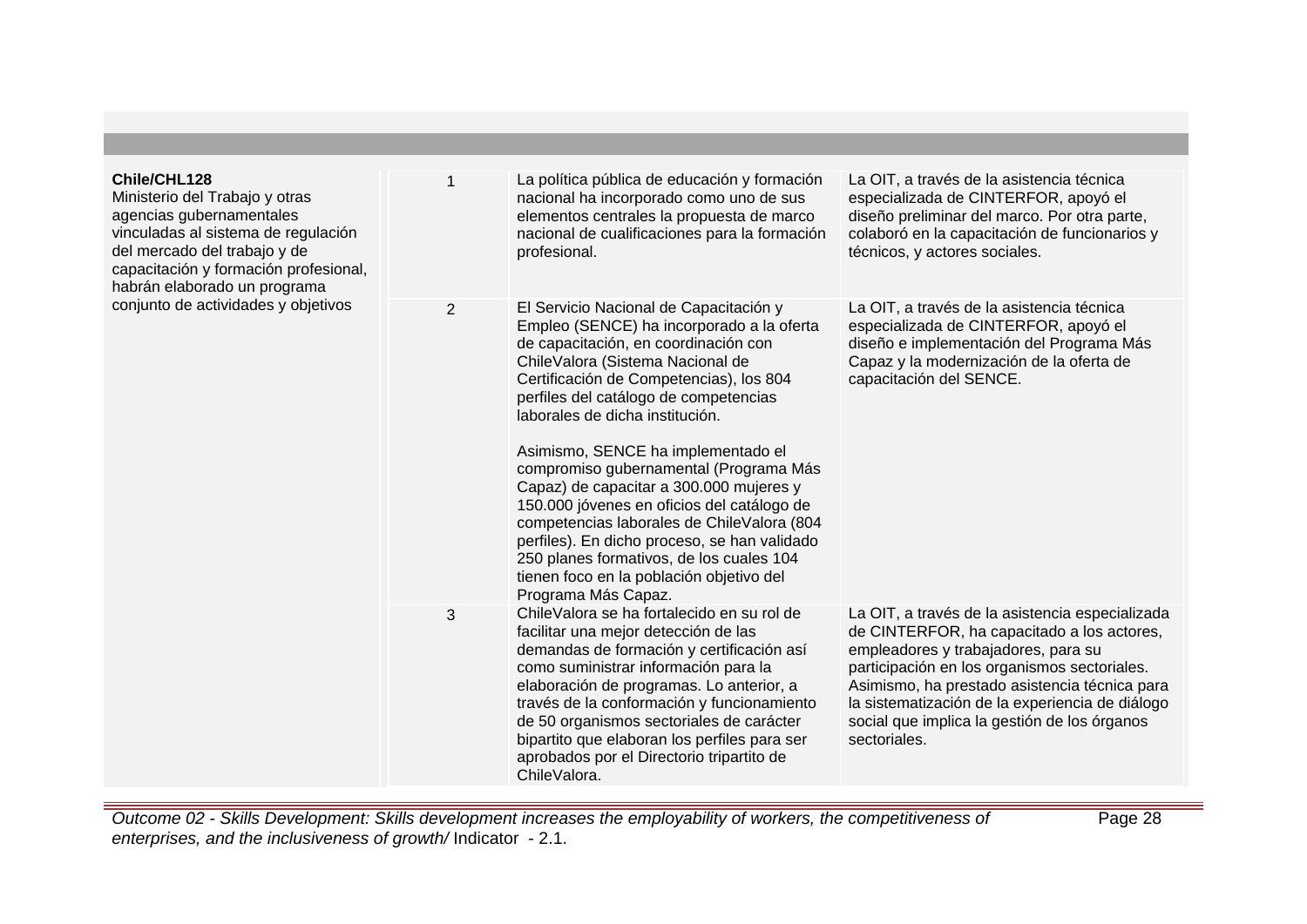|                                                                                        | 1. Al alero del Marco nacional de<br>4<br>cualificaciones, se han desarrollado marcos<br>sectoriales de cualificaciones y espacios de<br>formación y desarrollo en sectores clave<br>como la minería del cobre o la exportación de<br>frutas. Actualmente, 23 organismos<br>sectoriales de carácter bipartito están<br>elaborando sus respectivos marcos de<br>cualificaciones a nivel de subsectores.<br>2. En el marco del Acuerdo Binacional<br>suscrito entre la Presidenta de Chile y<br>Argentina, se dio cumplimiento al mandato<br>de homologar perfiles de competencias<br>laborales en los sectores de la construcción y<br>vitivinícola, homologando los dos primeros<br>perfiles del sector construcción (Albañil y<br>Doblador de Fierro o Enfierrador). Cabe<br>destacar que dicha homologación es la<br>primera que se realiza en la región. | 1. La OIT, a través de la asistencia técnica<br>especializada de CINTERFOR, ha colaborado<br>en la elaboración de los marcos sectoriales<br>(10) y subsectoriales (23).<br>Así también, se ha apoyado la difusión de los<br>marcos de cualificaciones sectoriales vigentes<br>a través de la realización de talleres de<br>diseminación de experiencias (Ej.: marco de<br>cualificaciones minero, marco de<br>cualificaciones del Instituto Nacional de<br>Capacitación (INACAP), marco de<br>cualificaciones de Asociación de Agro<br>Exportadores (ASOEX).<br>2. La OIT, a través de la asistencia técnica<br>especializada de CINTERFOR, colaboró en el<br>proceso de homologación, participando en los<br>talleres técnicos binacionales de carácter<br>tripartito (Mendoza, diciembre 2014 y Santiago,<br>mayo 2015). |
|----------------------------------------------------------------------------------------|-------------------------------------------------------------------------------------------------------------------------------------------------------------------------------------------------------------------------------------------------------------------------------------------------------------------------------------------------------------------------------------------------------------------------------------------------------------------------------------------------------------------------------------------------------------------------------------------------------------------------------------------------------------------------------------------------------------------------------------------------------------------------------------------------------------------------------------------------------------|----------------------------------------------------------------------------------------------------------------------------------------------------------------------------------------------------------------------------------------------------------------------------------------------------------------------------------------------------------------------------------------------------------------------------------------------------------------------------------------------------------------------------------------------------------------------------------------------------------------------------------------------------------------------------------------------------------------------------------------------------------------------------------------------------------------------------|
| entered under results or ILO contribution)<br>a)Gender equality and non-discrimination | Additional CPO Information (This information should only be added when relevant and necessary and should not repeat information already<br>b) Partnerships (external)                                                                                                                                                                                                                                                                                                                                                                                                                                                                                                                                                                                                                                                                                       |                                                                                                                                                                                                                                                                                                                                                                                                                                                                                                                                                                                                                                                                                                                                                                                                                            |

- El Banco Interameticano de Desarrollo (BID) ha colaborado en el diseño, elaboración e implementaciónen del marco nacional de cualificaciones. - Se aunaron esfuerzos con un proyecto de BID que apoya la reforma del Sistema de capacitación centrándose en el SENCE.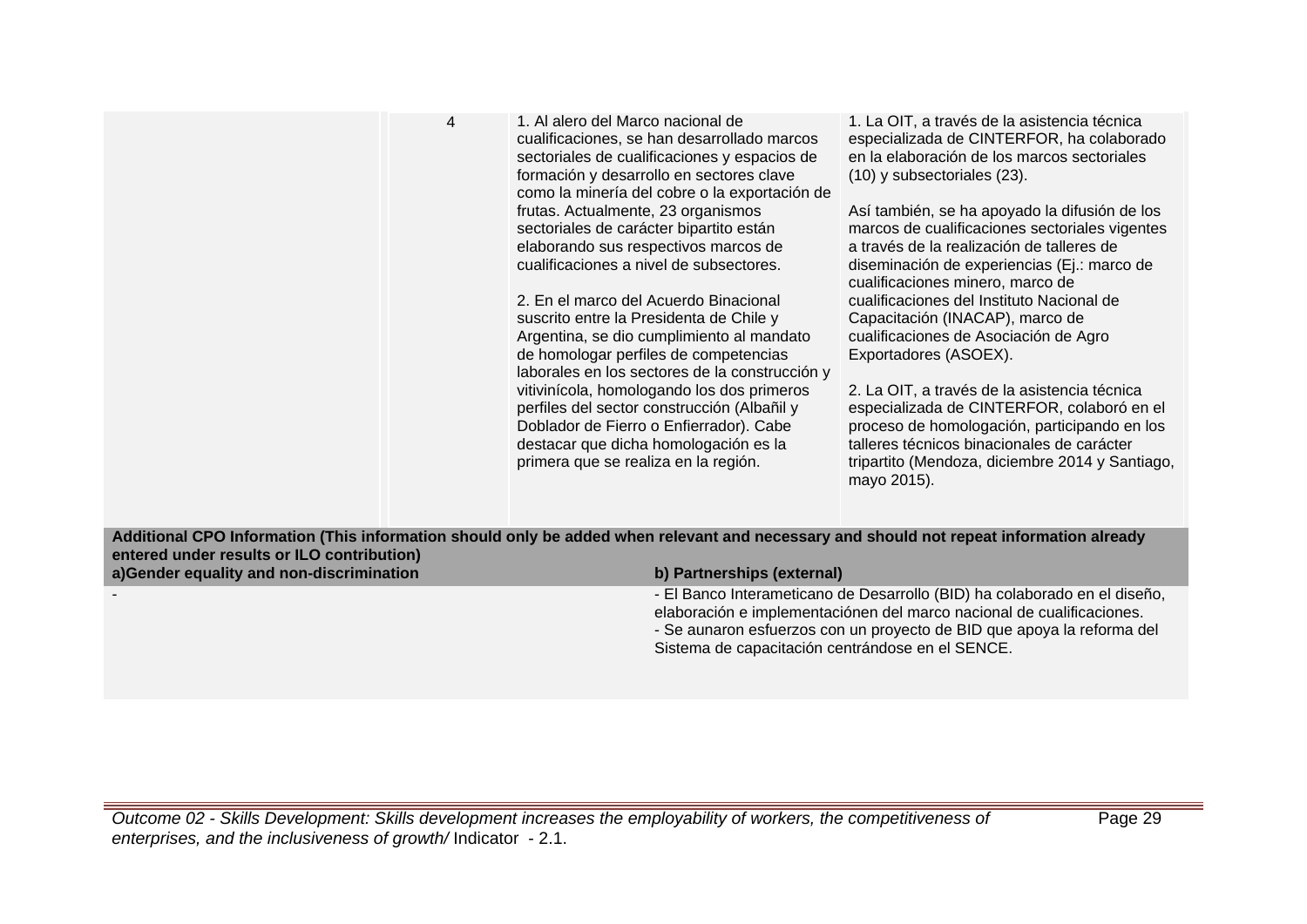# **RESULTS BY INDICATOR**

# **Indicator - 2.2. Number of member States that, with ILO support, make relevant training more readily accessible in rural communities.**

### **Measurement**

To be counted as reportable, results must meet at least two of the following criteria:

1.Legislation and/or policy relevant to the skills development of people in rural communities is reviewed with ILO advice and/or technical assistance.

2.Skills development programmes targeting people in rural communities are designed and organized with ILO advice and/or technical assistance on the basis of assessments of labour market opportunities.

3.Training programmes are designed or reformed to be accessible to people in rural communities reflecting ILO advice and/or technical assistance. 4.Beneficiaries are placed in wage or self-employment on completion of skills training, as reflected through post-training support provided with ILO advice and/or technical assistance.

| <b>Country/Country Programme</b><br><b>Outcome (CPO)</b>                                                      | <b>Measurement</b><br><b>Criteria</b> | <b>Result Achieved</b>                                                                                                                                                                                                              | <b>ILO Contribution</b>                                                                                                                                                                                                                                                                                                                                                     |
|---------------------------------------------------------------------------------------------------------------|---------------------------------------|-------------------------------------------------------------------------------------------------------------------------------------------------------------------------------------------------------------------------------------|-----------------------------------------------------------------------------------------------------------------------------------------------------------------------------------------------------------------------------------------------------------------------------------------------------------------------------------------------------------------------------|
| <b>Africa</b>                                                                                                 |                                       |                                                                                                                                                                                                                                     |                                                                                                                                                                                                                                                                                                                                                                             |
| Madagascar/MDG103<br>L'employabilité des actifs, en<br>particulier les groupes vulnérables,<br>est renforcée. | $\overline{2}$                        | Une stratégie appropriée d'actions concrètes,<br>cohérentes et structurées est disponible. Elle<br>fournit les orientations pertinentes la<br>promotion des métiers ruraux dans deux<br>Régions de Madagascar, l'Androy et l'Anosy. | Le BIT a appuyé l'elaboration du le programme<br>pour les deux Régions du Sud, (ii) les<br>orientations techniques à travers l'étude des<br>propositions et des commentaires pour<br>l'amélioration et la finalisation des documents.<br>Au stade actuel, le BIT continue de mener des<br>efforts de mobilisation de ressources pour<br>pouvoir mettre en oeuvre le projet. |
|                                                                                                               | $\overline{4}$                        | Engagement des autorités régionales de<br>deux Régions (Vatovavy Fitovinany et Atsimo<br>Atsinanana) de doter les femmes vulnérables                                                                                                | L'appui technique du BIT est effectué à travers<br>la mobilisation de ressources et la gestion des<br>projets AFED2 (Août 2013 à décembre 2014)                                                                                                                                                                                                                             |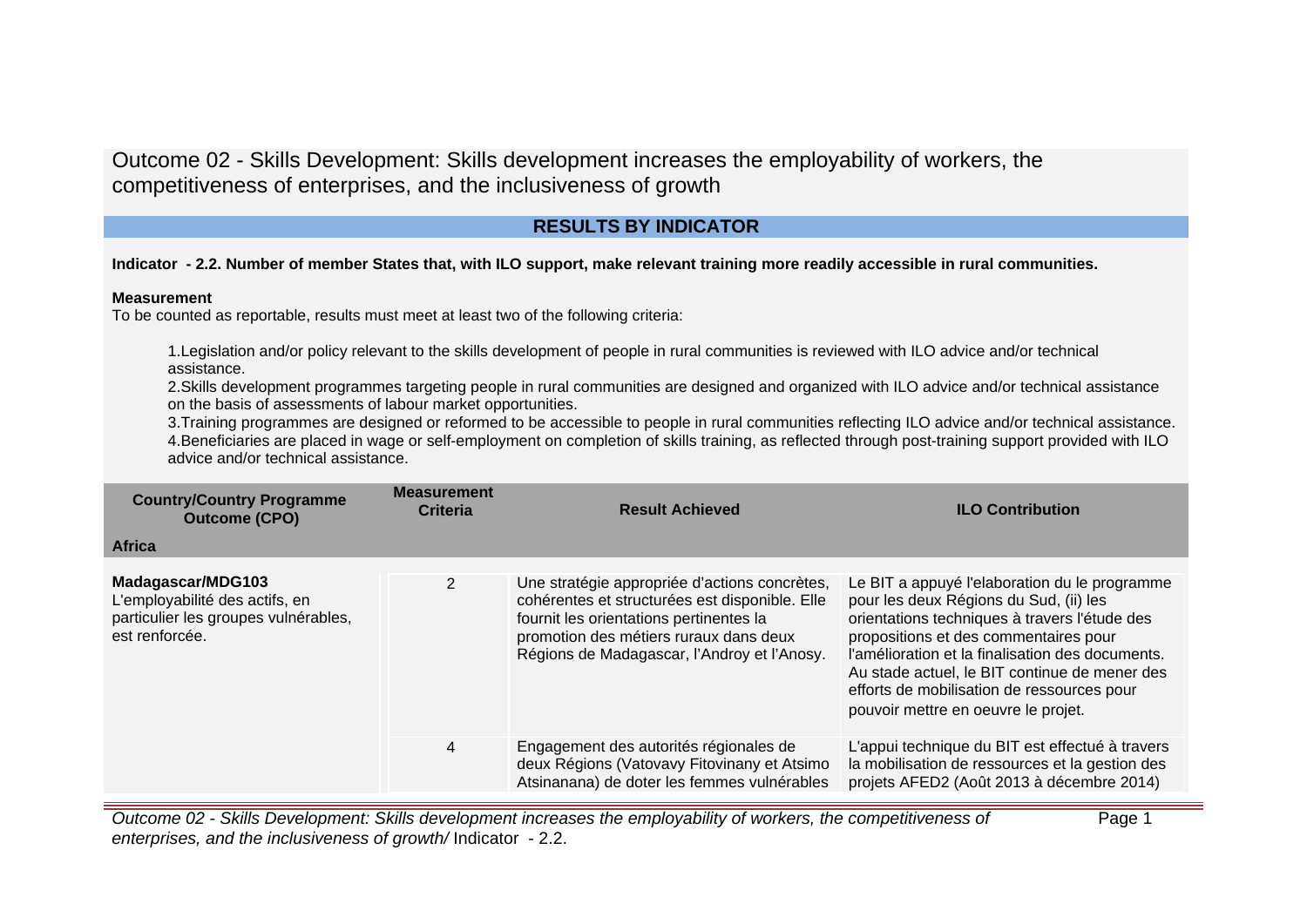d'un outil adéquat pour les accompagner vers la création de leur emploi ou leur permettre de s'insérer dans le milieu professionnel. A cet effet, 50 femmes sont accompagnées vers le travail salarié, et insérées dans le milieu professionnel et 127 autres ont créé leur auto emploi.

Capacité des jeunes renforcée pour s'insérer dans l'emploi et/ou à créer leur propre emploi dans le cadre du projet "Contribution à la réduction de la pauvreté par la promotion de l'emploi des jeunes" CREPEJ ayant permis : (i) la mise en place et l'opérationnalisation des Systèmes Régionaux d'Information sur l'Emploi (SRIE) qui a vu l'enregistrement de plus de 3200 jeunes chômeurs; (ii) la formation de 715 jeunes dans les domaines techniques tels que la pêche, l'artisanat, le tourisme et l'hôtellerie, de 193 jeunes en PDFT et SST, de 428 en citoyenneté et leadership ; (iii) le renforcement des capacités de 227 jeunes en matière d'embauche; (iii) la formation de 734 jeunes en entrepreneuriat dont 409 business plan montés et 100 projets lancés; (iv) la mise en place de 12 associations professionnelles en pêche, artisanat et tourisme.

et de CREPEJ phase 1 (avril en décembre 2014) et phase 2 (juillet 2015 en décembre 2016).

Pour le projet AFED2, le BIT a soutenu les activités pour (i) l'identification, la sélection et la contractualisation avec les partenaires techniques à qui l'on avait confié les différents appuis en faveur des cibles et contractualisation , (ii) l'accompagnement des femmes et jeunes filles, y compris filles-mères, victimes et à risque vers l'emploi salarié, (iii) l'appui et l'accompagnement des femmes et jeunes filles avec fistules obstétricales traitées, des femmes survivantes de violences basées sur le genre et des jeunes filles ou filles-mères en situation précaire vers l'auto emploi, (iv) la conduite de campagnes de formation communautaire en faveur des femmes cibles du projet, (v) la collaboration avec les autorités regionales pour une appropriation de la demarche proposée et la pérennisation des acquis.

Dans le cadre des projets CREPEJ phase 1 et phase 2, le BIT apporte les expertises techniques au niveau des 5 régions cibles par (i) la mise en place et la consolidation des systèmes régionaux d'information sur l'emploi des jeunes, (ii) le renforcement des capacités des jeunes, (iii) -l'adoption de l'approche filière et de chaîne de valeur, (iv) -l'adoption du système « Cash for training, (v) la promotion de l'entrepreneuriat des jeunes, (vi) la promotion de l'approche genre, (vii) l'adoption de l'approche participative, (viii) le développement de l'approche intégrée.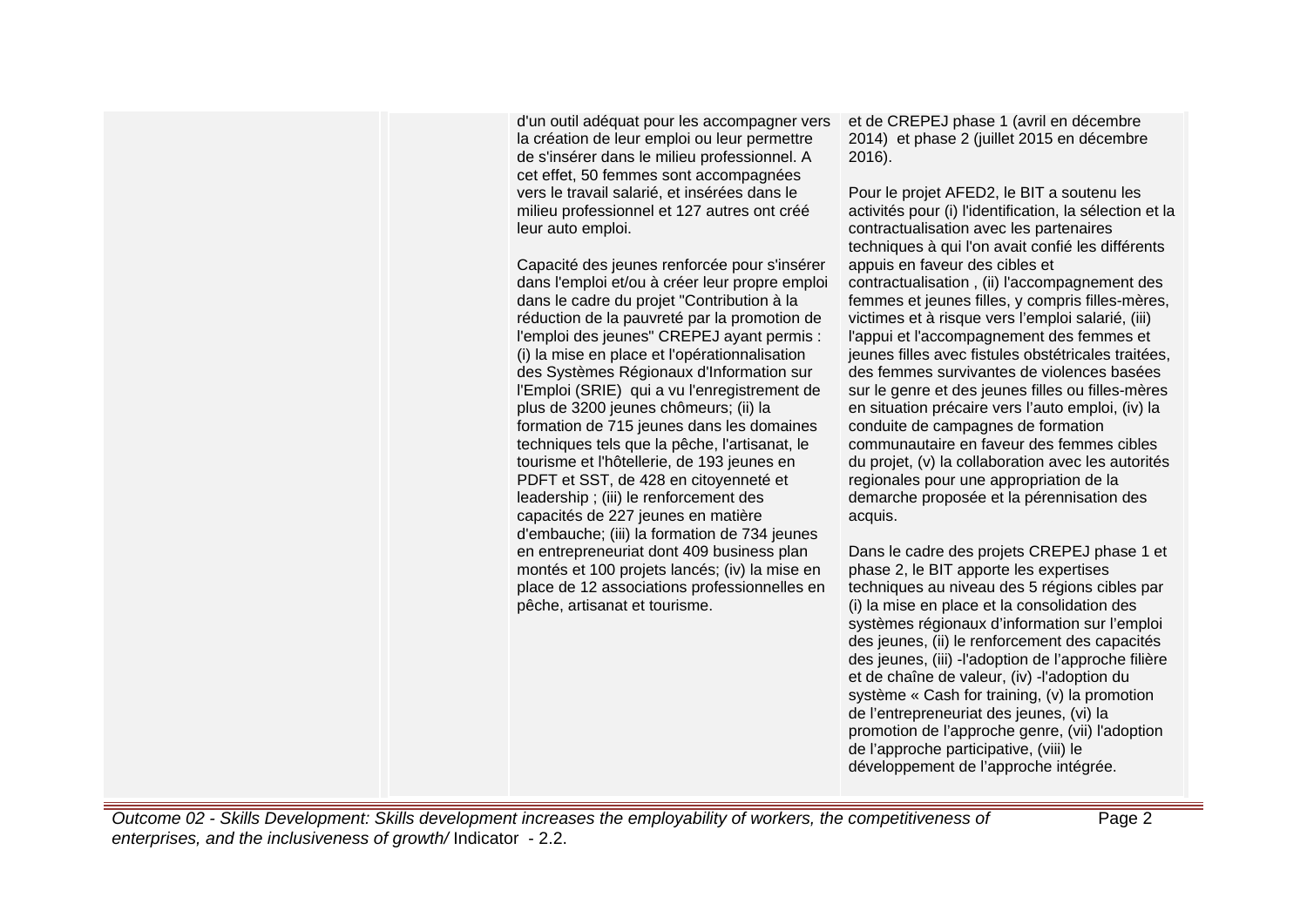|                                            | Additional CPO Information (This information should only be added when relevant and necessary and should not repeat information already |  |
|--------------------------------------------|-----------------------------------------------------------------------------------------------------------------------------------------|--|
| entered under results or ILO contribution) |                                                                                                                                         |  |

La dimension genre et la lutte contre la discrimination se trouve au centre des strategies du Bureau d'Antananarivo dans toutes ses actions. A travers le projet AFED2, la principale cible concerne surtout des femmes et jeunes filles fistuleuses obstétricales et vulnérables, des filles mères et des femmes victimes de violences qui sont marginalisées par la communauté et exclus de tout système de production. L'intervention du BIT et en collaboration avec l'UNFPA, baileur de fonds du projet, consiste à apporter des stratégies pour l'autonomisation de ces femmes à travers l'Emploi Décent.

Avec les projets CREPEJ1 et 2, le BIT prône les actions en faveur des jeunes fiemmes et hommes pour qu'ils bénéficient les mêmes opportunités d'accès à l'emploi.

# **b) Partnerships (external)**

La collaboration du BIT avec les agences des Nations Unies a toujours été maintenue et materialisée par l'accord de financement de l'UNFPA pour le projet AFED2 et du PNUD pour les projet CREPEJ 1 et 2.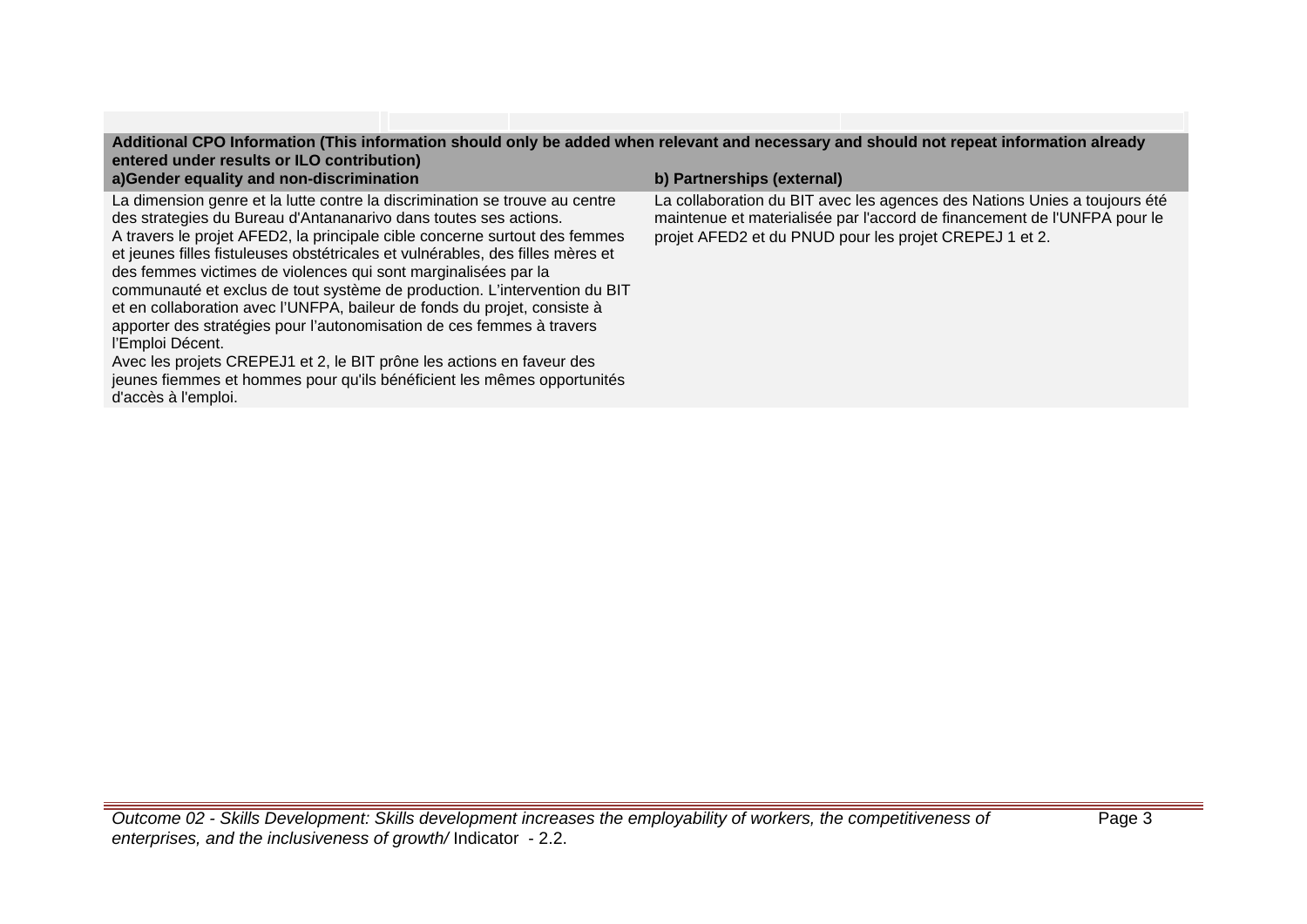| Uganda/UGA130<br>Improved skills development for<br>employability | 2 | A skills and livelihood training manual was<br>developed for skills and livelihood training<br>hinged upon, amongst other matters, labour<br>market information (including information on<br>possible job/ employment opportunities). The<br>training included participants from rural areas<br>where unemployment and underemployment<br>were and continue to be very high.                                                | ILO provided technical support by hiring a<br>consultant who developed the skills and<br>livelihood training manual to guide partners in<br>child labour projects and vocational skills<br>training providers. |
|-------------------------------------------------------------------|---|-----------------------------------------------------------------------------------------------------------------------------------------------------------------------------------------------------------------------------------------------------------------------------------------------------------------------------------------------------------------------------------------------------------------------------|----------------------------------------------------------------------------------------------------------------------------------------------------------------------------------------------------------------|
|                                                                   | 3 | Training programmes for the adolescents<br>was specially designed and implemented<br>targeting beneficiaries in the age bracket of<br>$(14 - 17$ years) who are out of school and at<br>risk of engaging in the worst forms of child<br>labour, most of which is prevalent in rural<br>areas where government oversight (through<br>inspections) still leaves much to be desired.                                           | ILO contributed technical support on combating<br>child labour through skills and livelihood<br>training for adolescents.                                                                                      |
|                                                                   | 4 | Beneficiaries of skills training became<br>employable, particularly those children and<br>adolescents out of school. The main focus of<br>the training was life skills and informal basic<br>education, vocational training including centre<br>based and community based mobile and<br>outreach training programmes in both urban<br>and rural areas, Formal and informal<br>apprenticeship and entrepreneurship training. | ILO provided technical support for training of<br>trainers at the International Training centre of<br>the ILO in Turin.                                                                                        |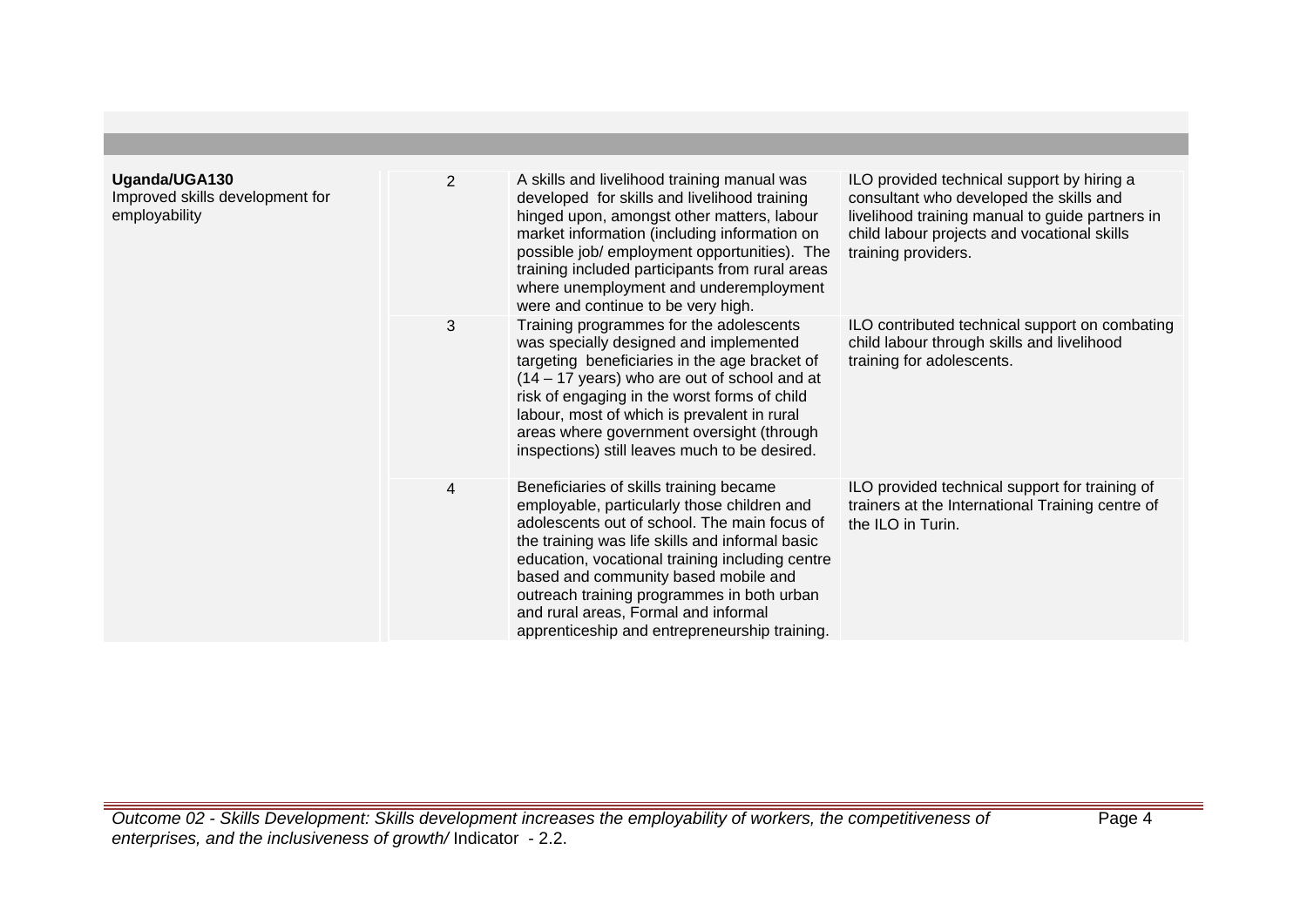| Sudan/SDN102<br>Access to employment-relevant<br>training expanded with emphasis on<br>young women and men in urban and<br>rural communities and disadvantaged<br>groups including ex-combatants,<br>returnees and PWD. | 1              | The development of a National Employment<br>Policy for Sudan takes account of skills<br>development challenges in rural areas. A<br>sub-committee on skills was created in July<br>2015 and discussed policy options in August<br>2015. One of the identified priority areas are<br>disadvantaged groups which include persons<br>living in rural areas.                                                                                                                                                                                                                                                                                                                                                                                           | ILO produced a concept paper on skills<br>aspects of the National Employment Policy<br>building on the TVET Policy and the ILO guide<br>on Including skills aspects in National<br>Employment Policies. It analyses particular<br>challenges for rural populations and highlights<br>the scarcity of available training opportunities in<br>rural areas. The ILO provided technical inputs<br>during sub-committee meetings to assist in the<br>formulation of policy recommendations.                                                               |
|-------------------------------------------------------------------------------------------------------------------------------------------------------------------------------------------------------------------------|----------------|----------------------------------------------------------------------------------------------------------------------------------------------------------------------------------------------------------------------------------------------------------------------------------------------------------------------------------------------------------------------------------------------------------------------------------------------------------------------------------------------------------------------------------------------------------------------------------------------------------------------------------------------------------------------------------------------------------------------------------------------------|------------------------------------------------------------------------------------------------------------------------------------------------------------------------------------------------------------------------------------------------------------------------------------------------------------------------------------------------------------------------------------------------------------------------------------------------------------------------------------------------------------------------------------------------------|
|                                                                                                                                                                                                                         | $\overline{2}$ | Since August 2015, the Ministry of Social<br>Welfare implements a 40 Mio USD project<br>funded by the African Development Bank on<br>"Inclusive Service Delivery" using the ILO's<br>TREE methodology to support livelihoods in<br>rural communities. As part of the TREE<br>methodology, local labour market<br>opportunities are being assessed.<br>The Chamber of Small Industries in the Red<br>Sea State has built training capacity to<br>provide skills upgrading courses for master<br>crafts persons in September 2015 inorder to<br>improve informal apprenticeship in rural<br>areas. This is based on a study of informal<br>apprenticeship trades and their market<br>opportunities in Darfur and Easter States<br>conducted in 2013. | The ILO provided technical inputs during the<br>project development phase (December 2014<br>until March 2015) and has trained master<br>trainers from the Ministry, social partners and<br>other organizations on the TREE methodology<br>(August 2015).<br>The ILO had conducted a study on upgrading<br>informal apprenticeship in the Red Sea State<br>(and other states). Following the research<br>findings, it provided technical support to the<br>Chamber on how to build up internal training<br>capacity and support master craftspersons. |
|                                                                                                                                                                                                                         | 3              | The Supreme Council for Vocational Training<br>and Apprenticeship, a government institution,<br>is applying DACUM, a new methodology for<br>occupational analysis, to make training<br>provision more relevant to labour market<br>needs, including for rural communities. Two                                                                                                                                                                                                                                                                                                                                                                                                                                                                     | The ILO trained facilitators on the DACUM<br>methodology in September 2014 and June<br>2015 and supported its implementation in the<br>Red Sea state in two new occupations: fishery<br>net making and maintenance of high-loading<br>machinery.                                                                                                                                                                                                                                                                                                     |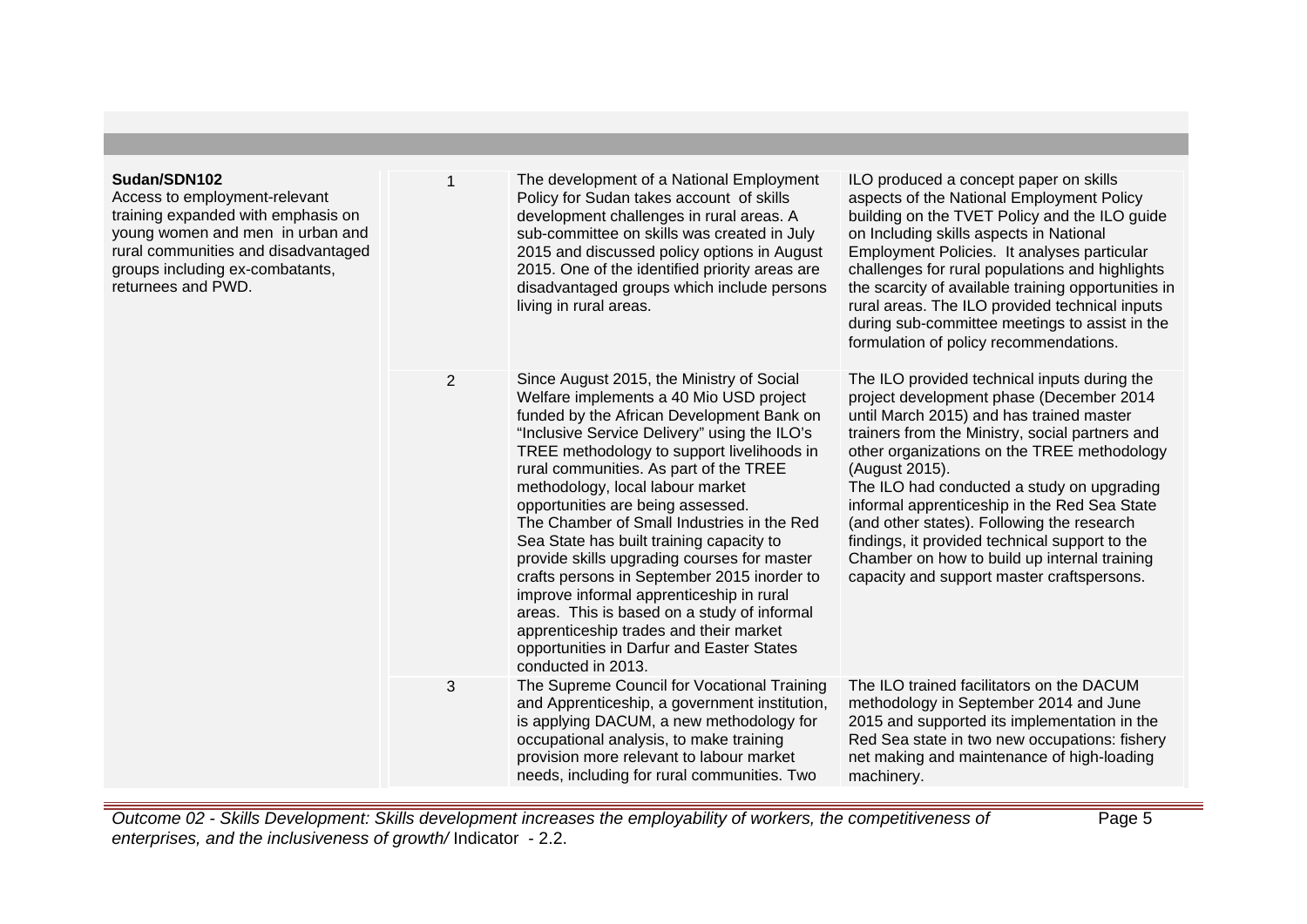| new training programmes are being added in |  |
|--------------------------------------------|--|
| the Red Sea State.                         |  |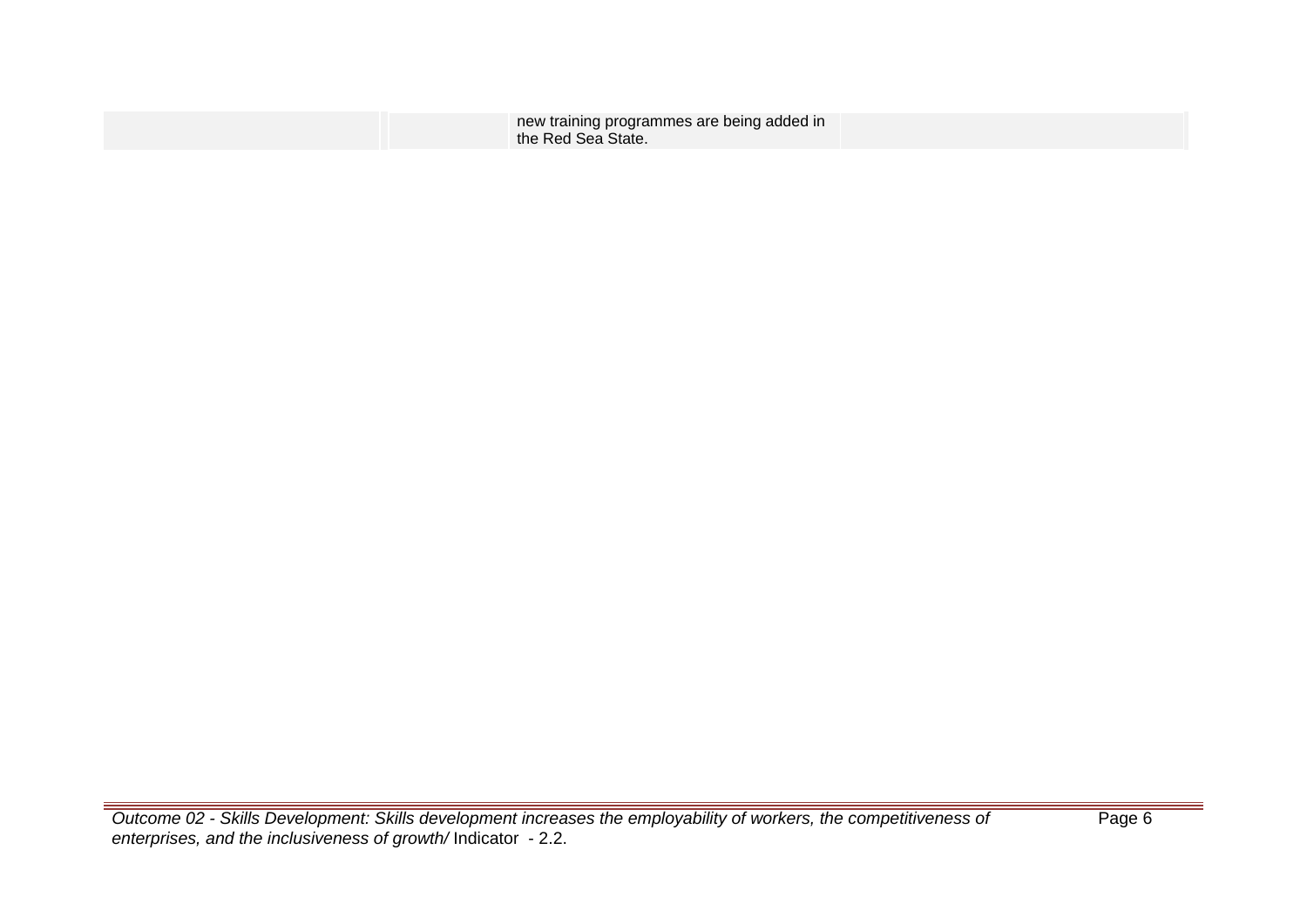| Zimbabwe/ZWE101<br>[ACl2] Multi-faceted initiatives for job<br>creation in the enterprise sector | $\overline{2}$ | 1. TREE methodology introduced to five (5)<br>new districts reaching 275 young people in<br>horticulture and poultry. In total TREE<br>programme reached a total of 13,481<br>beneficiaries.<br>2. Renewable energy programme designed<br>and implemented for youth to promote and<br>create green jobs in rural economy in 10<br>districts reaching 371 rural youths (61%<br>female) in solar related enterprises.<br>3. Value chain development programme in<br>horticulture developed for 260 young people<br>in 3 districts implemented in 2015.<br>4. A UN Joint Programme on Gender Equality<br>(UN-JPGE) -has adopted the TREE<br>methodology to reach 300 women in five (5)<br>districts for women economic empowerment. | 1. TREE-roll-out reached a total of 13 481<br>beneficiaries.<br>2. ILO provided a US\$100 000 grant to SNV to<br>implement programme on solar related<br>enterprises. Programme was designed with<br>ILO Green Jobs technical input.<br>3. ILO made financial and technical<br>contributions towards the development and<br>implementation of the value chain development<br>programme.<br>4. Through the UNJPGE programme the ILO<br>technically and financially supported five<br>districts to establish micro enterprises in<br>horticulture and poultry.<br>RBSA funding has contributed to supporting<br>this work and to the achievement of the<br>reported results |
|--------------------------------------------------------------------------------------------------|----------------|----------------------------------------------------------------------------------------------------------------------------------------------------------------------------------------------------------------------------------------------------------------------------------------------------------------------------------------------------------------------------------------------------------------------------------------------------------------------------------------------------------------------------------------------------------------------------------------------------------------------------------------------------------------------------------------------------------------------------------|---------------------------------------------------------------------------------------------------------------------------------------------------------------------------------------------------------------------------------------------------------------------------------------------------------------------------------------------------------------------------------------------------------------------------------------------------------------------------------------------------------------------------------------------------------------------------------------------------------------------------------------------------------------------------|
|                                                                                                  | 3              | 1. Gweru Vocational Training Centre has<br>designed and implemented course for<br>marginal youth and increased output by 50%<br>2. Five Gender implementation plans<br>developed and delivered in five districts to<br>300 direct beneficiaries and 1843 indirect<br>beneficiaries.                                                                                                                                                                                                                                                                                                                                                                                                                                              | 1. The ILO provided technical support to build<br>capacity of Gweru Vocational Training Center<br>and local actors to design and deliver training<br>programmes locally.<br>2. Five Provincial and five district<br>implementation committee, service providers<br>and community leadership groups developed<br>trainers to deliver gender sensitive training<br>programmes.<br>RBSA funding has contributed to supporting<br>this work and to the achievement of the                                                                                                                                                                                                     |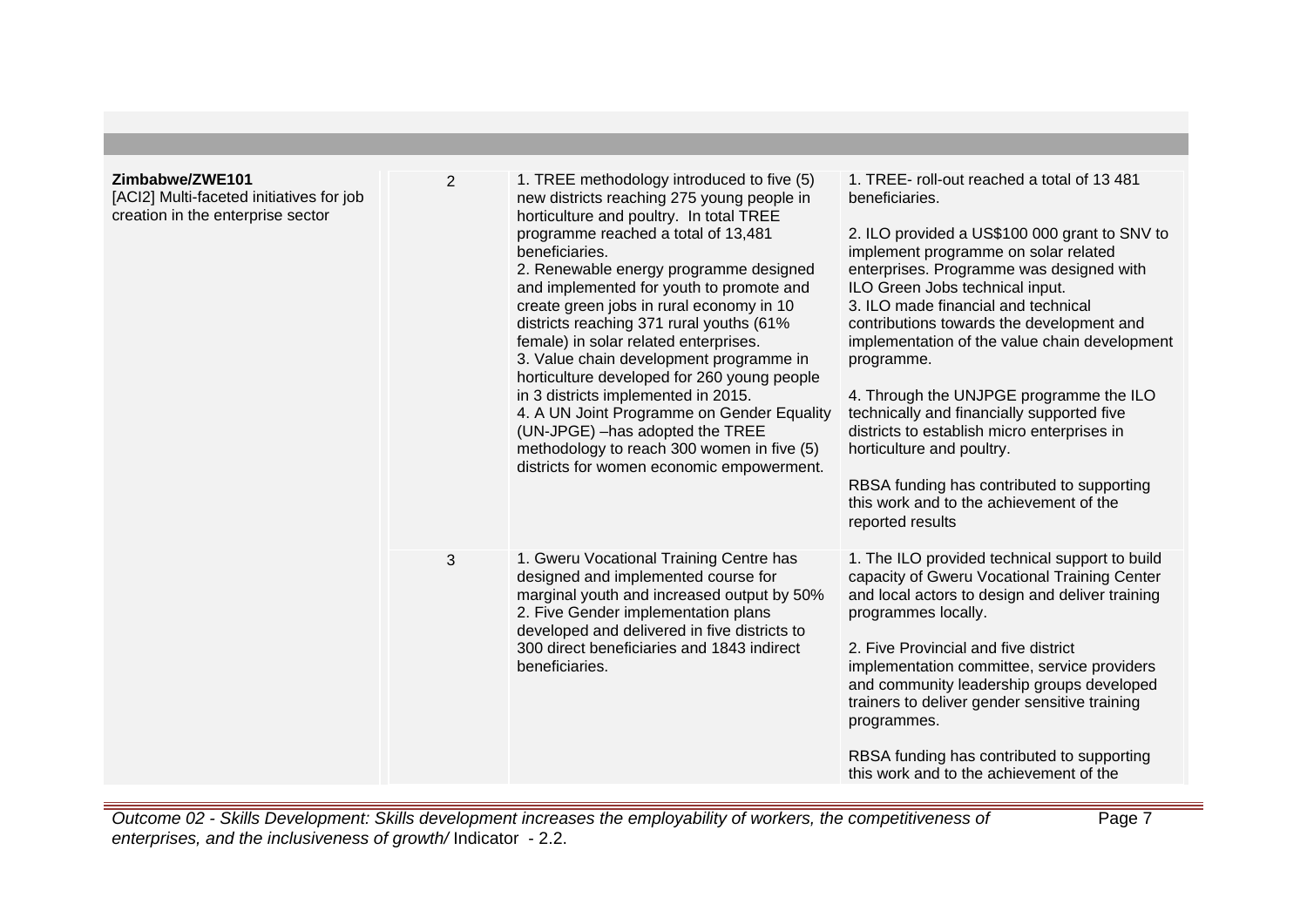|                                                                                                                 |                |                                                                                                                                                                                                                                                                                                                                                                                                                                                                                                                                                                                               | reported results                                                                                                                                                                                                                                                                                                                                                                                                                                                                                                                                                                                                                                        |
|-----------------------------------------------------------------------------------------------------------------|----------------|-----------------------------------------------------------------------------------------------------------------------------------------------------------------------------------------------------------------------------------------------------------------------------------------------------------------------------------------------------------------------------------------------------------------------------------------------------------------------------------------------------------------------------------------------------------------------------------------------|---------------------------------------------------------------------------------------------------------------------------------------------------------------------------------------------------------------------------------------------------------------------------------------------------------------------------------------------------------------------------------------------------------------------------------------------------------------------------------------------------------------------------------------------------------------------------------------------------------------------------------------------------------|
|                                                                                                                 | $\overline{4}$ | 1.646 benefitted from skills training and are<br>now gainfully self-employed.<br>2.13 482 beneficiaries continue to receive<br>post training support provided by the ILO and<br>various partner organizations. 33% being QIA<br>beneficiaries, 18% are Master Craftpersons<br>and 49% TREE beneficiaries. A total of 3705<br>jobs have been created; QIA<br>self-employment 1334, QIA wage<br>employment 150; TREE self-employment<br>2217 and TREE wage employment 4. 2378<br>Master Craftpersons have benefited from<br>quality improvements leading to higher<br>incomes and productivity. | 1. The ILO technically supported the<br>identification of local economic opportunities<br>and subsequent design of skills development<br>programme.<br>2. The ILO facilitated the organization of<br>beneficiaries into savings and credit coops<br>(SACCOs) or self-help groups for<br>self-employment and offered on the job training<br>or mentorship training in Business<br>Development Services.<br>3. Technical support extended to allow<br>business start-up for young people and to<br>improve incomes for master craft persons.<br>RBSA funding has contributed to supporting<br>this work and to the achievement of the<br>reported results |
| A different <b>ABA</b> left would be fitted afterward on the sold public and deduction with construction during |                |                                                                                                                                                                                                                                                                                                                                                                                                                                                                                                                                                                                               |                                                                                                                                                                                                                                                                                                                                                                                                                                                                                                                                                                                                                                                         |

**Additional CPO Information (This information should only be added when relevant and necessary and should not repeat information already entered under results or ILO contribution)**

| a) Gender equality and non-discrimination                                | b) Partnerships (external)                                                 |
|--------------------------------------------------------------------------|----------------------------------------------------------------------------|
| 61% of beneficiaries for TREE and QIA were female. The programmes also   | The implementation of the renewable energy programme was collaboration     |
| promoted gender equality and non-discrimination Facilitated the entrance | between the ILO, SNV, microfinance institutions and the private sector. In |
| of 246 women into non – traditional occupations                          | addition to creating jobs and improving incomes the initiative improved    |
|                                                                          | access to sustainable, clean and reliable energy sources for domestic      |
|                                                                          | households and small and medium enterprises.                               |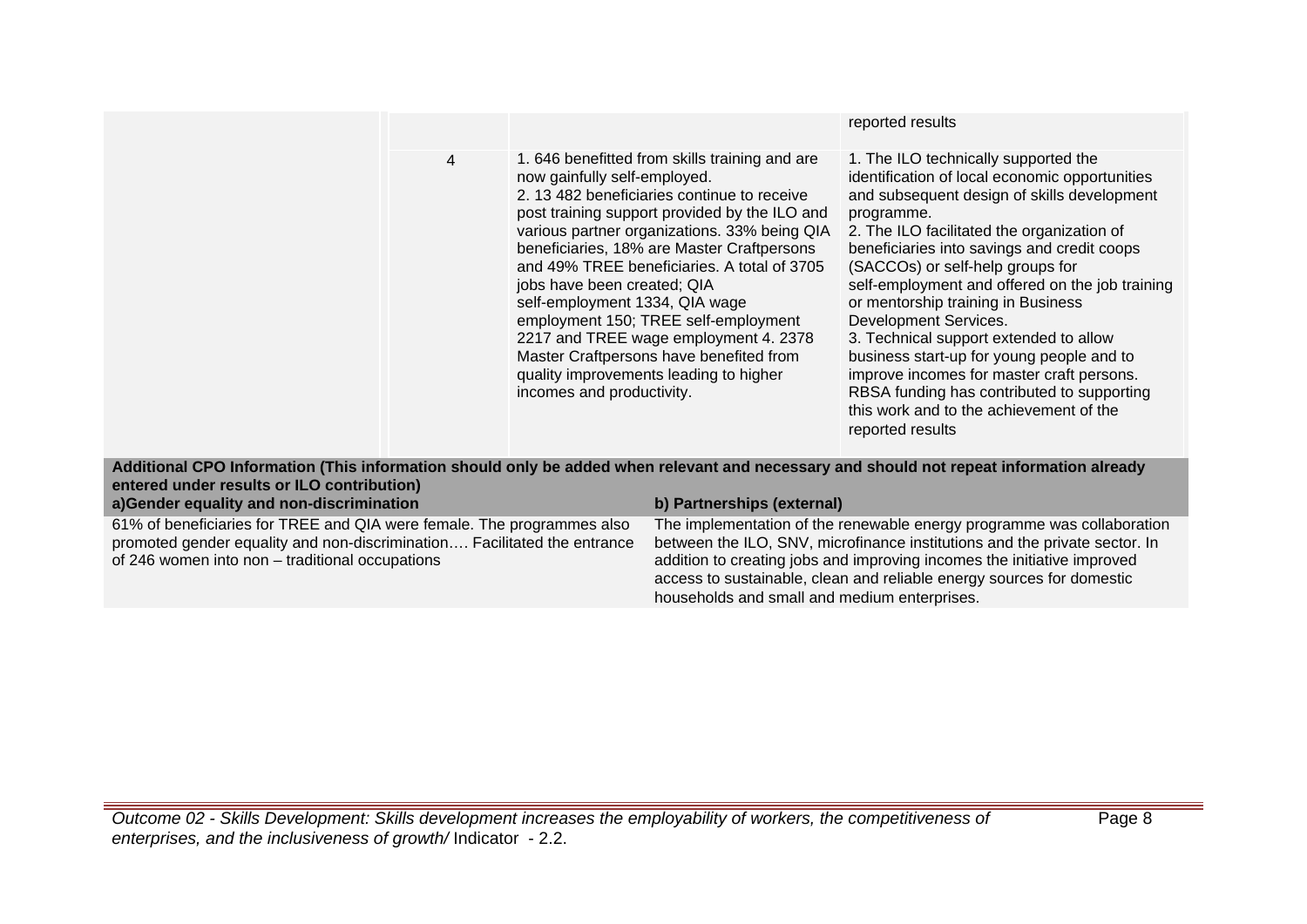| Benin/BEN102<br>Les capacités des structures en<br>charge de la promotion de l'emploi et<br>des partenaires sociaux sont<br>renforcées, et des programmes de<br>développement des compétences et<br>de promotion d'emplois ruraux sont<br>mis en oeuvre | 2 | Amélioration de l'insertion et de<br>l'employabilité des jeunes dans 52 villages de<br>24 communes grâce à l'approche TREE et<br>adaptée aux besoins spécifiques du secteur<br>rural                         | Avec le financement du Danemark, le BIT a<br>appuyé la mise en oeuvre de la méthodologie<br>TREE pour la création d'emplois décents et<br>durables pour les jeunes en milieu rural qui a<br>bénéficié à 6398 jeunes (contre 5433 prévues,<br>soit plus de 118% des attentes) dont 20% de<br>femmes, bénéficiaires directs, détentrices<br>aujourd'hui d'emploi décent et<br>productif(Abomey, Agbangnizoun, Allada,<br>Bohicon, Boukoumbé, Cobly, Covè, Djidja,<br>Djougou, Kérou, Kouandé, Kpomassè, Matéri,<br>Natitingou, Ouaké, Ouidah, Ouinhi, Pehunco,<br>Tanguiéta, Toffo, Tori Bossito, Za-Kpota,<br>Zangnanado, Zè, Zogbodomey) réparties dans<br>4 départements (Atacora, Atlantique, Donga et<br>Zou). Les jeunes hommes et jeunes femmes<br>structurés en groupements, renforcés et<br>appuyés a contribué au renforcement du<br>capital humain dans six filières agricoles<br>(apiculture, aulacodiculture, aviculture,<br>cuniculture, maraîchage et soja) et six corps de<br>métiers identifiés comme étant porteur pour<br>l'apprentissage informel (coiffure, coupe<br>couture, mécanique deux roues, électricité<br>auto, tissage et maçonnerie). |
|---------------------------------------------------------------------------------------------------------------------------------------------------------------------------------------------------------------------------------------------------------|---|--------------------------------------------------------------------------------------------------------------------------------------------------------------------------------------------------------------|---------------------------------------------------------------------------------------------------------------------------------------------------------------------------------------------------------------------------------------------------------------------------------------------------------------------------------------------------------------------------------------------------------------------------------------------------------------------------------------------------------------------------------------------------------------------------------------------------------------------------------------------------------------------------------------------------------------------------------------------------------------------------------------------------------------------------------------------------------------------------------------------------------------------------------------------------------------------------------------------------------------------------------------------------------------------------------------------------------------------------------------------------------------------|
|                                                                                                                                                                                                                                                         | 3 | Amélioration des systèmes d'apprentissage<br>informel à travers un modèle d'intervention<br>proposé et expérimenté et prenant en compte<br>les besoins spécifiques des utilisateurs dans<br>le secteur rural | -Appui à l'organisation des EFAT (Examen de<br>fin d'apprentissage artisanal), CQM (Certificat<br>de Qualification au Métier) et CQP (Certificat<br>de Qualification Professionnelle) avec plus de<br>350 diplômés appuyés.<br>-Appui à l'employabilité des jeunes formés                                                                                                                                                                                                                                                                                                                                                                                                                                                                                                                                                                                                                                                                                                                                                                                                                                                                                           |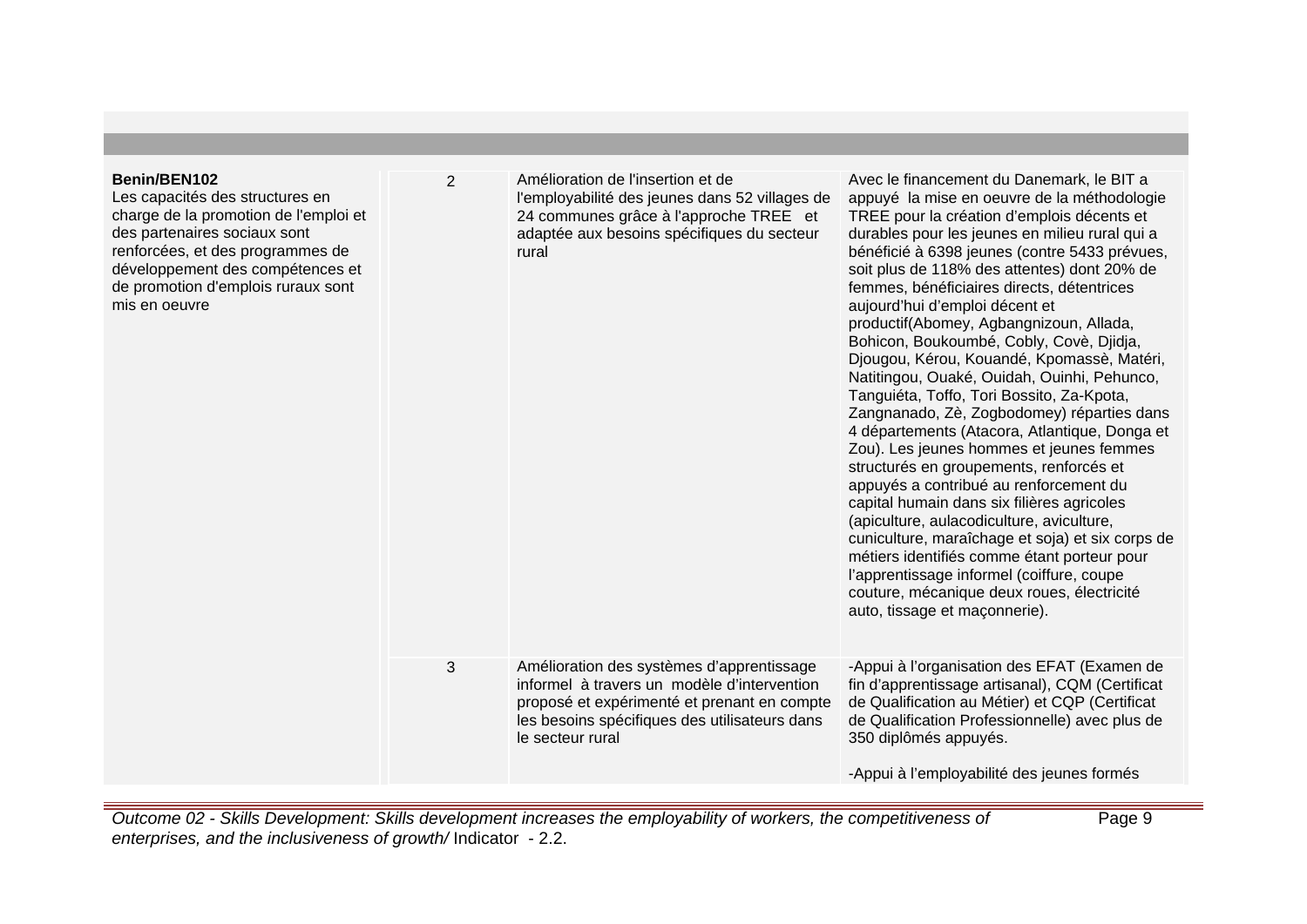avec plus de 255 Kits d'installation distribués aux lauréats des CQP et EFAT -Formation en gestion d'une micro entreprise par la méthodologie GERME -Réalisation d'une étude de base sur l'ETFP (mapping) au Bénin, -Réalisation d'une étude relative à l'inventaire des institutions d'appuis locaux et de conseils en matière d'épargne et de microcrédits (SFD) -Réalisation d'une étude inter agence UNESCO-BIT sur la revue des politiques ainsi que sur les forces et faiblesses de l'Enseignement Technique et la Formation Professionnelle (ETFP). -Réalisation d'une étude sur la stratégie de recouvrement du Versement Patronal sur Salaire en vue d'un financement optimum et pérenne du système d'apprentissage au Bénin -Publications relatives à l'apprentissage informel, telles que les matrices de compétences, les curricula de formations, les bases de données sur les artisans, etc. -Séances d'échanges et diverses formations sur l'apprentissage informel.

**Additional CPO Information (This information should only be added when relevant and necessary and should not repeat information already entered under results or ILO contribution) a)Gender equality and non-discrimination b) Partnerships (external)**

- UNESCO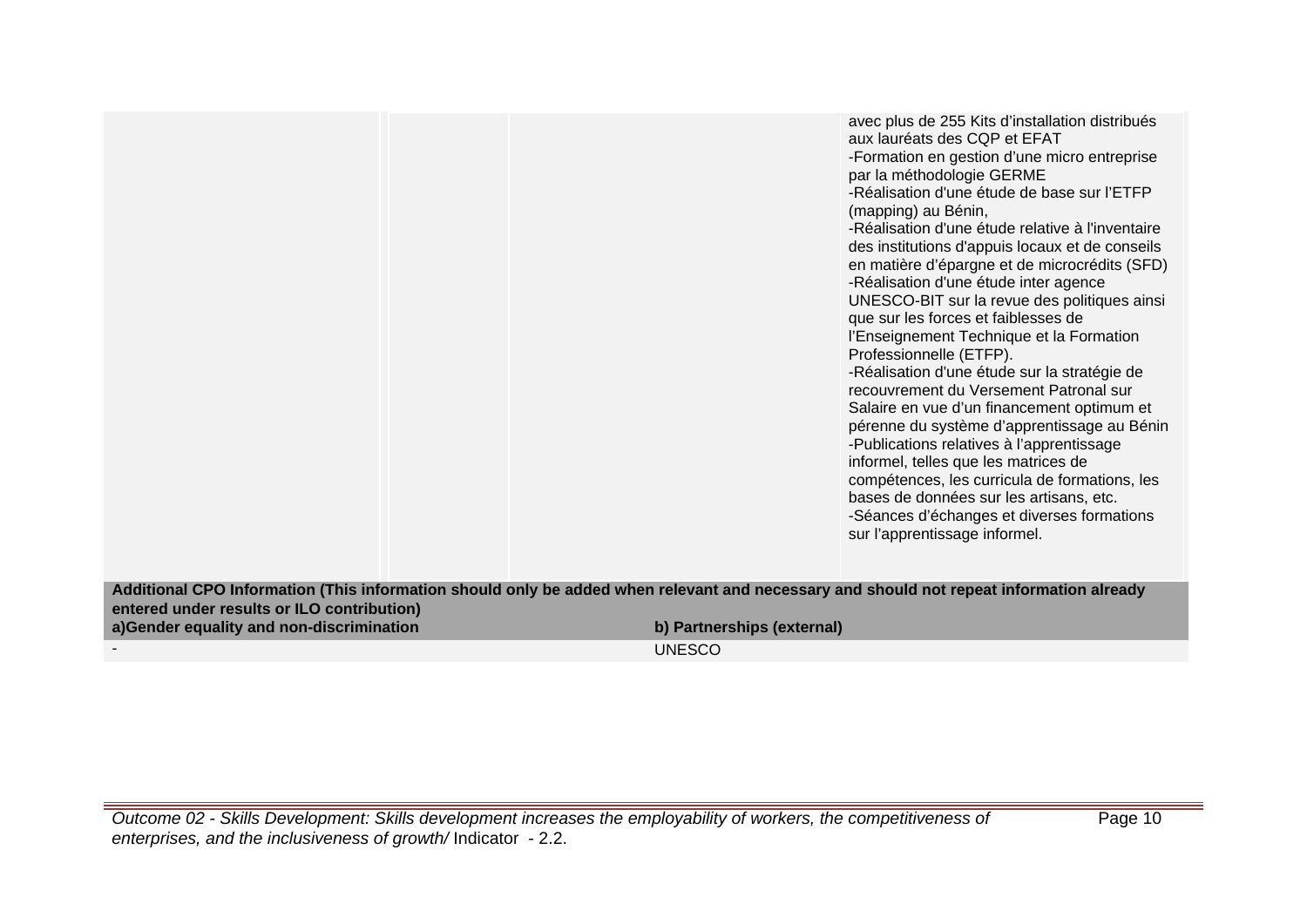| ASIA AIIU LIIE FAUIIL                                                                                                                                      |   |                                                                                                                                                                                                                                                                                                                                                                                                                                        |                                                                                                                                                                                                                                                                                                                                                                                                                                                                                                                                                                                                                                                                                                                                                             |
|------------------------------------------------------------------------------------------------------------------------------------------------------------|---|----------------------------------------------------------------------------------------------------------------------------------------------------------------------------------------------------------------------------------------------------------------------------------------------------------------------------------------------------------------------------------------------------------------------------------------|-------------------------------------------------------------------------------------------------------------------------------------------------------------------------------------------------------------------------------------------------------------------------------------------------------------------------------------------------------------------------------------------------------------------------------------------------------------------------------------------------------------------------------------------------------------------------------------------------------------------------------------------------------------------------------------------------------------------------------------------------------------|
| Philippines/PHL105<br>Increased employability and Decent<br>Work opportunities for women and<br>men, particularly among the youth<br>and vulnerable groups | 3 | The ILO made TESDA training accessible to<br>isolated and marginalized communities in<br>rural areas. TESDA Regional Offices in<br>regions IV-B, VII, and VIII have increased the<br>scope of their reach to rural areas between<br>March 2014 and June 2015 after<br>collaborating with the ILO.                                                                                                                                      | ILO signed a Memorandum of Understanding<br>(MOU) with TESDA that led to 6,258<br>vulnerable and marginalized individuals (3,954<br>male and 2,304 female) have been trained and<br>received official certification by TESDA on skills<br>such as masonry, carpentry, plumbing, food<br>and beverage, tour guiding, dress making, etc.<br>From March 2014 to June 2015, ILO provided<br>technical assistance to promote and improve<br>decent work conditions within the training<br>periods (both in-classroom and on the job<br>training). Trainees received minimum wage,<br>enrolment to social security and PhilHealth,<br>accident insurance, and elements of<br>occupational safety and health (OSH) such as<br>personal protective equipment (PPE). |
|                                                                                                                                                            | 4 | Joint sub-projects (Skills Development,<br><b>Emergency Employment, Enterprise</b><br>Development, and Local Resource-based<br>Works) implemented and/or certified by<br>TESDA offered direct employment<br>opportunities to trainees and provided income<br>to thousands of households. Furthermore,<br>International NGOs such as Red Cross and<br>the private sector have been a major source<br>of demand for ILO skilled workers. | Soon after Haiyan hit the Philippines in 2014,<br>the ILO started to provide skills development<br>training to address the mismatch between<br>supply and demand of skills in local and<br>regional labour markets in a post-disaster<br>response.<br>The ILO ran extensive training programs in<br>August 2014 onwards in cooperation with<br>TESDA to fulfil the necessity of labour in the<br>reconstruction and rehabilitation of public and<br>private infrastructures. Furthermore, in areas<br>such as Coron (Palawan) and Northern Cebu<br>hundreds of beneficiaries have been trained on<br>skills which are in high demand in the tourism                                                                                                         |

**Asia and the Pacific**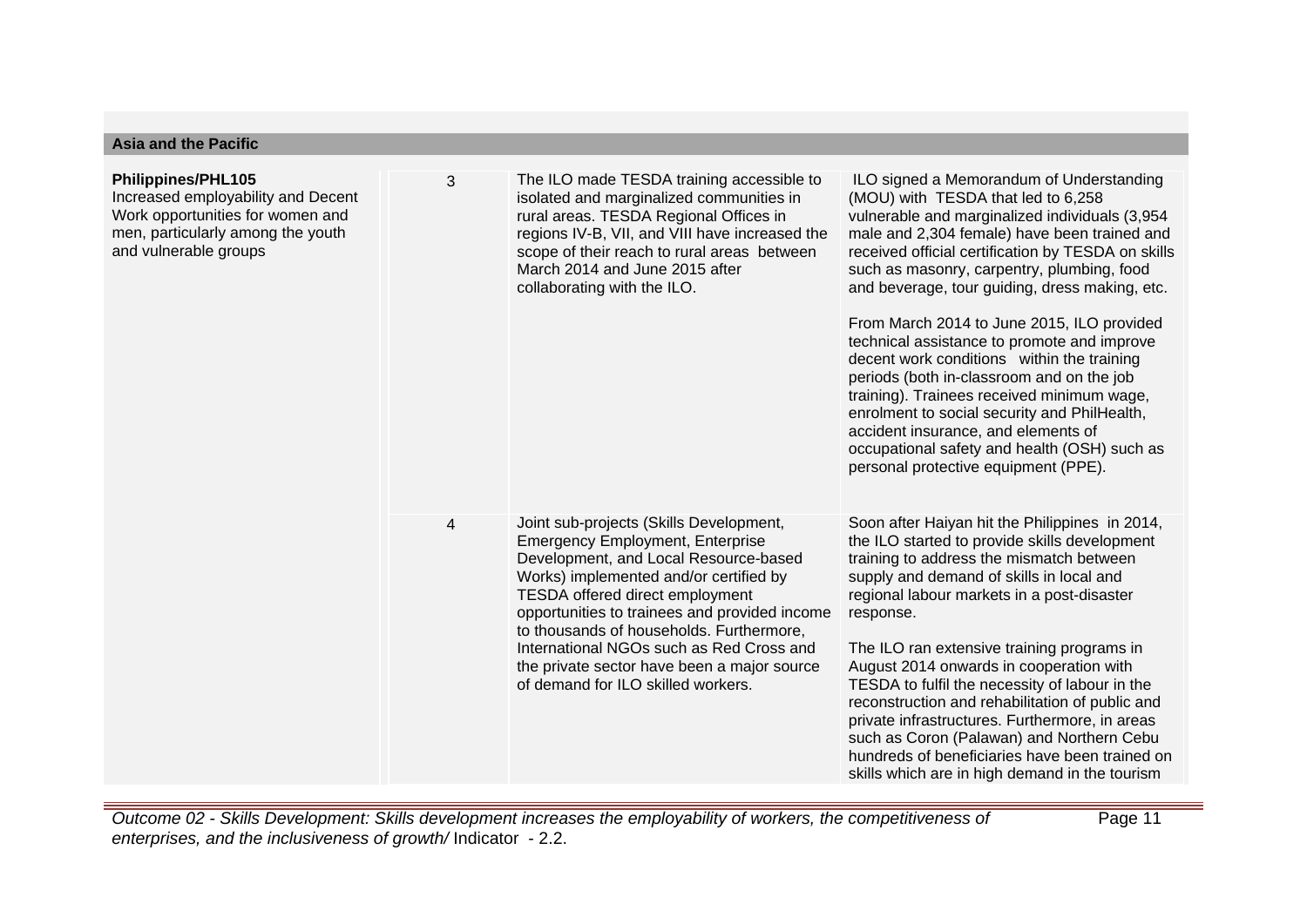|                                                                                                                                                                                                                                                   | and service sectors.                                                                                                                    |
|---------------------------------------------------------------------------------------------------------------------------------------------------------------------------------------------------------------------------------------------------|-----------------------------------------------------------------------------------------------------------------------------------------|
|                                                                                                                                                                                                                                                   |                                                                                                                                         |
| entered under results or ILO contribution)                                                                                                                                                                                                        | Additional CPO Information (This information should only be added when relevant and necessary and should not repeat information already |
| a)Gender equality and non-discrimination                                                                                                                                                                                                          | b) Partnerships (external)                                                                                                              |
| Integration of women into the labour force has been a key priority for the ILO<br>in the Typhoon Haiyan response. Thus, all programmes and initiatives had a<br>high ratio of female participation (37%), including technical skills required for | Collaboration with TESDA and Local Chambers of Commerce and Industry<br>has been established across regions affected by Typhoon Haiyan. |
| the construction sector. On the job training and priority access to the labour<br>market has been offered to women.                                                                                                                               |                                                                                                                                         |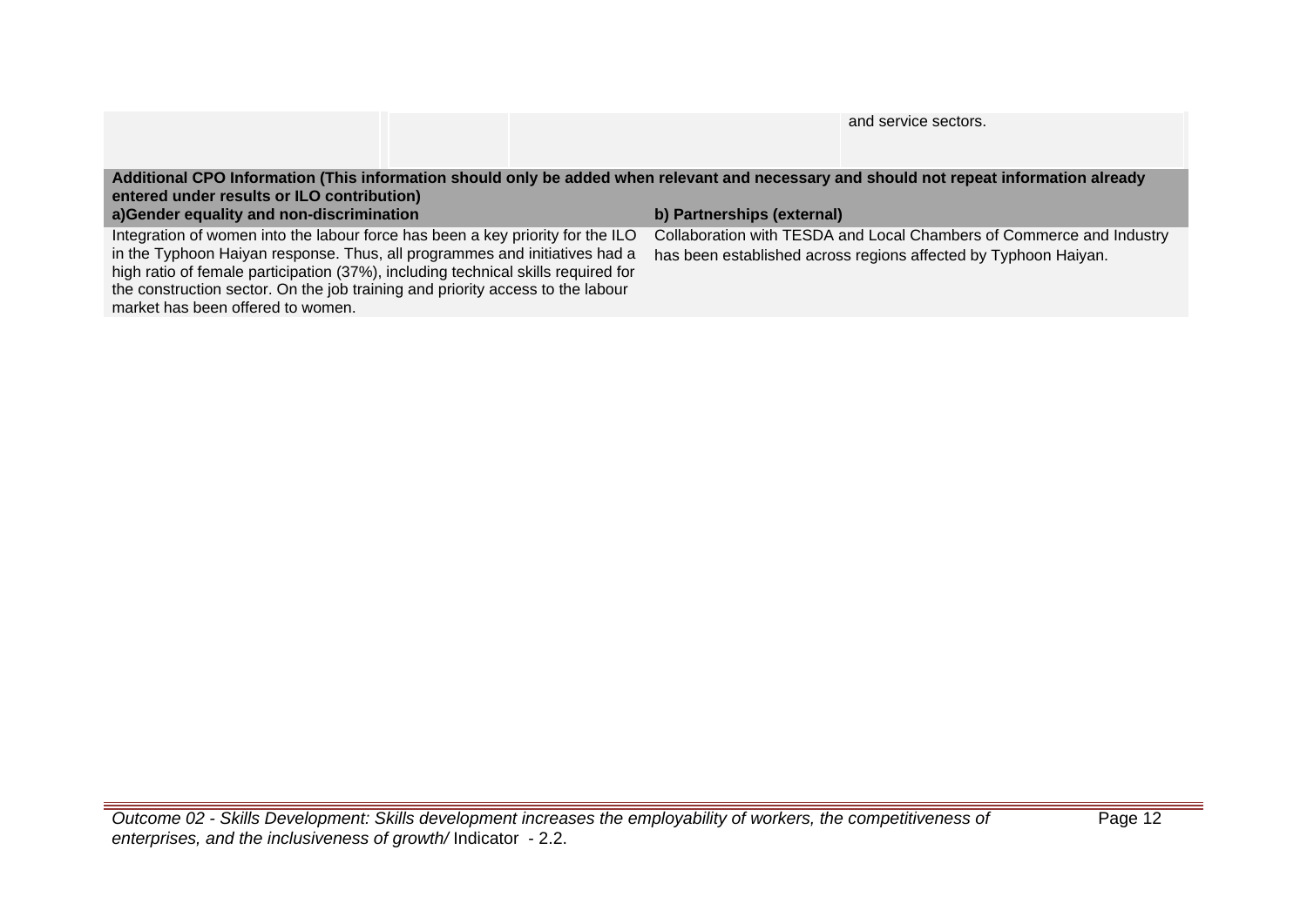| Timor-Leste/TLS103<br>Improved policy formulation and<br>advocacy to support employment and<br>training in the country |                | The support that ILO is providing to<br>SEPFOPE has enabled them to gather more<br>labour market information which they are<br>analysing on an ongoing basis. The result of<br>their work is guiding the annual work plans<br>and budgets. There is indication that the<br>government will significantly increase public<br>funding for training in 2016. | Using the data from the Labour Force Survey<br>2013, ILO drafted a thematic paper on youth<br>and employment. Currently the paper is being<br>reviewed.<br>Another paper will be drafted which will focus<br>on employability challenge and active labour<br>market policies in Timor-Leste. It is expected<br>that this paper will be ready by end of<br>December 2015.<br>RBSA funding has contributed to supporting<br>this work and to the achievement of the<br>reported results                                                  |
|------------------------------------------------------------------------------------------------------------------------|----------------|-----------------------------------------------------------------------------------------------------------------------------------------------------------------------------------------------------------------------------------------------------------------------------------------------------------------------------------------------------------|----------------------------------------------------------------------------------------------------------------------------------------------------------------------------------------------------------------------------------------------------------------------------------------------------------------------------------------------------------------------------------------------------------------------------------------------------------------------------------------------------------------------------------------|
|                                                                                                                        | $\overline{2}$ | Previously, very little ground work was done<br>before new courses were developed.<br>Feedback from enterprises and past<br>graduates is changing that. It is expected that<br>quality of programmes and delivery of training<br>will continue to improve.                                                                                                | ILO is helping SEPFOPE to carry out the 2015<br>Enterprise & Skills Survey (ESS) which<br>provides insights into market demand for skills,<br>The terms of reference for ESS have already<br>been drafted and a statistician has been hired<br>to oversee data collection and analysis. The<br>survey is funded by the Asian Development<br>Bank while ILO is providing technical<br>assistance in the design of the ESS.<br>RBSA funding has contributed to supporting<br>this work and to the achievement of the<br>reported results |
|                                                                                                                        | 3              | As a result of improvement in data analysis<br>and information, training courses are being<br>developed which reflect the requirement of<br>employers. An evidence-based approach to<br>policy development is critical for government<br>to make effective use of its limited resources.                                                                  | ILO's focus has been to ensure that results of<br>the analytical work are shared with the relevant<br>departments responsible for development of<br>training curriculum. ILO has encouraged DIMT<br>to solicit feedback from these departments and<br>ensure that they take "ownership" in the<br>research.<br>RBSA funding has contributed to supporting                                                                                                                                                                              |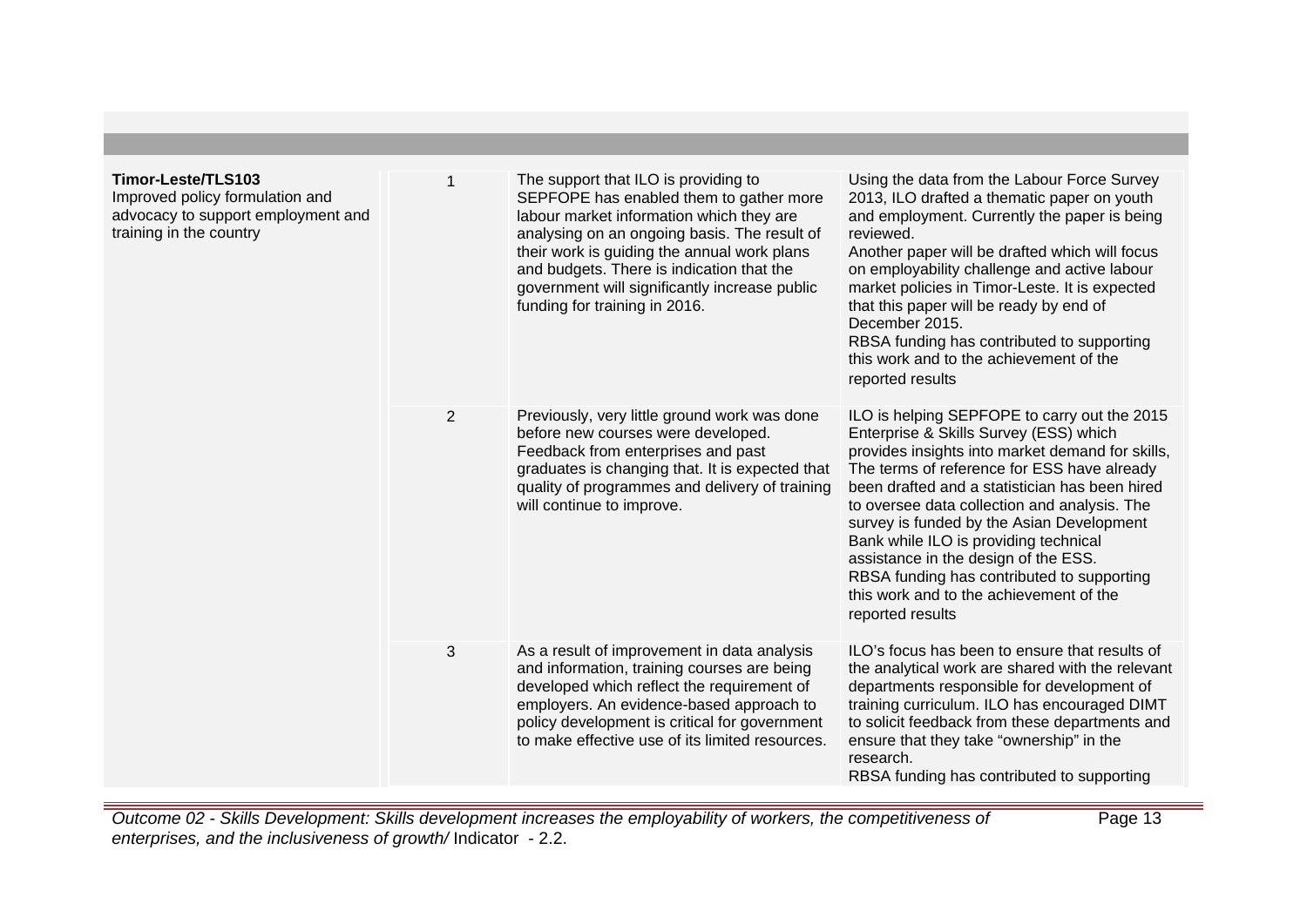|                                                                                        |                                                                                                                                                                                                                                                                                                                                                                                                                                                                                                                                          | this work and to the achievement of the<br>reported results                                                                                                                                                                                                                                                                                                                                                   |
|----------------------------------------------------------------------------------------|------------------------------------------------------------------------------------------------------------------------------------------------------------------------------------------------------------------------------------------------------------------------------------------------------------------------------------------------------------------------------------------------------------------------------------------------------------------------------------------------------------------------------------------|---------------------------------------------------------------------------------------------------------------------------------------------------------------------------------------------------------------------------------------------------------------------------------------------------------------------------------------------------------------------------------------------------------------|
| 4                                                                                      | The results from the tracer study will be<br>available in December 2015. Generally, the<br>training outcomes are positive. In the<br>previous Tracer Study which was released in<br>2015, more than around 45% graduates were<br>able to find work after completing their<br>training. In the context of Timor-Leste with an<br>embryonic private sector these results are<br>quite positive.<br>Additional CPO Information (This information should only be added when relevant and necessary and should not repeat information already | ILO is assisting SEPFOPE to conduct the 2015<br>tracer study. This study tracks the progress of<br>graduates to measure impact from skills<br>training. More than 200 graduates have already<br>been interviewed. It is likely that all the<br>interviews will be completed by November<br>2015.<br>RBSA funding has contributed to supporting<br>this work and to the achievement of the<br>reported results |
| entered under results or ILO contribution)<br>a)Gender equality and non-discrimination | b) Partnerships (external)                                                                                                                                                                                                                                                                                                                                                                                                                                                                                                               |                                                                                                                                                                                                                                                                                                                                                                                                               |
|                                                                                        |                                                                                                                                                                                                                                                                                                                                                                                                                                                                                                                                          |                                                                                                                                                                                                                                                                                                                                                                                                               |
|                                                                                        | (SEPFOPE);                                                                                                                                                                                                                                                                                                                                                                                                                                                                                                                               | The Secretary of State for Professional Training and Employment Policy                                                                                                                                                                                                                                                                                                                                        |
|                                                                                        | the Labour Market Information Department (DIMT);                                                                                                                                                                                                                                                                                                                                                                                                                                                                                         |                                                                                                                                                                                                                                                                                                                                                                                                               |
|                                                                                        |                                                                                                                                                                                                                                                                                                                                                                                                                                                                                                                                          | The General Directorate of Statistics Timor-Leste (GDS);                                                                                                                                                                                                                                                                                                                                                      |
|                                                                                        |                                                                                                                                                                                                                                                                                                                                                                                                                                                                                                                                          | The ILO is collaborating with Asian Development Bank (ADB) in the area of                                                                                                                                                                                                                                                                                                                                     |
|                                                                                        |                                                                                                                                                                                                                                                                                                                                                                                                                                                                                                                                          | skills and labour market. In 2015-2016, ADB will finance work of DIMT with                                                                                                                                                                                                                                                                                                                                    |
|                                                                                        | ILO providing technical assistance                                                                                                                                                                                                                                                                                                                                                                                                                                                                                                       |                                                                                                                                                                                                                                                                                                                                                                                                               |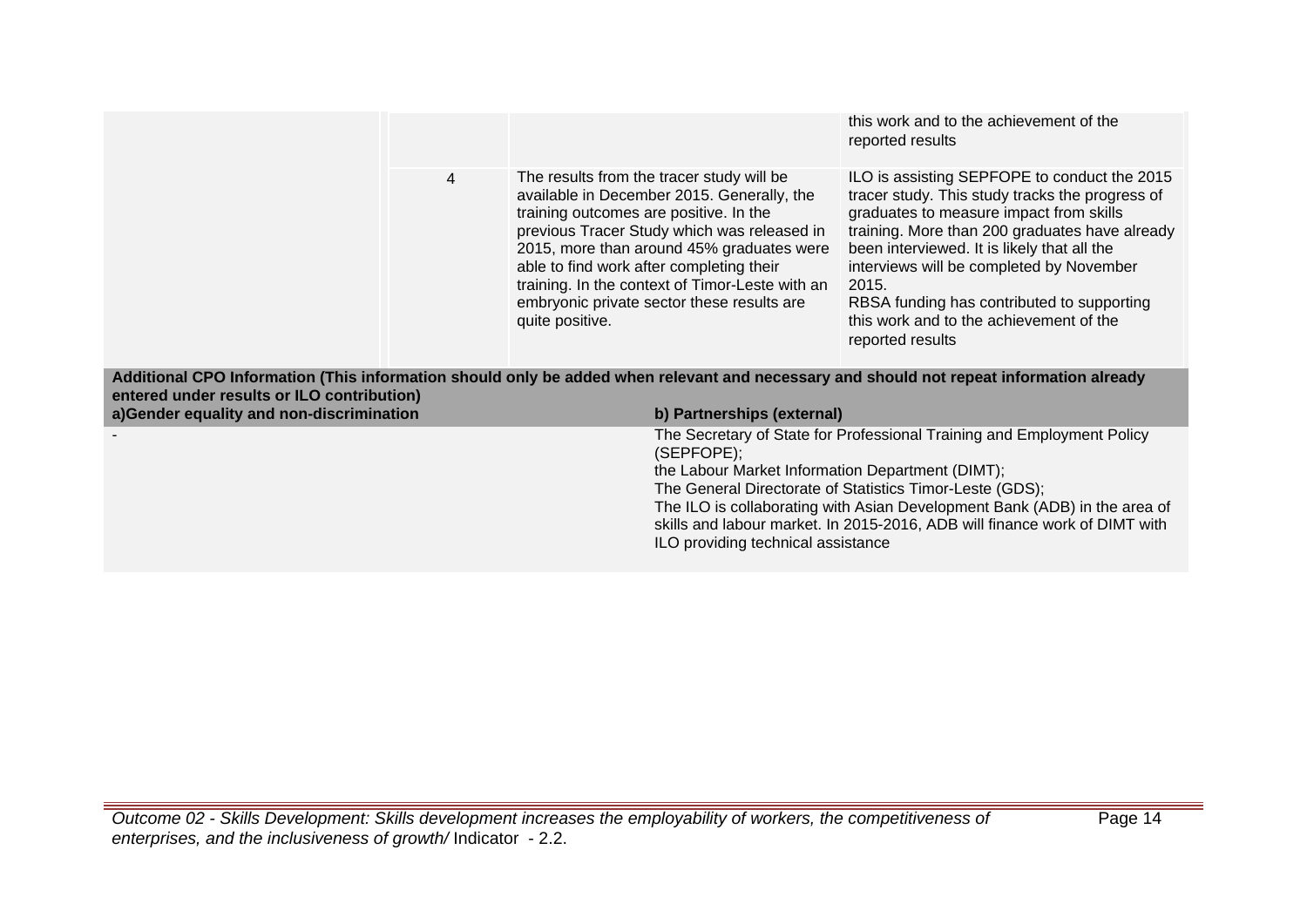| Pakistan/PAK104<br>Authorities in Pakistan are actively<br>engaged in improving the quality and<br>outreach of employable skills |   | a. National TVET Policy: The Government of<br>Pakistan, Ministry of Technical Education and<br>Training, adopted a National TVET Policy in<br>March 2015 which focuses on quality,<br>outreach and relevance of skills development<br>programmes in Pakistan.<br>b. National Apprenticeship Act: The<br>Government of Pakistan has also initiated a<br>consultative process to upgrade the National<br>Apprenticeship Act by introducing a number<br>of new measures to ensure a smooth<br>transition of TVET trainees to the job-market -<br>with a particular focus on rural workers and<br>informal economy workers.          | a. The ILO provided inputs to National<br>Vocational & Technical Training Commission<br>(NAVTTC) for the draft TVET policy and<br>engaged technical specialists for reviewing the<br>drafts at different<br>stages.<br>b. The ILO organized study visit for Pakistani<br>TVET officials to Bangladesh for studying their<br>Apprenticeship Programme in growing sectors<br>(leather and garments) which was supported<br>by 'TVET Reform Programme' of ILO in 2014.<br>The ILO also organized a sub-regional<br>conference on Apprenticeships in South-Asia<br>(2014) which was also attended by Officials<br>from Pakistan for sub-regional experience<br>sharing. |
|----------------------------------------------------------------------------------------------------------------------------------|---|----------------------------------------------------------------------------------------------------------------------------------------------------------------------------------------------------------------------------------------------------------------------------------------------------------------------------------------------------------------------------------------------------------------------------------------------------------------------------------------------------------------------------------------------------------------------------------------------------------------------------------|---------------------------------------------------------------------------------------------------------------------------------------------------------------------------------------------------------------------------------------------------------------------------------------------------------------------------------------------------------------------------------------------------------------------------------------------------------------------------------------------------------------------------------------------------------------------------------------------------------------------------------------------------------------------|
|                                                                                                                                  | 3 | a. The Government of Pakistan, National<br><b>Vocational &amp; Technical Training Commission</b><br>(NAVTTC) has formally adopted<br>'Competency-Based Training System (CBT)'<br>in its TVET Policy on 4 March 2015. The<br>concept of Competency-based Training was<br>introduced by ILO and first four CBT<br>standards and curricula was prepared in<br>2012-13.<br>b. The Technical Education and Vocational<br>Training Authority (TEVTA) of Khyber<br>Pukhtunkhwa (KP) adopted an<br>employment-centred 'Vocational Training<br>Programme' during a project in collaboration<br>with the ILO during October 2014-May 2015. | a. The ILO conducted research studies and<br>identified various value chains and employment<br>sectors with huge gender disparities.<br>Subsequently, training packages based on<br>'competency-based standards' were<br>developed through national institutions -and<br>were implemented for various groups of<br>women and men. Subsequently, during<br>2010-2015, ILO imparted training to around<br>5,000 women and men from rural areas in<br>employable skills with a focus on<br>gender-mainstreaming and promoting equal<br>opportunities for women and men in economic<br>activities.<br>b. The ILO provided technical support to the                      |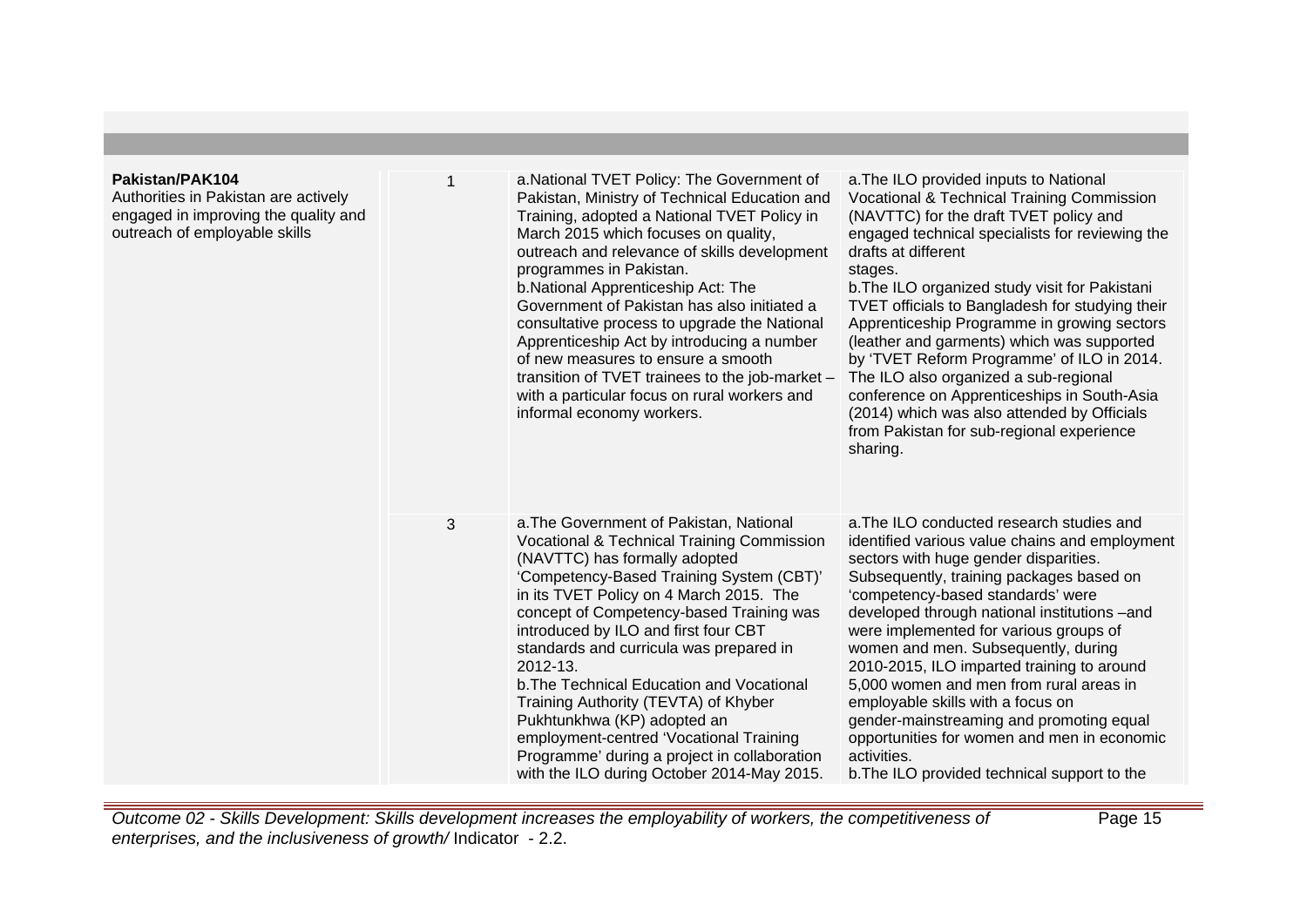The training programme was designed implemented for ensuring temporary employment for Temporarily Displaced Persons (TDPs) in two Districts (Bannu and DI Khan) of KP Province. c. In Sindh Province, a specialized training programme was designed & implemented in 2014 in collaboration with Sindh TEVTA and other training providers to protect livelihoods and ensure continuous income for vulnerable communities during floods and other climatic disasters. The improvised training programme is based on ILO's TREE, Flexible Training Methodologies and Green Enterprises. KP-TEVTA for implementation of customized Vocational Training to TDPs. The ILO also established an Employment Information Centre to facilitate employment of skilled persons among TDPs. A total of 200 women and men, mostly 'Temporarily Displaced Persons (TDPs)' from North-Waziristan Agency, were imparted vocational training by KP-TEVTA. ILO also carried out a comprehensive Employment Opportunity Identification study to facilitate their entry in job-market. c. ILO provided technical support in developing an improvised training methodology with five (5) national implementing partners, trained them on flexible training modalities as well as on Training for Rural Economic Empowerment (TREE) methodologies and assigned them to impart vocational training to flood-prone landless peasants. 662 women and men, mostly landless peasants from flood-prone villages in Districts Mirpur Khas and Dadu (Sindh) received vocational training. All implementing partners continue to use the new skills from ILO. **Additional CPO Information (This information should only be added when relevant and necessary and should not repeat information already** 

**entered under results or ILO contribution) a)Gender equality and non-discrimination b) Partnerships (external)** • ILO undertook thorough research to identify gender disparities in four different value chains (hospitality, textile, coastal livelihoods, and self-care/beauty). Subsequently, competency-based training standards and modules were developed and implemented to facilitate participation of women in such value chains. • While implementing a skills development project for TDPs, ILO came across the strict tradition whereby women were not allowed to unnecessarily move out of their houses. To ensure women's participation this training programme, ILO and KP-TEVTA jointly arranged 'Training Institutions' near their temporary residences – thus ensured 60% women beneficiaries from • Under the auspices of National Vocational & Technical Training Commission (NAVTTC), ILO is part of the Technical Working Groups on TVET Policies and Apprenticeship and is providing technical inputs to the new policies and legislations. • As part of 'Human-Security Strategy', a joint project of ILO, FAO and UN-Women implemented a comprehensive Livelihood Protection Project to ensure continuous income of landless peasants during flood-emergency situation. ILO is providing vocational training and entrepreneurship training, FAO is supporting crop-enhancement while UN-Women is facilitating linkages with Social security institutions.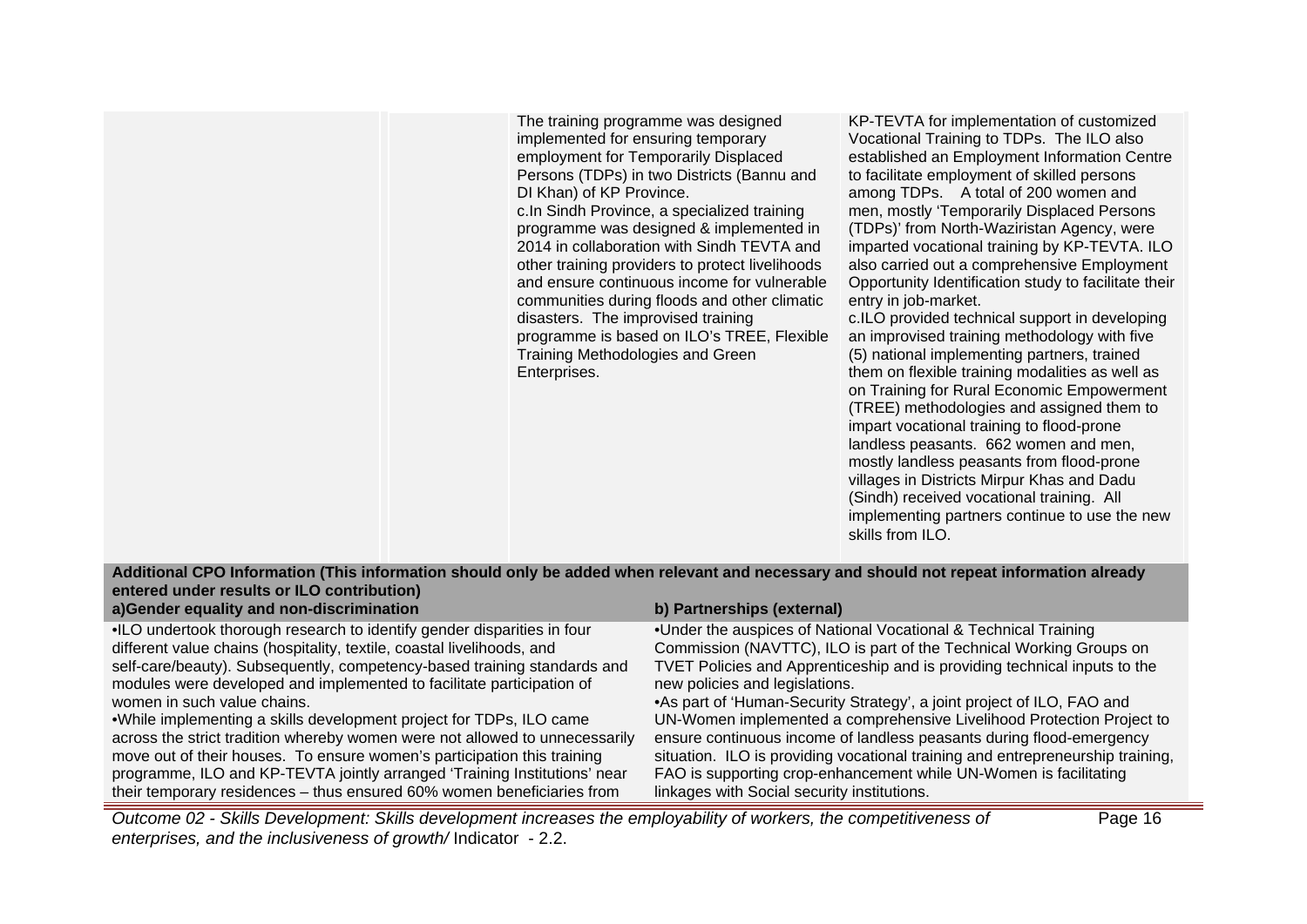the project. • As part of 'humanitarian support', ILO and UNDP collaborated with Provincial Disaster Management Authority (PDMA) of KP Government to support livelihood protection of temporarily displaced persons from North-Waziristan Agency.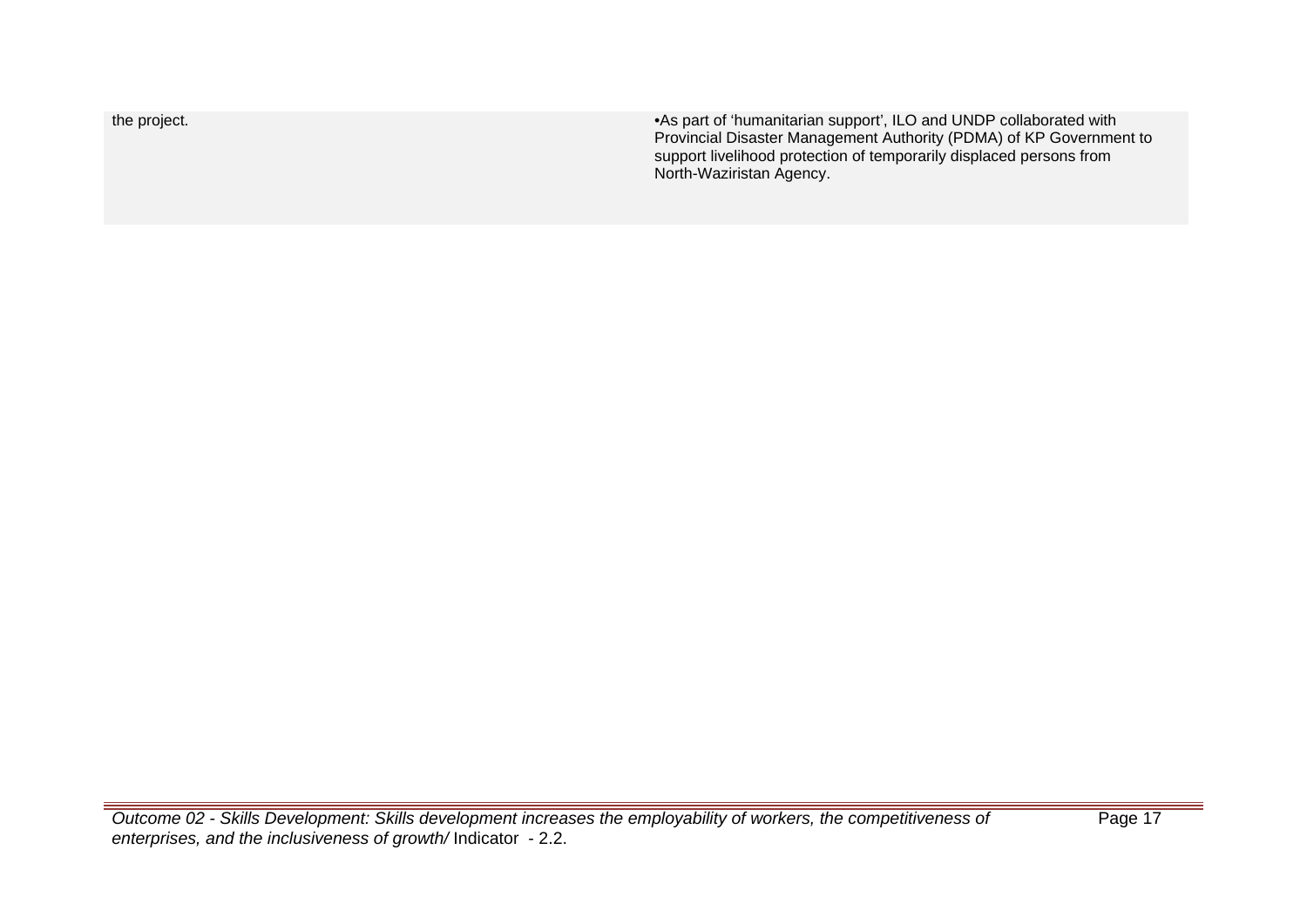# **RESULTS BY INDICATOR**

# **Indicator - 2.3. Number of member States that, with ILO support, make relevant training more readily accessible to people with disabilities.**

## **Measurement**

To be counted as reportable, results must meet at least two of the following criteria:

1.Legislation and/or policy relevant to the skills development of people with disabilities is reviewed with ILO advice and/or technical assistance. 2.Skills development programmes targeting people with disabilities are designed and organized with ILO advice and/or technical assistance on the basis of assessments of labour market opportunities.

3.Training programmes are designed or reformed to be accessible to people with disabilities reflecting ILO advice and/or technical assistance. 4.Beneficiaries are placed in wage or self-employment on completion of skills training, as reflected through post-training support provided with ILO advice and/or technical assistance.

| <b>Country/Country Programme</b><br><b>Outcome (CPO)</b>                                                          | <b>Measurement</b><br><b>Criteria</b> | <b>Result Achieved</b>                                                                                                                                                                                                                                                                                                                                                                                                                                                                                                                                                                                               | <b>ILO Contribution</b>                                                                                                                                                                                                                                                                                                                                                                                                                                                                                                                                                                               |
|-------------------------------------------------------------------------------------------------------------------|---------------------------------------|----------------------------------------------------------------------------------------------------------------------------------------------------------------------------------------------------------------------------------------------------------------------------------------------------------------------------------------------------------------------------------------------------------------------------------------------------------------------------------------------------------------------------------------------------------------------------------------------------------------------|-------------------------------------------------------------------------------------------------------------------------------------------------------------------------------------------------------------------------------------------------------------------------------------------------------------------------------------------------------------------------------------------------------------------------------------------------------------------------------------------------------------------------------------------------------------------------------------------------------|
| <b>Africa</b>                                                                                                     |                                       |                                                                                                                                                                                                                                                                                                                                                                                                                                                                                                                                                                                                                      |                                                                                                                                                                                                                                                                                                                                                                                                                                                                                                                                                                                                       |
| Ethiopia/ETH130<br>Promoting Rights and Addressing<br>Decent Employment Barriers for<br>Persons with Disabilities |                                       | A national guideline for the inclusion of<br>persons with disabilities in Technical and<br>Vocational Training and Education (TVET)<br>prepared in March 2014 by the government<br>with inputs from the ILO and in collaboration<br>with its local partner, the Ethiopian Centre for<br>Disability and Development (ECDD). This<br>TVET guide prepared by the Federal TVET<br>Agency of Ethiopia is a policy document that<br>guides TVET institutions on how to facilitate<br>access to skills training to persons with<br>disabilities in an inclusive way. The inclusive<br><b>TVET Guide addresses issues of</b> | With support from Irish Aid, the ILO in<br>collaboration with its local partner, ECDD, has<br>contributed to the preparation of an inclusive<br>National TVET Guide by organising<br>consultative workshops; sharing the ILO-Guide<br>on 'Inclusion of People with Disabilities in<br>Vocational Training'; presenting the<br>experiences of other countries on skills policy<br>development and pilot testing (e.g. Zambia);<br>and transferring knowledge on disability to<br>policy/ programme designers through<br>delivering the ILO Disability Equality Training<br>(DET) for key stakeholders. |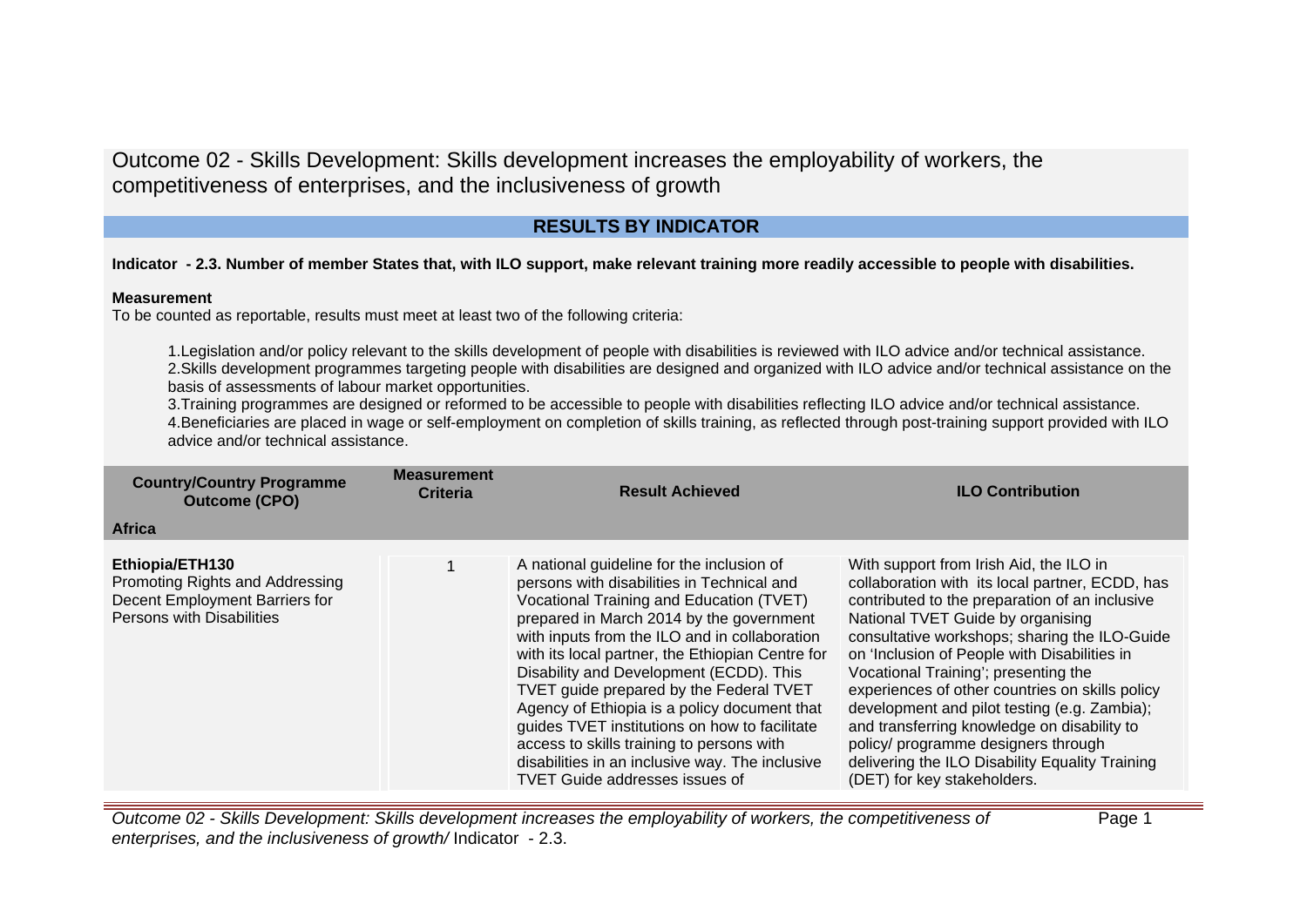| 3                       | accessibility, development of inclusive<br>curricula, staff training on disability equality<br>and preparedness to provide reasonable<br>accommodation for persons with disabilities<br>in skills training.<br>The Ethiopian Government agency in charge                                                                                                                                                                                                                                                                                                                                                                                                                                                                                                                                                                                                                                                                                                                                                                                                                                                                                                                                                                                                                                     | With support from Irish Aid, the ILO has shared                                                                                                                                                                                                                                                                                                                                                                                                  |
|-------------------------|----------------------------------------------------------------------------------------------------------------------------------------------------------------------------------------------------------------------------------------------------------------------------------------------------------------------------------------------------------------------------------------------------------------------------------------------------------------------------------------------------------------------------------------------------------------------------------------------------------------------------------------------------------------------------------------------------------------------------------------------------------------------------------------------------------------------------------------------------------------------------------------------------------------------------------------------------------------------------------------------------------------------------------------------------------------------------------------------------------------------------------------------------------------------------------------------------------------------------------------------------------------------------------------------|--------------------------------------------------------------------------------------------------------------------------------------------------------------------------------------------------------------------------------------------------------------------------------------------------------------------------------------------------------------------------------------------------------------------------------------------------|
|                         | of designing technical and vocational skills<br>training in Ethiopia has taken in advice of ILO<br>in 2014 on issues of reasonable<br>accommodation, curriculum revision and<br>accessibility of training facilities and<br>information to persons with disabilities. The<br>Federal TVET agency has started accepting<br>since September 2014 trainees with<br>disabilities in 35 Skills training centres in all<br>regions in Ethiopia. Persons with disabilities<br>had no access to inclusive skills training in<br>the past. The PROPEL-MoLSA collaboration<br>has culminated to a stage of a MoU signing<br>between MoLSA and the Federal TVET for<br>disability inclusion actions in the whole TVET<br>system in the country. In the MoU signed<br>between the two parties in May 2015, it is<br>stated that disability and older persons<br>inclusion plans be annually prepared,<br>implemented and monitored with the joint<br>consent of the two institutions in such a way<br>that persons with disabilities and older<br>persons have equal access to skills training,<br>self and wage employment opportunities.<br>PROPEL advises and builds the capacity of<br>the two organisations for effective inclusion of<br>persons with disabilities in mainstream TVET<br>services. | its inclusive vocational training guide, has<br>trained TVET staff and professionals at Federal<br>level and in two regions, namely, Tigray and<br>Amhara using its Disability Equality Training<br>(DET) tool. PROPEL also provided financial<br>support to its partner, ECDD, enabling it to<br>facilitate the design and implementation of<br>accessible skills training programmes in 6<br>TVET centres in Bahir Dar, Gonder and<br>Mekelle. |
| $\overline{\mathbf{4}}$ | 1) ECDD has signed a Memorandum of<br>Understanding (MoU) with the Federal TVET<br>Agency to work together for the inclusion of<br>persons with disabilities in skills development                                                                                                                                                                                                                                                                                                                                                                                                                                                                                                                                                                                                                                                                                                                                                                                                                                                                                                                                                                                                                                                                                                           | With support from Irish Aid, the ILO's support<br>was channelled through ECDD by way of<br>funding DET training, providing ILO guides and<br>tools to TVET centres and Micro and Small                                                                                                                                                                                                                                                           |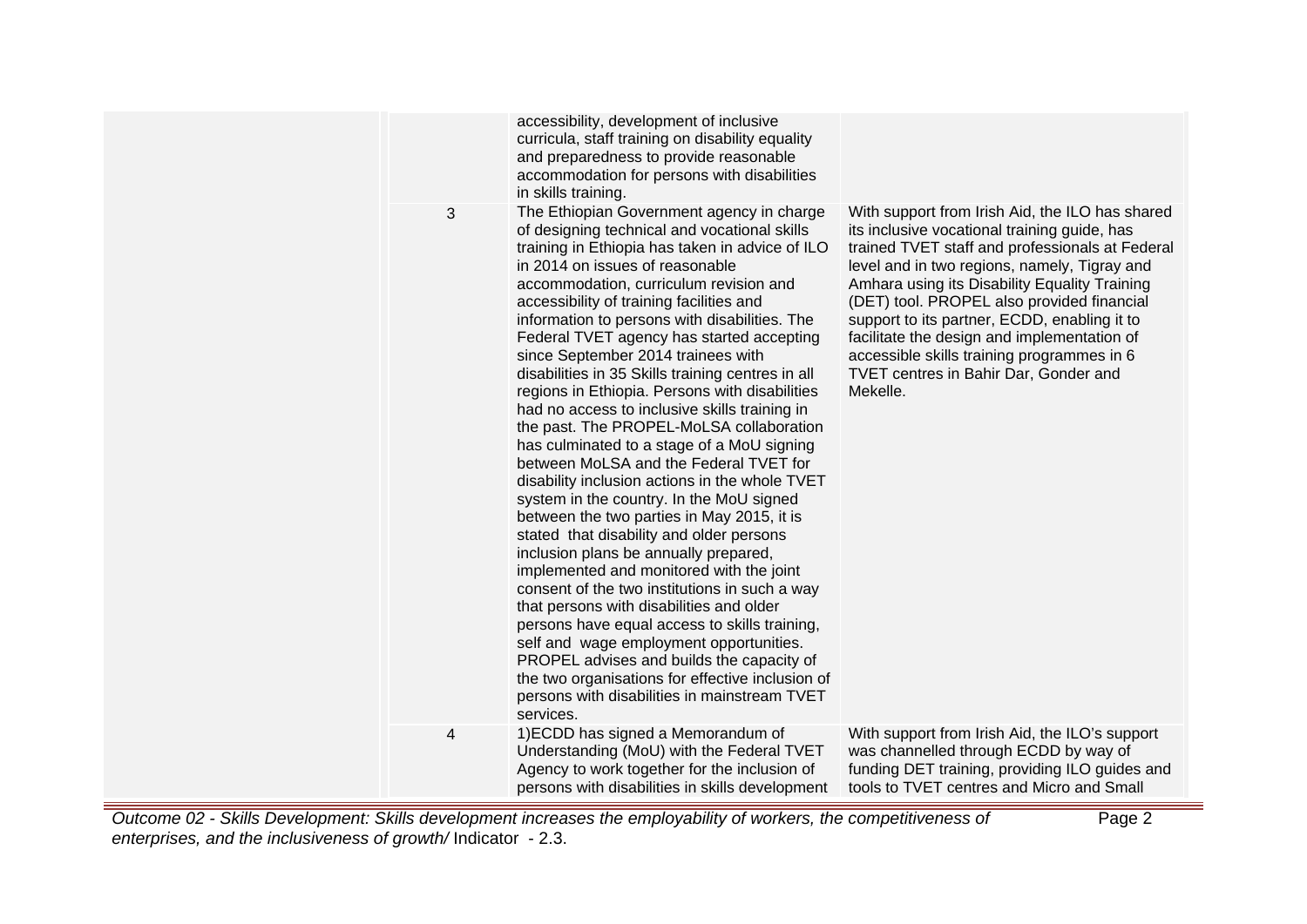programmes. Curriculum adaptation, accessibility audit and barriers handling advice, capacity building on promoting inclusion as well as employment support services are among the areas of collaboration between the ECDD and the Federal TVET Agency.

2)ECDD has continued providing employment support services to university graduates with disabilities (internship, placement, job hunting skills training and vacancy information.) for job seeking university & TVET graduates with disabilities. More than 100 job seekers with disabilities (35% women with disabilities) have benefited in the employment support services provided by ECDD in the reporting period.

3)To promote self-employment for persons with disabilities the Amhara and Tigray Regions Micros and Small Enterprise development Agencies (ReMSEDAs) in collaboration with ECDD are in the process of organising business cooperatives formed by persons with disabilities for business start-ups through facilitating start-up capital and access to inclusive business development services.

4)An initiative to establish a National Business and Disability Network (NBDN) to foster employment for persons with disabilities has been successful in that a Steering Committee that would push for the establishment of a NBDS is formed and has become functional.

Enterprise Development Agencies in Amhara and Tigray Regions; and also by sharing good practice on inclusive skills training and employment support services.

4)The ILO has played a key role in initiating the NBDN by supporting the launch workshop in which big businesses, NGOs, private employment agencies, economic officers of major embassies and private sector representatives (Chambers, employers' federation) are represented. The ILO has also shared the experience of the Global Business and Disability Network that it initiated in 2010.

**Additional CPO Information (This information should only be added when relevant and necessary and should not repeat information already** 

Outcome 02 - Skills Development: Skills development increases the employability of workers, the competitiveness of enterprises, and the inclusiveness of growth/ Indicator - 2.3.

Page 3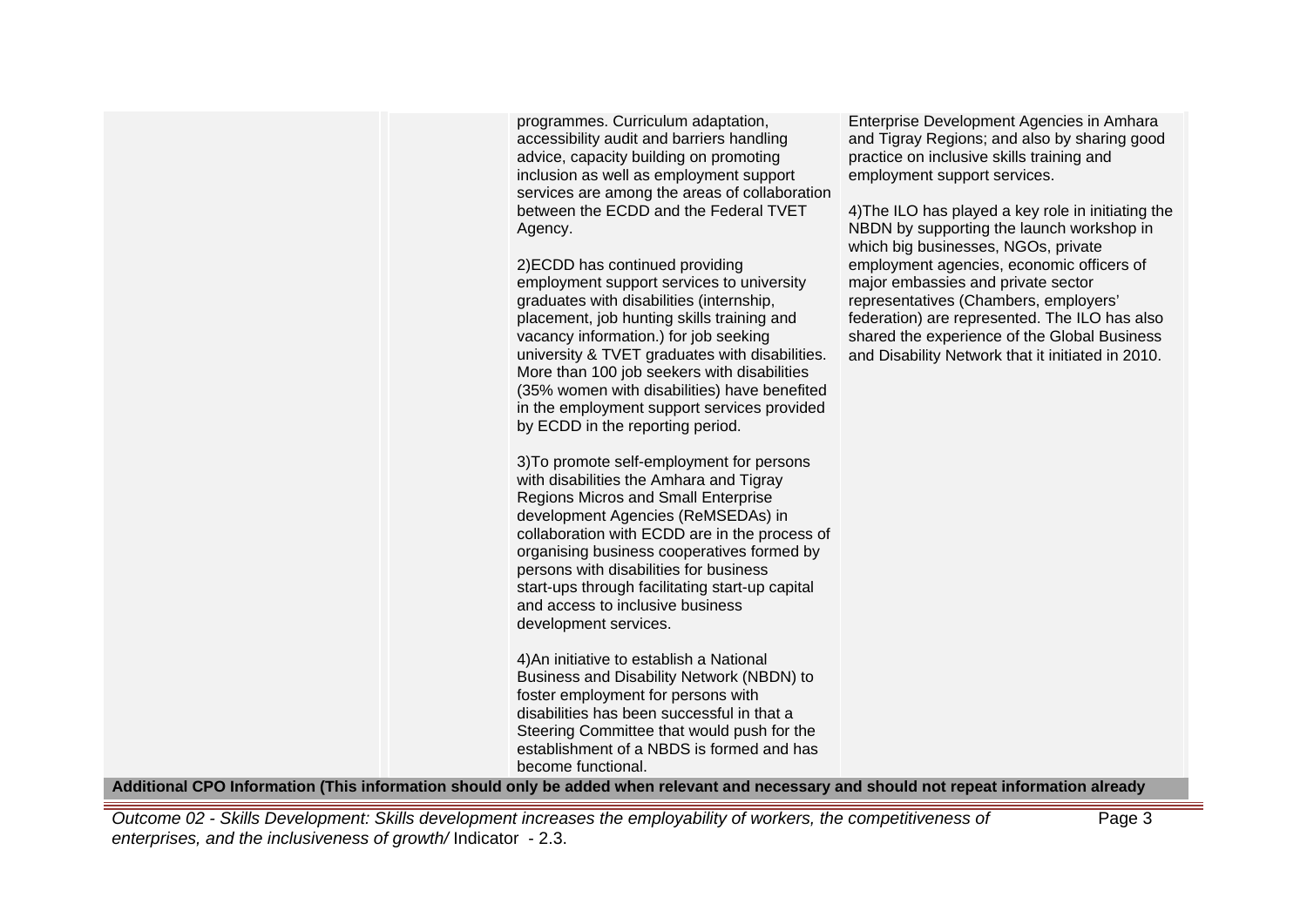| entered under results or ILO contribution)                                                                                                                                                                                                                                                                                                                                                                                                                                                               |                                                                                                                                                                                                                                                                                                                                                                                                                                                                                                                                                                                        |
|----------------------------------------------------------------------------------------------------------------------------------------------------------------------------------------------------------------------------------------------------------------------------------------------------------------------------------------------------------------------------------------------------------------------------------------------------------------------------------------------------------|----------------------------------------------------------------------------------------------------------------------------------------------------------------------------------------------------------------------------------------------------------------------------------------------------------------------------------------------------------------------------------------------------------------------------------------------------------------------------------------------------------------------------------------------------------------------------------------|
| a)Gender equality and non-discrimination                                                                                                                                                                                                                                                                                                                                                                                                                                                                 | b) Partnerships (external)                                                                                                                                                                                                                                                                                                                                                                                                                                                                                                                                                             |
| To promote gender equality, the PROPEL Project encourages participation<br>of women in the Project Support Committee (PSC) which is responsible for<br>Project advice and monitoring. In addition, PROPEL provides enterprise<br>development training support and works closely with the Ethiopian Women<br>with Disabilities National Association (EWDNA) which has a member of over<br>200 disabled women entrepreneurs in order to promote the participation of<br>women for enhance gender equality. | PROPEL collaborated with UN OHCHR in designing a joint project for the<br>promotion of disability rights in Ethiopia and secured funding from the<br>multi-partners trust fund through the UN Partnership on the Rights of<br>Persons with Disabilities (UNPRPD). The additional fund secured to<br>leverage PROPEL's disability rights promotion initiative amounts to USD<br>350,000. PROPEL also collaborates with the UN OHCHR Regional Office<br>for Africa in the provision of DET training to partners in Ethiopia through the<br>latter's funding and ILO's expertise support. |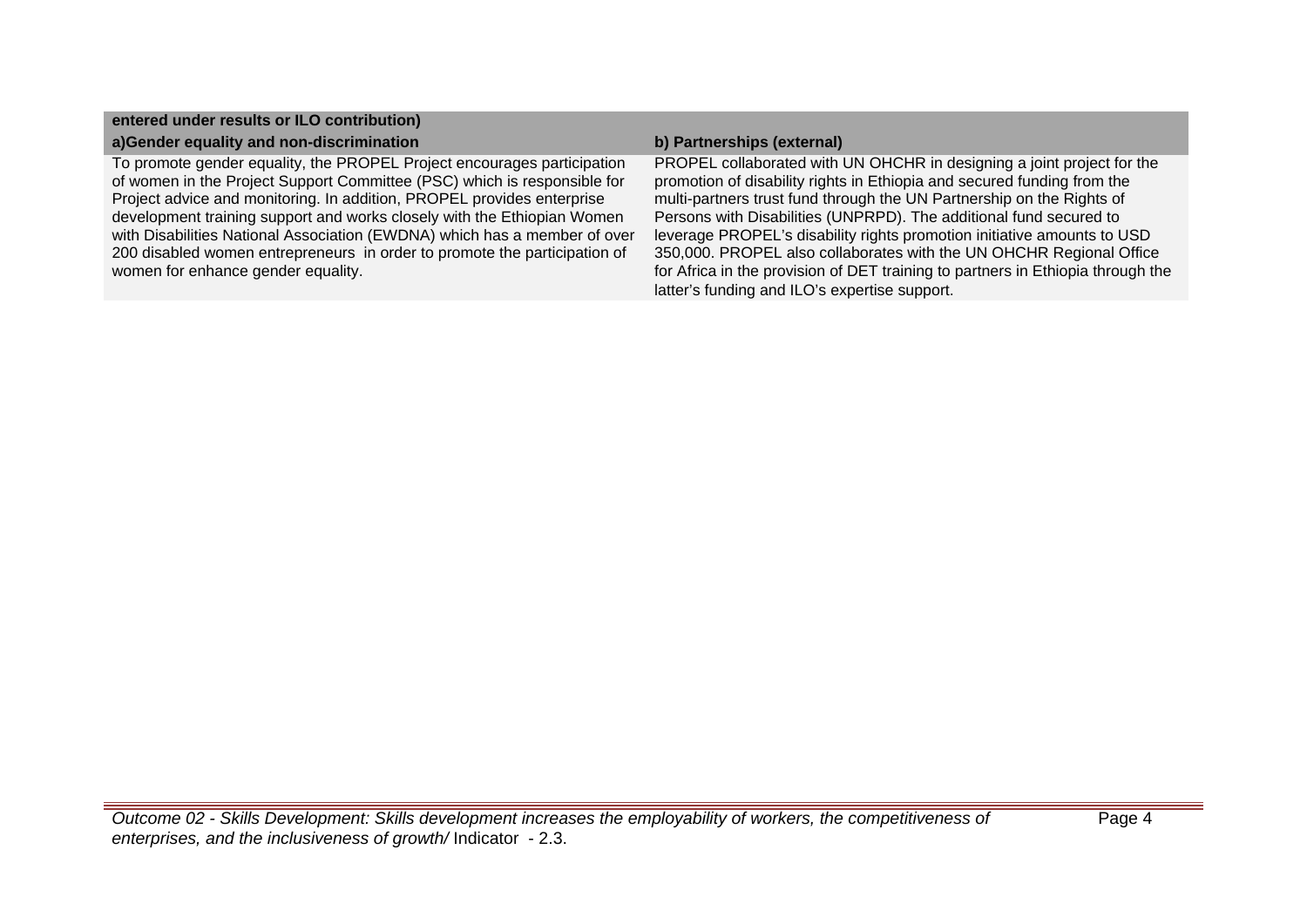| Zambia/ZMB129<br>Enhanced employment and<br>self-employment opportunities for<br>people with disabilities through<br>access to skills development | 1 | Collaborating partners and national<br>stakeholders have agreed on undertaking a<br>national disability survey and working groups<br>have convened to finalize the questionnaires<br>to be used.                                                                                                                                                                                                                                                                                                                                                                                                                                                                                             | ILO has participated in the process by<br>providing technical inputs to the qualitative part<br>of the survey on access to skills training for<br>people with disabilities, and through inputs on<br>the general survey questionnaire.                                                                                                                                                                                                                                                                                                                                                                                 |
|---------------------------------------------------------------------------------------------------------------------------------------------------|---|----------------------------------------------------------------------------------------------------------------------------------------------------------------------------------------------------------------------------------------------------------------------------------------------------------------------------------------------------------------------------------------------------------------------------------------------------------------------------------------------------------------------------------------------------------------------------------------------------------------------------------------------------------------------------------------------|------------------------------------------------------------------------------------------------------------------------------------------------------------------------------------------------------------------------------------------------------------------------------------------------------------------------------------------------------------------------------------------------------------------------------------------------------------------------------------------------------------------------------------------------------------------------------------------------------------------------|
|                                                                                                                                                   | 2 | 1. The establishment of a national business<br>and disability network comprising of<br>employers with the purpose of promoting the<br>hiring of persons with disabilities has been<br>initiated and project funding to advance this<br>for the employer's organization approved<br>2015.<br>2. The National Vocational Training and<br>Rehabilitation Centre (NVRC), originally<br>established for persons with disabilities only,<br>has continued to benefit from being part of<br>the pilot for inclusive skills training and are<br>changing their approach towards inclusion:<br>the NVRC and teachers have an improved<br>understanding of the needs for inclusion due<br>to ILO work. | 1. ILO provided technical support to initiate the<br>national business and disability network<br>through organizing a roundtable on business<br>and disability for HR managers and through<br>technical support to the employer's<br>organisation to develop a proposal for the<br>promoting employment opportunities for people<br>with disabilities and for the establishment of the<br>network.<br>2. ILO has ensured continuous collaboration<br>with NVRC and has provided Disability Equality<br>Training to the Ministry of Community<br>Development and Social Services under whose<br>mandate the NVRC falls. |
|                                                                                                                                                   | 3 | An in-service course on inclusive training for<br>teachers of technical vocational colleges has<br>been developed and finalized in mid-2015 to<br>be used ta national level for teachers<br>continued education.<br>A module on inclusive skills training has been<br>developed and inserted in the newly revised<br>national teachers training curriculum for<br>vocational skills teachers. The revised<br>national curriculum is pending final approval                                                                                                                                                                                                                                   | ILO provided technical support in developing<br>the curriculum for the in-service course by<br>identifying and engaging an expert to develop<br>the course chart and syllabus as well as the<br>teaching materials.<br>ILO provided technical support in developing<br>the module through identification and<br>engagement of an expert to develop the<br>module on disability inclusion to be inserted in<br>the national curriculum.                                                                                                                                                                                 |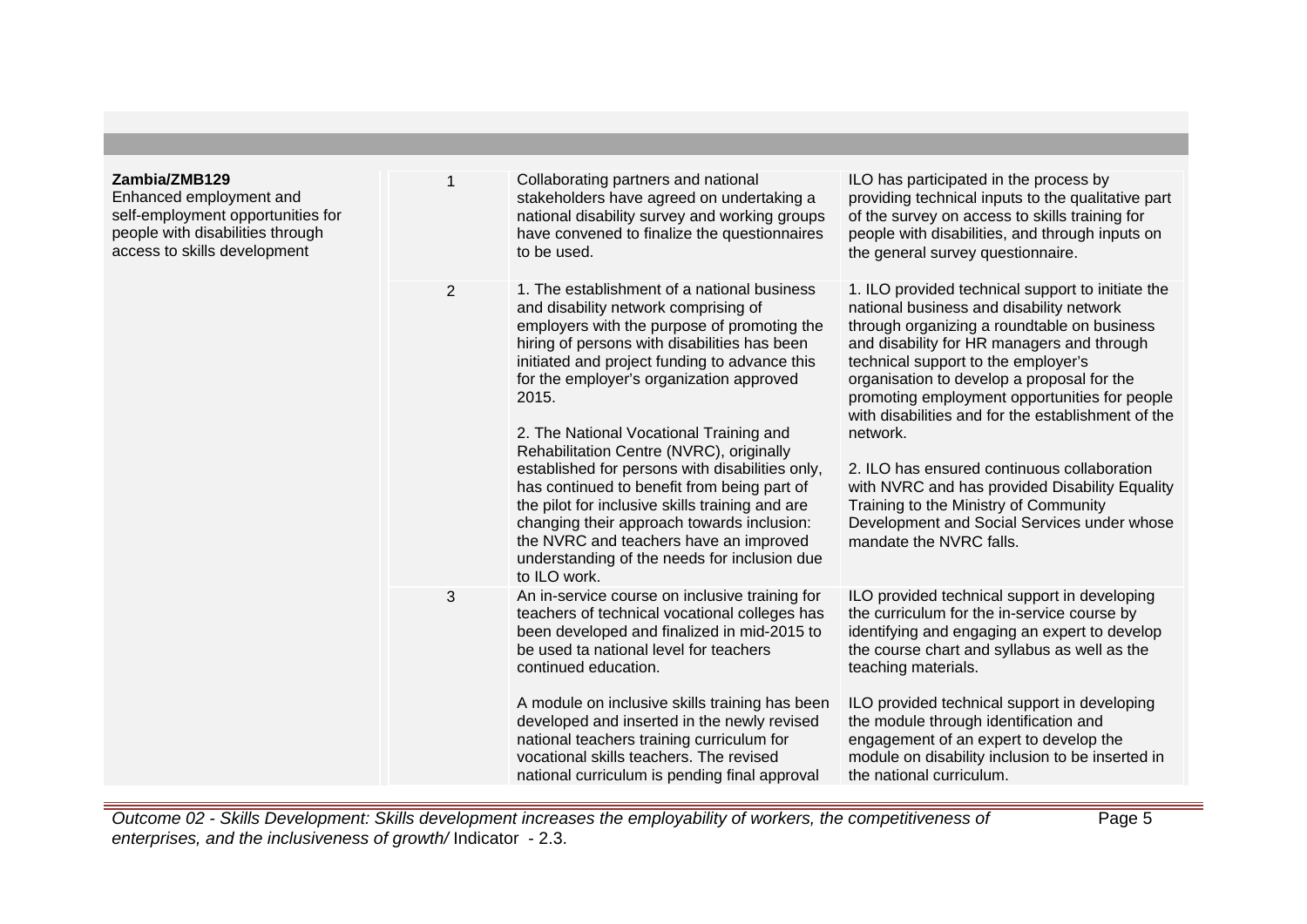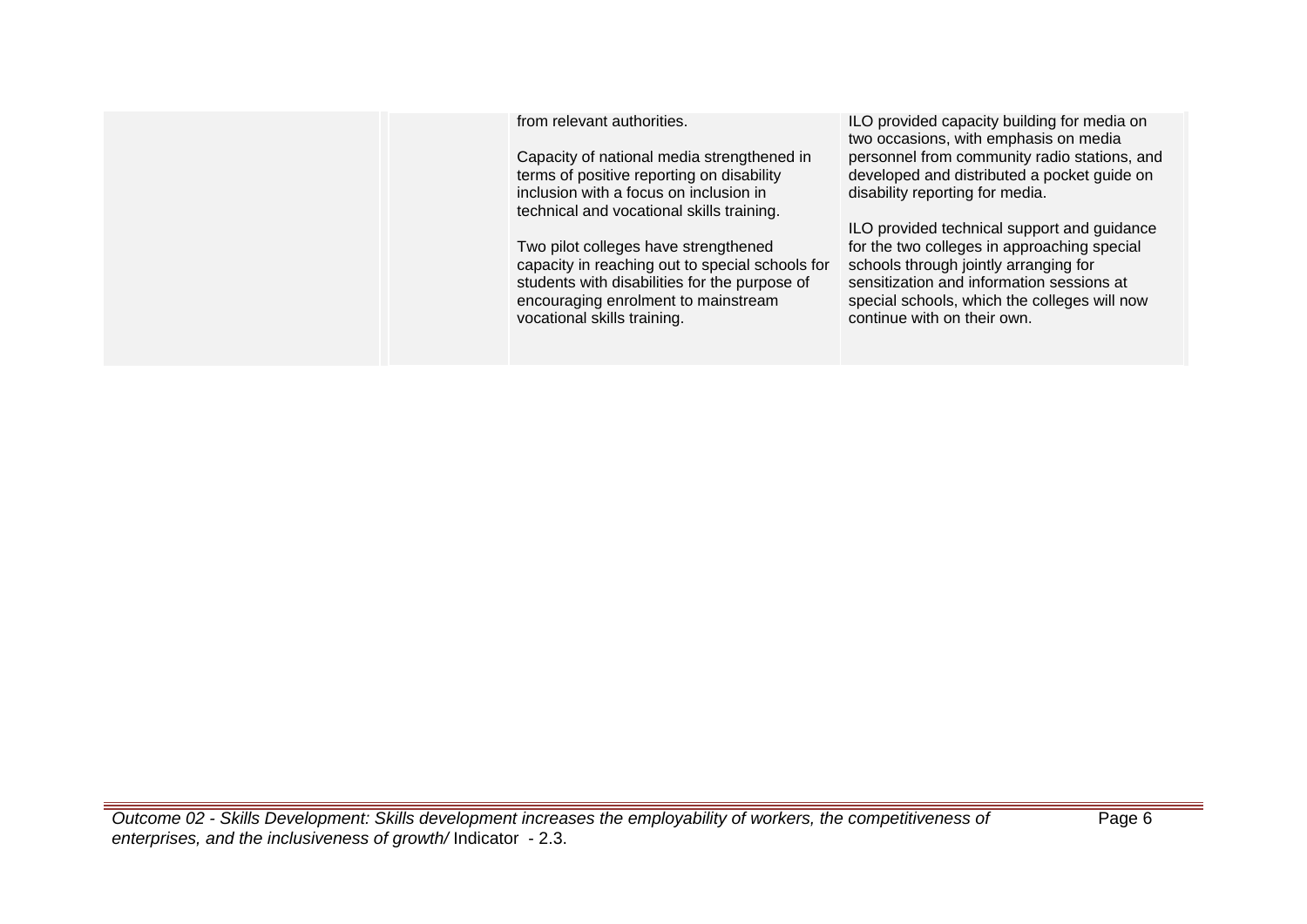### **Asia and the Pacific**

#### **China/CHN252**

Skills development increases employability of workers

1 1) The China Association of Persons with Intellectual Disability and their Relatives (CAPIDR), announced a three years' plan to advocate supported employment in China in April 2014 for helping men and women with intellectual disabilities and autism. While provincial governments including Hunan, Jilin, Beijing and city governments of Guangzhou, Dongying issued policies on supported employment (SE). 2) The Central government announced the Policies on Assistant Employment for Persons with Disability on 9th July 2015, and SE is written as an alternative for those Assistant Employment Centres. It states that each district and county should establish an Assistant Employment Centres before 2020. And supported employment (SE) will be written in the 13rd national disability development plan according to the China Disabled Person's Federation (CDPF). 3) Government's initiatives on revision of the Regulation on Employment Security Fund for Persons with Disability (1995) launched in September 2015 with the aim of using the levy more efficiently and promote the quality of skills development and training programme of people with disabilities. Several provincial and city governments start to provide financial subsidies to non-governmental organizations for SE work beginning in

> February 2014 and on-going in Hunan and Jilian Province, Guangzhou, Beijing and

With support from Irish Aid, 1) The ILO was closely involved in making those action plans, as well as providing technical training for designing the media campaign for supported employment (SE). This national action plan drew upon the recommendations from a research on 'models of supported employment for persons with intellectual disabilities in China', which was conducted by the ILO and the Special Education College of Peking Union University in 2013 and the results of the survey on training and employment of men and women with intellectual disabilities in Shanghai and Guangzhou City conducted by the ILO and CDPF in 2013. The ILO publication Promoting training and employment opportunities for people with intellectual disabilities: International experience and the Chinese Version of ILO Handbook on SE are provided to CDPF partners.

2) The ILO provided to MoHRSS its research data on the local good practices of internship system for youth with disabilities in China and ILO publication on the right to decent work of persons with disabilities.

3) The ILO provided good practices of quota system in other countries, and suggested partner to use the levy to cover the salary of job coaches, expenses for training by the companies and making reasonable accommodation changes and for this to be included in the new regulation. Those suggestions are successfully put in the initial draft by CDPF to modify the Regulation on Employment Security Fund for Persons with

Outcome 02 - Skills Development: Skills development increases the employability of workers, the competitiveness of enterprises, and the inclusiveness of growth/ Indicator - 2.3.

Dalian City.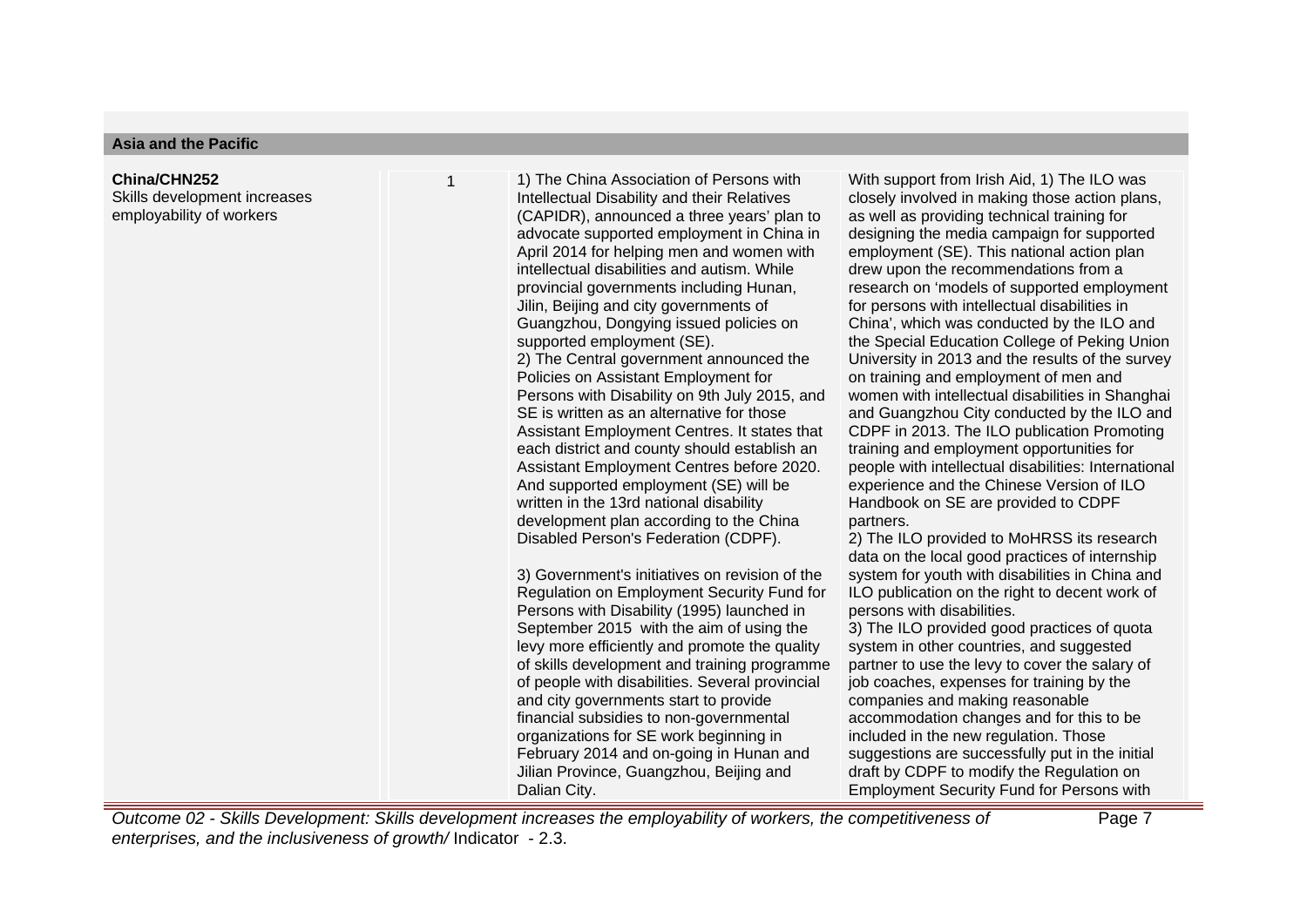|  |                |                                                                                                                                                                                                                                                                                                                                                                                                                                                                                                                                                                                                                                                                                                                                                        | Disability (1995).                                                                                                                                                                                                                                                  |
|--|----------------|--------------------------------------------------------------------------------------------------------------------------------------------------------------------------------------------------------------------------------------------------------------------------------------------------------------------------------------------------------------------------------------------------------------------------------------------------------------------------------------------------------------------------------------------------------------------------------------------------------------------------------------------------------------------------------------------------------------------------------------------------------|---------------------------------------------------------------------------------------------------------------------------------------------------------------------------------------------------------------------------------------------------------------------|
|  | $\overline{2}$ | 1) Around 300 supported employment job<br>coaches are trained by CDPF and ILO's other<br>partners. After the training, they started to<br>support in February 2014 people with<br>disabilities in inclusive labour market.<br>2) CEC, CDPF and the Able Development<br>Institute (ADI), developed in June 2015 a first<br>draft of guidance manual on how to promote<br>inclusive employment for men and women<br>with disabilities in companies (Chinese<br>Version), including how to develop skills<br>development programmes and to conduct job<br>analysis.<br>3) The courses of supported vocational<br>education in Chinese developed by the 11<br>vocational and special schools. Beijing city<br>applied it for 20 special education schools. | With support from Irish Aid, the ILO's research<br>with Peking Union University, the China<br>Enterprise Confederation (CEC) and CDPF<br>were used in the development of the Chinese<br>version of the ILO Handbook on SE and good<br>practices on SE.              |
|  | 3              | 1) CEC and China Disabled Persons'<br>Federation started to establish in June 2014<br>a local business and disability network in<br>Chongqing, Dalian, Beijing, Wuhan and<br>Shanghai, which aims to enable both the<br>employers and the local government to<br>restructure their training programmes<br>2) A joint declaration by Chongqing Disabled<br>Persons' Federation and employers was<br>announced in June 2014 to promote inclusive<br>employment for persons with disabilities.<br>3) ILO Global Business and Disability<br>Network members, L'OReal and IBM,<br>modified their disability training programme<br>and management strategy in China.                                                                                         | With support from Irish Aid, 1) The ILO and ILO<br>International Business and Disability Network<br>worked as a technical supporters and<br>connected international companies, national<br>employers, CEC, CDPF, vocational schools<br>and local service providers. |
|  | 4              | More than 50 persons with intellectual<br>disabilities and autism are placed in wage<br>employment in 2014 and 2015.                                                                                                                                                                                                                                                                                                                                                                                                                                                                                                                                                                                                                                   | With support from Irish Aid, 1) The piloted<br>regions learnt about good practices and<br>employed technical advices from the seminar<br>on 'supported employment' initiatives involving                                                                            |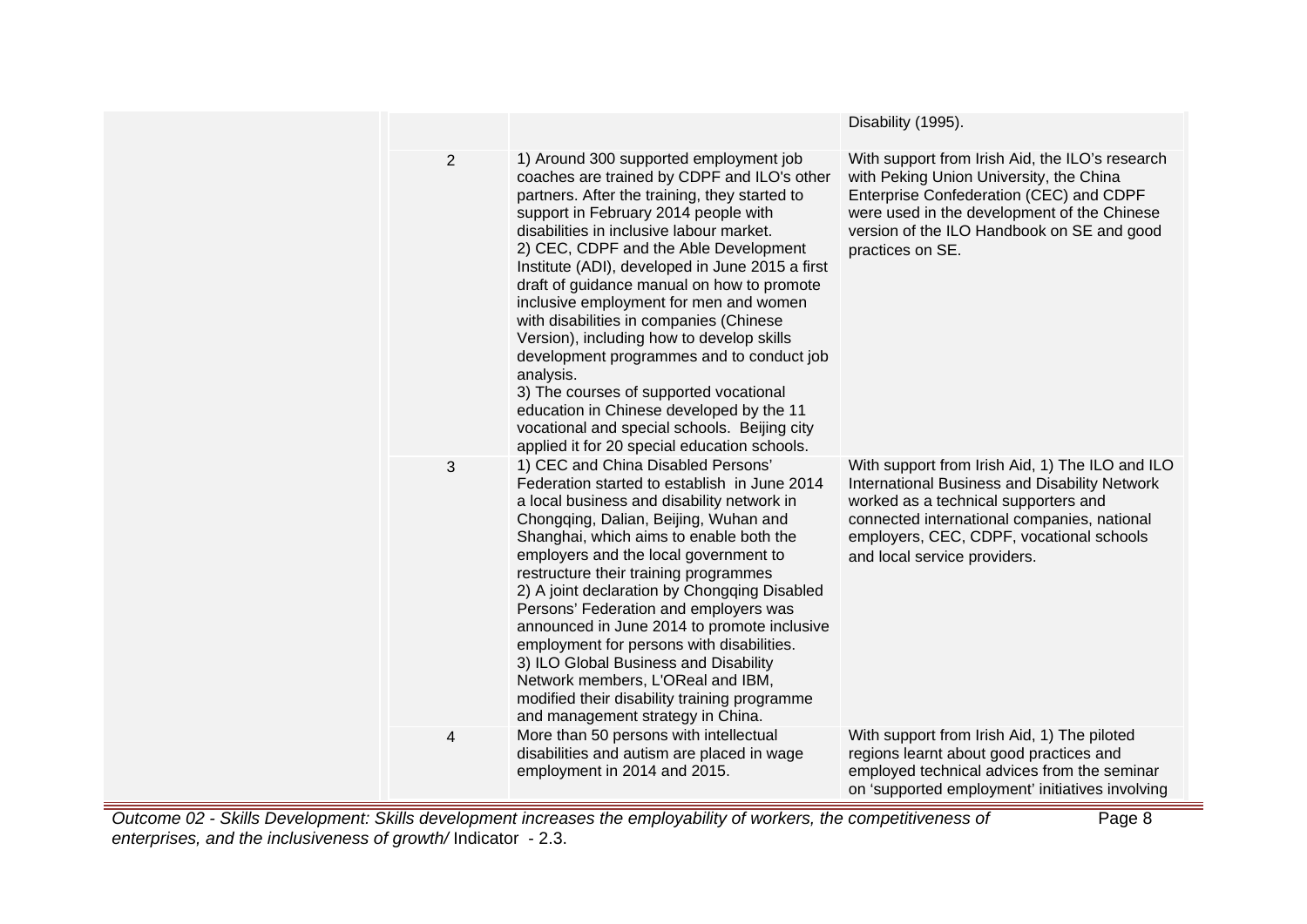|  | people with intellectual disabilities in China<br>seminar, which took place in August 2013 and<br>was organized by the ILO in collaboration with<br>the CAPIDF.<br>2) Those supported employment job coaches<br>for beneficiaries are trained by the ILO and its<br>partners in SE. |
|--|-------------------------------------------------------------------------------------------------------------------------------------------------------------------------------------------------------------------------------------------------------------------------------------|
|--|-------------------------------------------------------------------------------------------------------------------------------------------------------------------------------------------------------------------------------------------------------------------------------------|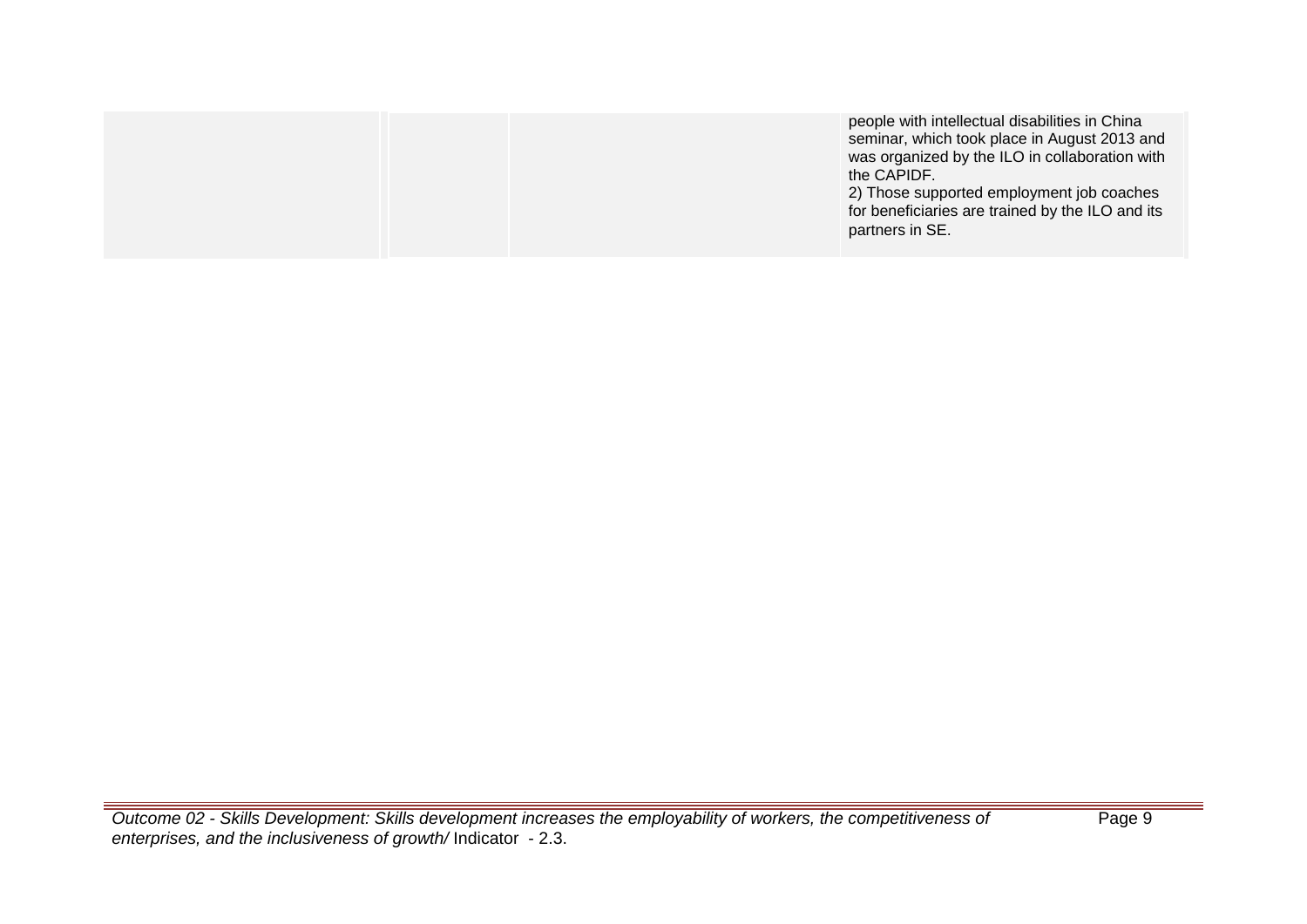| Mongolia/MNG177<br>Skills development increases the<br>inclusiveness of growth by improving<br>the employability of women and men<br>in urban and rural communities |   | The Revised Labour Law approved by the<br>State Great Heral in the<br>November/December 2015 contains<br>extensive provisions on labour protection and<br>employment promotion of workers with<br>disability. The provisions are in accordance<br>with ILO recommendations.                                                                                                                                                                                                                                                                                                                                                                                                                            | The ILO provided extensive technical<br>assistance to the Ministry of Labour in the<br>revision of the Labour Law. The ILO's<br>technical memorandum was submitted to MOL<br>in November 2014.                                                                                                                                                                                                                                                                                                                                                                                                                                                                                                                                                                                                                                                                                                                                          |
|---------------------------------------------------------------------------------------------------------------------------------------------------------------------|---|--------------------------------------------------------------------------------------------------------------------------------------------------------------------------------------------------------------------------------------------------------------------------------------------------------------------------------------------------------------------------------------------------------------------------------------------------------------------------------------------------------------------------------------------------------------------------------------------------------------------------------------------------------------------------------------------------------|-----------------------------------------------------------------------------------------------------------------------------------------------------------------------------------------------------------------------------------------------------------------------------------------------------------------------------------------------------------------------------------------------------------------------------------------------------------------------------------------------------------------------------------------------------------------------------------------------------------------------------------------------------------------------------------------------------------------------------------------------------------------------------------------------------------------------------------------------------------------------------------------------------------------------------------------|
|                                                                                                                                                                     | 3 | The Ministry of Population Development and<br>Social Protection issued the National<br>Programme on Supporting People with<br>Disabilities (2015-2020), which is linked to<br>the implementation of the CRPD, ratified by<br>Mongolia in 2009 and the Incheon Strategy<br>Make the Right Real for Persons with<br>Disabilities in the Asia Pacific Region signed<br>by Mongolia in early 2014. (draft as of July<br>$31, 2015$ ).<br>Following capacity building activities which<br>were organized with ILO's support in<br>December 2015, the National Rehabilitation<br>and Vocational Training rolled out Inclusive<br>Vocational Training programme at 5 regional<br>vocational training centers. | As part of the national efforts to make<br>vocational training accessible to people with<br>disabilities, the Ministry of Population<br>Development and Social Protection (MPDSP)<br>invited the ILO to hold introductory capacity<br>building on the concept of inclusive vocational<br>training, and the steps involved in effectively<br>implementing it, as well as sharing international<br>experience and good practice, in line with<br>Mongolia's international commitments.<br>The ILO Manual on Inclusive Vocational<br>Training was translated into Mongolian and<br>used at the two ILO-supported capacity<br>building workshops on inclusive vocational<br>training for managers of vocational training<br>centers and for trainers in December 2014.<br>In March and July 2015, the ILO provided<br>further support to the MPDSP in the<br>formulation of a national programme on<br>Supporting People with Disabilities. |
|                                                                                                                                                                     |   | Additional CPO Information (This information should only be added when relevant and necessary and should not repeat information already                                                                                                                                                                                                                                                                                                                                                                                                                                                                                                                                                                |                                                                                                                                                                                                                                                                                                                                                                                                                                                                                                                                                                                                                                                                                                                                                                                                                                                                                                                                         |
| entered under results or ILO contribution)                                                                                                                          |   |                                                                                                                                                                                                                                                                                                                                                                                                                                                                                                                                                                                                                                                                                                        |                                                                                                                                                                                                                                                                                                                                                                                                                                                                                                                                                                                                                                                                                                                                                                                                                                                                                                                                         |
| a)Gender equality and non-discrimination                                                                                                                            |   | b) Partnerships (external)                                                                                                                                                                                                                                                                                                                                                                                                                                                                                                                                                                                                                                                                             |                                                                                                                                                                                                                                                                                                                                                                                                                                                                                                                                                                                                                                                                                                                                                                                                                                                                                                                                         |
|                                                                                                                                                                     |   |                                                                                                                                                                                                                                                                                                                                                                                                                                                                                                                                                                                                                                                                                                        | The Disability Global: Irish Aid-ILO Partnership Programme, Phase II,                                                                                                                                                                                                                                                                                                                                                                                                                                                                                                                                                                                                                                                                                                                                                                                                                                                                   |
|                                                                                                                                                                     |   |                                                                                                                                                                                                                                                                                                                                                                                                                                                                                                                                                                                                                                                                                                        |                                                                                                                                                                                                                                                                                                                                                                                                                                                                                                                                                                                                                                                                                                                                                                                                                                                                                                                                         |

Page 10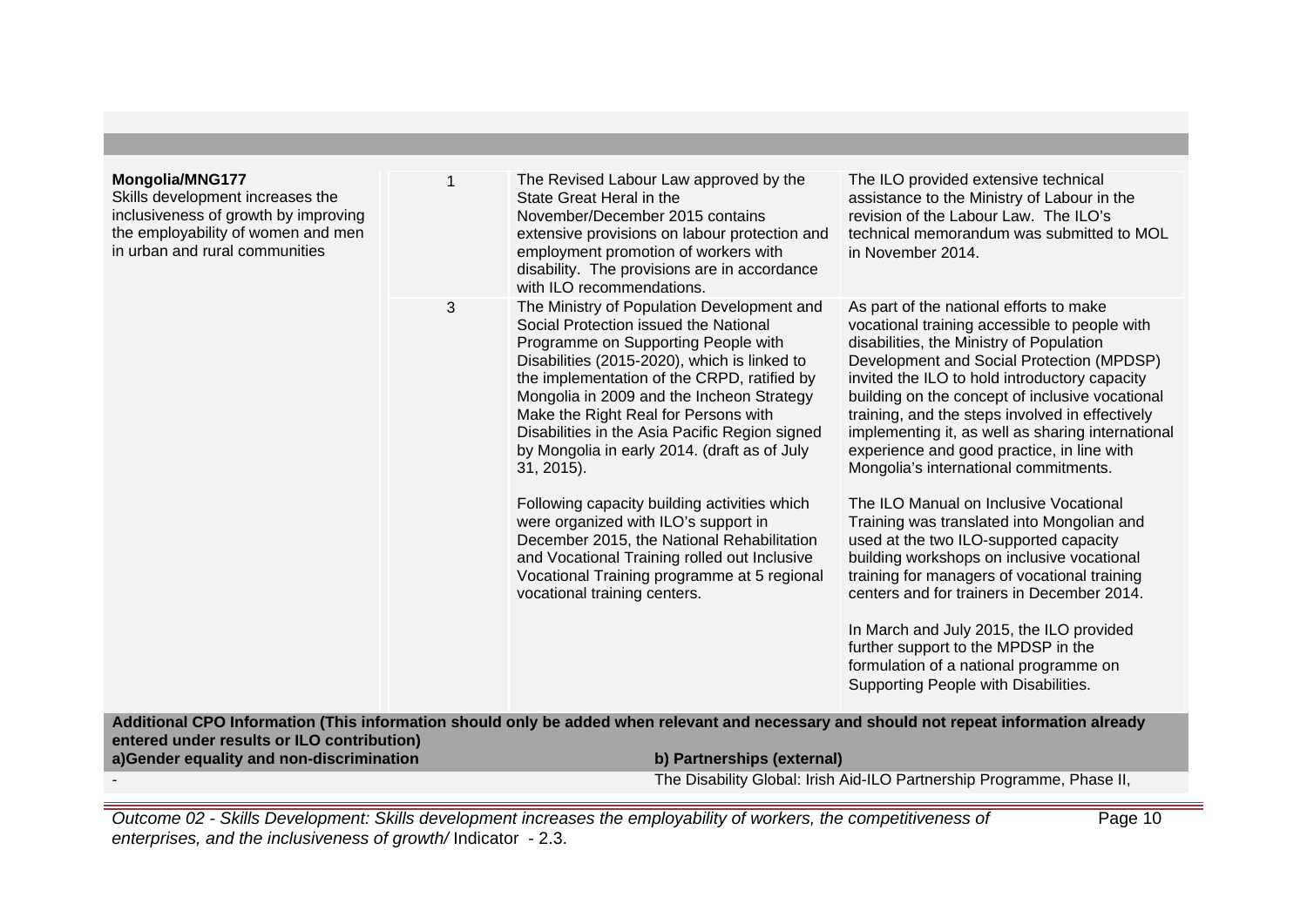2014-15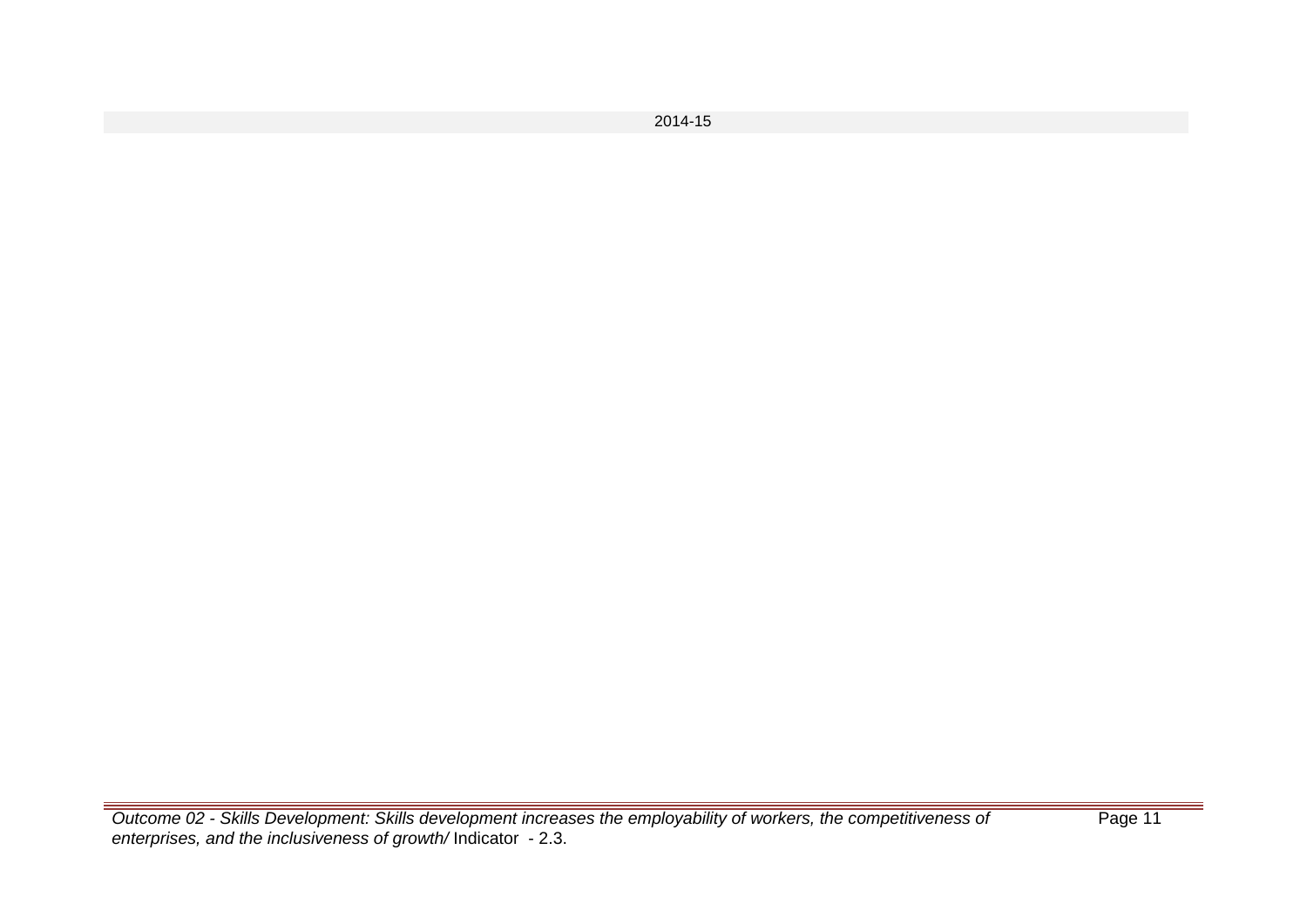| <b>Bangladesh/BGD101</b><br>Skills development reforms for<br>employability and livelihoods<br>implemented. | 1              | 1. In January 2015, a National Strategy for<br>Inclusion of Persons With Disabilities<br>approved by the Executive Committee of<br>National Skills Development Council<br>(NSDC)-a government institution, headed by<br>the Prime Minister.<br>2. Ministry of Education adopted a policy in<br>May 2015 for a 5% quota for People with<br>Disabilities in the entrance exams of all<br>Technical and Vocational Education and<br>Training (TVET) institutes in 2015. | 1. ILO provided technical expertise in<br>developing National Strategy for Inclusion of<br>Persons with Disabilities to the National Skills<br>Development Council (NSDC) Secretariat, and<br>was involved in advocacy for getting it<br>approved by the NSDC.<br>2. conducted workshops on advantages of<br>inclusion of PWDs with Directorate of Technical<br>Education (DTE) in adopting a policy for 5%<br>quota for People with Disabilities, which is in<br>compliance with C159 - Vocational<br>Rehabilitation and Employment (Disabled<br>Persons) Convention. |
|-------------------------------------------------------------------------------------------------------------|----------------|----------------------------------------------------------------------------------------------------------------------------------------------------------------------------------------------------------------------------------------------------------------------------------------------------------------------------------------------------------------------------------------------------------------------------------------------------------------------|------------------------------------------------------------------------------------------------------------------------------------------------------------------------------------------------------------------------------------------------------------------------------------------------------------------------------------------------------------------------------------------------------------------------------------------------------------------------------------------------------------------------------------------------------------------------|
|                                                                                                             | $\overline{2}$ | 1. Industry Skills Council (ISC) Tourism, is<br>now systematically integrating disability in<br>their policy and practices from August 2015.                                                                                                                                                                                                                                                                                                                         | 1. ILO jointly with the Industry Skills Councils<br>(ISCs), assessed the labour market<br>opportunities for the employment of people with<br>disabilities.<br>1. ILO supported sensitization of six Industry<br>Skills Councils (ISCs) in disability inclusion<br>through workshops and study tours and<br>fellowship to Vietnam and Turin.                                                                                                                                                                                                                            |
|                                                                                                             | 3              | 1. Disability inclusive curriculum piloted in<br>nine institutions including national NGOs,<br>private training institutes and government<br>training institutes.<br>2. The National Training and Vocational<br>Qualification Framework (NTVQF) Level 1<br>course for National skill Certificate-I in<br>Readymade Garments Sewing Machine<br>operation, designed and piloted for 36<br>women with disabilities in 2012-2013in 3                                     | 1. ILO assisted GoB in setting the competency<br>standards of the courses.<br>2. International expert designed the curriculum<br>in joint collaboration with BTEB in compliance<br>with ILO convention 159.<br>3. ILO provided NTVQF training of trainers for<br>CRP and equipped CRP for carrying the<br>training course.<br>4. ILO initiated negotiations with RMG industry<br>on the benefits of the employing PWDs with                                                                                                                                            |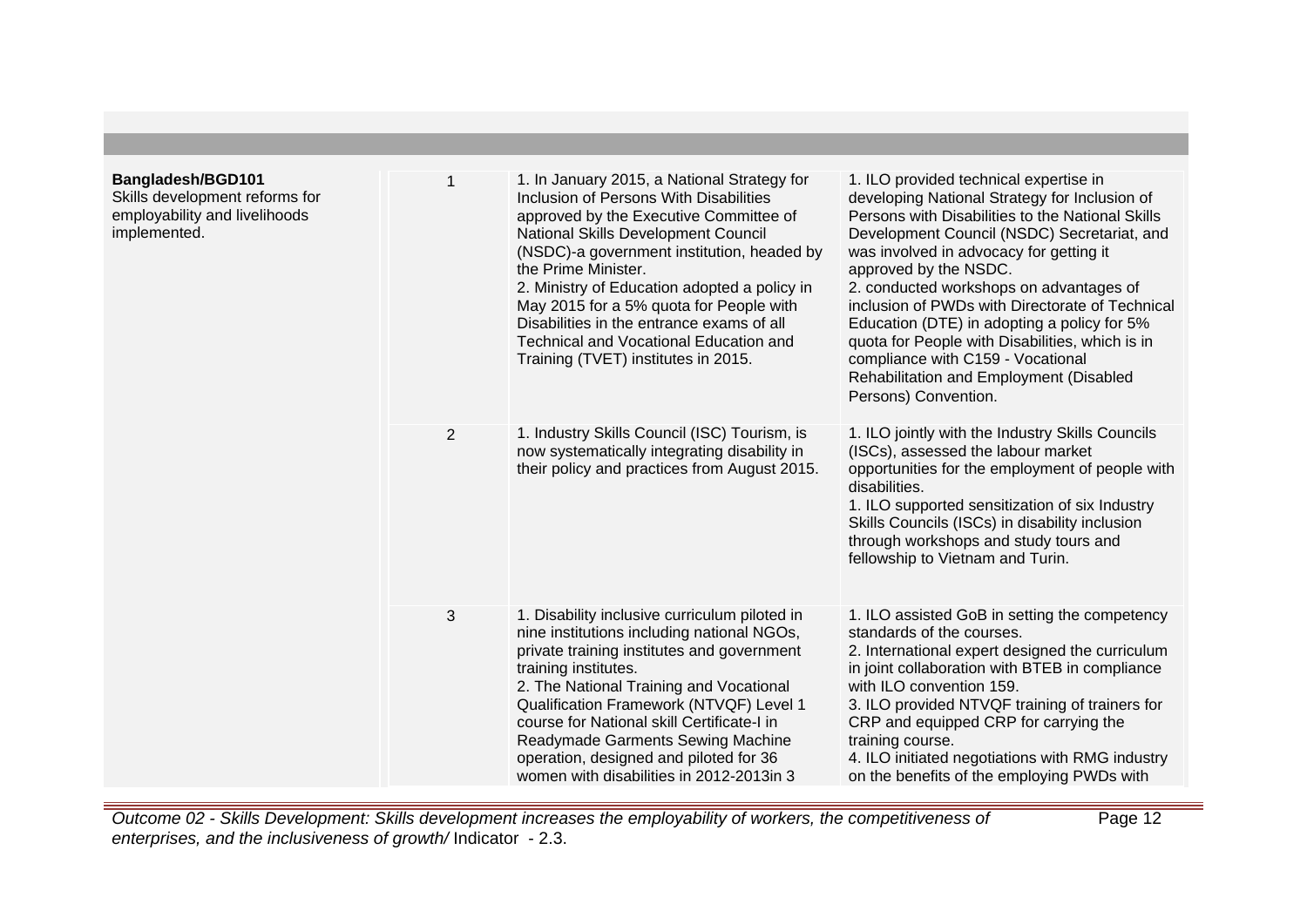|   | batches in Centre for the Rehabilitation of<br>the Paralysed (CRP).<br>3.100% of PWD beneficiaries of the NTVQF<br>Level 1 course training, are placed in wage<br>employment in the RMG industries. | essential skills.                                                                                                                                                 |
|---|-----------------------------------------------------------------------------------------------------------------------------------------------------------------------------------------------------|-------------------------------------------------------------------------------------------------------------------------------------------------------------------|
| 4 | 1. Bangladesh Employers Federation (BEF)<br>has developed and adopted in August 2014<br>guidelines for disability inclusion.                                                                        | 1. ILO supported Bangladesh Employers<br>Federation (BEF) in developing guidelines for<br>disability inclusion in compliance with<br>Convention 159, 100 and 111. |

## **Additional CPO Information (This information should only be added when relevant and necessary and should not repeat information already entered under results or ILO contribution)**

**a)Gender equality and non-discrimination b) Partnerships (external)** Currently, the strategy is being implemented through integrating its key elements into policies and practices of the Ministries with skills and enterprise development programs. Training for females is provided in non-traditional trades (welding, motor cycle repair etc.). Training statistics is kept in a disaggregated manner. Centre of Excellence for Bangladesh Apparel Industry (CEBAI) established jointly with BGMEA's and ILO's financial assistance (a PPP initiative of H&M-Sweden Government-ILO). CEBAI facilitated Demand driven skills training, Industrial relationship and OSH in compliance with ILS and Entrepreneurship development, Employment creation and Social dialogue. CEBAI successfully initiated Skills training for NTVQF level 1 Sewing Machine Operator, which is aligned between National and International qualification framework. Trainings will mainstream OSH/soft skills. Enterprise Based Training (EBT) as per National Skills Development Policy ILO has partnered with CRP on piloting NTVQF Level 1 training to women with disability. Partnership with Underprivileged Children's Educational Programs (UCEP) has promoted skill development of women in non-traditional trades. ILO has partnered with Centre of Excellence for Leather Skill Bangladesh (COEL) in establishing a one stop training centre of leather sector ILO, in partnerships with the Government of Bangladesh (GoB), supported in designing the Bangladesh -Skills, Employment and Productivity (B-SEP) project and Technical and Vocational Education and Training (TVET) Reform in Bangladesh project and mobilized resources from the Government of Canada and European Union (EU) in 2014. Joint programme is being formulated in collaboration with other UN agencies (UNICEF, UNDP, UNESCO, UNIDO etc.)

The initiative will promote Inclusion of PWDs and facilitate NGOs to adopt national qualification training.

(NSDP) adopted in two factories.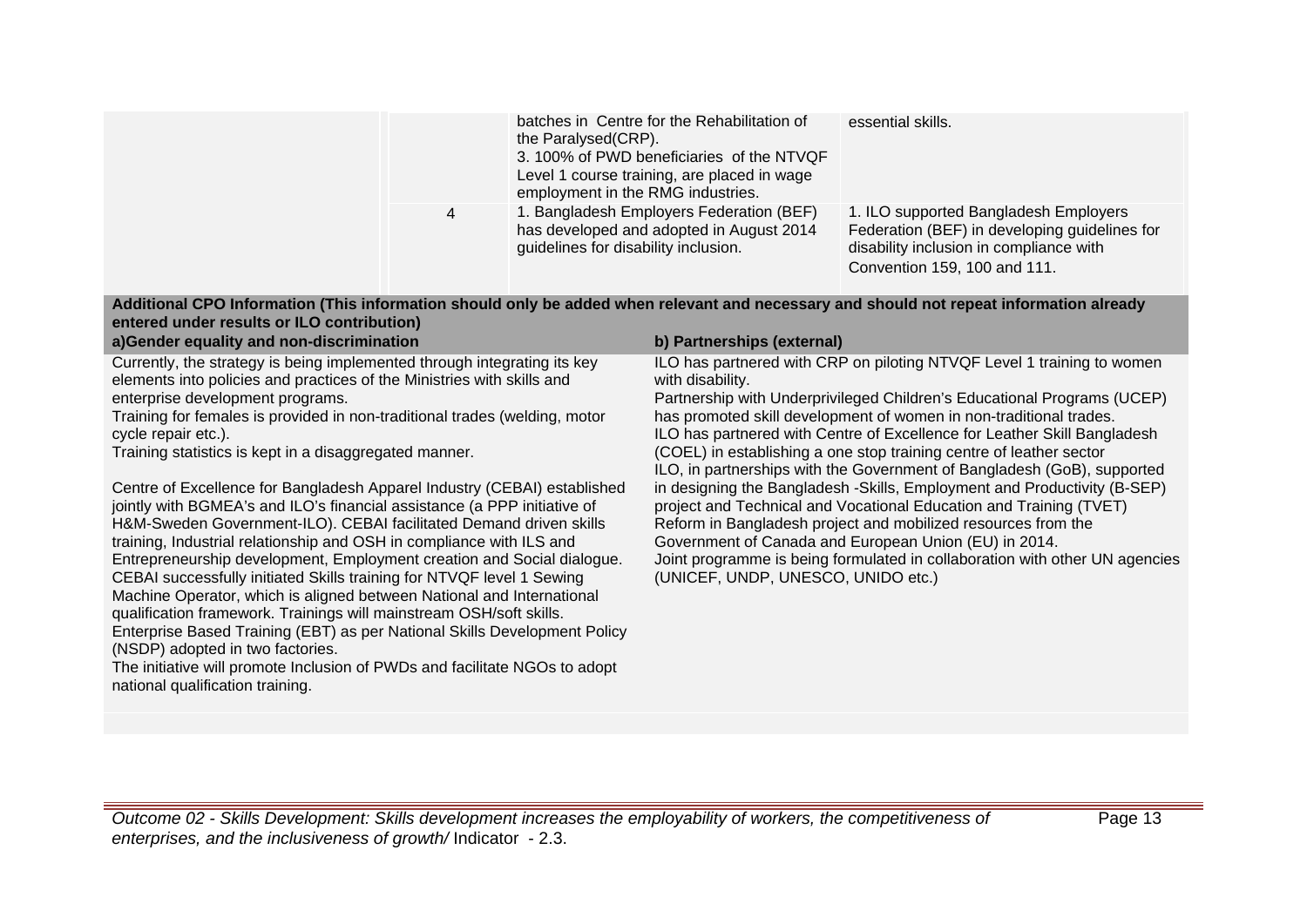# **RESULTS BY INDICATOR**

# **Indicator - 2.4. Number of member States that, with ILO support, strengthen employment services to deliver on employment policy objectives.**

## **Measurement**

To be counted as reportable, results must meet at least two of the following criteria:

1.An administrative entity composed of public officials charged with the execution of functions outlined in Convention No. 88 is established or revitalized.

2.A labour exchange is established or revitalized to ensure that it actively matches job vacancies with individual jobseekers.

3.A plan to provide services promoting employment of groups typically excluded from the labour market is implemented, as documented by a budget allocation for services and regular progress reports.

4.National legislation is adopted concerning the regulation of private employment agencies.

| <b>Country/Country Programme</b><br><b>Outcome (CPO)</b>                                                         | <b>Measurement</b><br><b>Criteria</b> | <b>Result Achieved</b>                                                                                                                                                                                                                                                                                                                                                                                                                                                                                                                                                                     | <b>ILO Contribution</b>                                                                                                                                                                                                                                                                                                                                                                                                                                                                                                                                                                       |
|------------------------------------------------------------------------------------------------------------------|---------------------------------------|--------------------------------------------------------------------------------------------------------------------------------------------------------------------------------------------------------------------------------------------------------------------------------------------------------------------------------------------------------------------------------------------------------------------------------------------------------------------------------------------------------------------------------------------------------------------------------------------|-----------------------------------------------------------------------------------------------------------------------------------------------------------------------------------------------------------------------------------------------------------------------------------------------------------------------------------------------------------------------------------------------------------------------------------------------------------------------------------------------------------------------------------------------------------------------------------------------|
| <b>Africa</b>                                                                                                    |                                       |                                                                                                                                                                                                                                                                                                                                                                                                                                                                                                                                                                                            |                                                                                                                                                                                                                                                                                                                                                                                                                                                                                                                                                                                               |
| Comoros/COM102<br>La formation professionnelle est<br>valorisée pour une meilleure<br>compétitivité de l'emploi. |                                       | La Maison de l'Emploi en tant que structure<br>de gestion et d'encadrement de l'Emploi<br>créée en mars 2013 par Décret n°13-018/PR<br>portant Statuts de la MDE est opérationnelle:<br>Directeur Général de la MDE nomé, MDE<br>dotée des équipements et matériels de<br>bureau, CA mis en place, décentralisation<br>des activités de la MDE au niveau des Îles.<br>selon les statuts de la MDE, par le<br>recrutement des Chefs des Antennes<br>insulaires de la MDE et lun Conseiller en<br>Emploi en-cours . Le Conseil d'Administration<br>mis en place par voie de décret tient ses | . Encadrement technique par le Spécialiste en<br>Emploi du BIT pour accompagner cette<br>nouvelle structure dans son<br>opérationnalisation: renforcement des<br>capacités par une session de formation<br>réalisée lors de la mission du Spécialliste aux<br>membres du CA de la MDE, des partenaires<br>sociaux et des cadres du Ministère de l'Emploi<br>au nombre de 20 personnes. L'objectif est de<br>leur permettre d'assumer convenablement<br>leurs rôles respectifs dans les domaines qui<br>leur sont dévolus (organisation, gestion,<br>fonctionnement de l'institution ; aspects |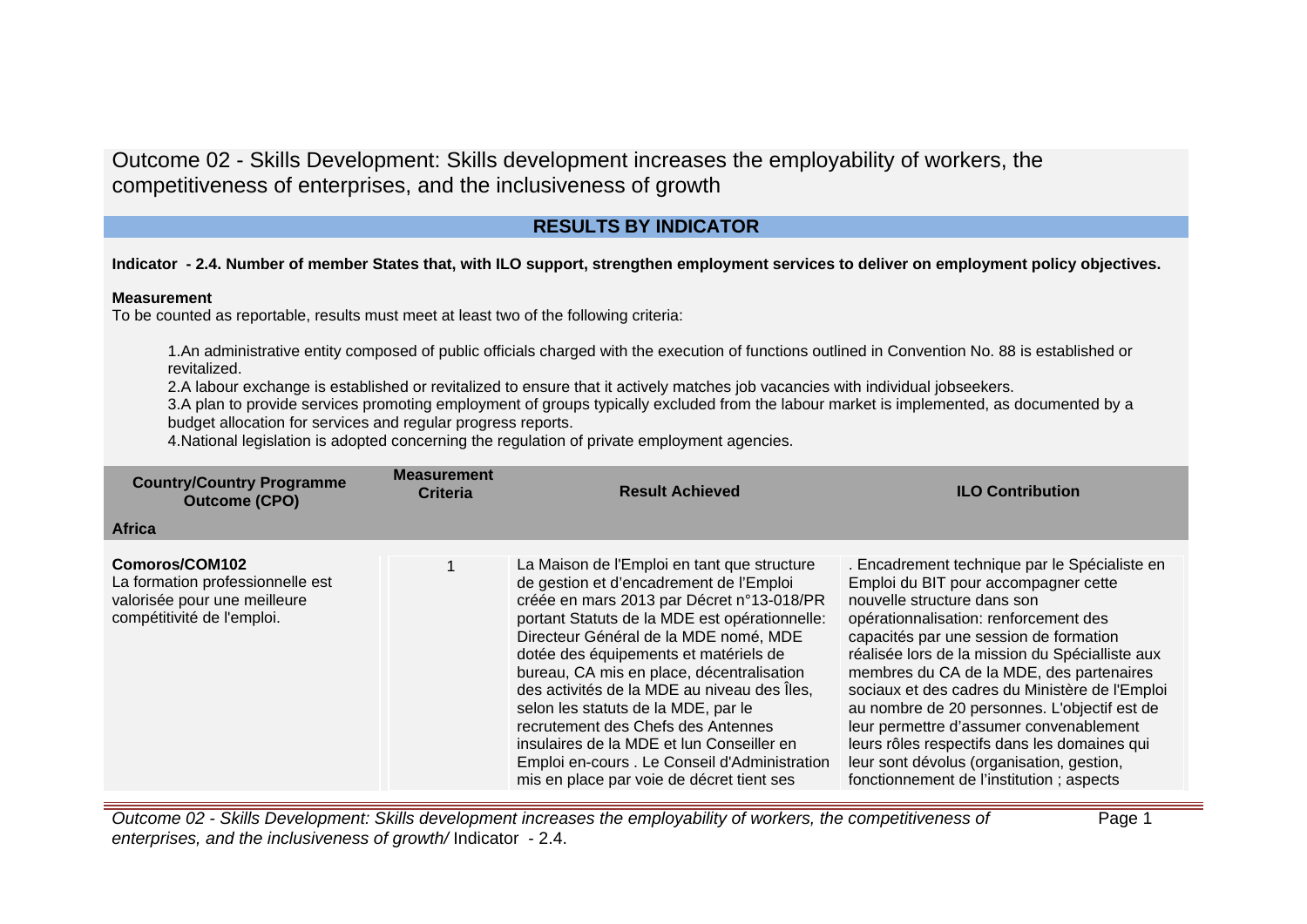|                | reunions statutaires. Ce n'est pas la creation<br>de cette structure, soutenue par le BIT qui est<br>rapportéee ici, mais plutot l'effectivité de sa<br>fonctionnalité, de son evolution vers son<br>alignement à la Convention No. 88. | techniques concernant l'emploi, etc.), et,<br>partant, permettre à la MDE de jouer le rôle et<br>la responsabilité d'une structure pouvant<br>assurer la gestion du service de l'observatoire<br>de l'emploi et la formation professionnelle, du<br>service de l'office de l'emploi et du service<br>d'orientation et conseil.<br>. Appui du BIT à travers le projet APPEJEC -<br>«Appui à la pérennisation de la paix par la<br>promotion de l'emploi des jeunes et l'éducation<br>civique aux Comores» dont le Résultat 1 est<br>que «La Maison de l'Emploi est opérationnelle<br>avec la mise en place d'un système<br>d'information, de conseil, d'orientation, de<br>formation et d'appui aux jeunes ciblés». Le<br>projet est sur un financment du PBF. A travers<br>ce projet, le BIT appuie la MDE dans<br>l'orientation vers la décentralisation des<br>activités par le recrutement de personnes<br>ressources ayant les profils adéquats pour<br>mener à bien ces activités.<br>. Appui régulier du Bureau de Pays par des<br>conseils lors des missions, des échanges,<br>l'implication de la MDE dans les activités<br>relatives à l'Emploi aux Comores, pour aider<br>l'institution à preserver ses acquis et à<br>améliorer ses services dans l'optique d'un<br>respect des dispositions de la Convention n°88<br>de l'OIT et du Décret portant mise en place de<br>la MDE. |
|----------------|-----------------------------------------------------------------------------------------------------------------------------------------------------------------------------------------------------------------------------------------|--------------------------------------------------------------------------------------------------------------------------------------------------------------------------------------------------------------------------------------------------------------------------------------------------------------------------------------------------------------------------------------------------------------------------------------------------------------------------------------------------------------------------------------------------------------------------------------------------------------------------------------------------------------------------------------------------------------------------------------------------------------------------------------------------------------------------------------------------------------------------------------------------------------------------------------------------------------------------------------------------------------------------------------------------------------------------------------------------------------------------------------------------------------------------------------------------------------------------------------------------------------------------------------------------------------------------------------------------------------------------------------------|
| $\overline{2}$ | Une base de données sur les demandes et<br>offres d'emplois est en phase de<br>développement au sein de la Maison de<br>l'Emploi.                                                                                                       | . Implication de la MDE dans la mise en oeuvre<br>du projet de coopération technique APPEJEC<br>pour promouvoir les programmes<br>d'accompagnement des demandeurs d'emploi<br>en liaison étroite avec ses activités de<br>rapprochement de l'offre et de la demande<br>d'emploi. 1 Salon de l'Emploi organisé avec la                                                                                                                                                                                                                                                                                                                                                                                                                                                                                                                                                                                                                                                                                                                                                                                                                                                                                                                                                                                                                                                                      |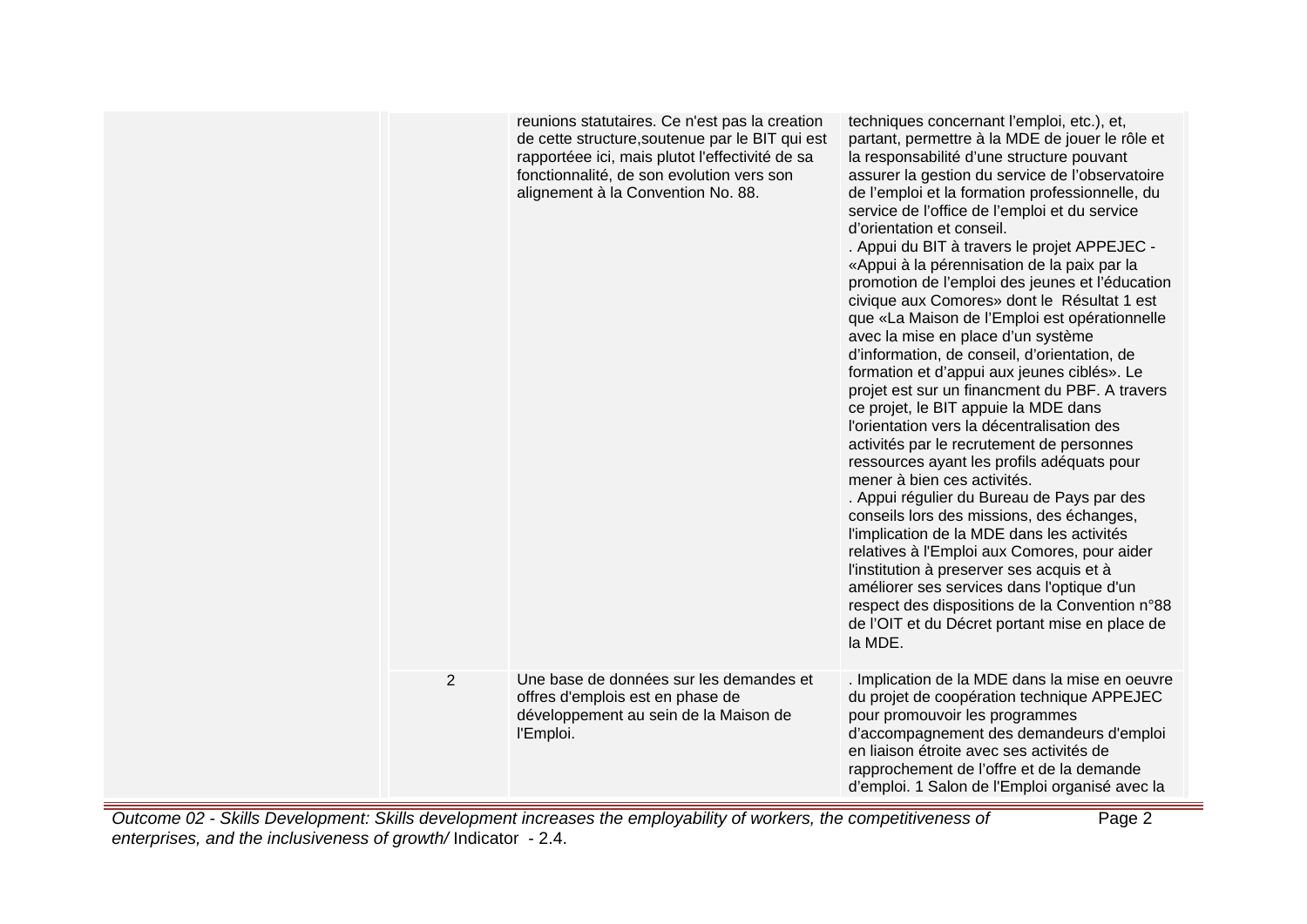|  | MDE, participation effective de la MDE dans<br>les activités du projet (formations, appui à la<br>création d'emplois pour les jeunes). |
|--|----------------------------------------------------------------------------------------------------------------------------------------|
|  |                                                                                                                                        |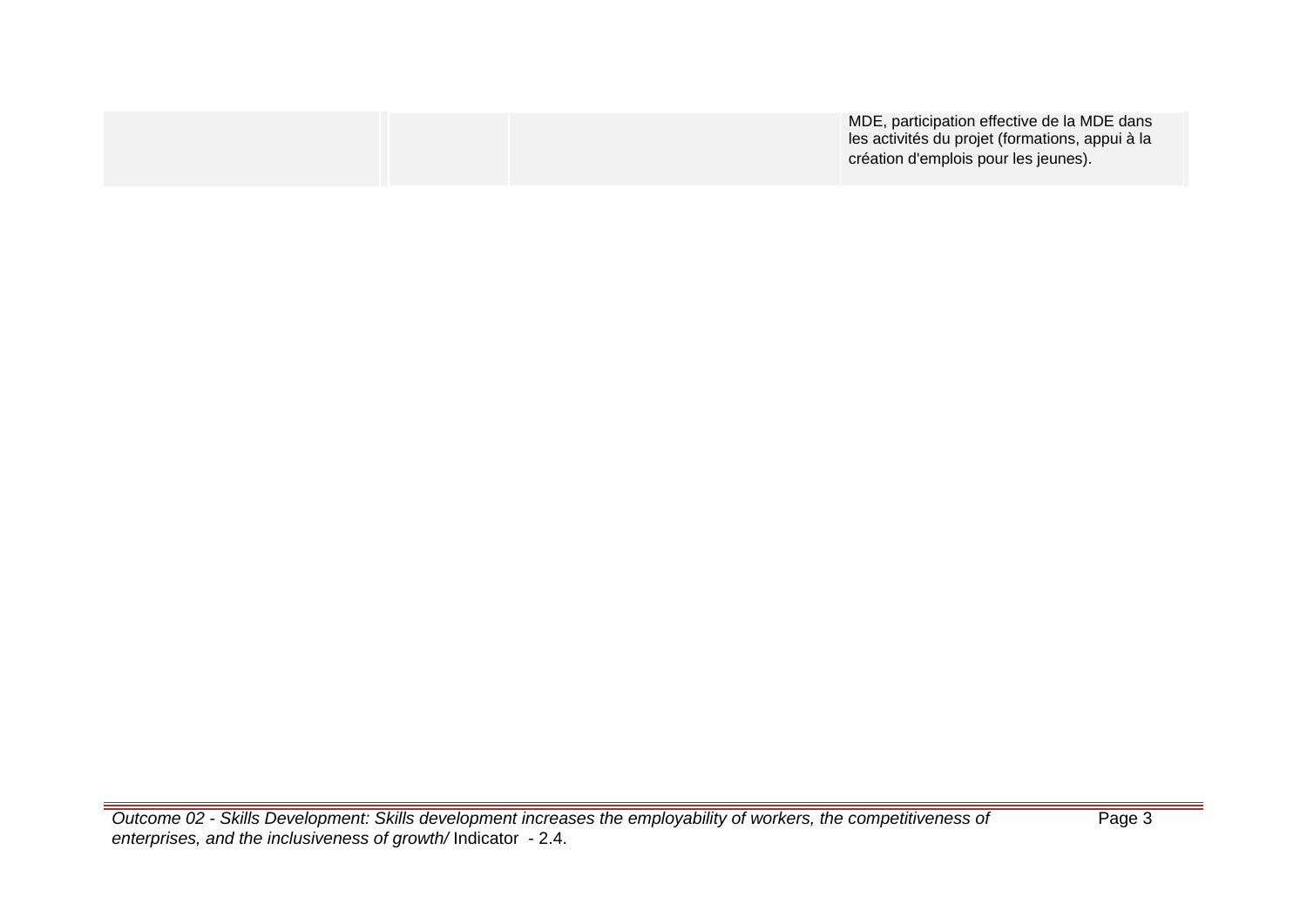| Mali/MLI102<br>Une politique nationale globale et/ou<br>des stratégies sectorielles emploi,<br>élaborées en concertation avec les<br>partenaires sociaux, approuvées par<br>le Gouvernement sont mises en<br>¿uvre |   | 1. L'Agence de promotion de l'emploi pour les<br>jeunes (APEJ), en collaboration avec l'Office<br>du Niger et la Centrale Syndicale du Travail<br>du Mali met en oeuvre un plan d'action pour<br>appuyer les jeunes ruraux.<br>2. Par décision ministériel N° 0038/MEFP-SG<br>du Ministère de l'Emploi et de la Formation<br>professionnelle, un cadre de coordination<br>des activités liées à l'accès au travail décent<br>en zone rurale pour les groupes marginalisés<br>et regroupant toutes les parties prenantes a<br>été mis en place | Avec la contribution du Grand Duché du<br>Luxembourg, le BIT a appuyé 1. Information<br>et sensibilisation des cadres de l'Agence de<br>promotion de l'emploi pour les jeunes (APEJ)<br>des localités cibles (zone de Segou, ) sur le<br>concept du Travail Décent en milieu rural et les<br>stratégies à développer dans leurs activités<br>2. Mise en place et animation d'un comité de<br>pilotage formé des partenaires stratégiques du<br>projet au niveau national au Mali                                                       |
|--------------------------------------------------------------------------------------------------------------------------------------------------------------------------------------------------------------------|---|-----------------------------------------------------------------------------------------------------------------------------------------------------------------------------------------------------------------------------------------------------------------------------------------------------------------------------------------------------------------------------------------------------------------------------------------------------------------------------------------------------------------------------------------------|----------------------------------------------------------------------------------------------------------------------------------------------------------------------------------------------------------------------------------------------------------------------------------------------------------------------------------------------------------------------------------------------------------------------------------------------------------------------------------------------------------------------------------------|
|                                                                                                                                                                                                                    | 3 | Les acteurs clés (chambres consulaires,<br>structures décentralisées de l'APEJ, du<br>patronat, de la centrale syndicale CSTM<br>apportent des appuis planifiés et structurés<br>aux groupes vulnérables identifiés sur la<br>base de critères de vulnérabilités validés par<br>les acteurs.                                                                                                                                                                                                                                                  | Des études/recherches prospectives ont été<br>menées (Ségou et Tombouctou) par des<br>consultants mis à disposition par le BIT.<br>Un modèle d'intervention, incluant l'approche<br>des investissements à haute intensité de main<br>d'œuvre (HIMO) appliquée dans les bassins<br>hydroagricoles a été développé et validé en<br>Décembre 2014 par l'ensemble des<br>partenaires maliens pour la promotion du<br>travail decent en zone rurale, particulièrement<br>dans la filière riz dans les régions de Ségou et<br>de Tombouctou. |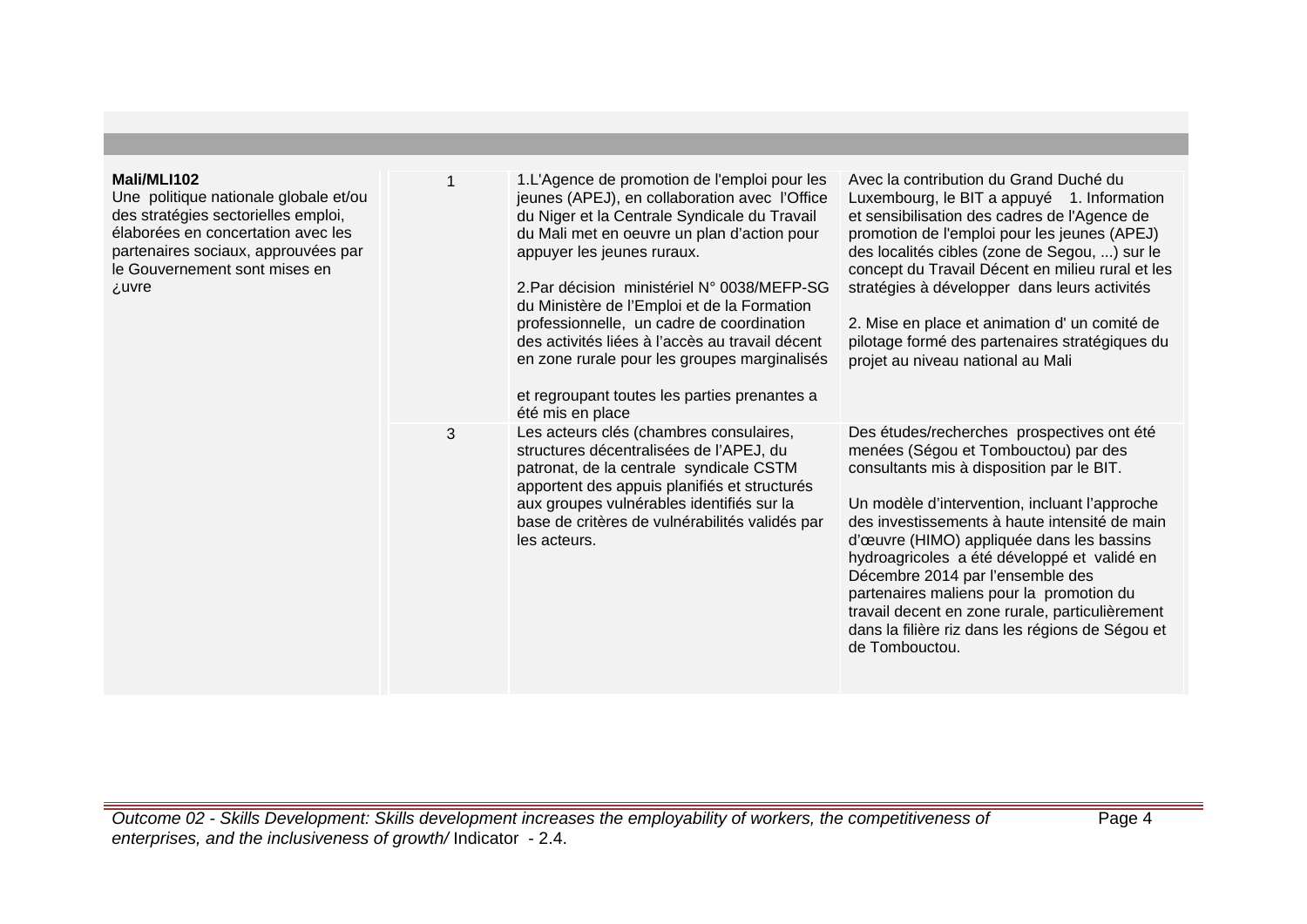| <b>Mauritania/MRT101</b><br>Des politiques programmes et<br>Strategies sont adoptes et mis en<br>¿uvre pour la promotion de lemploi<br>decent | $\overline{2}$ | An operational matching database for Labour<br>intermediation is operating in the public<br>employment services. 50000 young<br>jobseekers have access to the database.<br>Additional information on job opportunities<br>and job search were gathered<br>More than 50000 young were sensitized. | -Creation of a data base<br>-Support the drafting of a manual for youth<br>insertion and socioeconomic orientation for job<br>counsellors<br>-Organizing a dissemination campaign to<br>promote the role of the job counselling<br>- Study on green job opportunities in rural<br>areas<br>- Study on job opportunities in the<br>eco-construction sector<br>-Study on financial opportunities for the youth |
|-----------------------------------------------------------------------------------------------------------------------------------------------|----------------|--------------------------------------------------------------------------------------------------------------------------------------------------------------------------------------------------------------------------------------------------------------------------------------------------|--------------------------------------------------------------------------------------------------------------------------------------------------------------------------------------------------------------------------------------------------------------------------------------------------------------------------------------------------------------------------------------------------------------|
|                                                                                                                                               | 3              | A better quality in the standards for job<br>intermediation processes was achieved                                                                                                                                                                                                               | -Quality standards setting for job intermediation<br>- methodology for a better job search is<br>available<br>Methodology on skills is available<br>-3 programs on green vocational training skills<br>are available focusing on jobseekers excluded<br>from the educational system<br>-a methodology for youth financial education is<br>available                                                          |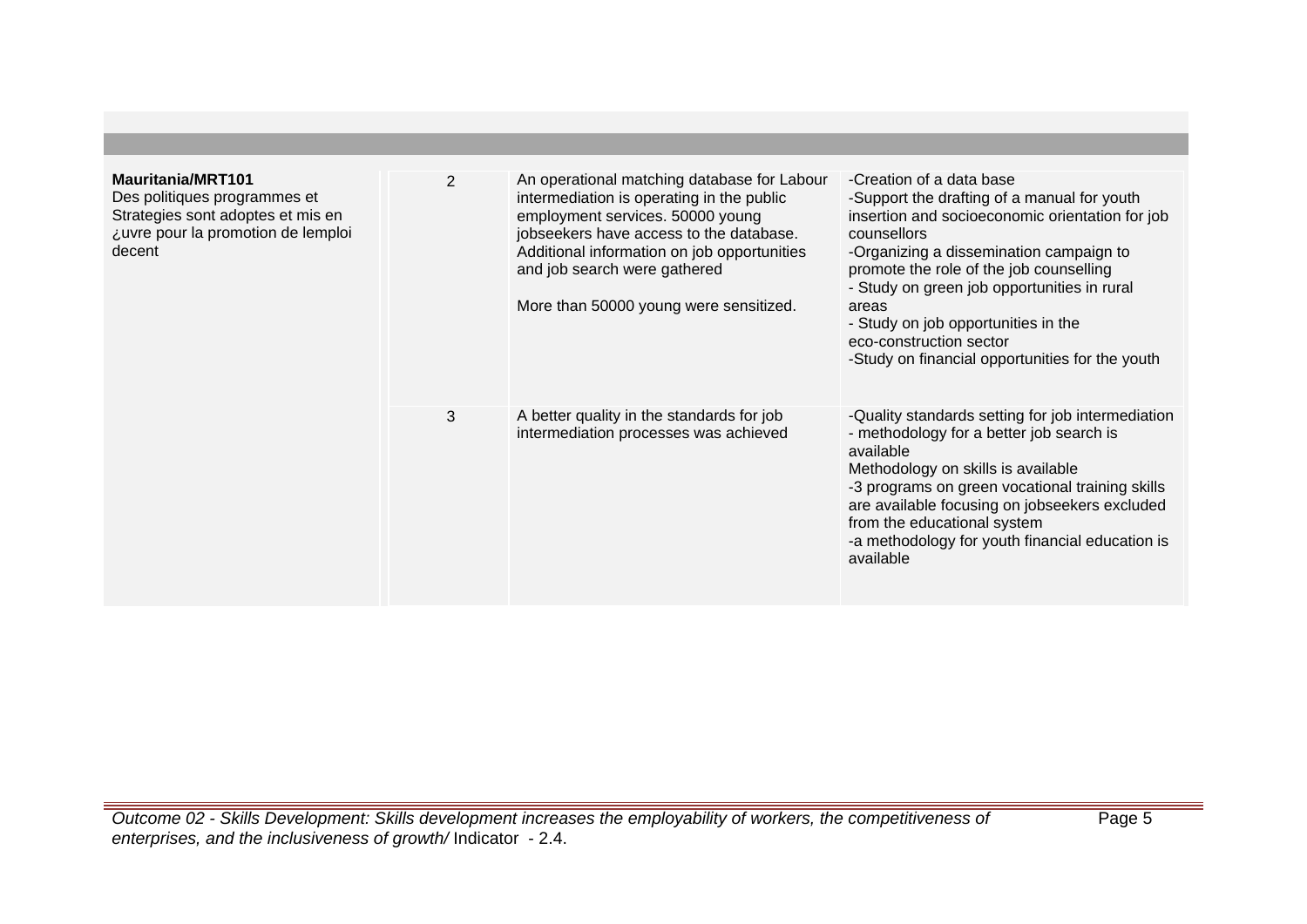| Senegal/SEN101<br>Des strategiespolitiques programmes<br>demplois pour les jeunes hommes et<br>femmes spnt developpes et mis en<br>oeuvre |                | 1. Des cellules d'appui à l'insertion dans les<br>établissements de la Formation<br>Professionnelle et Technique ont été<br>instituées et sont capables d'assurer le suivi<br>et l'évaluation des activités d'insertion<br>2. Existence d'un cahier de charge validé<br>permettant le suivi et l'évaluation des<br>cellules d'appui à l'insertion                                                                                                                                                                                                                                                                                                                                   | Avec la contribution du Grand Duché du<br>Luxembourg, le BIT a appuyé l'élaboration et la<br>validation d'un cahier de charge permettant le<br>suivi et l'évaluation des cellules d'appui à<br>l'insertion                                                                                                                                                                                                                                                                                                                                                                                                                                    |
|-------------------------------------------------------------------------------------------------------------------------------------------|----------------|-------------------------------------------------------------------------------------------------------------------------------------------------------------------------------------------------------------------------------------------------------------------------------------------------------------------------------------------------------------------------------------------------------------------------------------------------------------------------------------------------------------------------------------------------------------------------------------------------------------------------------------------------------------------------------------|-----------------------------------------------------------------------------------------------------------------------------------------------------------------------------------------------------------------------------------------------------------------------------------------------------------------------------------------------------------------------------------------------------------------------------------------------------------------------------------------------------------------------------------------------------------------------------------------------------------------------------------------------|
|                                                                                                                                           | $\overline{2}$ | Un dispositif d'insertion basé sur une quête<br>professionnelle de l'emploi avec un volet<br>apprentissage disponible dans les<br>établissements de la FPT des régions de<br>Matam, Saint Louis, Louga, Thiès, Kaolack,<br>Kaffrine, Fatick et Diourbel au Sénégal                                                                                                                                                                                                                                                                                                                                                                                                                  | Un dispositif d'information basé sur des<br>alertes SMS a été élaboré et testé: il permet<br>aux jeunes entrepreneurs et demandeurs<br>d'emplois d'avoir accès de manière<br>instantanée aux offres disponibles (marchés,<br>emplois)                                                                                                                                                                                                                                                                                                                                                                                                         |
|                                                                                                                                           | 3              | 1. Des programmes de formation en<br>entreprenariat sont inscrits dans les<br>programmes des établissements de la<br>Formation Professionnelle et Technique et<br>chambres de métiers et accessibles aux<br>jeunes ruraux des régions de Matam, Saint<br>Louis, Louga, Kaffrine, Kaolack, Fatick,<br>Diourbel et Thiès au Senegal<br>2.La méthodologie CLE, Trie et Cree est<br>inscrite dans les curricula des établissements<br>de la Formation Professionnelle et Technique<br>(CAP, BEP, BP, BTS)<br>3. Inscription des formations CLE, TRIE et<br>CREE dans les budgets et programmmes<br>des fonds de la Formation Professionnelle<br>et Technique(Fond unique, FONGIP, ONFP) | 1. Revue des référentiels de formation avec les<br>inspections d'enseignement (inspection<br>d'académie) : Adaptation des manuels Trie et<br>Cree (programmes, manuels de l'apprenant,<br>quide du formateur)<br>2. Des outils, méthodes et supports<br>pédagogiques nécessaires à l'insertion<br>socioprofessionnelle des jeunes issus du<br>secteur de l'artisanat et ayant un niveau<br>alphabétisés (CAP, BEP, BT, BTS) ou<br>faiblement alphabétisés sont disponibles dans<br>les établissements de la FPT et chambres<br>consulaires dans les 8 régions : Matam, Saint<br>Louis, Louga, Kaffrine, Kaolack, Fatick,<br>Diourbel et Thiès |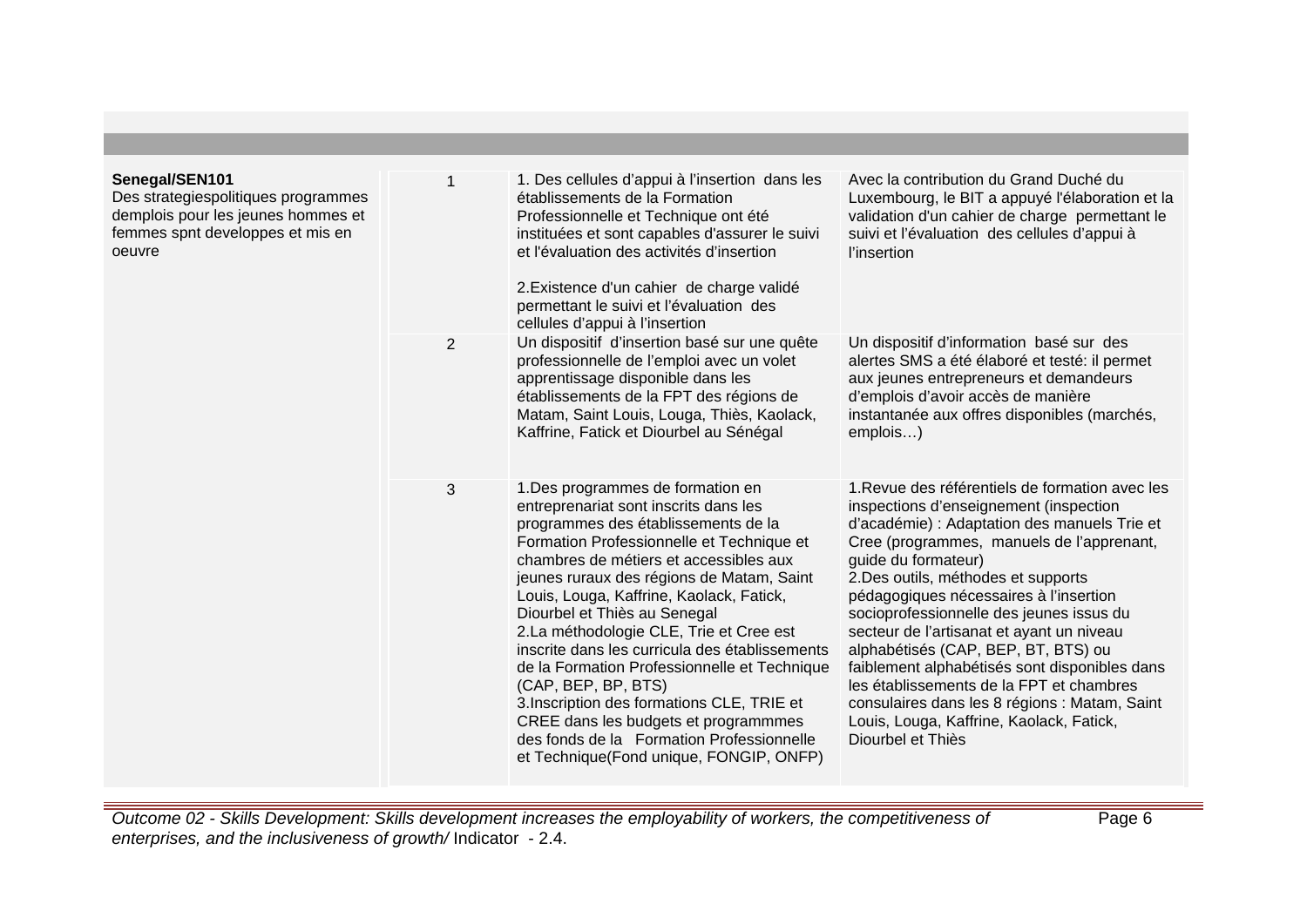| Additional CPO Information (This information should only be added when relevant and necessary and should not repeat information already |                            |
|-----------------------------------------------------------------------------------------------------------------------------------------|----------------------------|
| entered under results or ILO contribution)                                                                                              |                            |
| a) Gender equality and non-discrimination                                                                                               | b) Partnerships (external) |
|                                                                                                                                         |                            |

50% des établissements sont de la formation professionnelle féminine UNFPA, PNUD, ONUDI.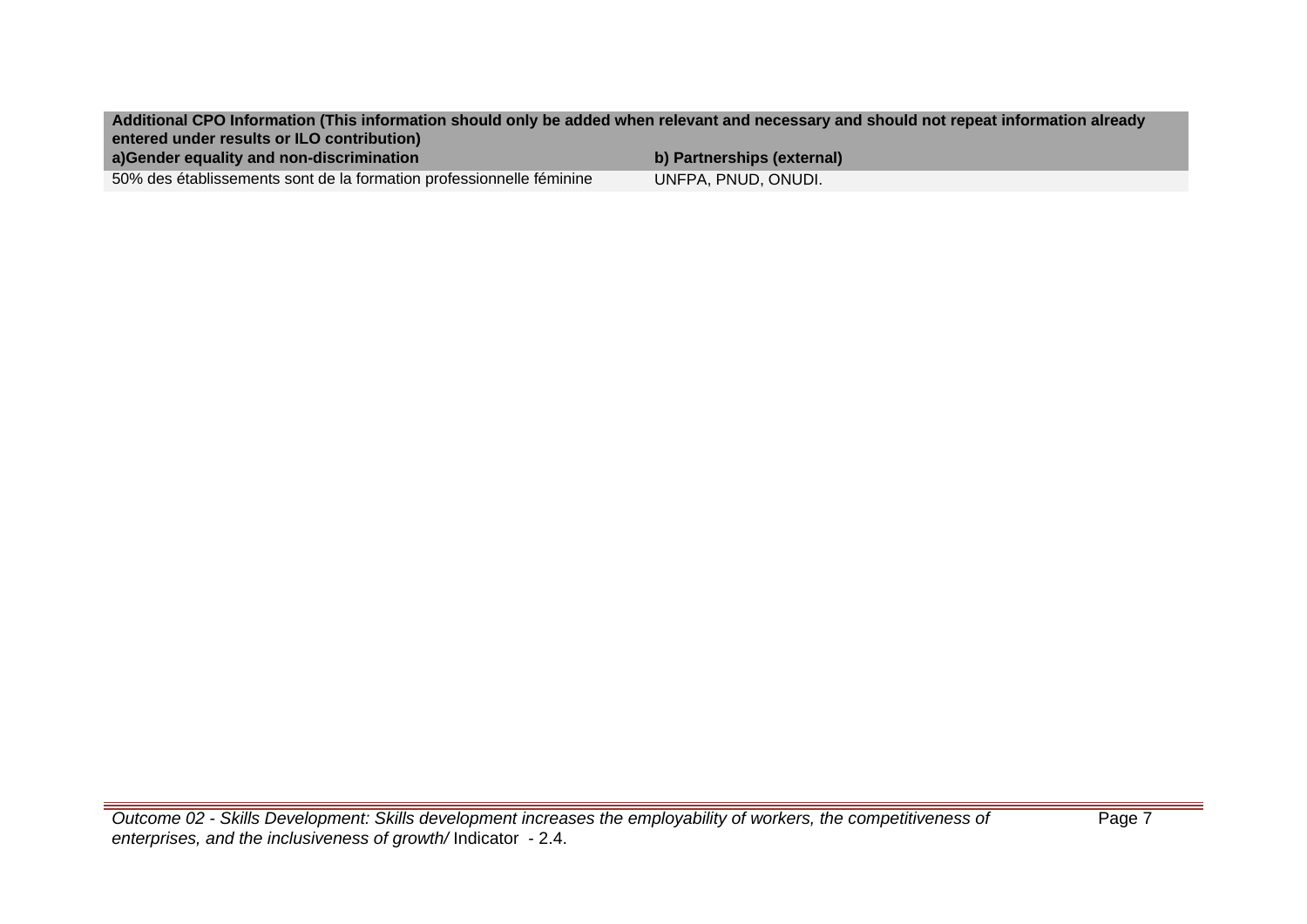| <b>Burkina Faso/BFA102</b><br>Les capacités institutionnelles des<br>Ministères en charge du Travail, de<br>l'emploi et des partenaires sociaux<br>sont renforcées, et des projets de<br>développement des compétences et<br>de promotion d'emplois ruraux sont<br>mis en oeuvre |                | Depuis mars 2015, l'Agence Nationale de<br>Promotion de l'Emploi (ANPE) dispose d'un<br>plan Stratégique de Développement validé,<br>assorti d'un budget. Son personnel cadre a<br>ses capacités renforcées et bénéficie d'un<br>accompagnement pour la mise en œuvre du<br>plan stratégique | Le BIT a appuyé et coordoné la partie<br>nationale deux consultants pour l'élaboration<br>du Plan Stratégique de Développement (PSD)<br>de l'Agence Nationale de Promotion de<br>l'Emploi (ANPE), dont il a supervisé le travail<br>technique. En lien avec le PSD, le BIT a<br>organisé des activités le renforcement des<br>capacités en planification stratégique et en<br><b>GAR</b><br>Le BIT a soutenu techniquement l'atelier de<br>validation du Plan Stratégique de<br>Développement (PSD) de l'ANPE 2015-2024<br>qui s'est tenu le 11 Mars 2015 |
|----------------------------------------------------------------------------------------------------------------------------------------------------------------------------------------------------------------------------------------------------------------------------------|----------------|----------------------------------------------------------------------------------------------------------------------------------------------------------------------------------------------------------------------------------------------------------------------------------------------|-----------------------------------------------------------------------------------------------------------------------------------------------------------------------------------------------------------------------------------------------------------------------------------------------------------------------------------------------------------------------------------------------------------------------------------------------------------------------------------------------------------------------------------------------------------|
|                                                                                                                                                                                                                                                                                  | $\overline{2}$ | Amélioration de l'activité d'intermédiation<br>assurée par l'ANPE en sa qualité de service<br>public de l'emploi                                                                                                                                                                             | Le BIT a formé des agents de l'ANPE en<br>matière d'intermédiation.                                                                                                                                                                                                                                                                                                                                                                                                                                                                                       |
|                                                                                                                                                                                                                                                                                  | 3              | L'ANPE met en œuvre un programme spécial<br>de création d'emplois pour les jeunes et les<br>femmes (PSCE/JF) 2012-2014, qui contribue<br>à la promotion d'emplois des jeunes dans la<br><b>SCADD</b>                                                                                         | Appui technique à l'ANPE dans le cadre de la<br>révision en cours de la Politique nationae de<br>l'Emploi                                                                                                                                                                                                                                                                                                                                                                                                                                                 |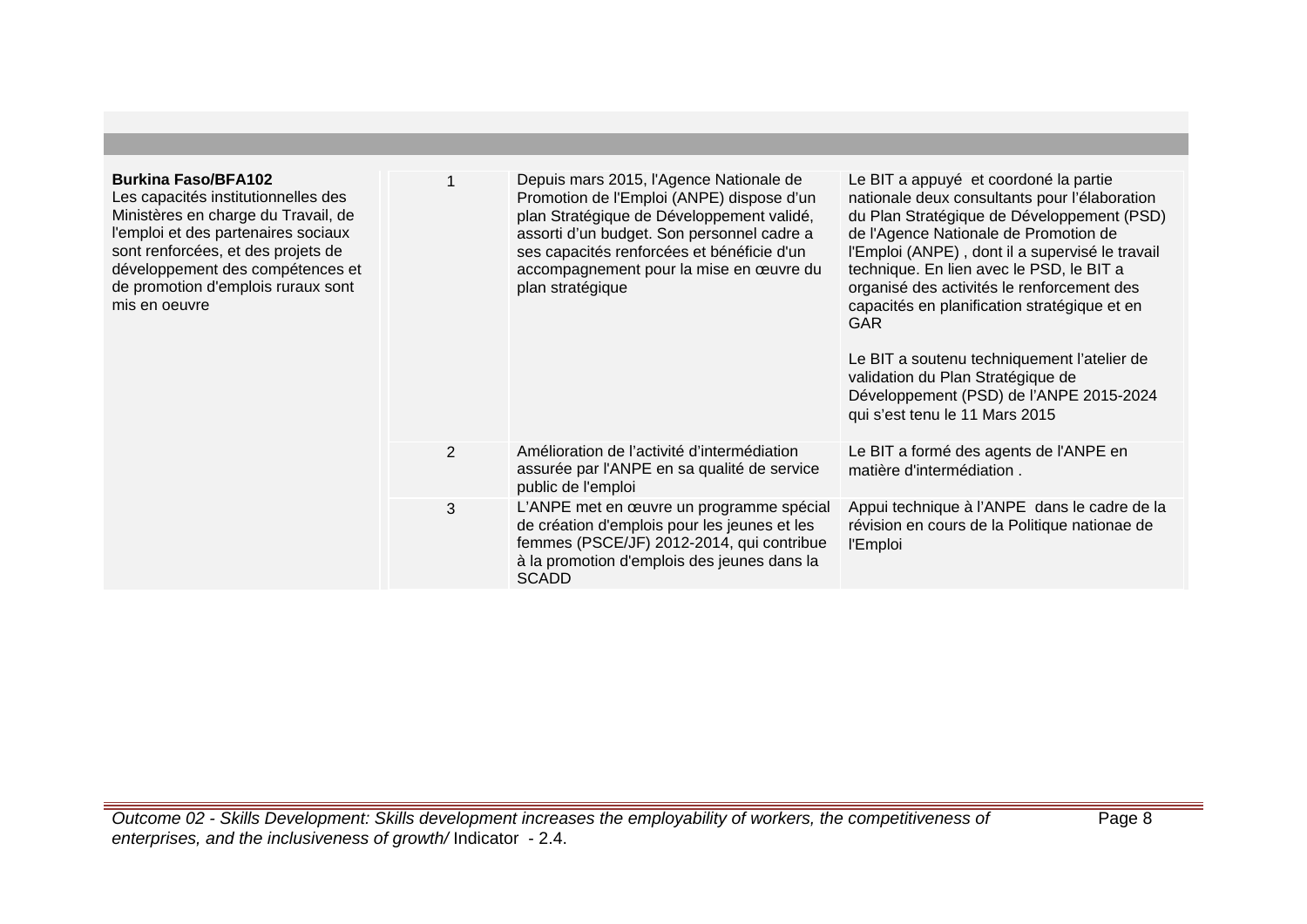| Cote d'Ivoire/CIV109<br>Les services publics de l'emploi sont<br>renforcés |                | Depuis fevrier 2015, L'Agence d'Etudes et de<br>promotion de l'Emploi (AGEPE) dispose d'un<br>plan de développement stratégique et accroît<br>ses capacities en gestion axée sur les<br>resultats organisant la formation de ses<br>cadres en cette matiere.                                                                                                                                                                                                                                                                                                                                                                                                                                                                                                                                                                                                                                                                            | Le BIT a appuyé la formulation d'un plan<br>strategique de developpement de l'AGEPE et<br>assuré la formation du personnel de l'Agence<br>en gestion axe sur les résultats                                                                                                                                                                                                                                                                                                                                                                                    |
|----------------------------------------------------------------------------|----------------|-----------------------------------------------------------------------------------------------------------------------------------------------------------------------------------------------------------------------------------------------------------------------------------------------------------------------------------------------------------------------------------------------------------------------------------------------------------------------------------------------------------------------------------------------------------------------------------------------------------------------------------------------------------------------------------------------------------------------------------------------------------------------------------------------------------------------------------------------------------------------------------------------------------------------------------------|---------------------------------------------------------------------------------------------------------------------------------------------------------------------------------------------------------------------------------------------------------------------------------------------------------------------------------------------------------------------------------------------------------------------------------------------------------------------------------------------------------------------------------------------------------------|
|                                                                            | $\overline{2}$ | Le plan de développement stratégique de<br>l'AGEPE elabore en fevrier 2015 intègre la<br>redynamisation de la bourse du travail pour<br>fournir des sevices de promotion de l'emploi<br>des groupes généralement exclus du marché<br>du travail. Le Plan stratégique de<br>développement (PSD) dote l'AGEPE<br>d'orientations à moyen terme, assorties<br>d'objectifs et d'indicateurs de résultats<br>partagés avec son ministère de tutelle et tous<br>ses partenaires. Il constitue un levier puissant<br>de revitalisation du SPE.<br>La mise en place du PSD a été<br>accompagnée par une évaluation des<br>programmes d'activation gérés par l'AGEPE<br>ainsi que par des activités de renforcement<br>de ses cadres.<br>L'ensemble de ces intervention a permis<br>d'améliorer : (i) l'activité d'intermédiation, (ii)<br>les prestations délivrées en direction des<br>groupes les plus vulnérables sur le marché<br>du travail | Le BIT a accompagné l'AGEPE dans la mise<br>en oeuvre de son plan strategique, notamment<br>la redynamisatiion de la bourse du travail, avec<br>un accent sur la fourniture des services en<br>faveur des groupes generalement exclus du<br>marché du travail.<br>Le BIT a également missionné Pôle Emploi (le<br>service public de l'emploi français) pour<br>procéder à une évaluation des programmes<br>d'insertion dans l'emploi gérés par l'AGEPE,<br>lesquels visent les populations qui rencontrent<br>le plus de difficultés sur le marché du travail |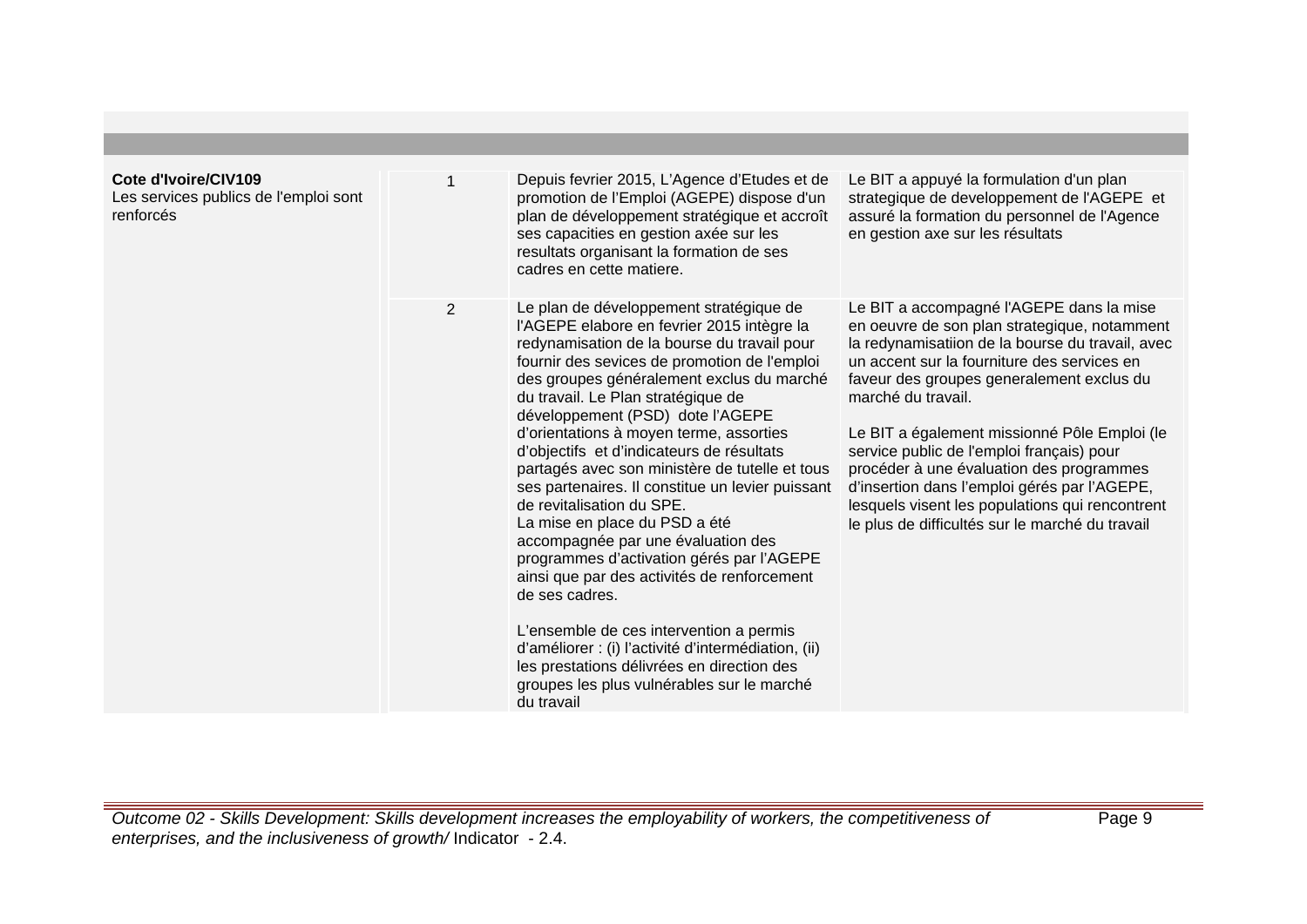### **Asia and the Pacific**

### **Cambodia/KHM202**

[ACI2] Enhanced employability of men and women through improved skills development and public employment services

The National Employment Agency (NEA) through its network of job centres has focused on improving services delivery to jobseekers and employers through the development of new and updated tools. Tool development is on-going and the finalization of the tools and manuals within early 2016(.e. updated job centre operations manual; updated employer services manual; booklet on getting started with a job; booklet on career building and maintaining jobs; manual for job search techniques; leaflets on unions and employment; Regional Model Competency Standards core competencies (used to train young job seekers in developing soft skills); improving labour market information; and capacity building for NEA and the job centres<sub>i</sub><sup> $-$ </sup> staff. The ILO provided technical inputs to develop communication strategy to boost NEAs image and raise the constituents awareness of the services of NEA and the job centres: conducted employment fora a, job fairs and seminars; brochures and awareness raising programmes distributed by employers (CAMFEBA) and trade unions. The ILO provided technical support to develop the HRD Plan to identify specific programmes in the short and medium-term which improved the capacities and delivery of services of the job centres; The ILO provided technical support to develop employment services tools like career guidance manual and brochures. The ILO conducted/provided capacity building programmes: coaching on employment services; career guidance policy and practice; training on labour market information; study visits to Chinas job centres in Beijing, Jiu-jang and Shanghai; training of core trainers; and training on counselling services (employment, vocational and career) RBSA funding has contributed to supporting this work and to the achievement of the

2 Public employment services (PES) in

The ILO provided technical assistance to improve data collection, analysis and

reported results

Outcome 02 - Skills Development: Skills development increases the employability of workers, the competitiveness of enterprises, and the inclusiveness of growth/ Indicator - 2.4.

Cambodia has improved labour market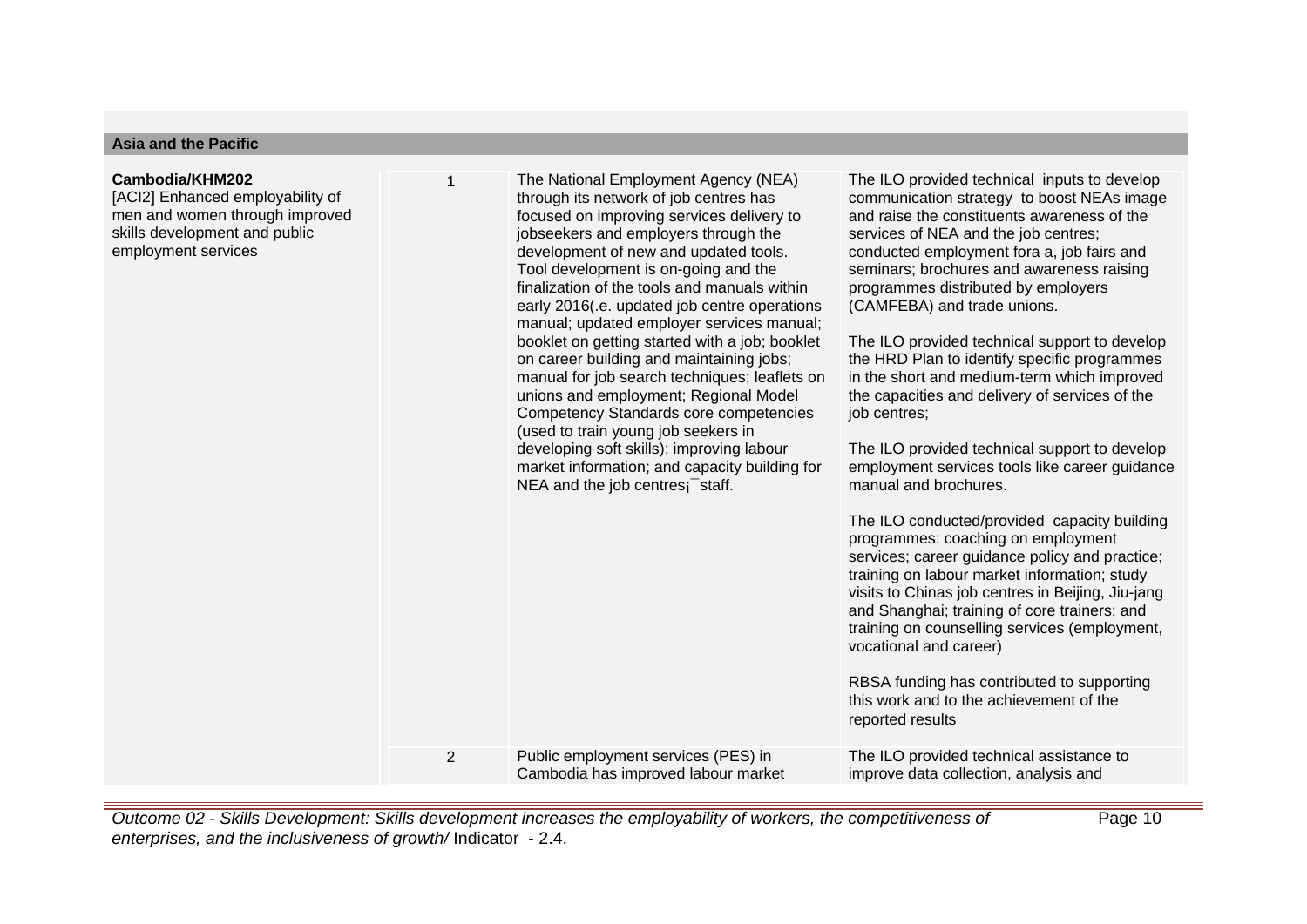|   | information; 8baseline assessment was<br>conducted in early 2014 which was the basis<br>on efforts in labour market information (LMI)<br>by sending National Employment Agency<br>(NEA) staff to participate in several LMI<br>course in Turin (October 2014, August 2015<br>and November 2015. The National Institute<br>for Statistics organized a data cleaning and<br>data management course in March 2015; and<br>ILO will organize a training on data analysis<br>in November 2015. These initiatives<br>propelled NEA's awareness in collecting and<br>disseminating quality administrative data and<br>the need to provide job search and<br>placement services and the administration of<br>a variety of labour market programmes.<br>Going forward and in view of sustainability,<br>the Human Resource Development plan was<br>developed and will provide the NEA with a<br>good foundation in improving its staff quality. | dissemination to allow better matching of<br>jobseekers with enterprises vacancies.<br>The ILO provded technical assisstance to<br>improve jobseeker registration and vacancies<br>updates.<br>The ILO provided technical assistance for the<br>availability of Web-based data collection and<br>analysis of youth information.<br>RBSA funding has contributed to supporting<br>this work and to the achievement of the<br>reported results                                                                                                                                     |
|---|----------------------------------------------------------------------------------------------------------------------------------------------------------------------------------------------------------------------------------------------------------------------------------------------------------------------------------------------------------------------------------------------------------------------------------------------------------------------------------------------------------------------------------------------------------------------------------------------------------------------------------------------------------------------------------------------------------------------------------------------------------------------------------------------------------------------------------------------------------------------------------------------------------------------------------------|----------------------------------------------------------------------------------------------------------------------------------------------------------------------------------------------------------------------------------------------------------------------------------------------------------------------------------------------------------------------------------------------------------------------------------------------------------------------------------------------------------------------------------------------------------------------------------|
| 3 | The youth labour force especially those who<br>are unemployed have been specifically<br>assisted and guided in making better career<br>choices and provided tools for better job<br>search and employment.<br>This included returning young migrant<br>workers who needed assistance in finding<br>employment locally.<br>About USD 14,000 was dedicated to the<br>development and piloting of the Manual for<br>job search techniques and USD 10,000 was<br>dedicated in youth outreach in providing<br>information on labour market and services<br>provided by employment services offices.                                                                                                                                                                                                                                                                                                                                         | The ILO supported study on the youth<br>workforce of Cambodia and what works for<br>them.<br>The ILO provided technical assistance to<br>expand web outreach for young from schools<br>and universities in Cambodia; analysis of<br>trends and data on youth.<br>RBSA funding has contributed to supporting<br>this work and to the achievement of the<br>reported results<br>The ILO provided technical assistance to<br>conduct profiling study on returned young<br>migrant workers.<br>The ILO provided technical assitance to<br>conduct labour market programmes on career |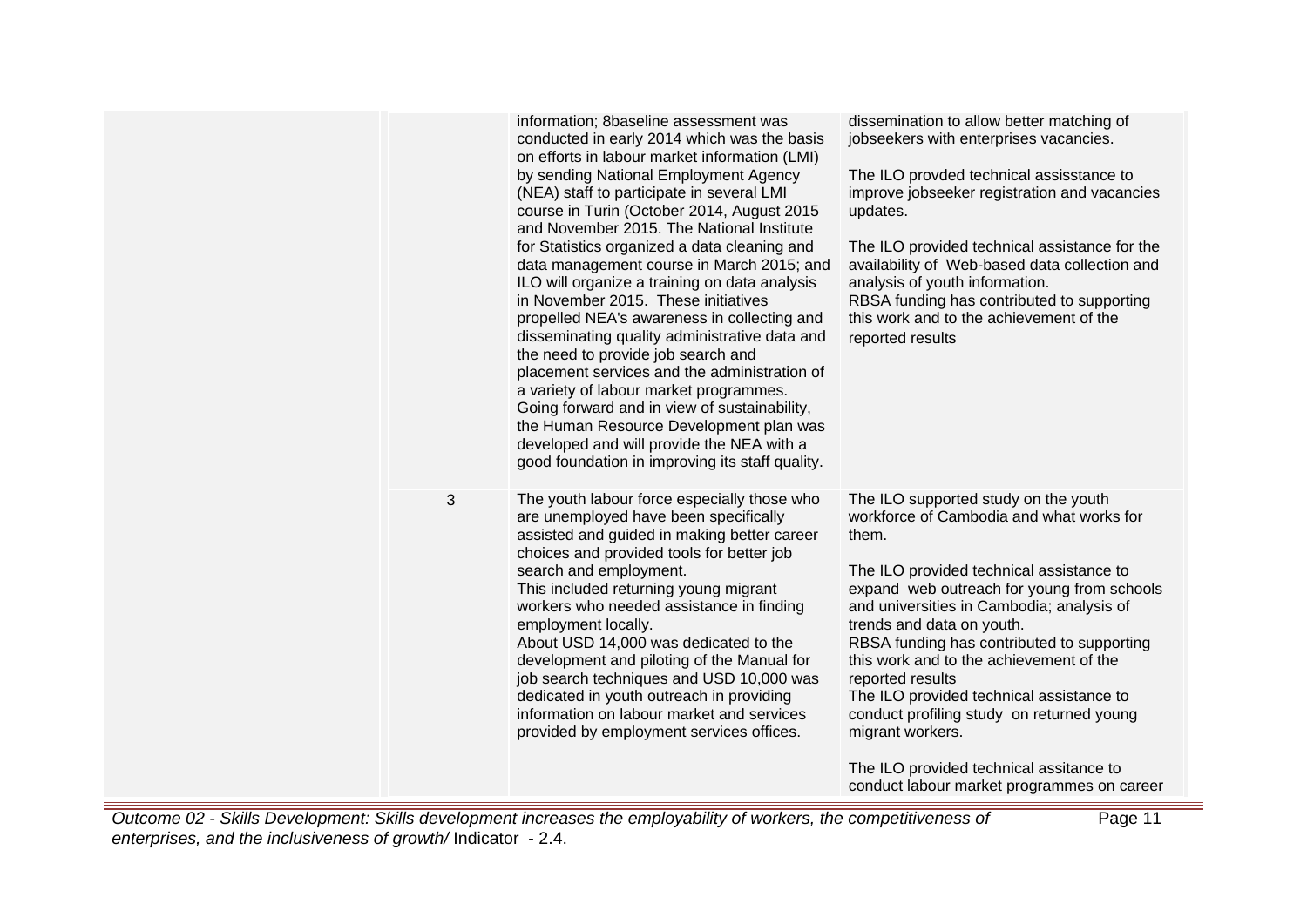| guidance.                                                                                                                                                                                                                                                                                                                     |
|-------------------------------------------------------------------------------------------------------------------------------------------------------------------------------------------------------------------------------------------------------------------------------------------------------------------------------|
| The ILO provided assistance for trade unions<br>youth units to collaborate with job centres and<br>NEA to promote services of the job centres<br>with members, act as Employment Liaison<br>officers and Skills development officers so that<br>trade unions members have better access to<br>the services of the job centres |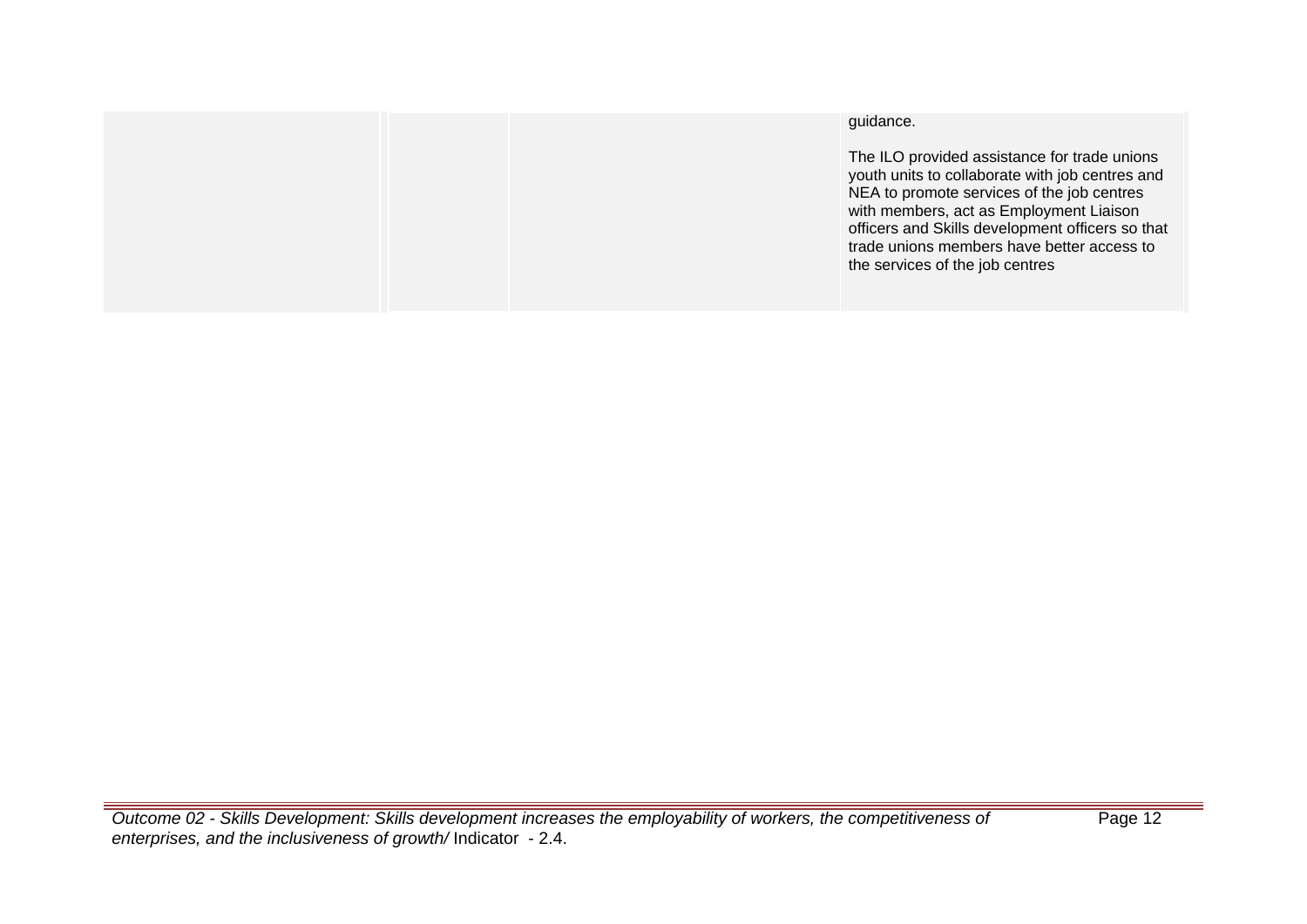## **Lao People's Democratic Republic/LAO177**

Increased numbers of men, women and youth demonstrate skills in line with labour market demand

1 Improved services delivery of ESJCs so that jobseekers have better access to employment at national and international levels and that employers are able fill in their vacancies with the right workers (services have been revitalized though the ILO's support and these efforts are on-going. The assessment on job centers conducted in early 2014 indicated the continuing need to improve the capacity of job center staff. Due to high turnover rate, the staff trained by the ILO in the past have moved on. Therefore, interventions in the past biennium has been geared towards capacity building in employment services delivery and in upgrading of essential manuals. The result has been more visits from job seekers to the job centers along with more initiatives by job center officials in visiting and approaching key stakeholders such as employers and training institutions. Tools are developed to support Employment Services Job Centers (ESJC. Tool are to be finalized by November 2015, including the Job Center operations manual; the Career Services Manual and the Lao National Standard Classification of Occupations. Capacities of MoLSW and ESJCs staff are improved. Job center staff have good reference material available enabling them to provide the essential services of job matching and counselling. Furthermore, the Classification of Occupations will facilitate job matching as the Ministry of Labour and Social Affairs will have better labour market

--Upgrading of 3 core manuals of the ESJCs namely Operational Manual, Employment Counselling and Employer relations manuals; Guide to Young Jobseekers was translated in Lao for use of the ESJC staff. These manual guide the staff of the ESJCs in their operation and services;

--HRD Plan was developed to guide MoLSW on the capacity development needs in the short and medium term

--Training programmes were conducted on: training of trainers on ES, career guidance policy and practice, coaching by Chinese expert on employment services, study visits in 3 key job centres of China, orientation programme on ES for MoLSW officials at national and provincial levels --Communication strategy was developed to

reach and appeal to the local population, establishments, training providers and trade unions and embark on a nation-wide marketing and branding strategy as well as build good first impression.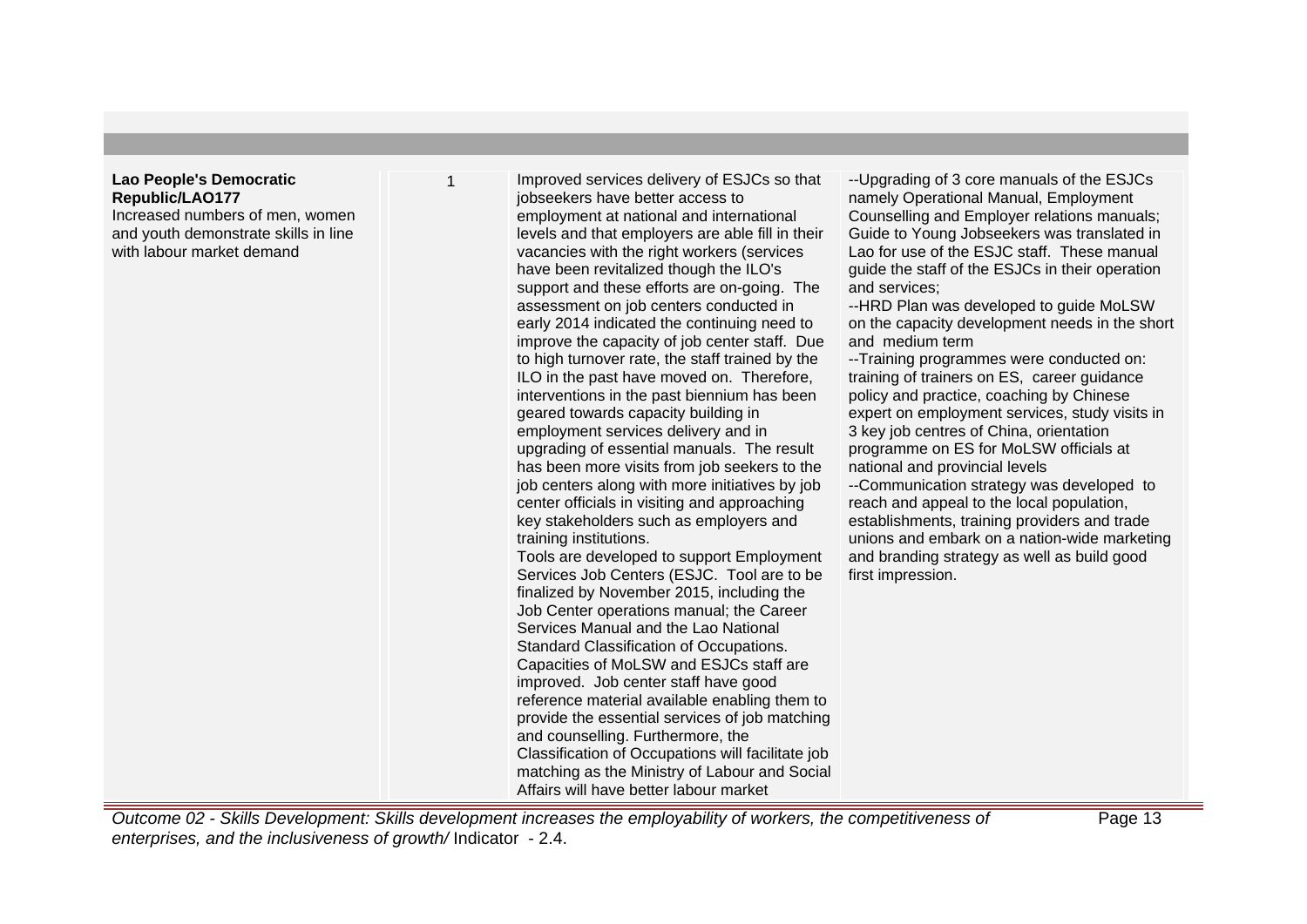|  | information and administrative data.                                                                                                                                                                                                                                                  |                                                                                                                                                                                                                       |
|--|---------------------------------------------------------------------------------------------------------------------------------------------------------------------------------------------------------------------------------------------------------------------------------------|-----------------------------------------------------------------------------------------------------------------------------------------------------------------------------------------------------------------------|
|  | Strengthened network of employment<br>services job centres (ESJC) in Lao PDR with<br>the vital role of linking the job seekers and<br>employers with improved labour data and<br>information to bridge skills gaps on future<br>labour market needs in priority and growing<br>sector | --Assessment of Lao PDR LMI capacity was<br>conducted and to build upon prior support on<br>LMI by the ADB<br>--Assessment of current LMI system<br>-- Updated data monitoring system on<br>jobseekers and placements |
|  | Providing quality and timely labour market<br>information                                                                                                                                                                                                                             |                                                                                                                                                                                                                       |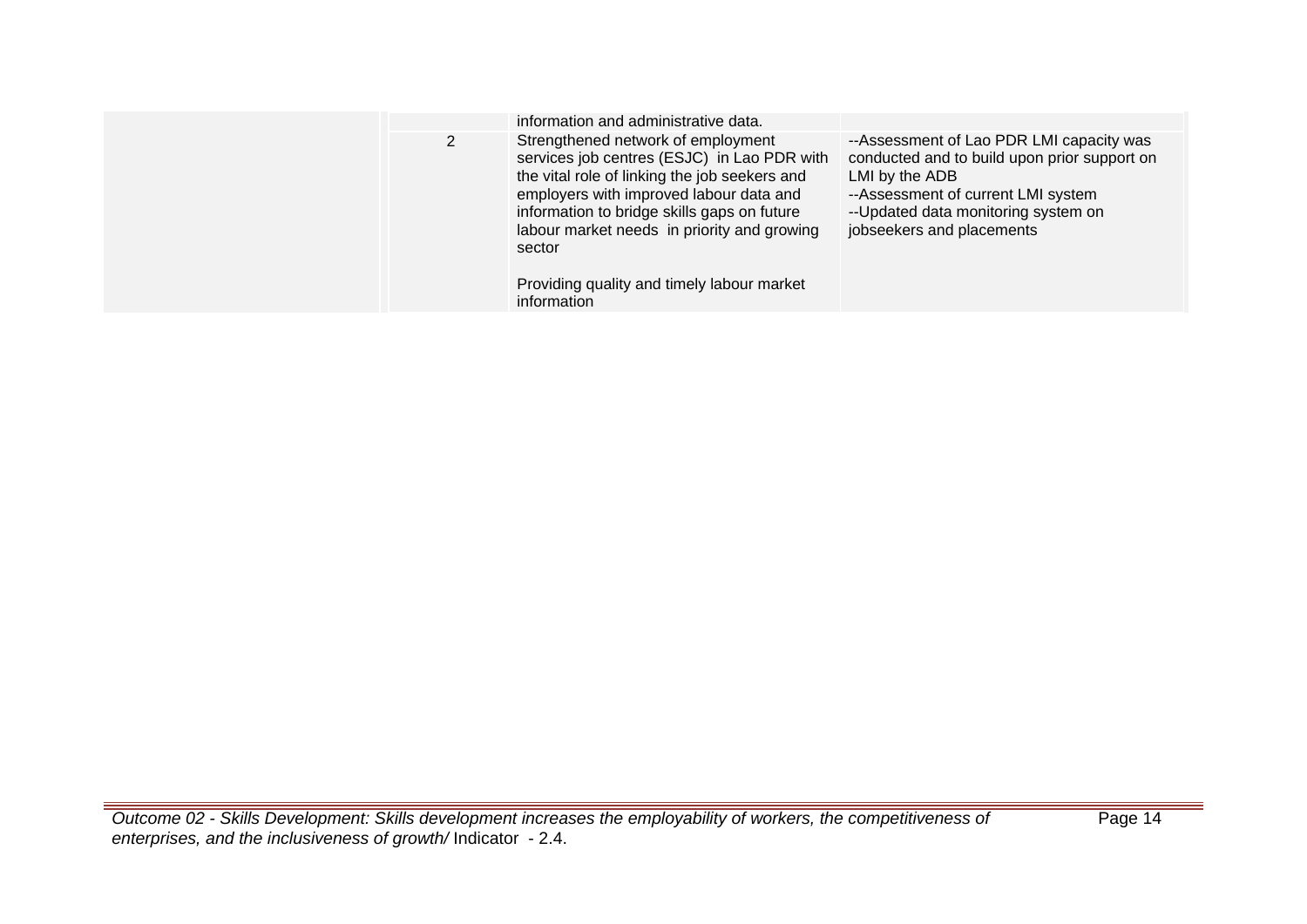#### **Europe and Central Asia**

#### **Turkey/TUR152** [ACI4] Active labour market policies for advancing gender equality through decent employment for women The Turkish Employment Agency (ISKUR) strengthened capacity to promote access of women to jobs through increased awareness and knowledge at the management level on how to mainstream the gender equality principles set in the National Action Plan on Gender Equality (2015-2020) into the operation of the public employment service. In September 2014 a "Gender Equality and Employment Policies" training course was designed at ITC-ILO for the national technical team members in order to increase their capacity on gender equality, women's employment and employment policies. ISKUR management learned how to use gender analysis and auditing tools to assess the employment services offered to women jobseekers. ILO designed and carried out in a participatory manner with ISKUR a review and an audit on current practices in the provision of public employment services from a gender equality perspective. The ILO review covered four provinces: Ankara, Bursa, Istanbul and Konya. This review identified core areas of service and set up the initial baseline on gender mainstreaming in ISKUR to benchmark progress main in gender mainstreaming and also recommends revisions needed. Additionally, the Labour Market Survey being conducted regularly by ISKUR has been reviewed with gender lenses and new questions on women's employment are integrated into the survey. The revised surveys have been conducted across the country. 3 The first-ever National Action Plan on Women's Employment was developed by the National Technical Team, which is composed of constituents, NGOs and relevant government agencies in June 2015. ISKUR coordinated the formulation phase and will support its implementation. ILO provided technical support to increase the capacity of the National Technical Team and ISKUR to develop and implement National Action Plan on Gender Equality (2015-2020). A training course was delivered in collaboration with ITC-ILO on Employment and Gender Policy in Nov. 2014. ISKUR management staff was one of the main beneficiaries. ILO also facilitated exposure to international relevant practices on how to successfully apply gender equality principles to the daily operation of ISKUR. A study tour to the Swedish public employment service was organized and peer-work carried out to gather technical inputs and hands-on examples.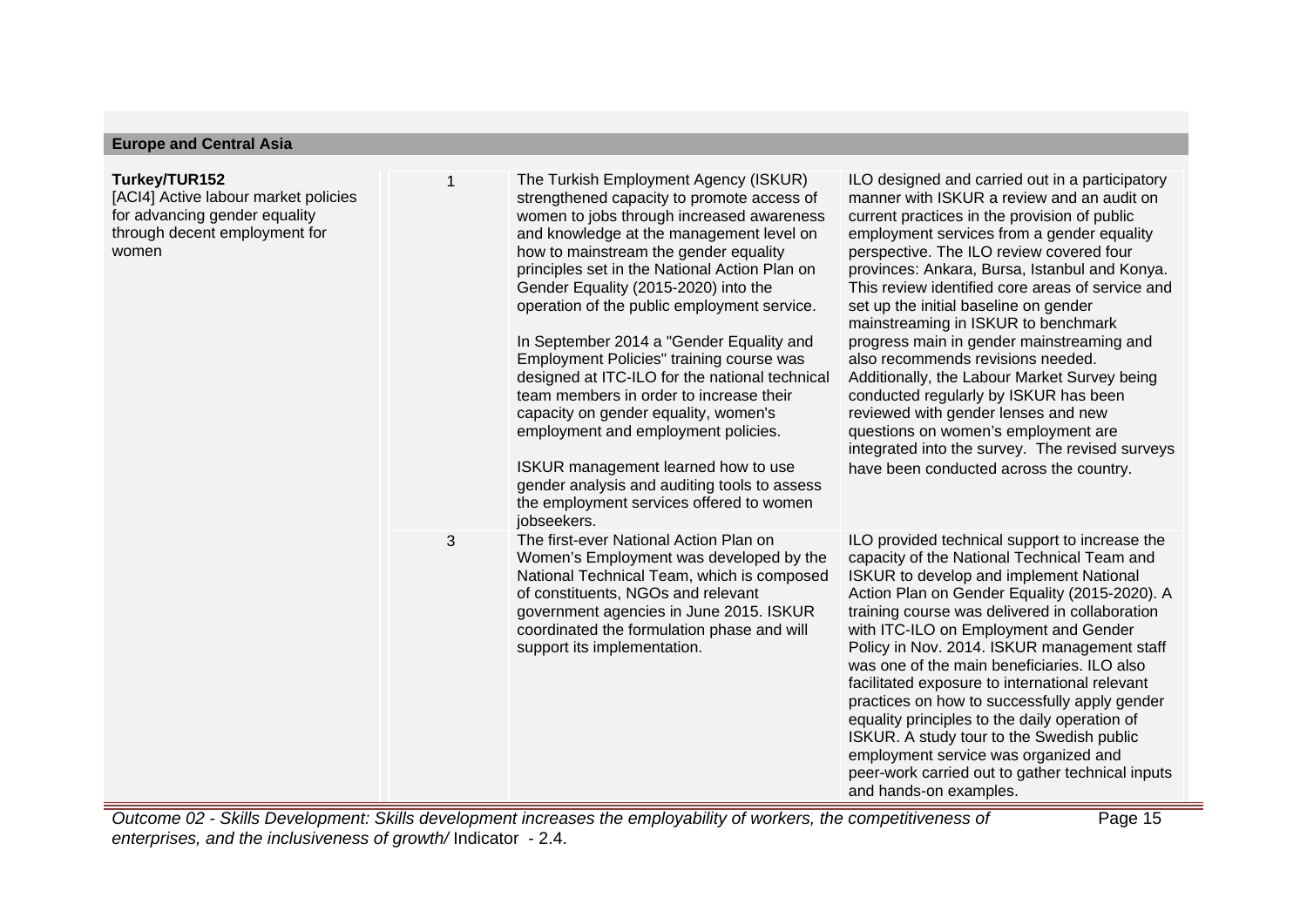ILO has been actively engaged with the development of the National Action Plan through participation in the subgroups on employment and poverty and contributing in the drafting process of the Action Plan. ILO's approach on decent work and gender equality is well reflected and integrated into the Action Plan.

ILO actively engaged in the drafting process of the Strategy through attending the consultative as well as internal UN meetings and also providing inputs to the Strategy to fully integrate ILO's approach and decent work.

**Additional CPO Information (This information should only be added when relevant and necessary and should not repeat information already entered under results or ILO contribution) a)Gender equality and non-discrimination b) Partnerships (external)**

Partnership with a women's NGO is established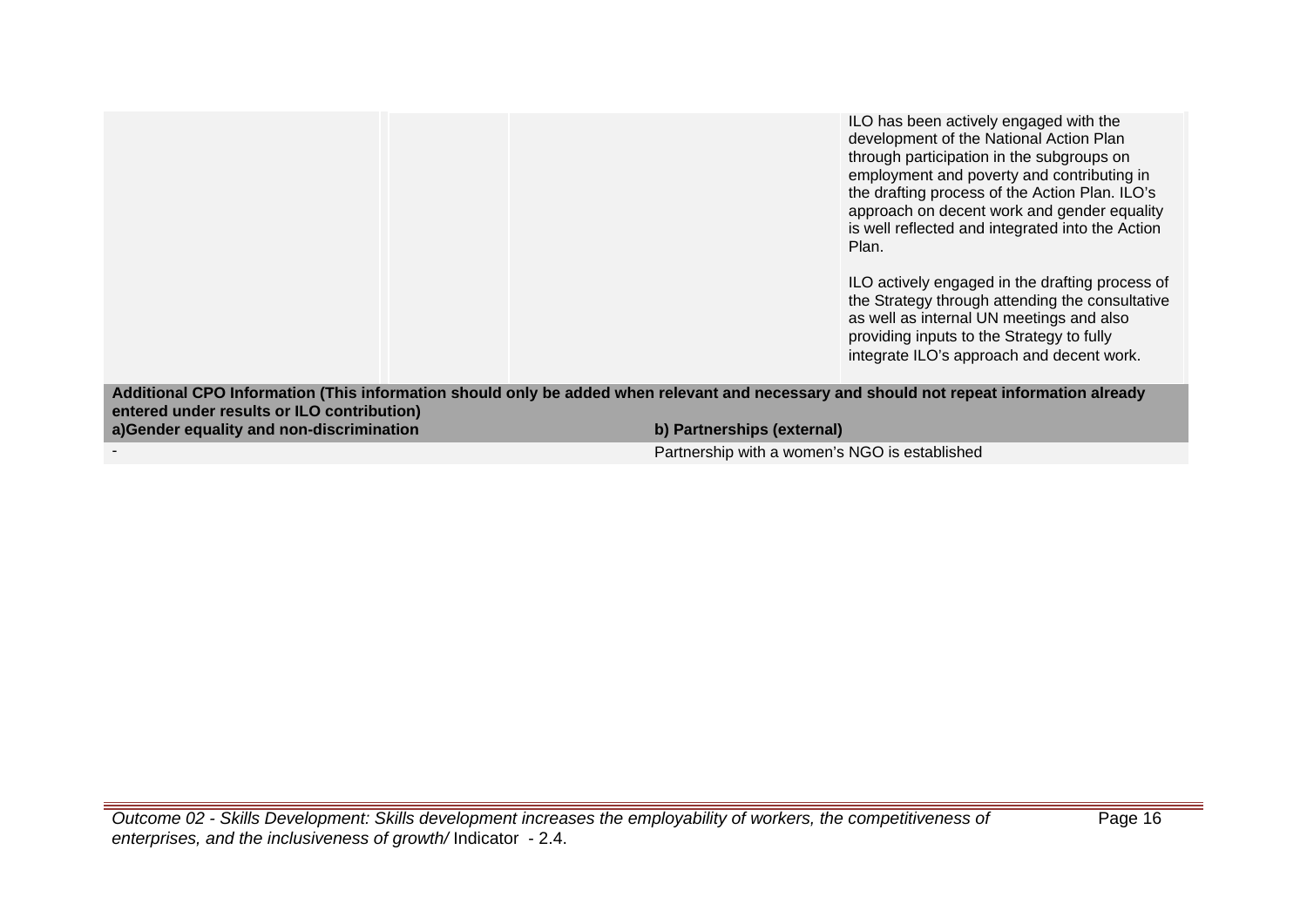#### **Latin America and the Caribbean**

#### **Ecuador/ECU158**

El Sistema de servicios de empleo y intermediación laboral es fortalecido

1 A partir de octubre de 2015 el Servicio público de empleo del Ministerio de Trabajo tiene una mayor capacidad para brindar servicios de orientación vocacional: esta capacidad se refeia en identifcar las necesidades laborales de los jovenes con base en el aplicacion de un test vocational elaborado un mapa de servicios educativos, de formacion vocational, intermedicion de empleo y financiamiento educativo disponibles. disenado un Manuel de Servicos de Orientacion Vocational con un apartado especifico para attender las necesidades de los jovenes incluyendo empleo y emprenduedurismo e intermediación laboral que responden de manera efectiva a las necesidades de formación y vinculación con la iniciativa empresarial de los jóvenes, especialmente de los grupos en situación de vulnerabilidad; asimismo, cuenta con procedimientos sistematizados en un manual de servicios que fue validado con organizaciones de jóvenes en mesas de diálogo social.

La OIT apoyó al Ministerio del Trabajo en la identificación del perfil educativo y laboral de los jóvenes en las ciudades de Quito, Guayaquil, Manta y Babahoyo, así como en el mapeo de servicios educativos, de formación y de financiamiento a la iniciativa empresarial que contribuyen a mejorar la empleabilidad de los jóvenes. También se brindó asistencia para la elaboración de un manual de servicios de orientación vocacional y para la formación del personal técnico responsable de dicha prestación.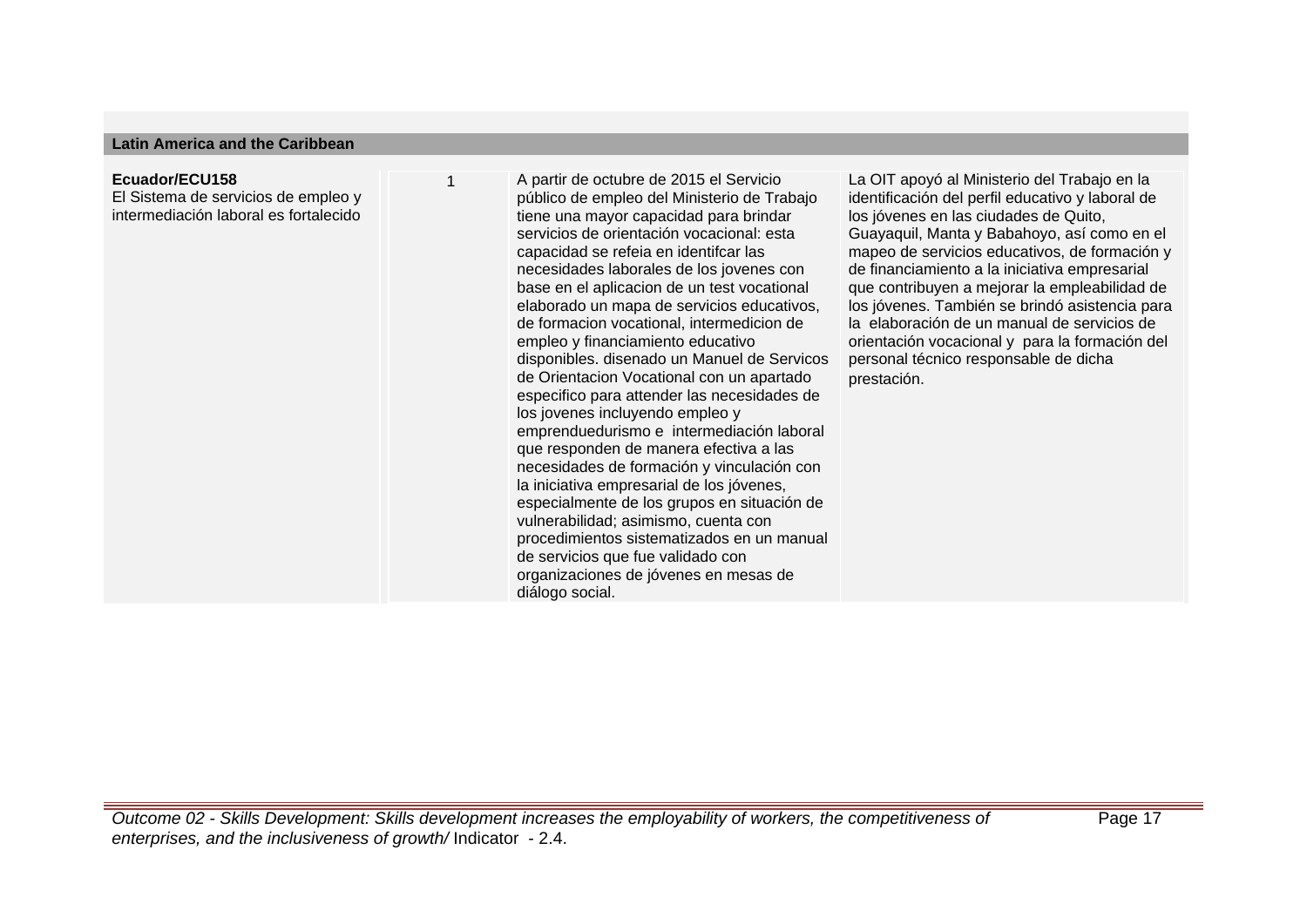### **Argentina/ARG126**

[ACI1] Capacidades mejoradas del MTESS y de los actores sociales, de acuerdo con sus incumbencias específicas, para desarrollar políticas activas de empleo y ejecutar estrategias de desarrollo económico local.

1 El Ministerio de Trabajo, Empleo y Seguridad Social (MTESS) aumenta la capacidad del servicio público de empleo para facilitar la movilidad de la mano de obra entre países vecinos; recoger y analizar información sobre la evolución del mercado de trabajo; y evaluar y mejorar las aptitudes profesionales de los trabajadores, en respuesta a las funciones establecidas en el Convenio núm. 88..

Destacan en este sentido: el Acuerdo de Homologación entre los Ministerios de Trabajo de Argentina y Chile, en mayo de 2015, para la certificación de competencias laborales en el sector de la construcción; y el lanzamiento del Primer Consejo Nacional de Formación Continua, en octubre de 2014.

- Asistencia técnica a los equipos de Formación Continua del MTESS y de Chile Valora del Ministerio del Trabajo, Empleo y Previsión Social de Chile, en el proceso de discusión e implementación del acuerdo binacional Argentina-Chile de homologación de competencias laborales en el sector de la construcción, para los perfiles de albañil y doblador de hierro o enfierrador, a través de dos talleres binacionales (Mendoza, diciembre de 2014, y Viña del Mar, abril de 2015). - En articulación con ARG 178, OIT elaboró (junto al MTESS) el libro "Migraciones laborales en Argentina. Protección social, informalidad y heterogeneidades sectoriales" y el documento "Inserción de las trabajadoras domésticas paraguayas a partir de las reformas laborales y migratorias en Argentina" que profundizan los conocimientos sobre las competencias laborales y condiciones de trabajo decente de los trabajadores migrantes y los desafíos que esto impone para para los Servicios de Empleo. Asimismo, en el marco del seminario "Evaluación de la contribución económica de la inmigración laboral en Argentina" (30/06/2015) se brindó un espacio para que los actores sociales debatan acerca de cómo generar condiciones para que las políticas de promoción del empleo formal tengan mayor impacto entre los trabajadores migrantes –entre otros aspectos-. - Asistencia técnica al MTESS para la generación de conocimientos en materia de servicios de empleo y formación profesional. Varios de estos estudios fueron publicados en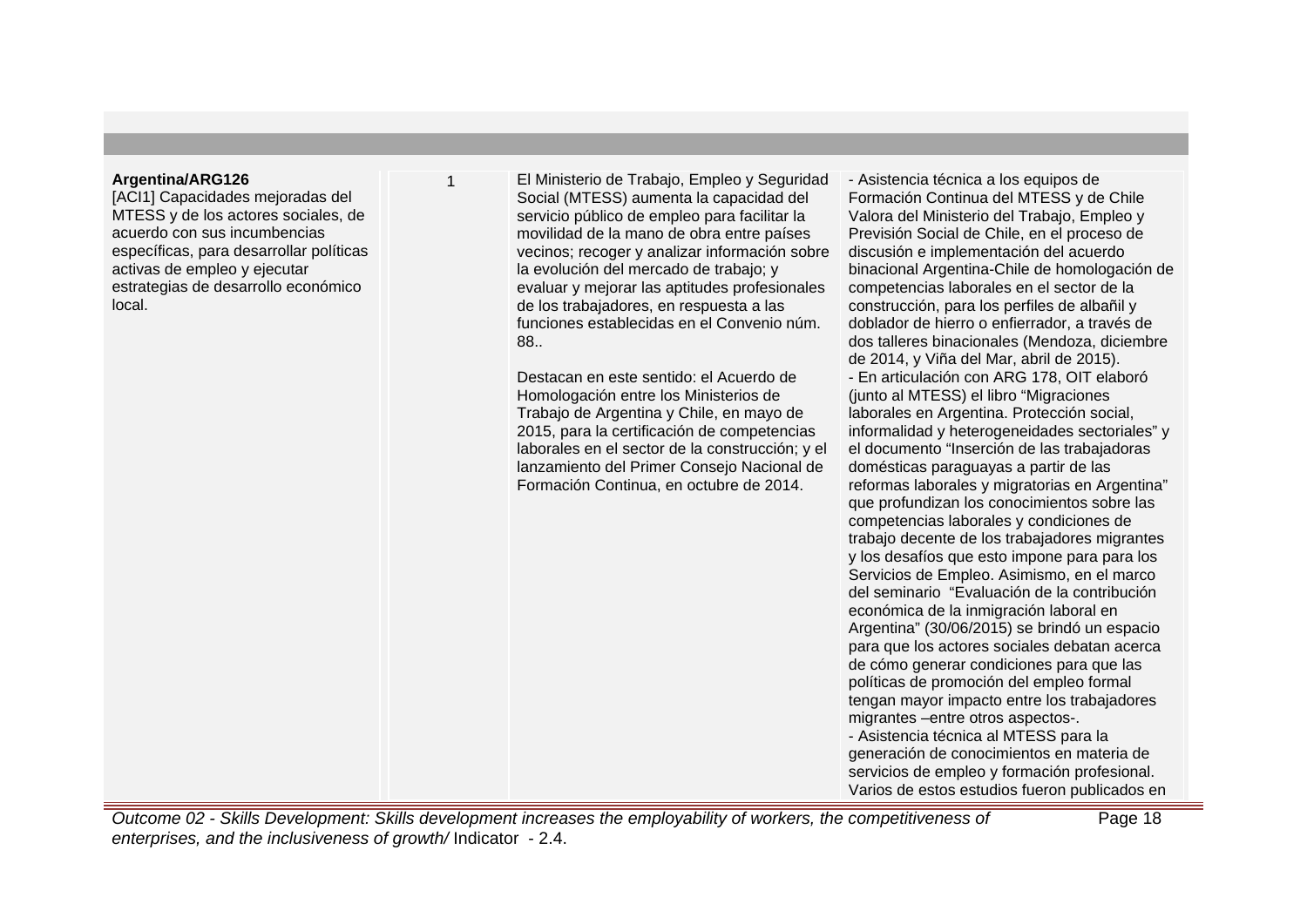|                |                                                                                                                                                                                                                                                                                                                                                                                                                     | la Serie OIT de Documentos de Trabajo: i)<br>Evaluación de "Servicios Públicos de Empleo<br>en Argentina" (2015); artículo "Empleo, calidad<br>del empleo y segmentación laboral en<br>Argentina", publicado en la Revista de<br>Economía Laboral de la Universidad de<br>Oviedo, España (2014), 24-64.<br>- Asistencia técnica al MTESS para la<br>evaluación del impacto del Programa de<br>Profesionalización del Servicio en Casas<br>Particulares en las trayectorias laborales de<br>sus beneficiarios, con particular énfasis en las<br>trabajadoras domésticas migrantes (esta<br>actividad se enmarca en el Programa de<br>acción Global sobre Trabajadoras<br>Domésticas).<br>- Asistencia técnica a la Secretaría de Empleo<br>del MTESS en la organización del Primer<br>Consejo Nacional de Formación Continua<br>(Buenos Aires, Oct.2014) y para el desarrollo<br>de material de apoyo para la formación de<br>trabajadores domésticos dedicados al servicio<br>en casas particulares y al cuidado de niños,<br>jóvenes y personas mayores (con alta<br>participación de trabajadoras migrante |
|----------------|---------------------------------------------------------------------------------------------------------------------------------------------------------------------------------------------------------------------------------------------------------------------------------------------------------------------------------------------------------------------------------------------------------------------|--------------------------------------------------------------------------------------------------------------------------------------------------------------------------------------------------------------------------------------------------------------------------------------------------------------------------------------------------------------------------------------------------------------------------------------------------------------------------------------------------------------------------------------------------------------------------------------------------------------------------------------------------------------------------------------------------------------------------------------------------------------------------------------------------------------------------------------------------------------------------------------------------------------------------------------------------------------------------------------------------------------------------------------------------------------------------------------------------------------|
| $\mathfrak{B}$ | En agosto de 2014, se lanzó el plan<br>PROEMPLEAR que busca mejorar la<br>empleabilidad de grupos objetivo con baja<br>calificación, la Red de Oficinas de Empleo<br>apoya la implementación de este programa y<br>facilita el acceso a servicios combinados<br>para la formalización del empleo, la inserción<br>laboral, la formación continua y apoyos a<br>estudiantes para completar su instrucción<br>formal. | - La OIT brindó asistencia técnica al MTESS<br>en el desarrollo metodológico de la evaluación<br>de impacto de varios componentes del Plan<br>PROEMPLEAR, principalmente de los cursos<br>sectoriales de formación profesional y otras<br>políticas activas del mercado de trabajo que<br>forman parte del Plan, incluida la inserción<br>laboral. La experiencia fue sistematizada en el<br>Documento de Trabajo n°6 "Evaluación de<br>impacto en la inserción laboral de los<br>beneficiarios de los cursos sectoriales de<br>formación profesional" (OIT, 2014). Se produjo                                                                                                                                                                                                                                                                                                                                                                                                                                                                                                                               |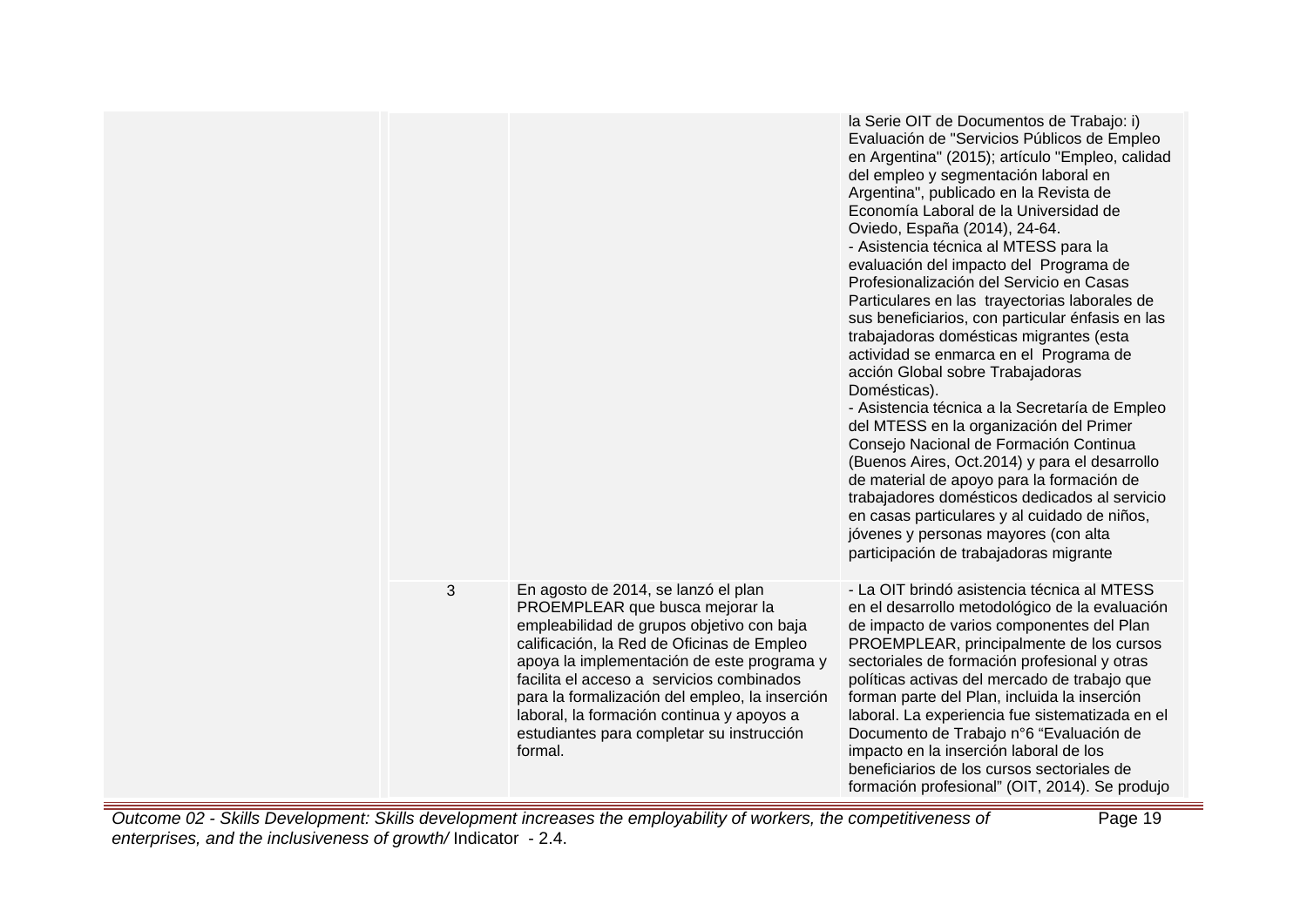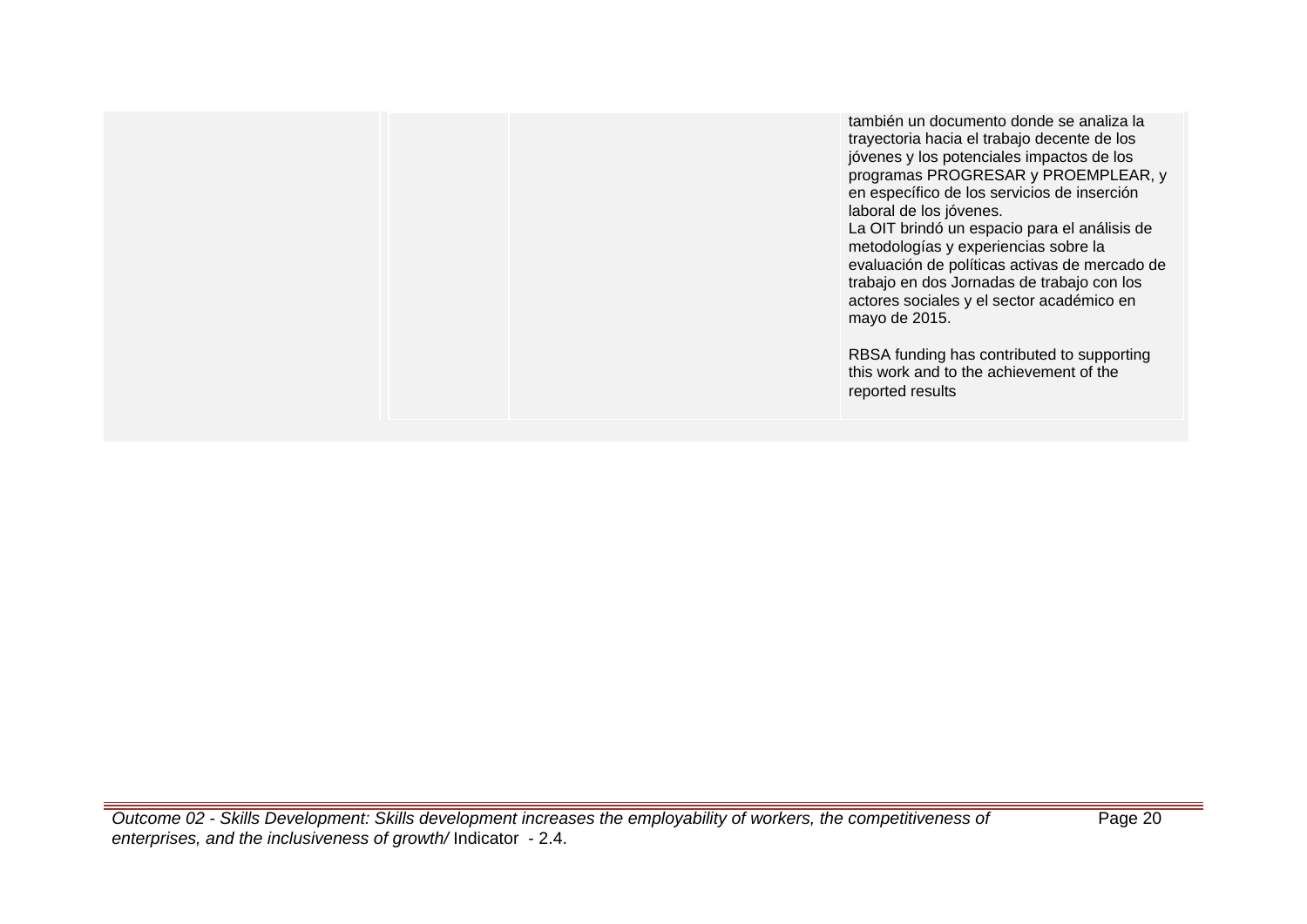# **RESULTS BY INDICATOR**

### **Indicator - 2.5. Number of member States that, with ILO support, develop and implement policies and programmes to promote productive employment and decent work for young women and men**

## **Measurement**

To be counted as reportable, results must meet at least two of the following criteria:

1.Youth employment is a priority of national development strategies or national employment policies.

2.National plans promoting youth employment are developed by the government and the social partners and contain priority measures as well as human and financial resources for their implementation.

3.National programmes promoting decent employment of disadvantaged youth are implemented by the government with the support of the social partners.

4.An information dissemination, awareness-raising, training or outreach strategy on youth employment is implemented by one or more of the tripartite constituents, as documented through evidence of, for example, establishment of hotlines and brochures, training courses, services or recruitment campaigns.

| <b>Country/Country Programme</b><br><b>Outcome (CPO)</b>                          | <b>Measurement</b><br><b>Criteria</b> | <b>Result Achieved</b>                                                                                                                                                                                                                                                                                                                                                                                                                                           | <b>ILO Contribution</b>                                                                                                                                                                                                                                                                                                                                                                                                                                                 |
|-----------------------------------------------------------------------------------|---------------------------------------|------------------------------------------------------------------------------------------------------------------------------------------------------------------------------------------------------------------------------------------------------------------------------------------------------------------------------------------------------------------------------------------------------------------------------------------------------------------|-------------------------------------------------------------------------------------------------------------------------------------------------------------------------------------------------------------------------------------------------------------------------------------------------------------------------------------------------------------------------------------------------------------------------------------------------------------------------|
| <b>Africa</b>                                                                     |                                       |                                                                                                                                                                                                                                                                                                                                                                                                                                                                  |                                                                                                                                                                                                                                                                                                                                                                                                                                                                         |
| Cameroon/CMR108<br>L'insertion des jeunes sur le marché<br>de l'emploi est accrue | $\mathcal{P}$                         | Le Groupe de Travail interministériel (qui<br>comprend le Conseil National des Jeunes du<br>Cameroun, l'Union Général des Travailleurs<br>du Cameroun et le Groupement Interpatronal<br>du Cameroun) mis en place par le Ministre en<br>charge de l'Emploi pour superviser la<br>formulation du PANEJ a validé l'analyse<br>situationelle en janvier 2015. Le Comité<br>Inetrministériel de Suivi de l'Emploi (CISE),<br>qui comprend également les réprésentant | Le BIT a apporté ses appuis techniques<br>(Rédaction des TDR et supervision de l'etude)<br>et financiers pour la conduite de l'analyse<br>diagnostique/situationnelle de l'emploi des<br>jeunes au Cameroun. la formulation du PANEJ<br>2016-2020 se fait suivant la méthodologie du<br>"Guide pour la preparation de Plans d'actions<br>nationaux pour l'emploi des jeunes" du BIT.<br>Le BIT continue ses appuis en vu de la<br>planification et de la budgétisation. |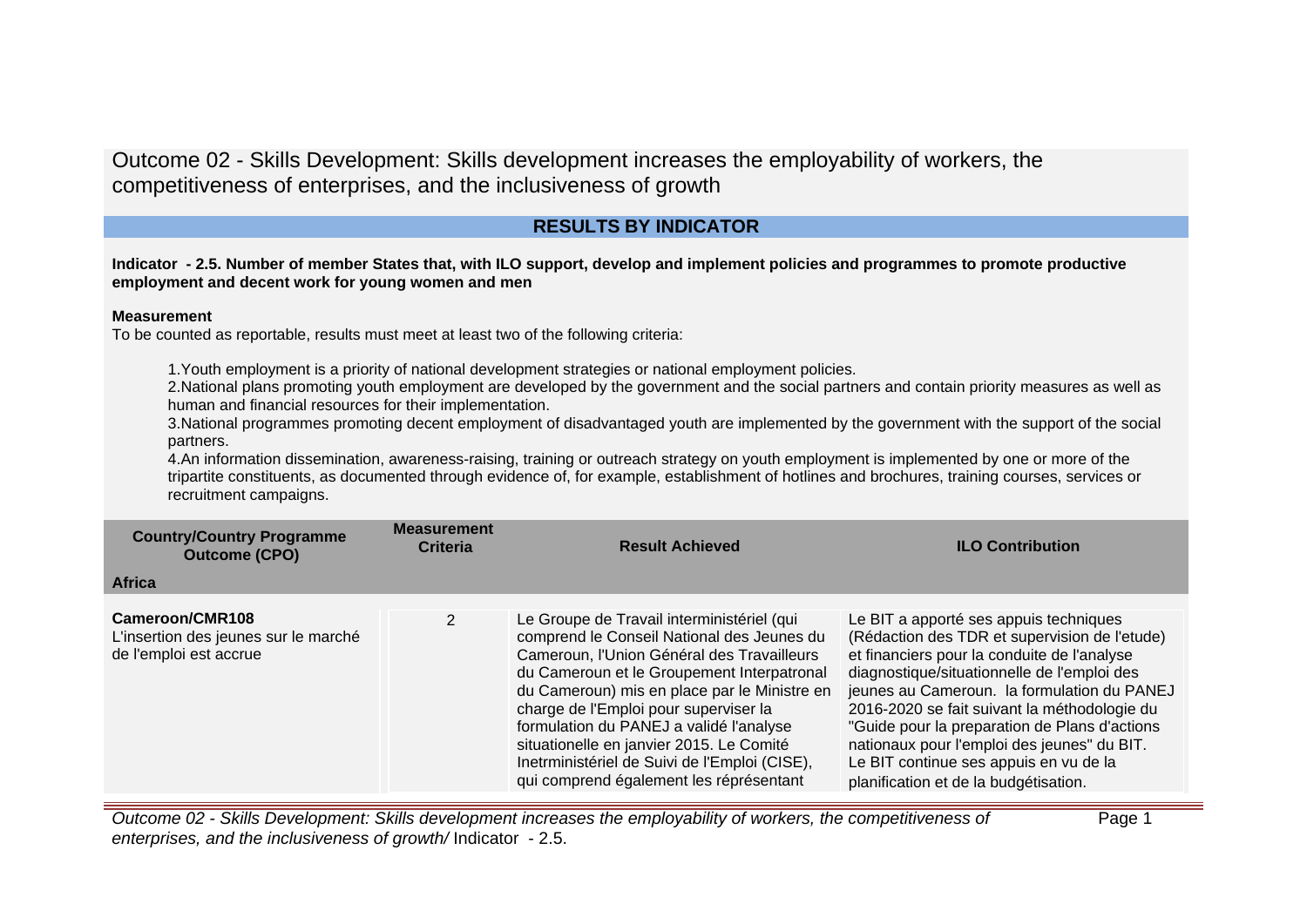|   | des travailleurs (UGTC) et des employeurs<br>(GICAM), créé par le Premier Ministre a<br>validé les orientations Stratégiques du<br>PANEJ en sa session du 24 juin 2015.<br>La validation finale du PANEJ 2016-2020 est<br>prevue au 4e trimester 2015. Ce plan<br>comprendra un plan de mise en oeuvre et un<br>plan de financement de cette mise en oeuvre.                                                                                                                                                                                                                                                                                                                            |                                                                                                                                                                                                                                                                                                                                                                                                                                                                                                                                                                                                                                                                                                                                                                                                                                                                                                                                                                                                                                                                                                                                                                                                                                 |
|---|-----------------------------------------------------------------------------------------------------------------------------------------------------------------------------------------------------------------------------------------------------------------------------------------------------------------------------------------------------------------------------------------------------------------------------------------------------------------------------------------------------------------------------------------------------------------------------------------------------------------------------------------------------------------------------------------|---------------------------------------------------------------------------------------------------------------------------------------------------------------------------------------------------------------------------------------------------------------------------------------------------------------------------------------------------------------------------------------------------------------------------------------------------------------------------------------------------------------------------------------------------------------------------------------------------------------------------------------------------------------------------------------------------------------------------------------------------------------------------------------------------------------------------------------------------------------------------------------------------------------------------------------------------------------------------------------------------------------------------------------------------------------------------------------------------------------------------------------------------------------------------------------------------------------------------------|
| 3 | Le Cameroun met en oeuvre un programme<br>de promotion de l'emploi des jeunes<br>constitués autour des travaux routiers, avec<br>l'appui des Collectivités Territoriales<br>Décentralisées et la participation des<br>organisations de travailleurs. Neuf<br>collectivités territorialement décentralisées<br>(CTD) ont signé vendredi 21 août 2015, des<br>conventions de partenariat relatives à la<br>realisation des ouvrages démonstratifs de<br>nature HIMO avec le minister de l'économie<br>et de la planification. Il est attend de cette<br>initiative, la creation de près de 1385 emplois<br>pour les jeunes pour environ 650 millions de<br>francs cumulés et distributes. | Les résultats reportés bénéficient de la<br>consolidation des actions entreprises par le BIT<br>au Cameroun, notamment, le renforcement des<br>capacités des administrations, des CTD, etc.<br>qui se poursuivent au cours du présent<br>biennium par les appuis techniques à la<br>construction de la route Kumba-Mamfé. En<br>effet, sur financement BAD (USD 2'263'140), le<br>BIT apporte son assistance technique pour la<br>creation d'emplois jeunes et au renforcement<br>de l'employabilité des jeunes dans le cadre des<br>travaux d'amémagement de la route<br>Kumba-Mamfé.<br>Cette assistance technique du BIT comporte<br>deux dimensions différentes mais<br>complémentaires : (i) le renforcement de<br>l'employabilité et (ii) la création d'emplois. Elle<br>vise d'abord les jeunes, femmes et hommes,<br>des zones d'intervention du projet, mais aussi<br>les institutions qui ont un rôle à jouer dans la<br>création d'un environnement favorable à<br>l'émergence de jeunes entrepreneurs et de<br>micros et petites entreprises durables ainsi<br>qu'à l'élargissement des opportunités<br>d'emplois par un appui concret aux<br>technologies alternatives de production plus<br>intensives en emploi. |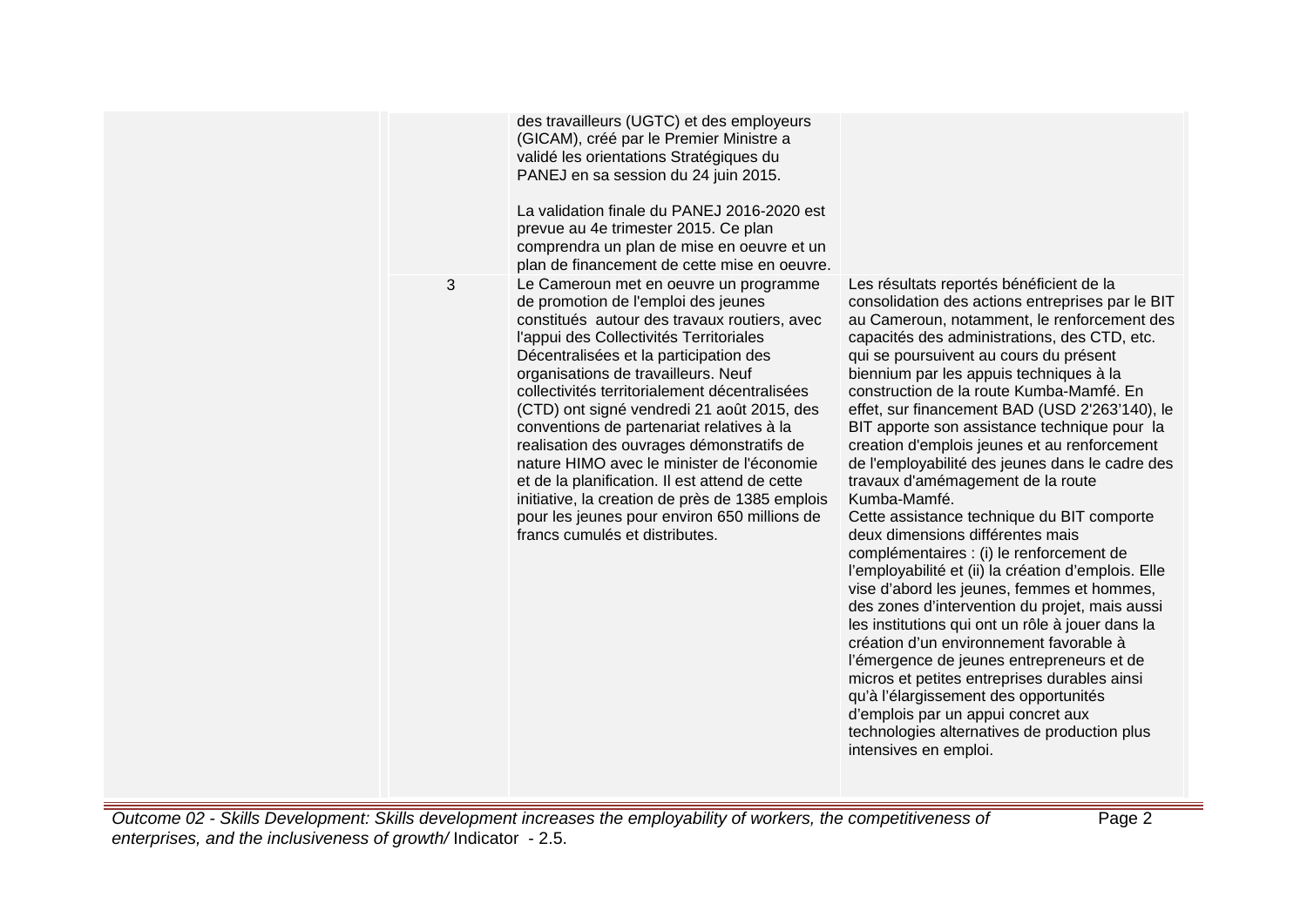| Rwanda/RWA104<br>Improved employability of young men<br>and women |                | In 2014 the National Employment<br>Programme (NEP), sharping a framework of<br>among other components, the national skills<br>delivery programmes, was elaborated as an<br>implementation framework for productivity<br>and youth employment of Economic<br>Development and Poverty Reduction<br>Strategy. This programme will be<br>implemented over a span of 5 year stating<br>from $2014$ . | In 2014, ILO provided technical and financial<br>support for the elaboration of NEP<br>within the One UN Delivering as One<br>framework, ILO also coordinated the<br>development of the One UN Joint Programme<br>for Youth and Women Employment under<br>which all One UN contributions to supporting<br>skills development will be implemented<br>between 2014 and 2018                                                                                                                                                                                                                                            |
|-------------------------------------------------------------------|----------------|-------------------------------------------------------------------------------------------------------------------------------------------------------------------------------------------------------------------------------------------------------------------------------------------------------------------------------------------------------------------------------------------------|----------------------------------------------------------------------------------------------------------------------------------------------------------------------------------------------------------------------------------------------------------------------------------------------------------------------------------------------------------------------------------------------------------------------------------------------------------------------------------------------------------------------------------------------------------------------------------------------------------------------|
|                                                                   | $\overline{4}$ | The government implemented a professional<br>internship programme through Rwanda<br>Development Board under which institutions<br>sensitized for active participation in the<br>program and secure internship placements;<br>placing 2000 interns in private companies<br>among them 1000 from TVET and 1000 from<br>Universities.                                                              | In July 2015 ILO signed an internship support<br>agreement with PSF to negotiate with private<br>sector enterprises to place TVET graduates in<br>work-places to acquire work-place based<br>training and hands-on experience in companies<br>and to reinforce existing skills within the<br>companies where 60 pilot TVET graduates will<br>be identified and placed in host enterprises in<br>the framework industrial attachment support<br>program. The pilot agreement targets mainly<br>the hospitality, construction, and automotive<br>service and repair Sectors. The agreement is<br>yet to be implemented |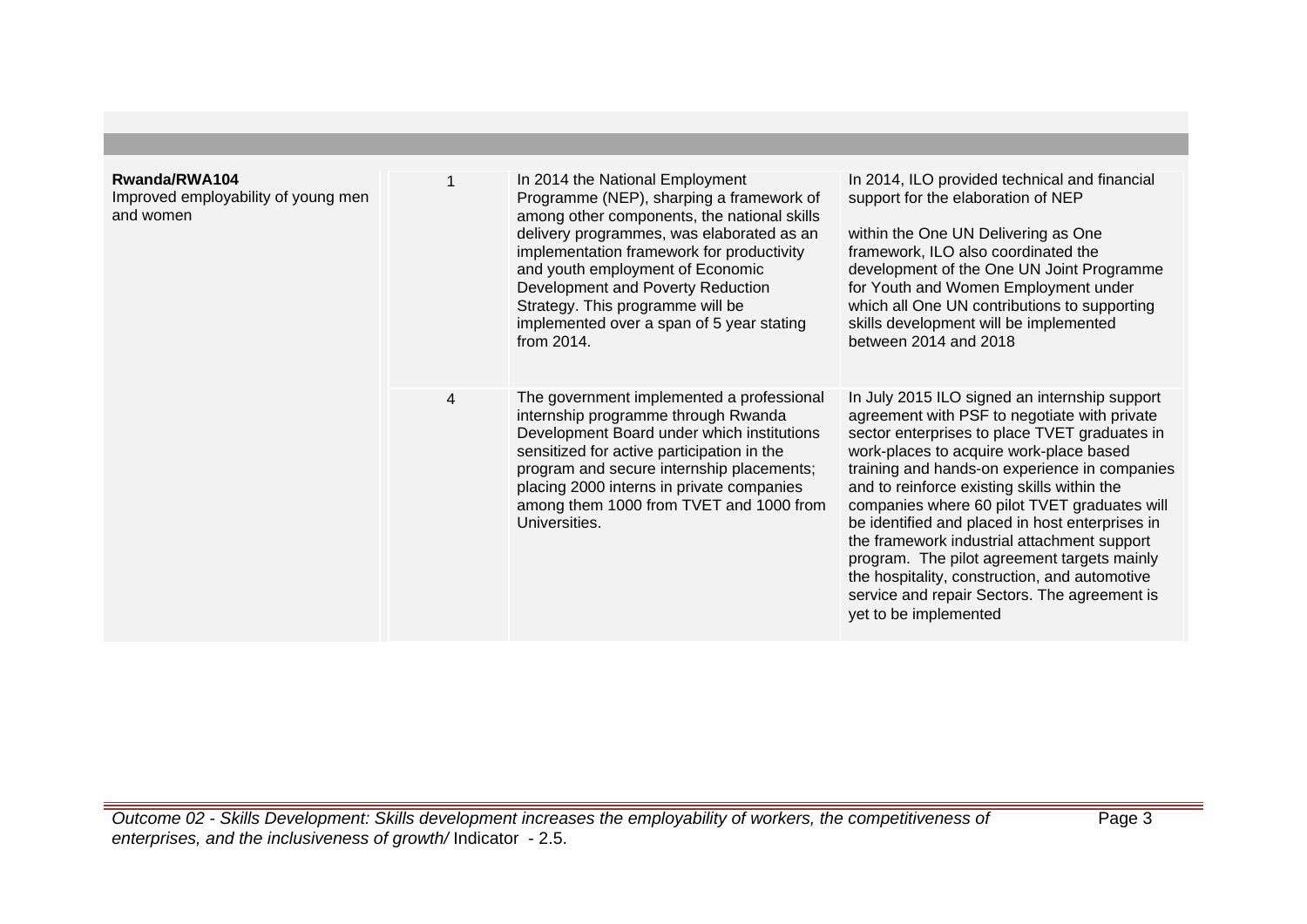| Somalia/SOM104<br>Skills development increases the<br>employability of workers and the<br>competitivess of enterprises. |   | - Youth employment is key priority for the<br>government under the peace and state<br>building goal (PSG4) since the establishment<br>of sub-working groups in 2014.                                                                                             | - Technical assistance: ILO worked closely with<br>the Ministry of Labour and Social Affairs to<br>develop a joint programme on youth<br>employment.                                                                                 |
|-------------------------------------------------------------------------------------------------------------------------|---|------------------------------------------------------------------------------------------------------------------------------------------------------------------------------------------------------------------------------------------------------------------|--------------------------------------------------------------------------------------------------------------------------------------------------------------------------------------------------------------------------------------|
|                                                                                                                         | 3 | - Programmes on the economic integration of<br>youth at risk have been implemented. The<br>interventions have provided decent work<br>opportunities for these youth persons drawing<br>them away from criminality thus promoting<br>security within communities. | - ILO business/entrepreneurship training tools<br>have been utilised for skills development.                                                                                                                                         |
| entered under results or ILO contribution)<br>a)Gender equality and non-discrimination                                  |   | Additional CPO Information (This information should only be added when relevant and necessary and should not repeat information already<br>b) Partnerships (external)                                                                                            |                                                                                                                                                                                                                                      |
|                                                                                                                         |   | and TVET.                                                                                                                                                                                                                                                        | - Joint Programme on Youth Employment implemented in collaboration with<br>UNDP, FAO and UN Habitat. This is a joint programme ILO has provided it's<br>technical expertise on the youth employment in particular skills development |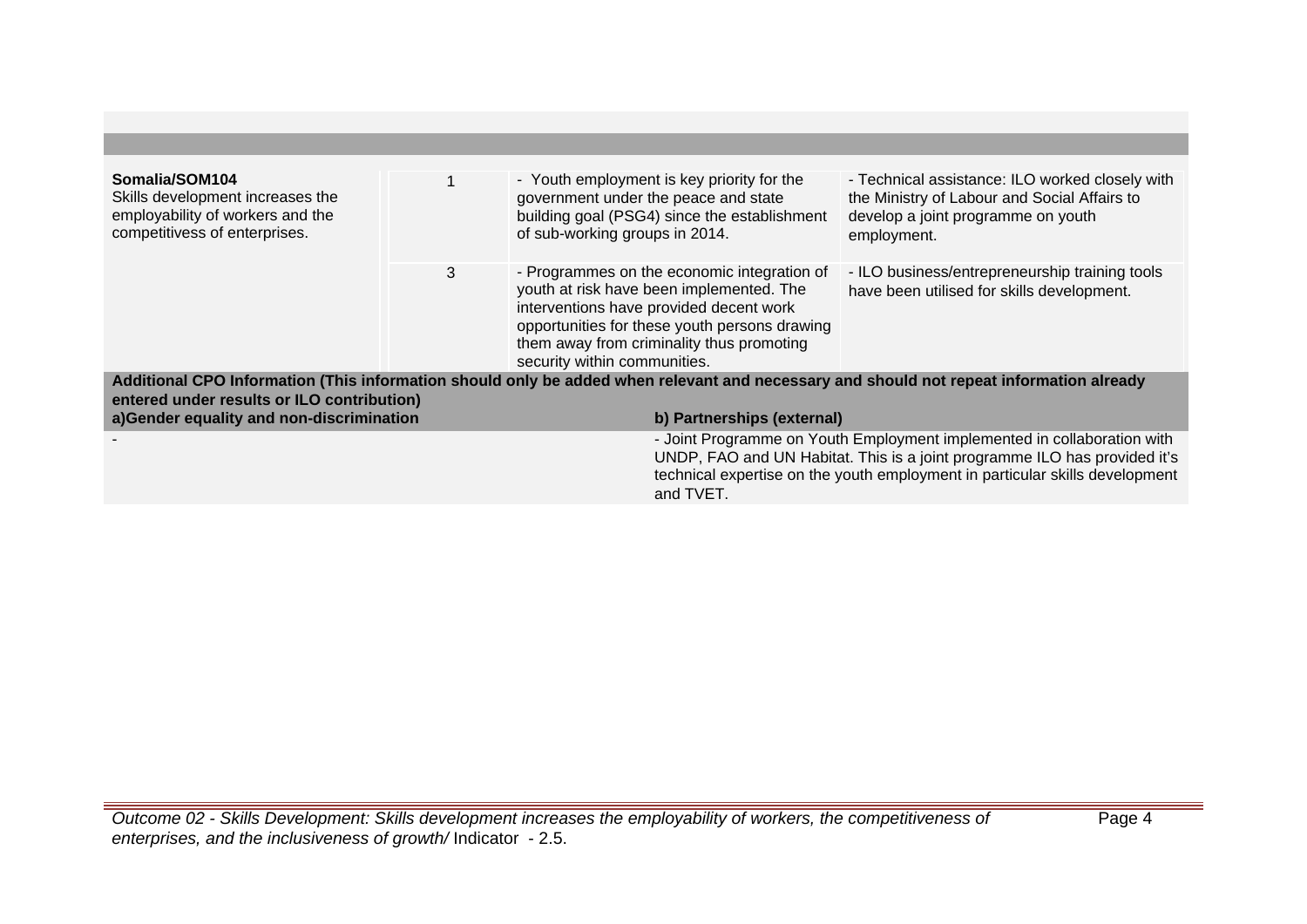| Uganda/UGA131<br>[ACl2] Employment opportunities for<br>the young women and men increased |                | The government reviewed the National Youth<br>Policy (2013-2014) and integrated<br>employment through skills development and<br>entrepreneurship as a key pillar.<br>Furthermore, Youth Employment Promotion<br>became a key priority focus area of the<br>National Employment Policy.(2013/14)                                                                                                                                                                                                                                                                                                                                      | ILO provided technical assistance and<br>guidance in the policy review process.<br>RBSA funding has contributed to supporting<br>this work and to the achievement of the<br>reported results                                                                                                                                            |
|-------------------------------------------------------------------------------------------|----------------|--------------------------------------------------------------------------------------------------------------------------------------------------------------------------------------------------------------------------------------------------------------------------------------------------------------------------------------------------------------------------------------------------------------------------------------------------------------------------------------------------------------------------------------------------------------------------------------------------------------------------------------|-----------------------------------------------------------------------------------------------------------------------------------------------------------------------------------------------------------------------------------------------------------------------------------------------------------------------------------------|
|                                                                                           | $\overline{2}$ | Government with ILO and social partner input<br>has developed the National Development<br>Plan (NDP II) as well as the National Action<br>Plan for Youth Employment. These plans and<br>Programmes were developed with guidance<br>data from the Labour Force Survey and<br>Youth Employment Reports and other<br>sources for from the Labour Market Needs<br>Assessments. Both plans and Programmes<br>do focus on Youth Employment promotion,<br>Skills Development and Growth as a key<br>pillar for Uganda's Transformation.<br>Additionally both plans to cater for Human<br>Resource Development/Human Capital<br>Development. | ILO provided assistance for the development of<br>the National Action Plan for Youth Employment<br>as well as technical input for the development<br>process of the NDP II, through sector working<br>groups.<br>RBSA funding has contributed to supporting<br>this work and to the achievement of the<br>reported results              |
|                                                                                           | 3              | The government, in collaboration with the<br>social partners and other stakeholders, is<br>currently implementing a National Youth<br>Livelihoods Project as well as a Youth capital<br>Venture fund targeting out of school youth.                                                                                                                                                                                                                                                                                                                                                                                                  | ILO Provided technical support for developing<br>the youth entrepreneurship development<br>manual as well as financial and technical<br>support to trainer of trainers in support for its<br>rolling out to 112 districts.<br>RBSA funding has contributed to supporting<br>this work and to the achievement of the<br>reported results |
|                                                                                           | 4              | The Federation of Uganda Employers<br>established in 2014 a Youth Desk at its<br>headquarters which is raising awareness of                                                                                                                                                                                                                                                                                                                                                                                                                                                                                                          | ILO Provided financial support and technical<br>support as well as guidance in integrating<br>youth employment into the Federation of                                                                                                                                                                                                   |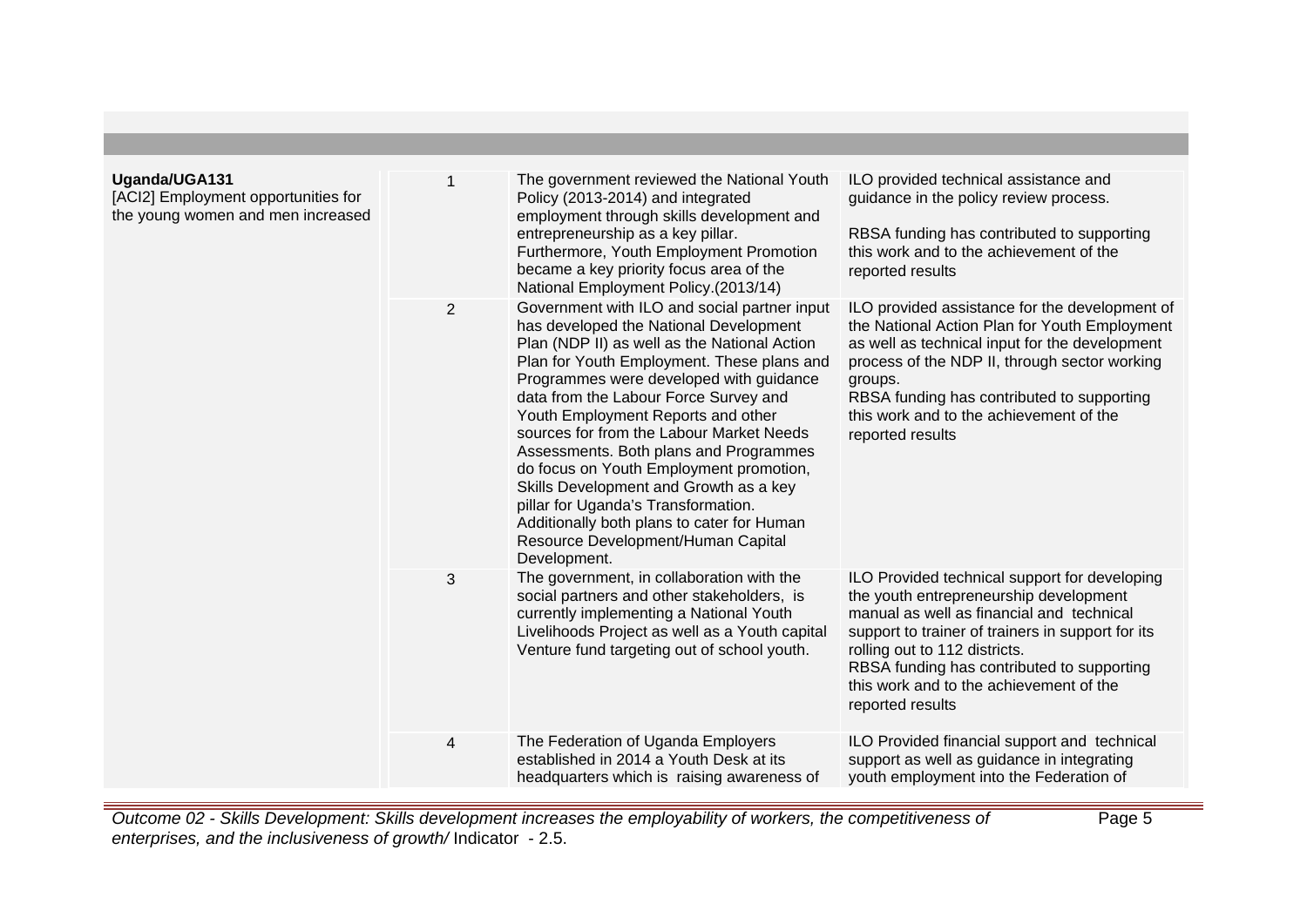|                                                                                                                                         | youth employment issues amongst its<br>constituents. It has also partnered with the<br>Ministry of Gender, Labour and Social<br>Development and is part of the Steering<br>Committee for the Labour Market Information<br>System as well as providing awareness talks<br>on Youth Employment to Youth<br>Organisations through the Kampala City<br><b>Council Authority Employment Services</b><br>Bureau.<br>"Policy Influence Plans" were implemented to<br>support the development of evidence based<br>youth employment policy. The PIP included<br>inputs to Uganda's new Micro and Small<br>Sized Business Policy and National Action<br>Plan for Youth Employment through Policy<br>Labs, Policy Briefs and a Youth<br>Entrepreneurship Context Analysis study. | Uganda's core programme.<br>The ILO entered into an implementing<br>agreement with the Economic Policy Research<br>Center for implementation of the PIP.<br>RBSA funding has contributed to supporting<br>this work and to the achievement of the<br>reported results |
|-----------------------------------------------------------------------------------------------------------------------------------------|------------------------------------------------------------------------------------------------------------------------------------------------------------------------------------------------------------------------------------------------------------------------------------------------------------------------------------------------------------------------------------------------------------------------------------------------------------------------------------------------------------------------------------------------------------------------------------------------------------------------------------------------------------------------------------------------------------------------------------------------------------------------|-----------------------------------------------------------------------------------------------------------------------------------------------------------------------------------------------------------------------------------------------------------------------|
| Additional CPO Information (This information should only be added when relevant and necessary and should not repeat information already |                                                                                                                                                                                                                                                                                                                                                                                                                                                                                                                                                                                                                                                                                                                                                                        |                                                                                                                                                                                                                                                                       |
| entered under results or ILO contribution)                                                                                              |                                                                                                                                                                                                                                                                                                                                                                                                                                                                                                                                                                                                                                                                                                                                                                        |                                                                                                                                                                                                                                                                       |
|                                                                                                                                         |                                                                                                                                                                                                                                                                                                                                                                                                                                                                                                                                                                                                                                                                                                                                                                        |                                                                                                                                                                                                                                                                       |
| a)Gender equality and non-discrimination                                                                                                | b) Partnerships (external)                                                                                                                                                                                                                                                                                                                                                                                                                                                                                                                                                                                                                                                                                                                                             |                                                                                                                                                                                                                                                                       |
|                                                                                                                                         | Kampala City Council Authority.                                                                                                                                                                                                                                                                                                                                                                                                                                                                                                                                                                                                                                                                                                                                        |                                                                                                                                                                                                                                                                       |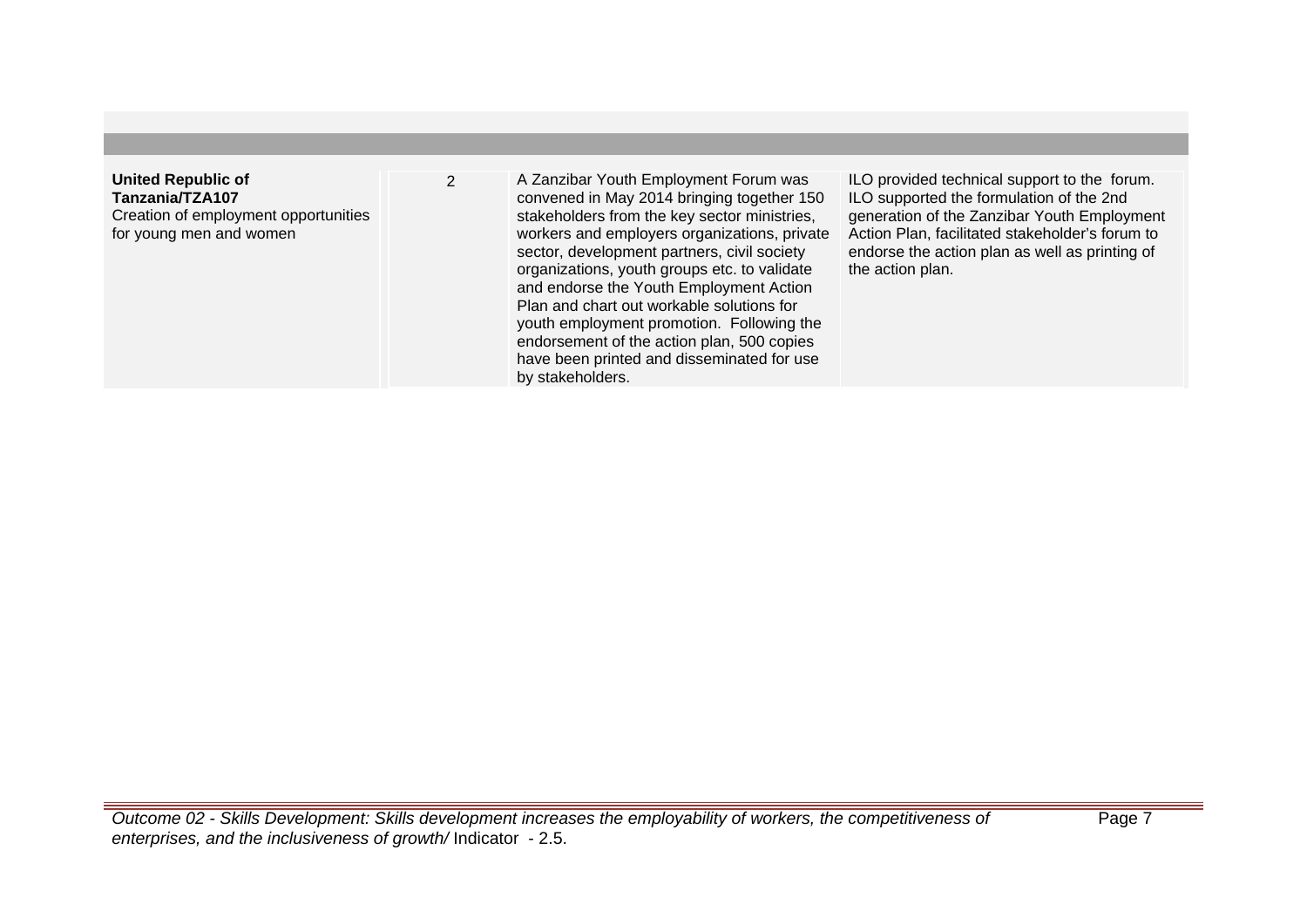| Egypt/EGY103<br>In January 2015, the Ministry of Manpower<br>$\overline{2}$<br>Programmes that provide relevant<br>and Migration launched a National Plan for<br>skills for young women and men to<br>Training for Employment to provide 2 million<br>under its technical cooperation portfolio to<br>access productive employment and<br>job opportunities for Egyptian young people<br>achieve the targets.<br>decent work are established<br>under the presence of employers' and<br>workers' organizations. Strengthening<br>A high-level tripartite Youth Employment<br>employment services and organizing<br>employment fairs are listed as priority<br>measures.<br>and that recommended the creation of a<br>the National<br>16 public employment offices have been<br>upgraded and capacity of counselors<br>strengthened to improve service delivery to<br>employers and jobseekers.<br>10 job fairs have been organized by<br>The ILO trained 160 women from NGOs,<br>workers and employers organizations on<br>delivering job search skills to vulnerable<br>biennium) |  |                                                                                                                                                                                                                                                                                                                                                                                                                                                                                                                                                                                                                                 |
|------------------------------------------------------------------------------------------------------------------------------------------------------------------------------------------------------------------------------------------------------------------------------------------------------------------------------------------------------------------------------------------------------------------------------------------------------------------------------------------------------------------------------------------------------------------------------------------------------------------------------------------------------------------------------------------------------------------------------------------------------------------------------------------------------------------------------------------------------------------------------------------------------------------------------------------------------------------------------------------------------------------------------------------------------------------------------------|--|---------------------------------------------------------------------------------------------------------------------------------------------------------------------------------------------------------------------------------------------------------------------------------------------------------------------------------------------------------------------------------------------------------------------------------------------------------------------------------------------------------------------------------------------------------------------------------------------------------------------------------|
|                                                                                                                                                                                                                                                                                                                                                                                                                                                                                                                                                                                                                                                                                                                                                                                                                                                                                                                                                                                                                                                                                    |  | The ILO provided technical comments on the<br>Plan and contributed resources and expertise<br>Promotion forum, supported by the ILO, has<br>produced policy recommendations that entered<br>the National Plan on Training for Employment,<br>technical secretariat on Career Guidance under<br>Council for Human Resources Development.<br>employment offices and local career guidance<br>taskforces supported by ILO projects in Port<br>Said, Red Sea, Fayoum, Borg el Arab, Cairo,<br>Qalyoubia, Giza, New Valley, Sohag, Menia.<br>women. 1500 vulnerable women have been<br>reached so far. (more to expect before end of |
| The Industrial Training Council under the<br>3<br>Ministry of Technical and Vocational<br>Education and Training (formerly under the<br>and has shared experience with ITC. 1700<br>Ministry of Industry and Trade) is                                                                                                                                                                                                                                                                                                                                                                                                                                                                                                                                                                                                                                                                                                                                                                                                                                                             |  | The ILO is piloting Training for Employment<br>schemes in the textile, tourism and food sector<br>vulnerable women, and 800 vulnerable youth                                                                                                                                                                                                                                                                                                                                                                                                                                                                                    |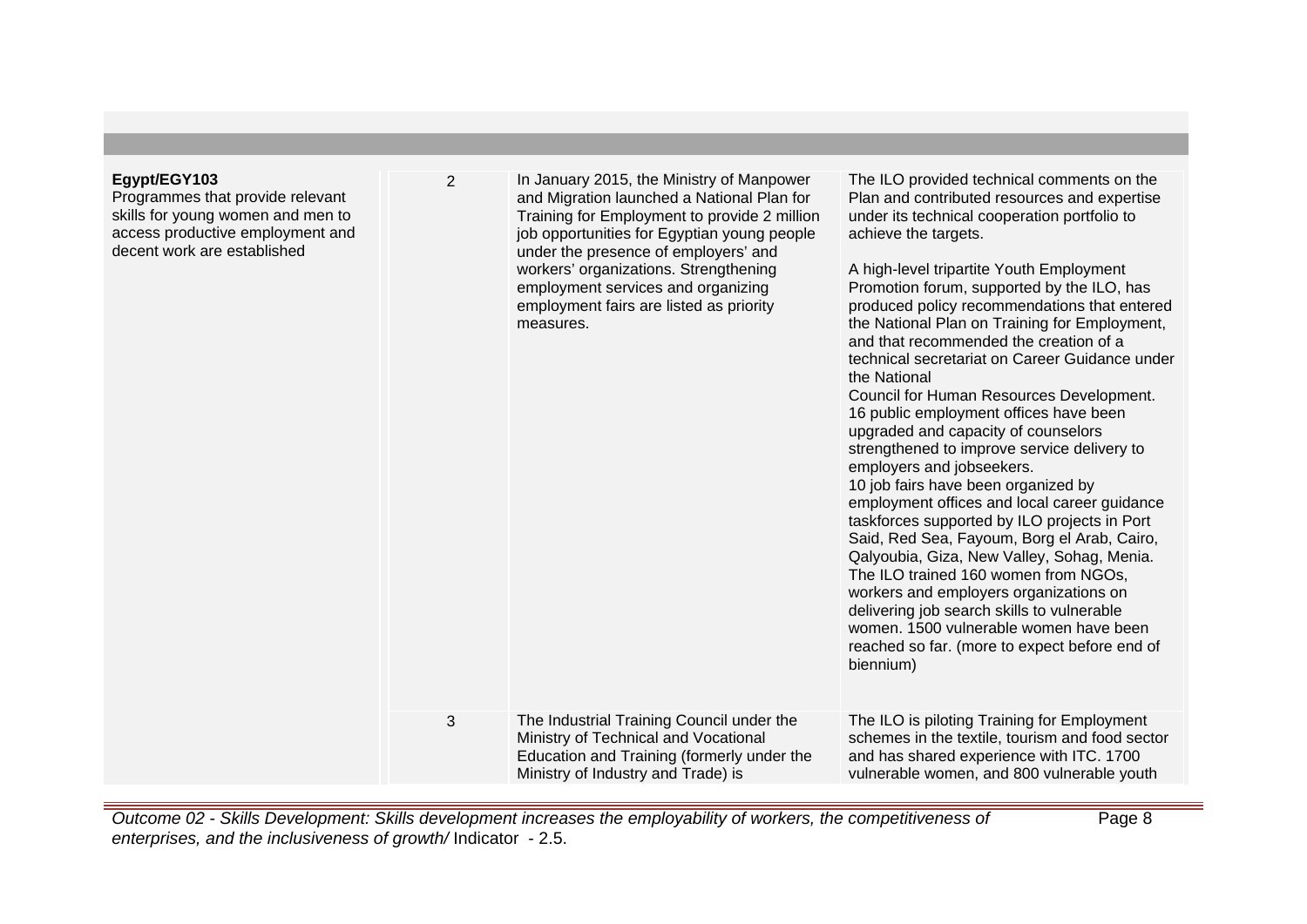|                | implementing Training for Employment<br>programmes to promote skills and decent<br>jobs for young people since 2014, in close<br>collaboration with the Federation of Egyptian<br>Industries.<br>The Ministry of Youth is applying Job Search<br>Clubs as part of their offer to unemployed<br>youth in youth centres across the country.<br>The Ministry of Manpower has introduced<br>improved non-formal apprenticeships in the<br>agriculture, food processing, tourism and<br>ready-made-garment sector.<br>The Ministry of Tourism launched an initiative<br>to employ persons with disabilities in the<br>hotel and tourism sector.<br>The Ministry of Social Solidarity is promoting<br>inclusive training in the Ministry's training<br>centres and has selected centres to pilot an<br>inclusive training approach. | have benefited in the ready-made garment,<br>food processing and tourism sector. ILO is also<br>providing technical support to the Monitoring<br>and Evaluation system of ITC.<br>The ILO has introduced the Job Club<br>methodology to the MoY, piloted 7 Job Clubs in<br>2014 and supported the roll-out in 2015.<br>The ILO provided technical support to upgrade<br>the existing non-formal apprenticeship model,<br>organized national workshops, supported the<br>development of off-the-job curricula and<br>on-the-job skills scorecards, and built capacity<br>of central level and local level Ministry staff,<br>NGOs, and employers. In 7 governorates, 3700<br>apprentices were contracted.<br>The ILO has conducted baseline studies on the<br>inclusion of persons with disabilities in the<br>tourism sector, and in training and<br>employment. ILO signed an MoU with the<br>Ministry of Tourism to train and employ Young<br>People with Disabilities (PWDs) in the Tourism<br>Sector in Red Sea in collaboration with an<br>NGO. In 2014 and 2015, 50 persons have<br>been employed.<br>The ILO has built capacity on the UN<br>Convention for the Rights of Persons with<br>Disabilities and has implemented tripartite<br>training workshops to make training provision<br>more inclusive of persons with disabilities. |
|----------------|-------------------------------------------------------------------------------------------------------------------------------------------------------------------------------------------------------------------------------------------------------------------------------------------------------------------------------------------------------------------------------------------------------------------------------------------------------------------------------------------------------------------------------------------------------------------------------------------------------------------------------------------------------------------------------------------------------------------------------------------------------------------------------------------------------------------------------|-----------------------------------------------------------------------------------------------------------------------------------------------------------------------------------------------------------------------------------------------------------------------------------------------------------------------------------------------------------------------------------------------------------------------------------------------------------------------------------------------------------------------------------------------------------------------------------------------------------------------------------------------------------------------------------------------------------------------------------------------------------------------------------------------------------------------------------------------------------------------------------------------------------------------------------------------------------------------------------------------------------------------------------------------------------------------------------------------------------------------------------------------------------------------------------------------------------------------------------------------------------------------------------------------------------------------------------------------|
| $\overline{4}$ | The Ministry of Education is mainstreaming<br>career guidance and labour rights into their<br>technical education curricula.                                                                                                                                                                                                                                                                                                                                                                                                                                                                                                                                                                                                                                                                                                  | The ILO provided technical support for the<br>development of student learner books on<br>career guidance and labour rights, and a<br>manual for teachers. 215 teachers have been<br>trained by the ILO between February 2014 and<br>January 2015 on the new material and further<br>teachers have been trained by the colleagues.                                                                                                                                                                                                                                                                                                                                                                                                                                                                                                                                                                                                                                                                                                                                                                                                                                                                                                                                                                                                             |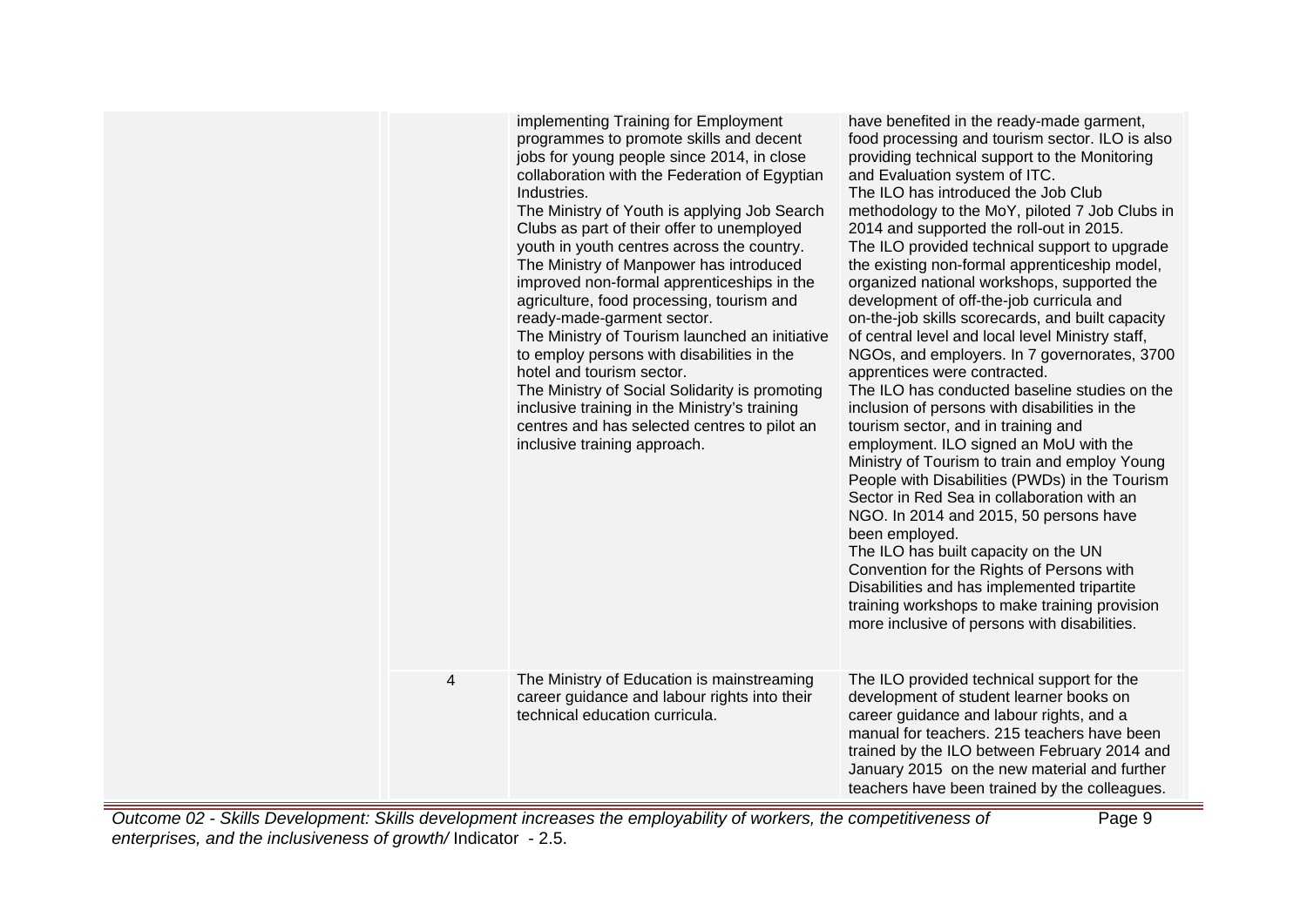|                                                                                                                                                                                                                                | Additional CPO Information (This information should only be added when relevant and necessary and should not repeat information already |
|--------------------------------------------------------------------------------------------------------------------------------------------------------------------------------------------------------------------------------|-----------------------------------------------------------------------------------------------------------------------------------------|
| entered under results or ILO contribution)                                                                                                                                                                                     |                                                                                                                                         |
| and the contract of the contract of the contract of the contract of the contract of the contract of the contract of the contract of the contract of the contract of the contract of the contract of the contract of the contra | $\mathbf{L}$ <b>N</b> $\mathbf{R}$ and $\mathbf{L}$ is a set of $\mathbf{L}$ and $\mathbf{L}$ and $\mathbf{R}$ is a set of $\mathbf{R}$ |

| a) Gender equality and non-discrimination                                   | b) Partnerships (external)                                          |
|-----------------------------------------------------------------------------|---------------------------------------------------------------------|
| Gender is mainstreamed in all activities, implementation agreements have    | German Development Cooperation GIZ, USAID, EU TVET II Program,      |
| targets for females exceeding the labour force participation rate. Specific | World Bank, National Employment Pact, Masr Ta3mal (Microsoft) UNDP, |
| programs are implemented targeting vulnerable women only.                   | ICT Trust Fund of MoICT, numerous NGOs working on youth employment  |
|                                                                             | and disability inclusion                                            |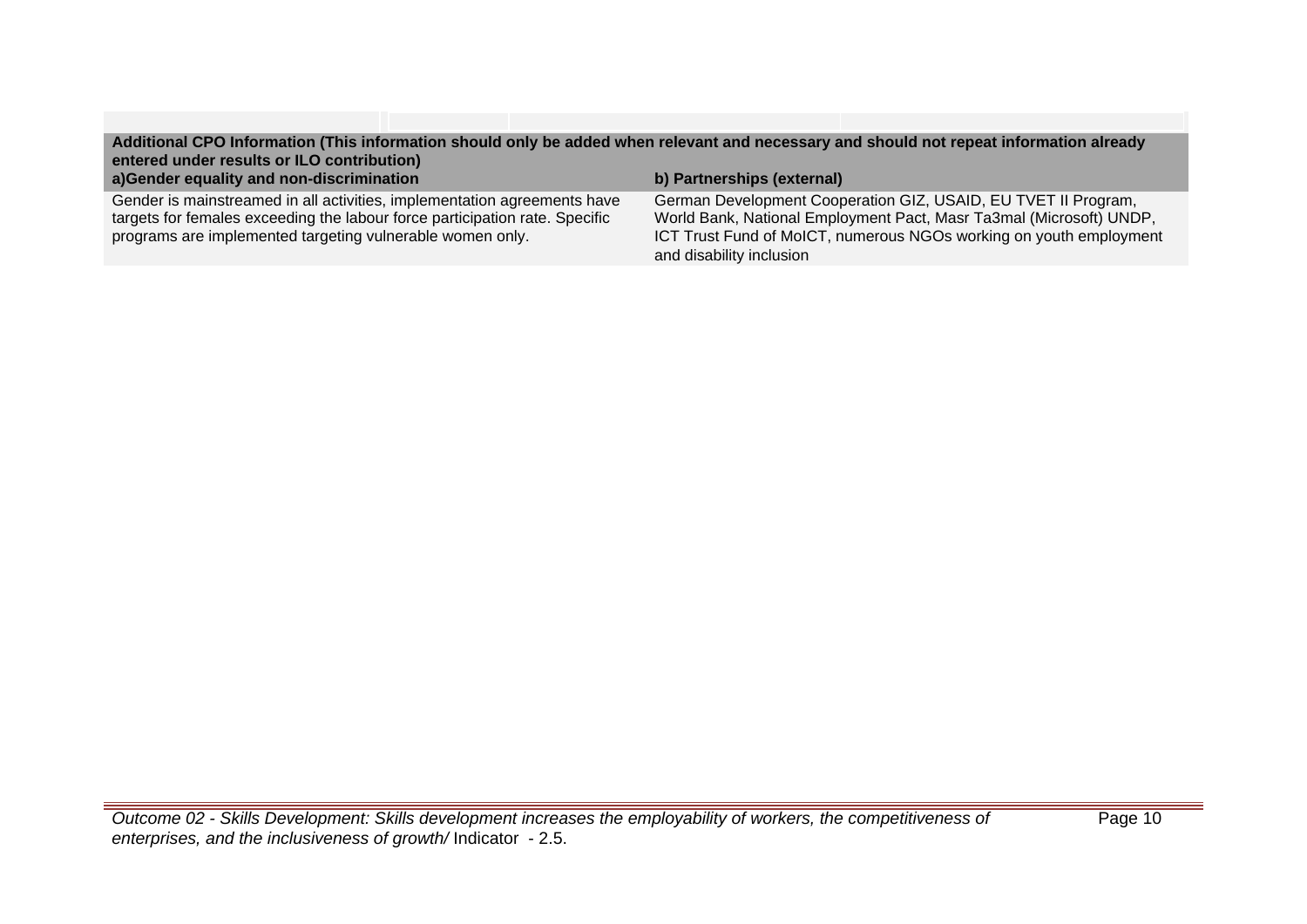| Morocco/MAR101<br>L'emploi, et particulierement l'emploi<br>des jeunes est placé au coeur des<br>politiques et programmes nationaux<br>de developpement, notamment par le<br>renforcement des capacités des<br>partenaires nationaux tripartites. |   | The National Employment Strategy covering<br>the period 2015-2025 prioritizes measures<br>targeting young women and men. The final<br>document was presented and discussed at<br>the Steering Committee in February 2015<br>and adopted by the Council of Ministers of<br>the Government of Morocco on 2 July 2015.                                                                                                                                                                                                                                  | The ILO assisted the tripartite constituents<br>technically and financially in developing the<br>National Employment Policy Strategy that<br>includes a component on women and one on<br>youth. This included supporting the diagnostics<br>phase, capacity building of stakeholders,<br>organization of tripartite consultations, and<br>technical backstopping of the team of experts<br>tasked with developing the National<br>Employment Strategy.                                                                                                                                                                  |
|---------------------------------------------------------------------------------------------------------------------------------------------------------------------------------------------------------------------------------------------------|---|------------------------------------------------------------------------------------------------------------------------------------------------------------------------------------------------------------------------------------------------------------------------------------------------------------------------------------------------------------------------------------------------------------------------------------------------------------------------------------------------------------------------------------------------------|-------------------------------------------------------------------------------------------------------------------------------------------------------------------------------------------------------------------------------------------------------------------------------------------------------------------------------------------------------------------------------------------------------------------------------------------------------------------------------------------------------------------------------------------------------------------------------------------------------------------------|
|                                                                                                                                                                                                                                                   | 3 | ANAPEC (Agence national de promotion de<br>l'emploi and des competences), the national<br>public employment office, has prepared for<br>the opening up of employment services to<br>non-qualified job-seekers. Selected offices<br>are already providing services to the new<br>target group. Counselling sessions adapted<br>to the needs of non-qualified job-seekers<br>have been tested in July 2015 and are being<br>implemented starting Sept 2015. Social<br>partners support the decision to expand<br>ANAPEC services to the non-qualified. | The ILO provided technical advice on how<br>existing services could be adapted and what<br>kind of new services could be designed<br>(including recognition of prior learning). The<br>ILO implemented trainings of 41 ANAPEC<br>counsellors and employment office Directors<br>on new methodological approaches to adapt<br>group counselling tools and introduce profiling<br>methods to better address non-qualified<br>job-seekers. 2 group counselling sessions have<br>been adapted to better suit non-qualified job<br>seekers. The Government of Canada provided<br>financial support for the ILO contribution. |
|                                                                                                                                                                                                                                                   | 4 | The evidence base for "what works" in youth<br>employment was improved through the<br>baseline study for the randomized control trial<br>of the "100"hours to Success" programme in<br>the Oriental region conducted by the ILO and<br>the International Evaluation Initiative.                                                                                                                                                                                                                                                                      | The ILO together with the International Initiative<br>for Impact Evaluation jointly supported and<br>funded the study with ILO researchers serving<br>as the Principle Investigators.                                                                                                                                                                                                                                                                                                                                                                                                                                   |
| entered under results or ILO contribution)                                                                                                                                                                                                        |   | Additional CPO Information (This information should only be added when relevant and necessary and should not repeat information already                                                                                                                                                                                                                                                                                                                                                                                                              |                                                                                                                                                                                                                                                                                                                                                                                                                                                                                                                                                                                                                         |
| a)Gender equality and non-discrimination                                                                                                                                                                                                          |   | b) Partnerships (external)                                                                                                                                                                                                                                                                                                                                                                                                                                                                                                                           |                                                                                                                                                                                                                                                                                                                                                                                                                                                                                                                                                                                                                         |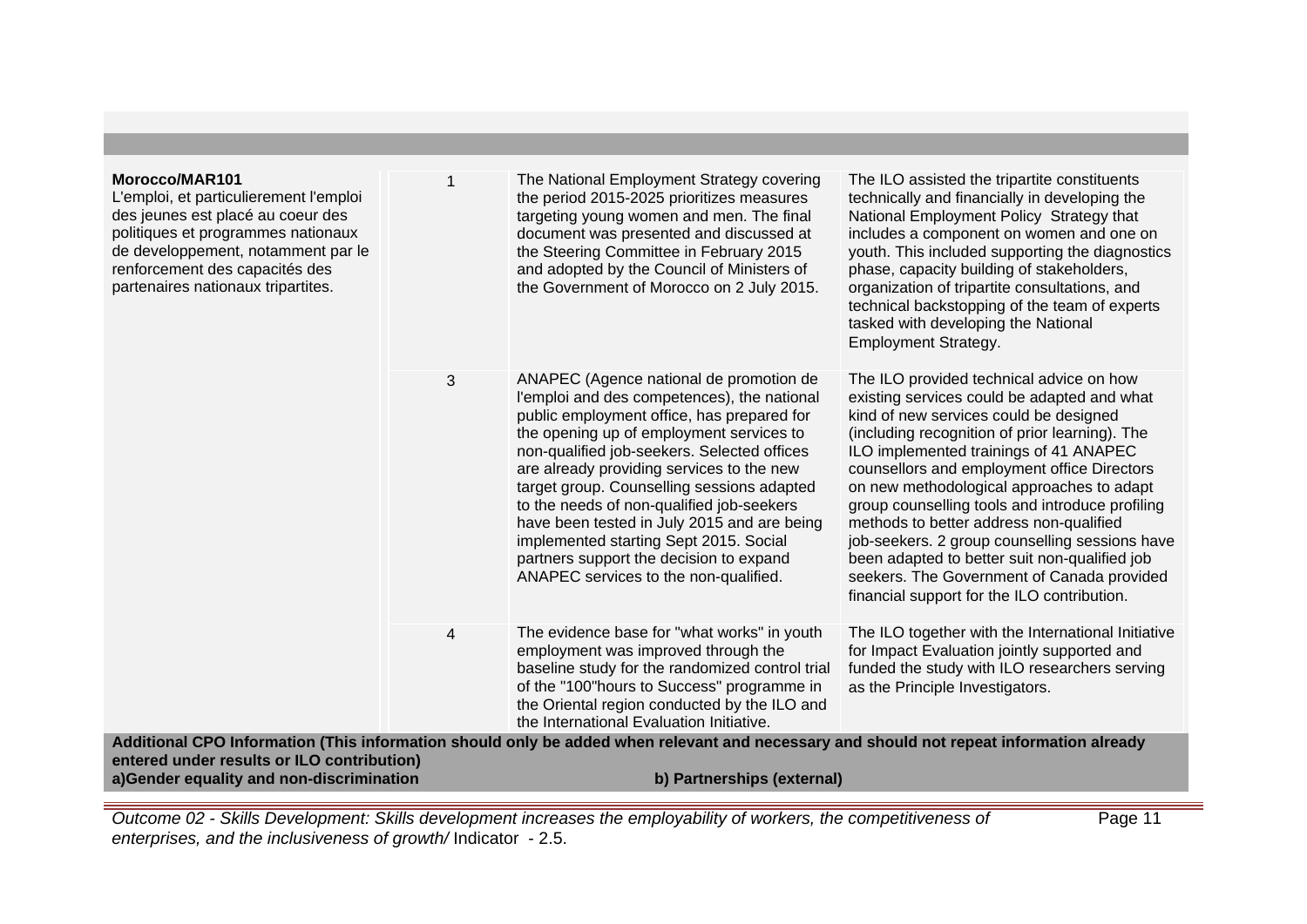Women, and in particular young women, constitute an important target group in the National Employment Strategy and specific measures are devised addressing the labour market disadvantages of this group.

The ILO coordinates closely with AFD (Pole Emploi), EU, AfDB and WB, since all agencies collaborate with ANAPEC.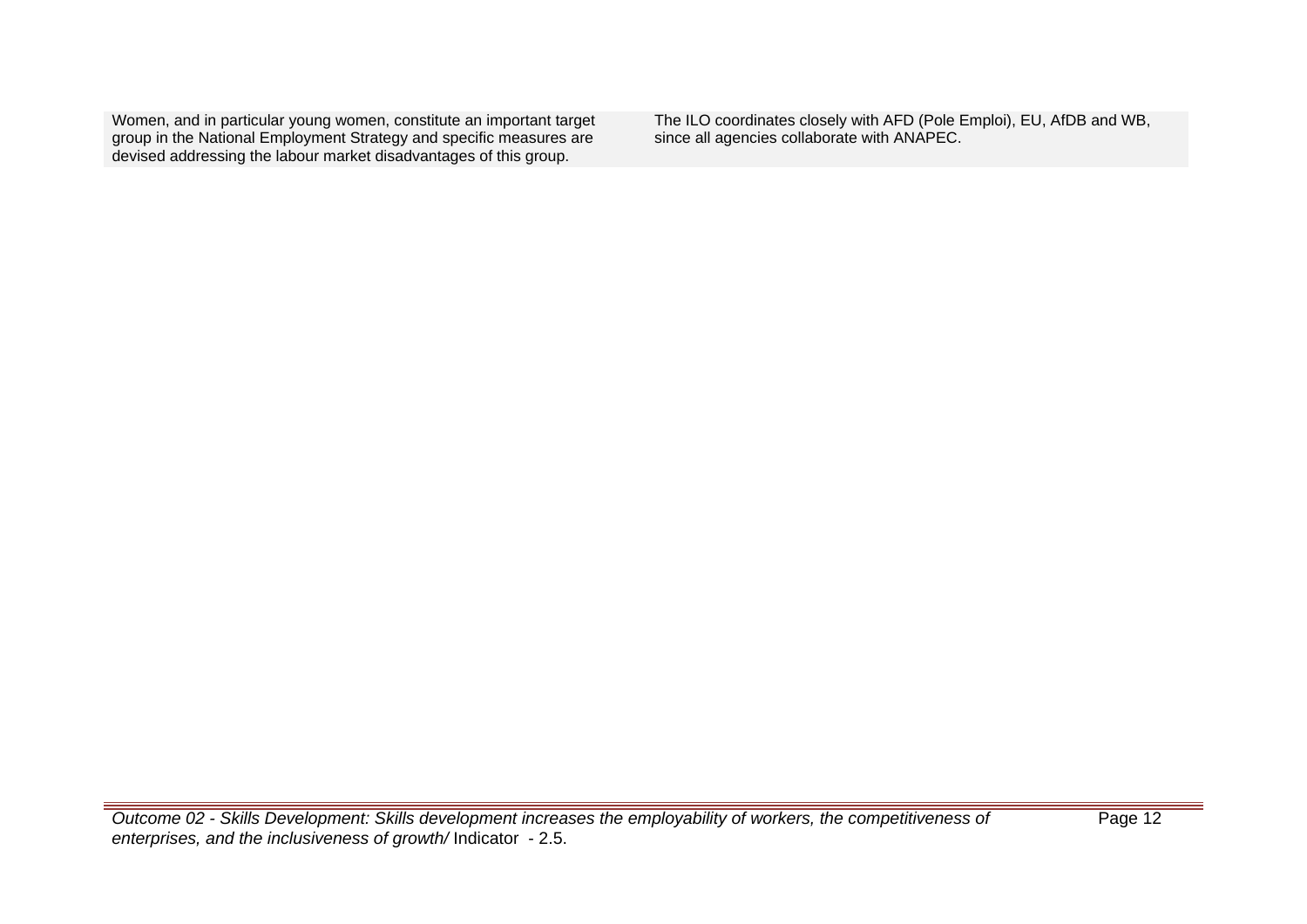| Zambia/ZMB127<br>Enhanced enmployment and<br>self-employment opportunities for the<br>target groups through access to BDS,<br>finance and skills development | 1              | Zambia has prioritised youth employment<br>between 2013-2014 in its development<br>strategies; the medium-term planning<br>framework, the Revised Sixth National<br>Development Plan 2013-2016 (R-SNDP,).<br>The government has further formulated<br>strategies and plans of action, the<br>Industrialisation and Jobs Creation Strategy<br>and the Affirmative Action on youth<br>empowerment and job creation in the<br>transport and construction sector targeting<br>the creation of employment for youth.<br>The plan of action was adopted in June 2015                                                                                                                                                                                                                                       | The ILO provided technical input in the<br>finalisation of the Affirmative Action on youth<br>empowerment and job creation in the transport<br>and construction sector using employment<br>intensive technologies.<br>The ILO facilitated youth consultations from<br>various youth organisations across the 10<br>provinces in the country to identify youth<br>priorities for the National Employment and<br>Labour Market Policy, which is under revision.<br>A position paper was developed and presented<br>to the government on priorities for the youth to<br>inform the revised employment policy.                                                      |
|--------------------------------------------------------------------------------------------------------------------------------------------------------------|----------------|------------------------------------------------------------------------------------------------------------------------------------------------------------------------------------------------------------------------------------------------------------------------------------------------------------------------------------------------------------------------------------------------------------------------------------------------------------------------------------------------------------------------------------------------------------------------------------------------------------------------------------------------------------------------------------------------------------------------------------------------------------------------------------------------------|-----------------------------------------------------------------------------------------------------------------------------------------------------------------------------------------------------------------------------------------------------------------------------------------------------------------------------------------------------------------------------------------------------------------------------------------------------------------------------------------------------------------------------------------------------------------------------------------------------------------------------------------------------------------|
|                                                                                                                                                              | $\overline{2}$ | Zambia adopted the revised National Youth<br>Policy and its accompanying implementation<br>plan, the National Action Plan on Youth<br>Employment and Empowerment (NAP-YE) in<br>June 2015. The President of the Republic of<br>Zambia officially launched the revised youth<br>policy and the NAP-YE on 12 August 2015.<br>The NAP-YE aims to boost employment<br>opportunities for young people by promoting<br>youth-centred job-rich growth, skills<br>development and improving the provision of<br>support services.<br>Following the review of the National Youth<br>Policy, the Workers' organisation -The<br>Zambia Congress of Trade Unions (ZCTU)<br>amended its Constitution to include a chapter<br>on youth participation. The Union further<br>developed and adopted a Youth Policy to | ILO provided technical input and facilitated the<br>development of the policy and its<br>accompanying action plan. The ILO effectively<br>lobbied for the government's prioritisation of<br>youth outcomes, which led to the subsequent<br>adoption of the overarching youth policy and<br>action plan. Furthermore, ILO provided<br>technical input and facilitated the development<br>of the national M&E framework for the Ministry<br>of Youth and Sport.<br>ILO facilitated the national conference for<br>ZCTU top leadership to disseminate the<br>National Youth Policy and provided technical<br>input to the elaboration of the ZCTU youth<br>policy. |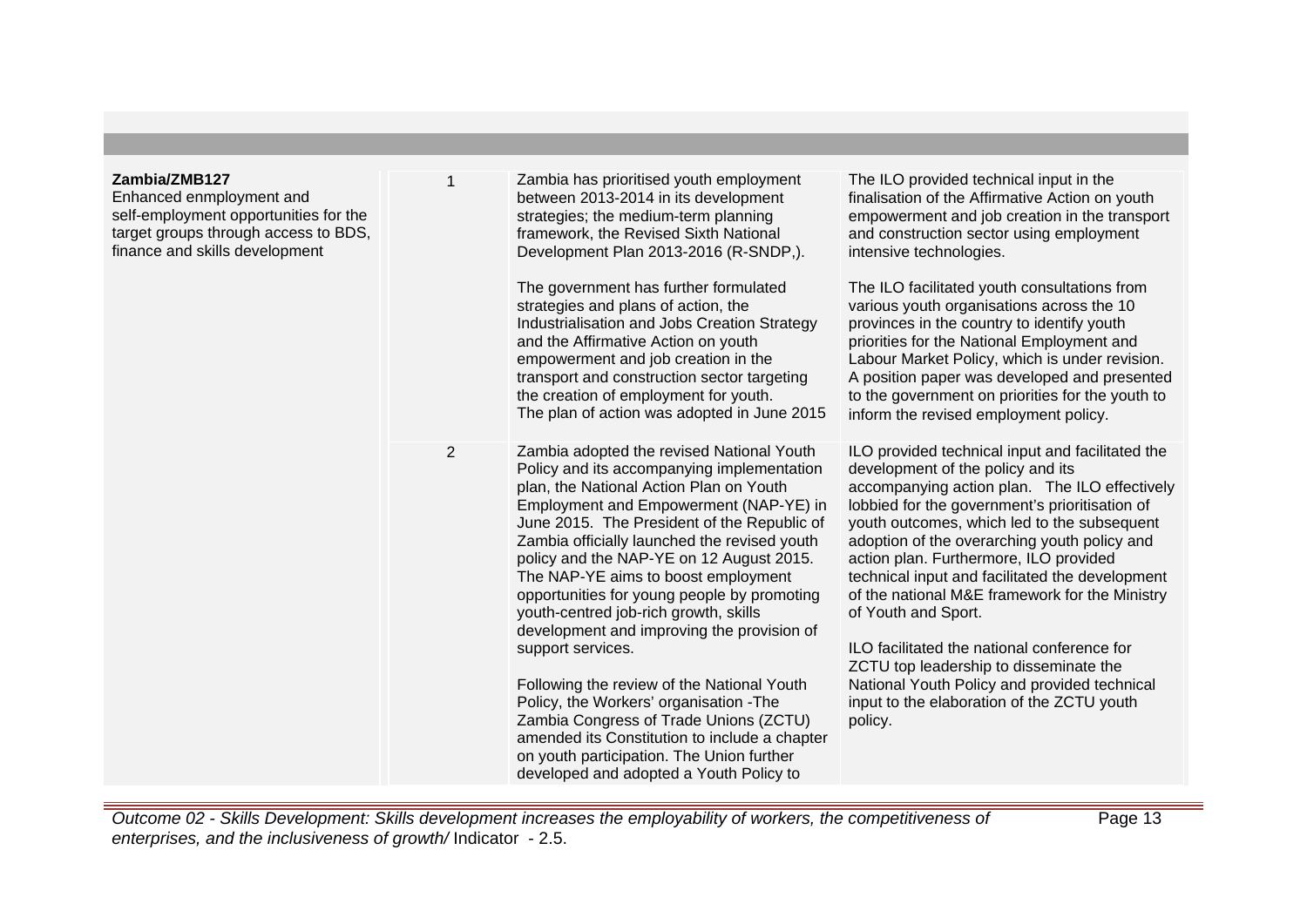|                                                                                                                            |   | guide the organisation's youth wing in                                                                                                                      | promoting the rights at work for the youth.                                                                                                                                                                                                                                                                                                                         |                                                                                                                                                                                                                                                                                                                                                                                                                                                                                                                                                                                                                                                |
|----------------------------------------------------------------------------------------------------------------------------|---|-------------------------------------------------------------------------------------------------------------------------------------------------------------|---------------------------------------------------------------------------------------------------------------------------------------------------------------------------------------------------------------------------------------------------------------------------------------------------------------------------------------------------------------------|------------------------------------------------------------------------------------------------------------------------------------------------------------------------------------------------------------------------------------------------------------------------------------------------------------------------------------------------------------------------------------------------------------------------------------------------------------------------------------------------------------------------------------------------------------------------------------------------------------------------------------------------|
|                                                                                                                            | 3 | employment and empowerment pilot<br>partners                                                                                                                | The government is implementing a youth<br>programme for youth in agricultural value<br>chains within the framework of the Rural<br>Industrialisation plan since 2014. This is<br>being done in consultation with the social                                                                                                                                         | the ILO supported 100 youth smallholder<br>farmers by facilitating market linkages and<br>access to finance, inputs, and markets. The<br>national roll out of this programme is informed<br>by good practice demonstrated by national<br>partners including the ILO.<br>The System Wide Action Plan (SWAP) was<br>negotiated and launched in 2015 with the<br>active participation of the ILO. The SWAP will<br>be managed under the UNCT with<br>collaboration of all UN Agencies, the Ministry of<br>Youth and Sports and youth organizations.<br>The "Employment Window" of the SWAP<br>contributes to the implementation of the<br>NAP-YE. |
|                                                                                                                            | 4 | A group of youth journalists, the Junior<br>spearheaded stakeholder engagement<br>including influencing the Zambia UN<br>development framework (2016-21) to | Reporters, have effectively raised awareness<br>on youth employment and empowerment and<br>incorporate youth development. The Junior<br>reporters have successfully published a<br>series of Youth Employment Newsletters and<br>contribute articles to various media houses<br>on youth employment and empowerment for<br>increased public awareness and dialogue. | ILO provided training on writing skills to the<br>Junior Reporters. Furthermore, the ILO<br>facilitated the mentorship of the Junior Reports<br>as part of the continuum of support, building on<br>the training conducted in the 2012-2013<br>biennium by expert media and communications<br>professionals.                                                                                                                                                                                                                                                                                                                                   |
| entered under results or ILO contribution)<br>a)Gender equality and non-discrimination                                     |   |                                                                                                                                                             | b) Partnerships (external)                                                                                                                                                                                                                                                                                                                                          | Additional CPO Information (This information should only be added when relevant and necessary and should not repeat information already                                                                                                                                                                                                                                                                                                                                                                                                                                                                                                        |
| Gender has been mainstreamed in all the initiatives supported by the                                                       |   |                                                                                                                                                             |                                                                                                                                                                                                                                                                                                                                                                     | The UN Youth System Wide Action Plan on Youth (UN Youth SWAP) has                                                                                                                                                                                                                                                                                                                                                                                                                                                                                                                                                                              |
| project. The National Youth Policy and the National Action Plan on Youth<br>Employment contains gender disaggregated data. |   |                                                                                                                                                             |                                                                                                                                                                                                                                                                                                                                                                     | been established and operationalized. The UN Youth SWAP brings together<br>12 UN Agencies in Zambia that have programmes on Youth.                                                                                                                                                                                                                                                                                                                                                                                                                                                                                                             |
|                                                                                                                            |   |                                                                                                                                                             |                                                                                                                                                                                                                                                                                                                                                                     |                                                                                                                                                                                                                                                                                                                                                                                                                                                                                                                                                                                                                                                |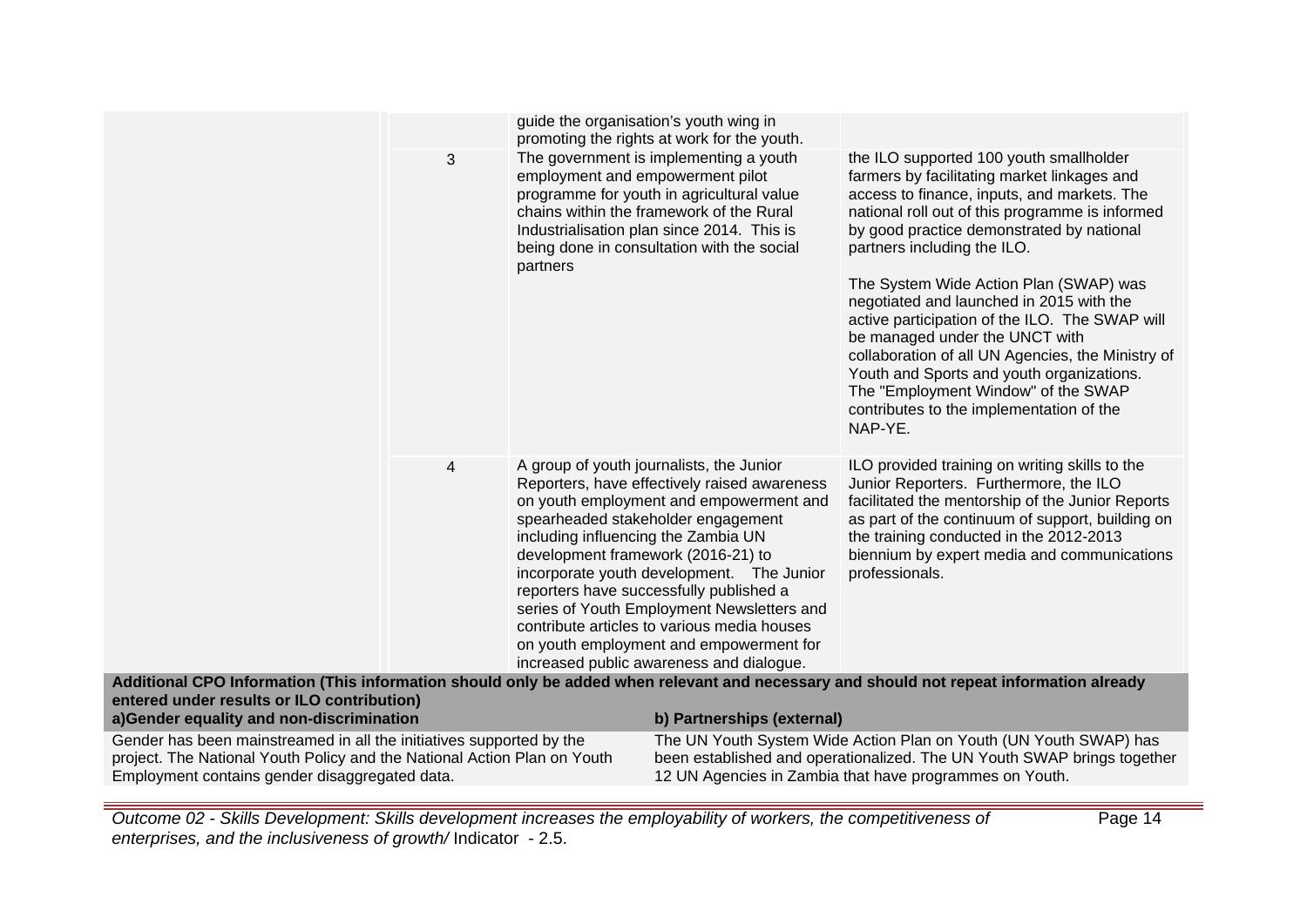The ILO as Co- Chair of the Youth SWAP with UNFPA facilitated the orientation of UN System wide agencies on the Youth SWAP. As a result, the UN has committed to the operationalization of the Youth SWAP in Zambia to ensure a coherent and comprehensive UN response to youth development.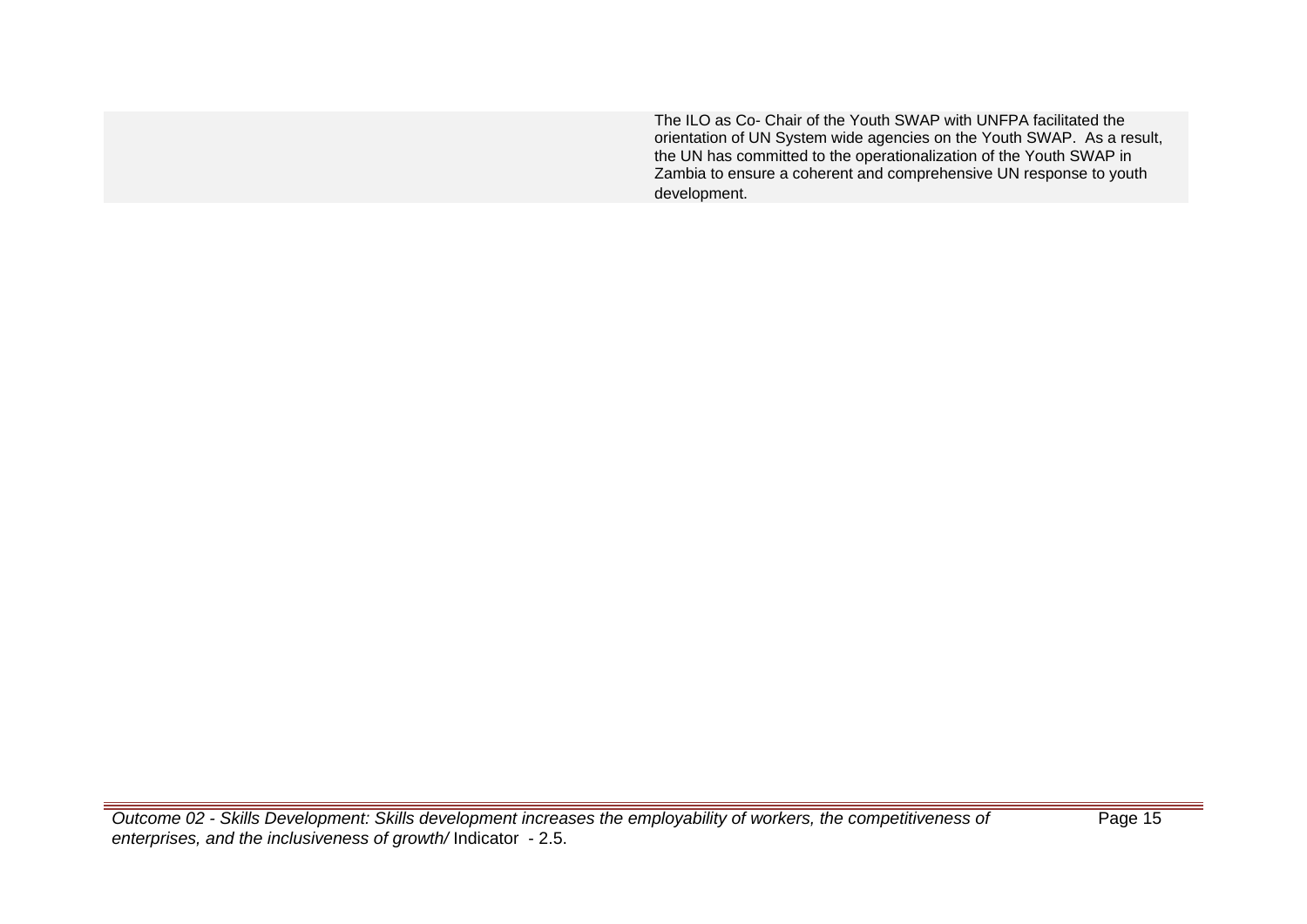| Togo/TGO101<br>Des stratégies, politiques, plans et<br>programmes de promotion d'emploi<br>sont formulés et mis en oeuvre | 3 | L'entreprenariat est érigé aujourd'hui comme<br>un levier prioritaire pour promouvoir l'emploi<br>décent en faveur des jeunes défavorisés.<br>Ainsi, plusieurs Fonds visant à favoriser<br>l'auto-emploi tels que le Fonds d'Appui aux<br>Initiatives Economiques des Jeunes (FAIEJ)<br>ont vu le jour dans plusieurs secteurs<br>porteurs comme l'agriculture, l'artisanat,<br>l'agro-alimentaire, etc. Le Gouvernement,<br>avec l'appui des partenaires sociaux, soutien<br>la formulation d'un projet d'Appui à<br>l'Employabilité et à l'Insertion des Jeunes<br>dans les Secteurs Porteurs (PAEIJ-SP). | 1. Le BIT contribue à ces initiatives à travers le<br>Fonds « Pour les Jeunes et Par les Jeunes »<br>lancé en Octobre 2013. Le Fonds a permis :<br>- le financement de 11 projets d'emploi des<br>jeunes, à travers l'entreprenariat dans des<br>secteurs porteurs, dans 4 régions avec un<br>montant total de USD 250 000<br>- le renforcement de capacités de 11<br>organisations de jeunesse de la société civile<br>pour mieux lutter contre le chômage et la<br>précarité des jeunes<br>- la création de 11 petites entreprises<br>A termes il devrait pouvoir fournir l'auto-emploi<br>à 214 jeunes dont l'âge est compris entre 15 et<br>35 ans<br>En Juin 2015, une mission d'évaluation du<br>projet d'Appui à l'Employabilité et à l'Insertion<br>des Jeunes dans les Secteurs Porteurs<br>(PAEIJ-SP) a été réalisée. |
|---------------------------------------------------------------------------------------------------------------------------|---|-------------------------------------------------------------------------------------------------------------------------------------------------------------------------------------------------------------------------------------------------------------------------------------------------------------------------------------------------------------------------------------------------------------------------------------------------------------------------------------------------------------------------------------------------------------------------------------------------------------|---------------------------------------------------------------------------------------------------------------------------------------------------------------------------------------------------------------------------------------------------------------------------------------------------------------------------------------------------------------------------------------------------------------------------------------------------------------------------------------------------------------------------------------------------------------------------------------------------------------------------------------------------------------------------------------------------------------------------------------------------------------------------------------------------------------------------------|
|                                                                                                                           | 4 | Une campagne d'information a été realisée<br>autour du projet Emploi des Jeunes pour<br>sensibiliser les jeunes et les autres parites<br>prenantes sur l'entreprenariat et l'auto-emploi<br>$(2014 - 2015)$                                                                                                                                                                                                                                                                                                                                                                                                 | Le BIT a organisé la sensibilisation des<br>organisations de jeunesse sur l'importance de<br>l'entreprenariat et l'auto-emploi, de même que<br>sur l'approche des solutions apportées par le<br>BIT à travers la distribution de centaines de<br>brochures et l'organisation de sessions<br>d'informations à travers l'ensemble du territoire<br>national.<br>Cette campagne a permis de recueillir les<br>candidatures de 300 associations et<br>organisations conduites par des jeunes et de<br>renforcer la capacité de 11 associations et                                                                                                                                                                                                                                                                                   |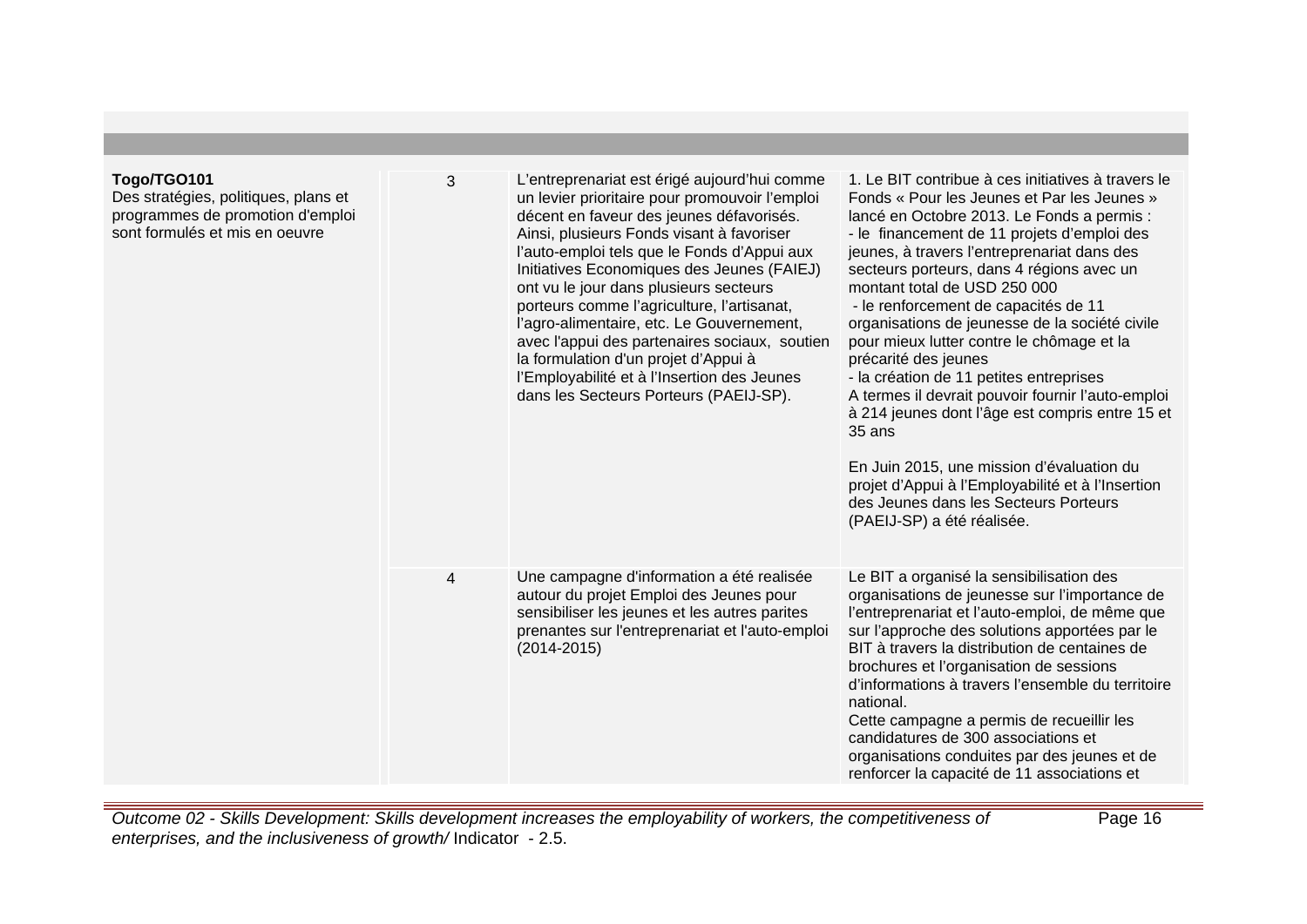organisations conduites par des jeunes sur la vision du programme et sur la conception, la gestion et le suivi et évaluation de projets de développement et d'emploi des jeunes sur la base de la vision et des principes du BIT

# **Additional CPO Information (This information should only be added when relevant and necessary and should not repeat information already entered under results or ILO contribution)**

| a)Gender equality and non-discrimination                                                                                                                                                                                                                                                                                                                                                                                                                                                                                    | b) Partnerships (external) |
|-----------------------------------------------------------------------------------------------------------------------------------------------------------------------------------------------------------------------------------------------------------------------------------------------------------------------------------------------------------------------------------------------------------------------------------------------------------------------------------------------------------------------------|----------------------------|
| Pour mieux aborder la question du genre, une rubrique était consacrée dans<br>le formulaire candidature à une définition par le postulant de sa stratégie de<br>responsabilisation des femmes. En outre, un bonus était accordé dans les<br>critères d'évaluation au projet qui soutenait un leadership féminin dans la<br>coordination de sa mise en œuvre. Ainsi, 4 des 11 chefs des projets qui ont<br>été financés, soit 36%, sont des jeunes femmes et 2 projets ont<br>exclusivement des jeunes femmes bénéficiaires. |                            |
|                                                                                                                                                                                                                                                                                                                                                                                                                                                                                                                             |                            |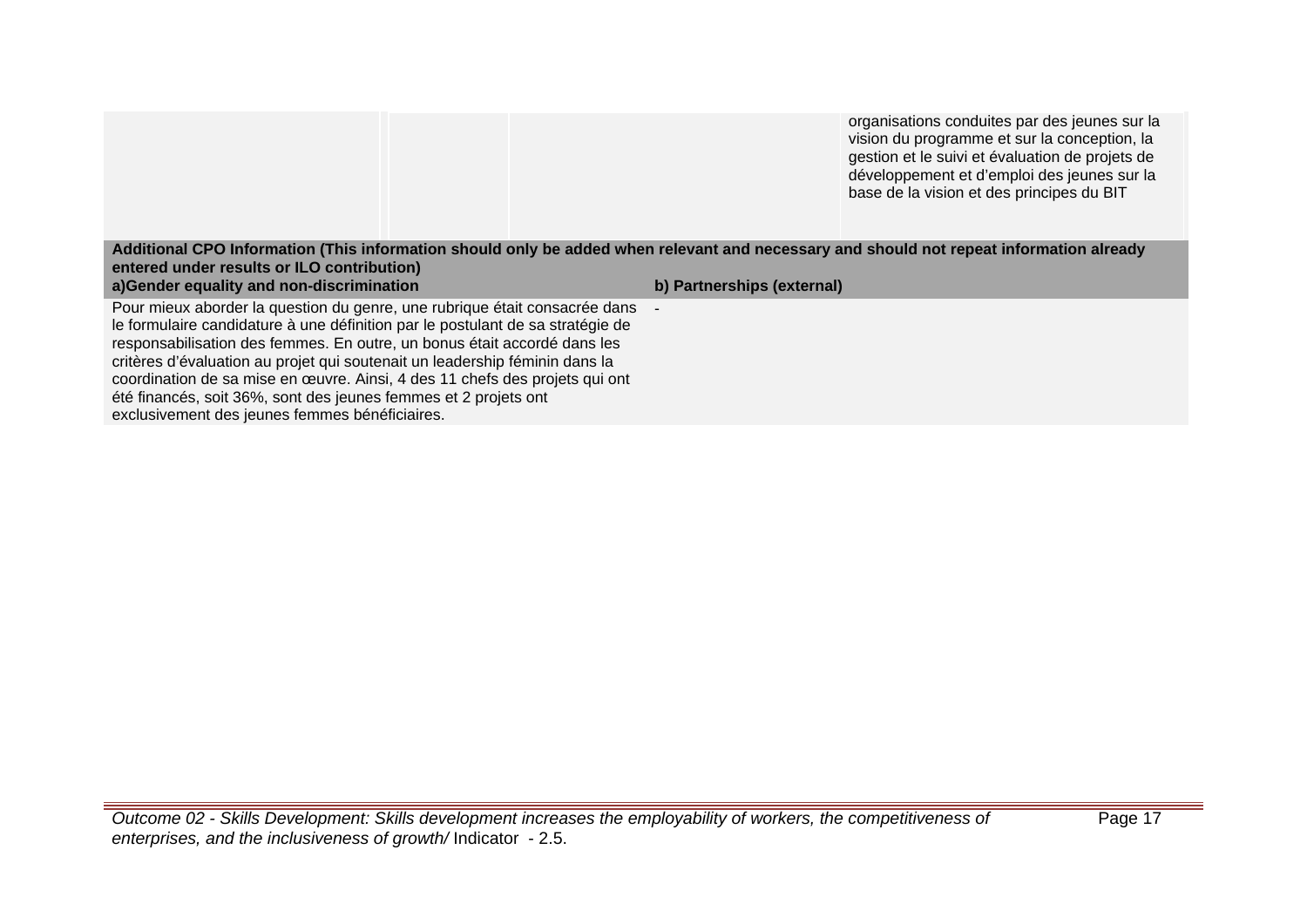| Jordan/JOR104<br>[ACl2] Employability and job<br>opportunities for young people in<br>selected regions increased |   | Youth employment is fully integrated in (a)<br>the National Employment Strategy and (b)<br>the Employment, Technical and Vocational<br>Education Training (ETVET) Strategy, which<br>are currently under implementation. A<br>national apprenticeship is agreed with<br>upgraded informal apprenticeship practices<br>that will benefit young Jordanians and Syrian<br>refugees.                                       | - The ILO facilitated consultations and provided<br>inputs during the design stage for both<br>strategies.<br>- The ILO provided capacity building on<br>evidence based policy and on Monitoring and<br>Evaluation to allow for adequate reporting of<br>the projects implemented under the two<br>strategies.<br>- The ILO is currently carrying an evaluation of<br>the National employment Strategy (NES)<br>before it enters its second term.<br>The ILO contributed to strengthened capacities<br>for a coordinated National Employment<br>Strategy implementation                                                                                |
|------------------------------------------------------------------------------------------------------------------|---|------------------------------------------------------------------------------------------------------------------------------------------------------------------------------------------------------------------------------------------------------------------------------------------------------------------------------------------------------------------------------------------------------------------------|--------------------------------------------------------------------------------------------------------------------------------------------------------------------------------------------------------------------------------------------------------------------------------------------------------------------------------------------------------------------------------------------------------------------------------------------------------------------------------------------------------------------------------------------------------------------------------------------------------------------------------------------------------|
|                                                                                                                  | 3 | - Employment, Technical and Vocational<br>Education Training (E-TVET) fund partners<br>(main TVET executing agencies in the<br>country) have an improved capacity to report<br>against agreed key performance indicators<br>$(KPIs)$ ;<br>- Training of disadvantaged youth<br>implemented by the Vocational Training<br>Corporation, AlBalqua University, the<br>National Employment Training programme<br>and UNWRA. | - The ILO contributed to the revision of the key<br>Performance Indicators of ETVET system and<br>built the capacity of E-TVET fund partners<br>(main TVET executing agencies in the country)<br>to report against agreed key performance<br>indicators.<br>- A pilot programme on "Upgrading Informal<br>Apprenticeship" in two sectors implemented.<br>- The ILO gathered knowledge and carried out<br>capacity building activities related to<br>apprenticeships targeting main training<br>providers and social partners, to support the<br>establishment of a national apprenticeship<br>system<br>- The ILO supported the design and adoption of |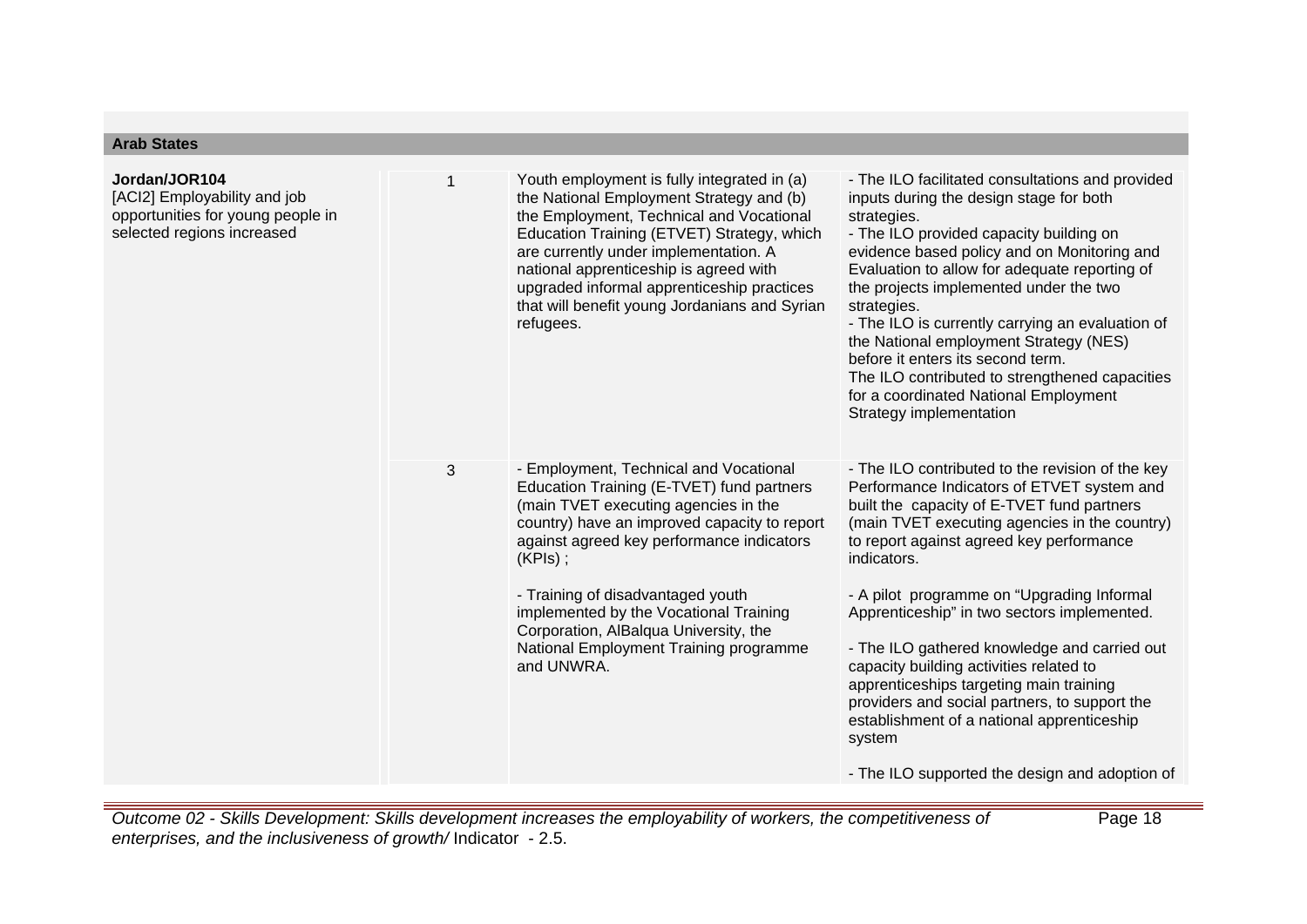| entered under results or ILO contribution) |                         | Additional CPO Information (This information should only be added when relevant and necessary and should not repeat information already                                                                                                         | exercises for food processing and<br>pharmaceutical sectors in 2014 (funded under<br>G20 project);                                                                                                                                                                                                                                      |
|--------------------------------------------|-------------------------|-------------------------------------------------------------------------------------------------------------------------------------------------------------------------------------------------------------------------------------------------|-----------------------------------------------------------------------------------------------------------------------------------------------------------------------------------------------------------------------------------------------------------------------------------------------------------------------------------------|
|                                            | $\overline{\mathbf{4}}$ | First round of the Schools-to-Work Transition<br>Survey (STWTS) was successfully<br>implemented and released.<br>A pilot on upgrading informal apprenticeship<br>in auto-repair sector was completed in 2014,<br>and the impact was documented. | - The ILO organized a regional Career<br>Guidance workshop in June 2014<br>- The ILO finalized a testing and certification<br>manual, which is awaiting Ministry<br>endorsement (under SIDA1 project);<br>- The ILO undertook skills anticipation                                                                                       |
|                                            |                         |                                                                                                                                                                                                                                                 | guidelines for testing and certification, as well<br>as a glossary of TVET and M&E terms by the<br>national Centre for Accreditation and Quality<br>Assurance.<br>- The ILO organized capacity building on<br>evidence based policy and on M&E, to allow for<br>adequate reporting on the training programmes<br>(tracer studies etc.). |

- The ILO work is implemented the programme in partnership with "Employment, Technical and Vocational Education Training Fund (E-TVET)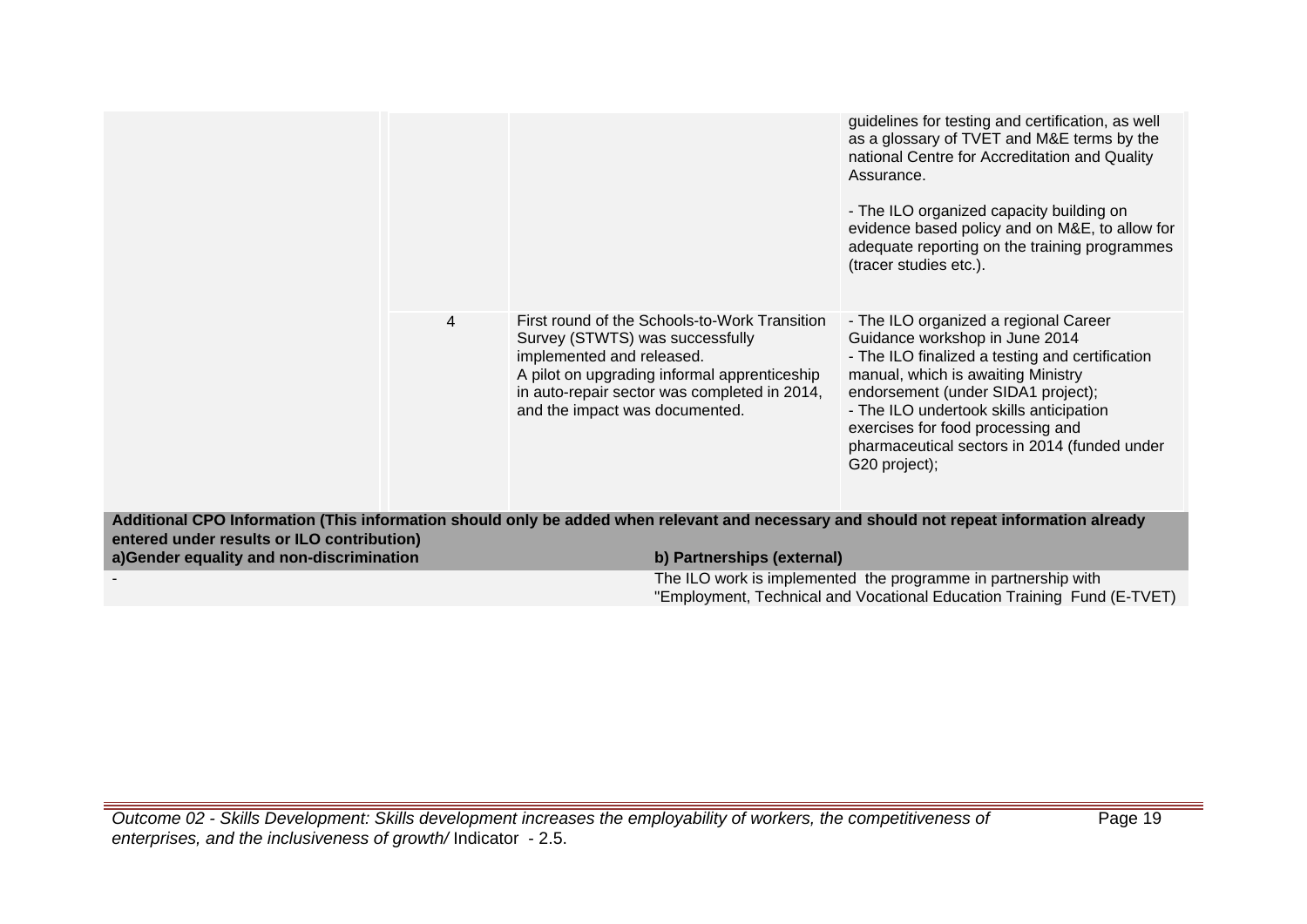| Yemen/YEM156<br>Skills based gender sensitive market<br>relevant economic empowerment<br>programmes for youth contribute to a<br>smooth transition phase. | $\mathcal{P}$ | Strategy endorsed by the Council of Ministers<br>and by the Friends of Yemen (group of<br>donors).                                                                                                                         | The ILO drafted the national Youth<br>Employment Plan jointly with UNDP.                                                                                                                                                                             |
|-----------------------------------------------------------------------------------------------------------------------------------------------------------|---------------|----------------------------------------------------------------------------------------------------------------------------------------------------------------------------------------------------------------------------|------------------------------------------------------------------------------------------------------------------------------------------------------------------------------------------------------------------------------------------------------|
|                                                                                                                                                           |               |                                                                                                                                                                                                                            | The ILO is negotiating an EU project to be<br>approved by the end of 2015 for the set-up and<br>running of the unit to implement the Plan.                                                                                                           |
|                                                                                                                                                           | 3             | Training was provided to disadvantaged<br>youth in 2014 by training centers under the<br>Ministry of TVET, with companies identified in<br>consultation with the Federation of Yemen<br>Chambers of Commerce and Industry. | - The ILO contributed to the rapid assessment<br>for the design of a project on Upgrading<br>Informal Apprenticeship.<br>- The ILO provided capacity building of the<br>MOL training centres on competency based<br>training and on apprenticeships. |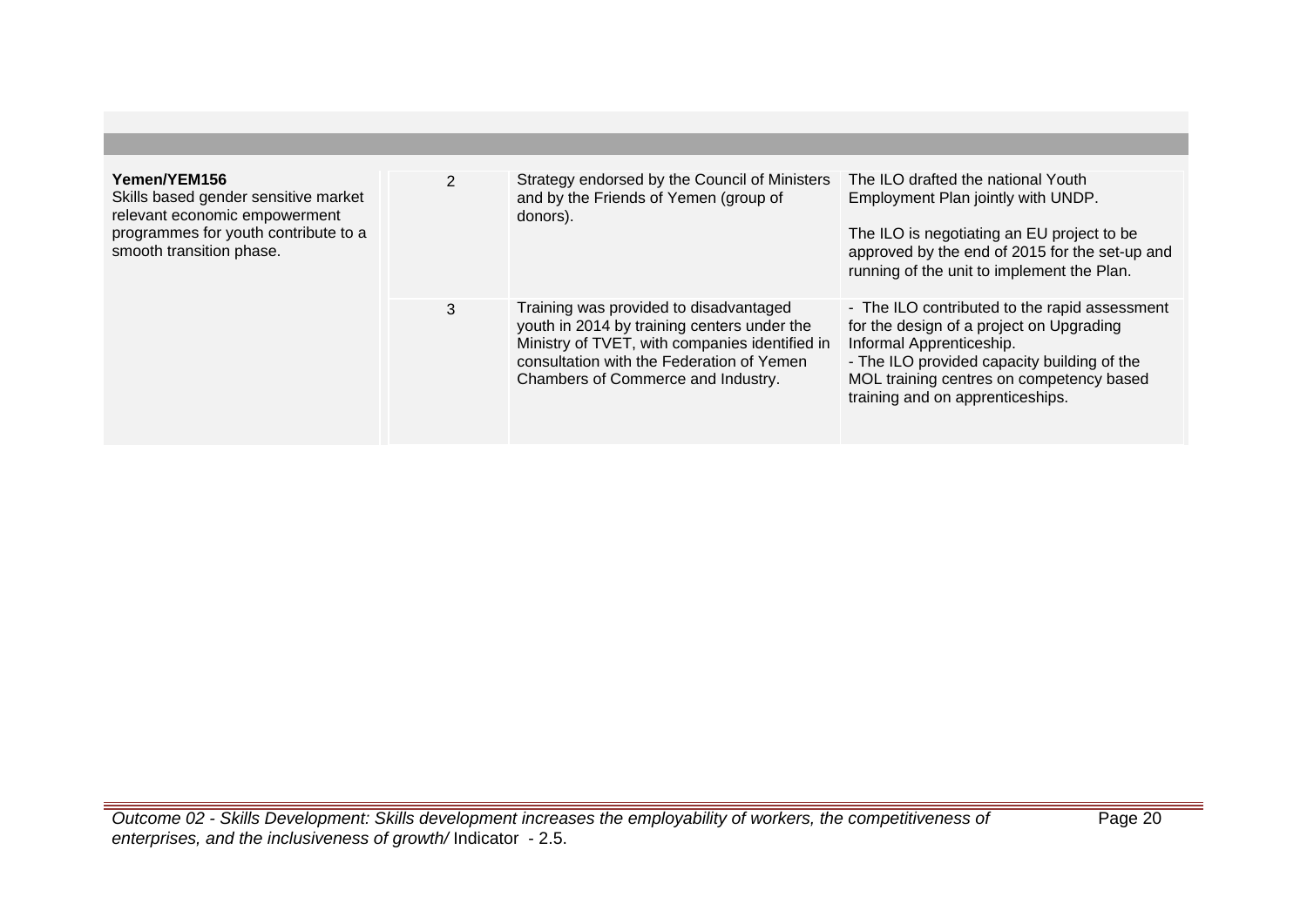| <b>Asia and the Pacific</b>                                                                                                        |  |                                                                                             |                                                                                                                                                                                                                                                                                                                                                                                                                                                                                                                                                                                                                                                                                                                                                                                                                                                                                                                                                                                                                                                                                                                                                                                                        |
|------------------------------------------------------------------------------------------------------------------------------------|--|---------------------------------------------------------------------------------------------|--------------------------------------------------------------------------------------------------------------------------------------------------------------------------------------------------------------------------------------------------------------------------------------------------------------------------------------------------------------------------------------------------------------------------------------------------------------------------------------------------------------------------------------------------------------------------------------------------------------------------------------------------------------------------------------------------------------------------------------------------------------------------------------------------------------------------------------------------------------------------------------------------------------------------------------------------------------------------------------------------------------------------------------------------------------------------------------------------------------------------------------------------------------------------------------------------------|
| China/CHN256<br>[ACI2] Youth employment promoted<br>with a focus on addressing<br>employment challenges of university<br>graduates |  | Promotion of youth employment is a priority<br>of national employment strategy for 2014-15. | The ILO provided technical support to the<br>Ministry of Human Resources and Social<br>Security (MOHRSS) to carry out a policy<br>review to assess the effectiveness of<br>supportive measures, identify challenges and<br>provide recommendations for further actions.<br>A review of the performance of public<br>employment services (PES) to support youth<br>employment was conducted, for the purpose of<br>enhancing the quality of PES for young people.<br>The ILO participated in the collection and<br>sharing of good practices at national and local<br>levels to promote youth employment, and<br>individual cases with national partners and<br>other countries.<br>The ILO provided technical support to conduct<br>a youth employment inventory and to analyse<br>information about the design and<br>implementation of active labour market<br>programmes for youth,<br>The ILO organized and provided technical<br>support in a National Policy Seminar in Dec<br>2014 to discuss the improvement of policy<br>measures and action programmes for youth<br>employment.<br>RBSA funding has contributed to supporting<br>this work and to the achievement of the<br>reported results |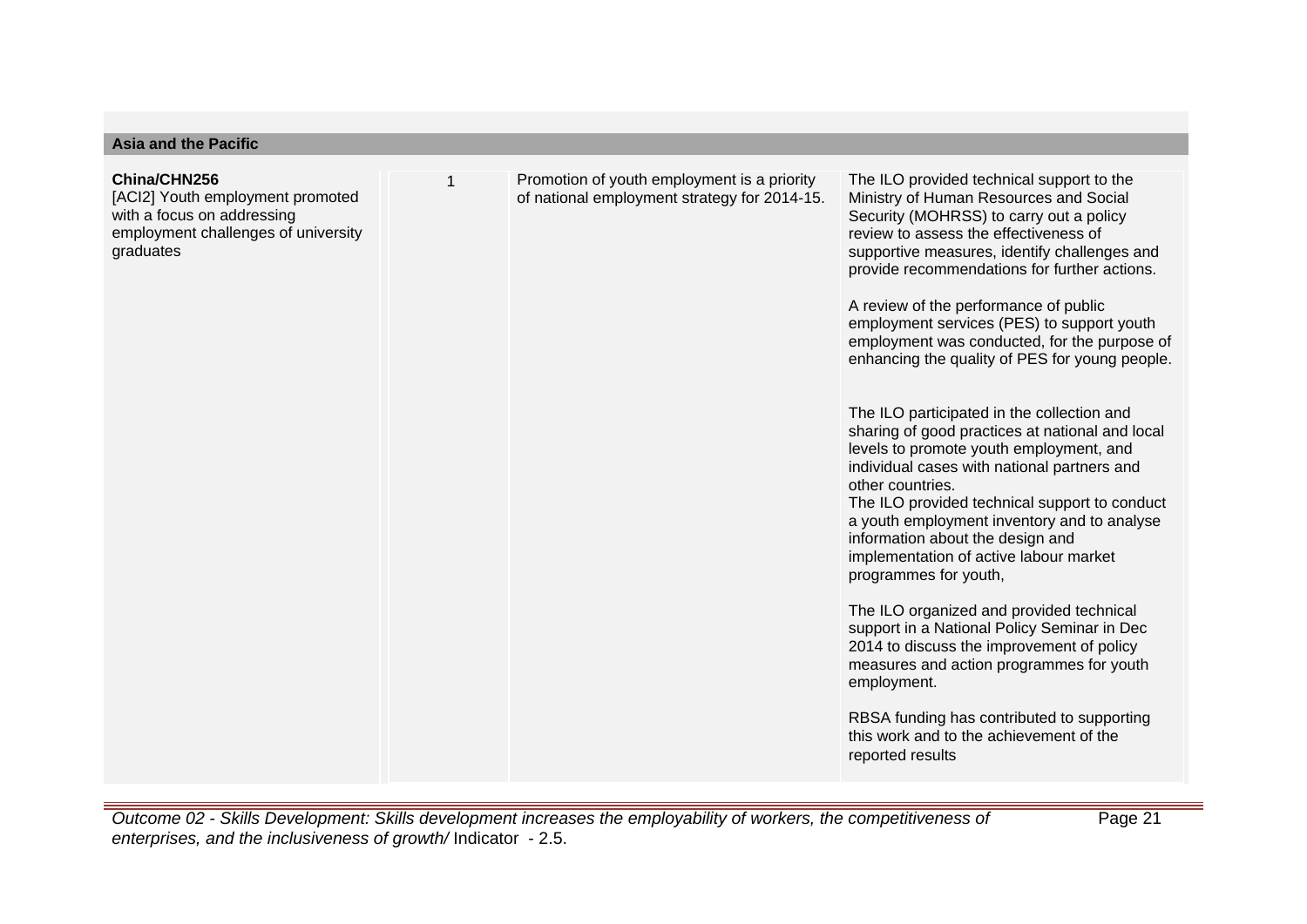| $\overline{2}$ | A national youth employment plan was<br>adopted in 2014-15 in consultation with the<br>social partners that supports young people to<br>start up their own business, encourage them<br>to work at the grassroots level, as well as<br>provide skills training and internship to<br>enhance their employability. | The ILO training package on youth rights at<br>work was translated into Chinese, and trainers<br>training provided to the ACFTU in 2014. Similar<br>training was organised in 2015 to enhance the<br>capacity of trade unions in providing training for<br>young people.<br>The ILO supported the China Enterprise<br>Confederation (CEC) to study the situation of<br>internship at enterprises, which provided<br>empirical evidences to the ILO/MOHRSS<br>seminar on internship. Recommendations on<br>improvement of internship programmes was<br>shared with tripartite constituents.<br>The ILO provided technical support to<br>MOHRSS to study the youth employment<br>situation in China and policy environment for<br>the implementation of youth internship<br>programs for youth with disabilities.<br>RBSA funding has contributed to supporting<br>this work and to the achievement of the<br>reported results |
|----------------|-----------------------------------------------------------------------------------------------------------------------------------------------------------------------------------------------------------------------------------------------------------------------------------------------------------------|------------------------------------------------------------------------------------------------------------------------------------------------------------------------------------------------------------------------------------------------------------------------------------------------------------------------------------------------------------------------------------------------------------------------------------------------------------------------------------------------------------------------------------------------------------------------------------------------------------------------------------------------------------------------------------------------------------------------------------------------------------------------------------------------------------------------------------------------------------------------------------------------------------------------------|
| $\overline{4}$ | MOHRSS developed brochures to provide<br>information on employment service for youth,<br>supportive measures for young people to<br>start-up business. Campaigns on promoting<br>business start-up for young people launched<br>by MOHRSS.                                                                      | The ILO shared international programmes and<br>countries' practices in promoting youth<br>employment through seminars and training.<br>RBSA funding has contributed to supporting<br>this work and to the achievement of the<br>reported results                                                                                                                                                                                                                                                                                                                                                                                                                                                                                                                                                                                                                                                                             |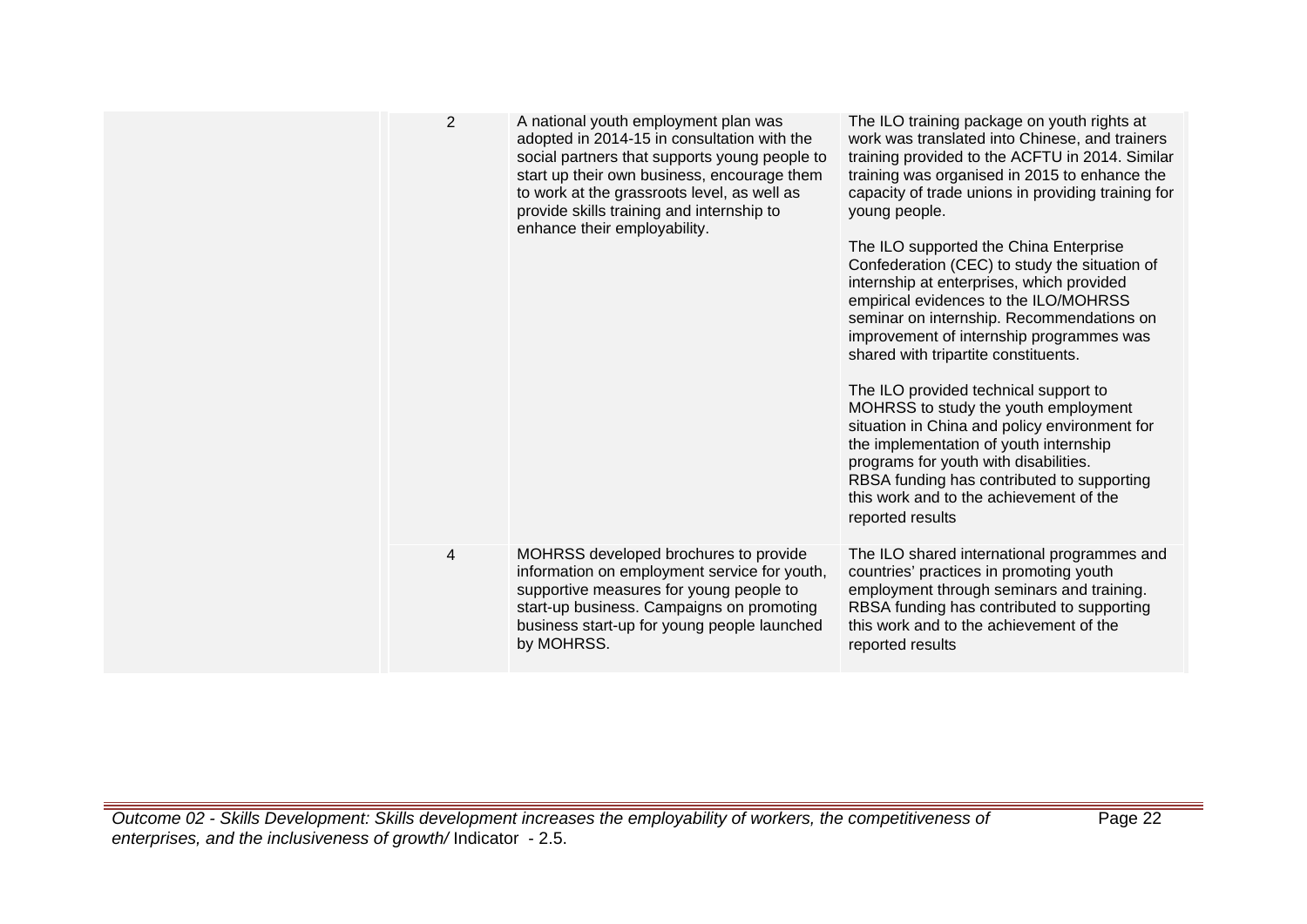| Indonesia/IDN128<br>Improved policies and programmes<br>to better equip young women and<br>men entering the world of work | 1              | YOUTH employment is the priority of the<br>government. The Ministry of National<br>Development Planning (BAPPENAS) and the<br>Ministry of Manpower (MOM) have been<br>prioritized in the National Mid-term<br>Development Plan (RPJMN 2014-2019)<br>goals in more particular strategies for<br>employment creation and youth employment<br>participation, strengthening skills, and<br>improving productivity and competitiveness. | With the support of the Government of Ireland,<br>the ILO provided technical advice through in<br>the areas of youth employment, skills<br>development, SME development, employment<br>creation. Also the ILO provided capacity<br>development of national staff of the<br>Government National Acceleration of Poverty<br>Alleviation Team 's employment working group,<br>that aligned with national policy priorities on<br>youth employment, including enhancing<br>education and training, increasing<br>competitiveness and productivity, and reducing<br>poverty among the poorest groups, including<br>youth and disadvantaged regions. |
|---------------------------------------------------------------------------------------------------------------------------|----------------|------------------------------------------------------------------------------------------------------------------------------------------------------------------------------------------------------------------------------------------------------------------------------------------------------------------------------------------------------------------------------------------------------------------------------------|------------------------------------------------------------------------------------------------------------------------------------------------------------------------------------------------------------------------------------------------------------------------------------------------------------------------------------------------------------------------------------------------------------------------------------------------------------------------------------------------------------------------------------------------------------------------------------------------------------------------------------------------|
|                                                                                                                           | $\overline{2}$ | The promotion of youth employment has<br>been achieved by the GOI through the<br>revitalization of Indonesia Youth Employment<br>Network (IYEN) as a consultative group of<br>government and social partner and is<br>identified in the RPJMN 2014-2019                                                                                                                                                                            | The ILO has provided technical advice support<br>that directly respond to the request of<br>Government for assistance in the promotion of<br>youth employment, including in three specific<br>areas (1) evidence-based policy advise; (2)<br>capacity development; and (3) technical<br>support through its presence in the National<br>Acceleration of Poverty Alleviation Team<br>(TNP2K).                                                                                                                                                                                                                                                   |
|                                                                                                                           | 3              | - Programme on skills and livelihoods<br>including entrepreneurship and financial<br>education training for out-of-school children<br>aged 15-17 y.o. have been adopted by some<br>relevant ministries such as Min. of<br>Manpower, Min. of Youth and Sport, Bank of<br>Indonesia, Migration Agency (BNP2TKI), Min.<br>of Education, Min. of Cooperatives and the<br>Mi. of Marine Affairs and Fisheries (MOMF).                   | - The ILO provided technical support and<br>training programmes on skills and livelihoods.<br>The training included entrepreneurship and<br>financial education for relevant government<br>stakeholders utilizing various ILO Training<br>modules such as SIYB, SYGB, C-BED, and<br>Financial Education for Families, Financial<br>Education for Migrant, etc.                                                                                                                                                                                                                                                                                 |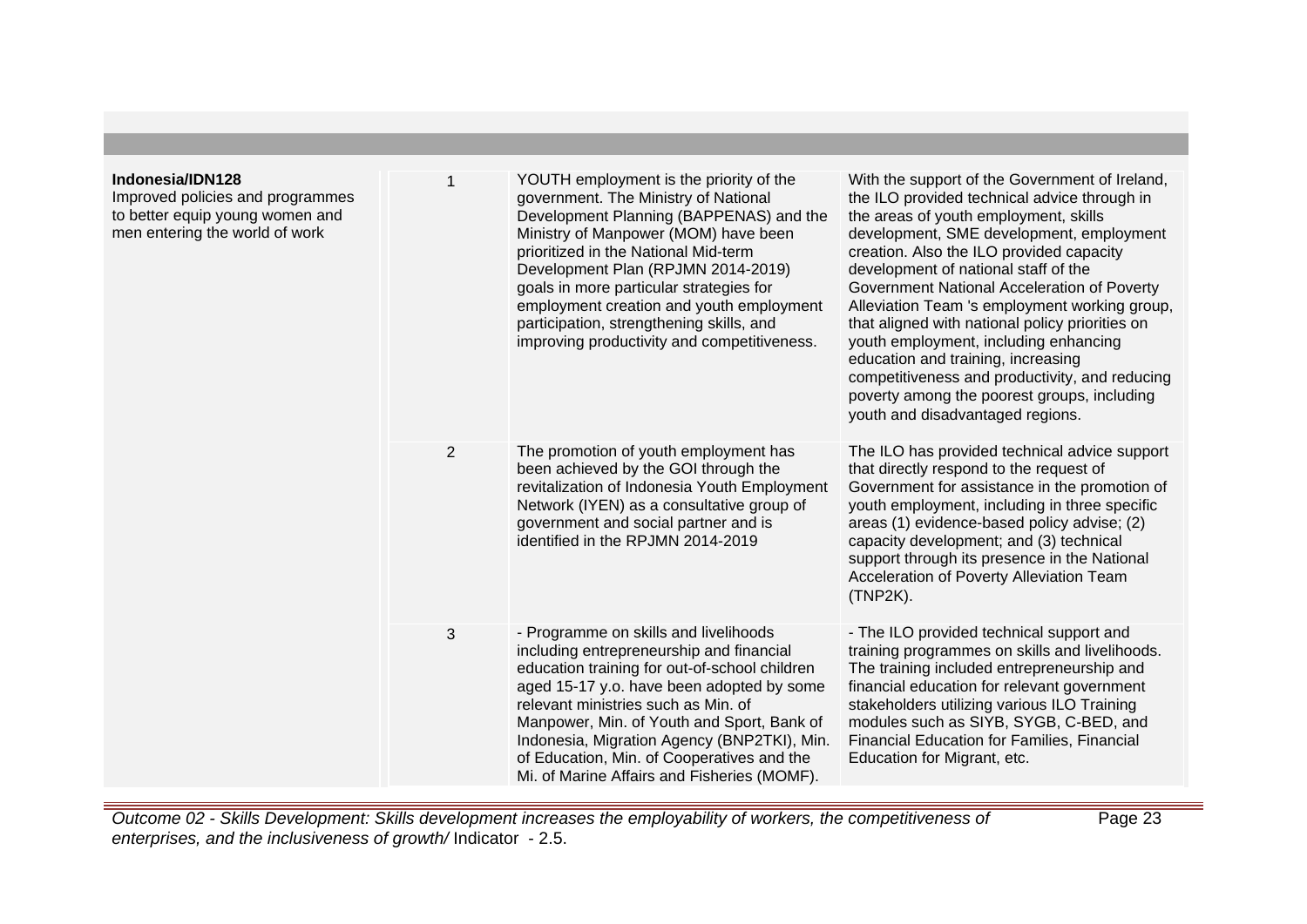|  |   | - The local government of East Java province<br>is mainstreaming accesible vocational<br>training centers in East Java for people with<br>disabilities. This is following up a Review<br>Accessibility Audit Report of the Physical<br>Infrastructure of 6 Technical Vocational<br>Training Centers- TVET (BLK) in 6 Local<br>Government Districts in East Java Province.<br>The Reviw was conducted from December<br>2014 to June 2015 to see the TVET's<br>feasiblity for people with disabilities. The<br>Result of the Review was discussed with the<br>stakeholders and local government senior<br>officials in a Workshop in August 2015. They<br>shared: 1) that the 6 vocational training<br>centers that they visited have the potential to<br>be accessible for persons with disabilities, 2)<br>the attitudes of managers, instructors, and<br>other participants, are already supportive and<br>open in accepting persons with disabilities to<br>participate in the skills training in this TVET. | - The ILO provided technical comments and<br>advocacy support for reviewing the<br>accessibility of young people with disability, as<br>the disadvantaged youth, to receive<br>employment skill training services by the<br>government in its vocational training centers. |
|--|---|----------------------------------------------------------------------------------------------------------------------------------------------------------------------------------------------------------------------------------------------------------------------------------------------------------------------------------------------------------------------------------------------------------------------------------------------------------------------------------------------------------------------------------------------------------------------------------------------------------------------------------------------------------------------------------------------------------------------------------------------------------------------------------------------------------------------------------------------------------------------------------------------------------------------------------------------------------------------------------------------------------------|----------------------------------------------------------------------------------------------------------------------------------------------------------------------------------------------------------------------------------------------------------------------------|
|  | 4 | Capacity of government, employers and<br>workers in quality apprenticeship is<br>strengthened, including the existing<br>government led-apprenticeship network<br>(FKJP). APINDO (ASOSIASI PENGUSAHA<br>INDONESIAAPINDO) has also initiated the<br>launch of Indonesia Apprenticeship Network<br>in May 2015(INAN)                                                                                                                                                                                                                                                                                                                                                                                                                                                                                                                                                                                                                                                                                             | ILO provided a technical support on quality<br>apprenticeship promotion to its tripartite<br>constituents through consultation, research and<br>workshops, including strengthening the<br>apprenticeship networks                                                          |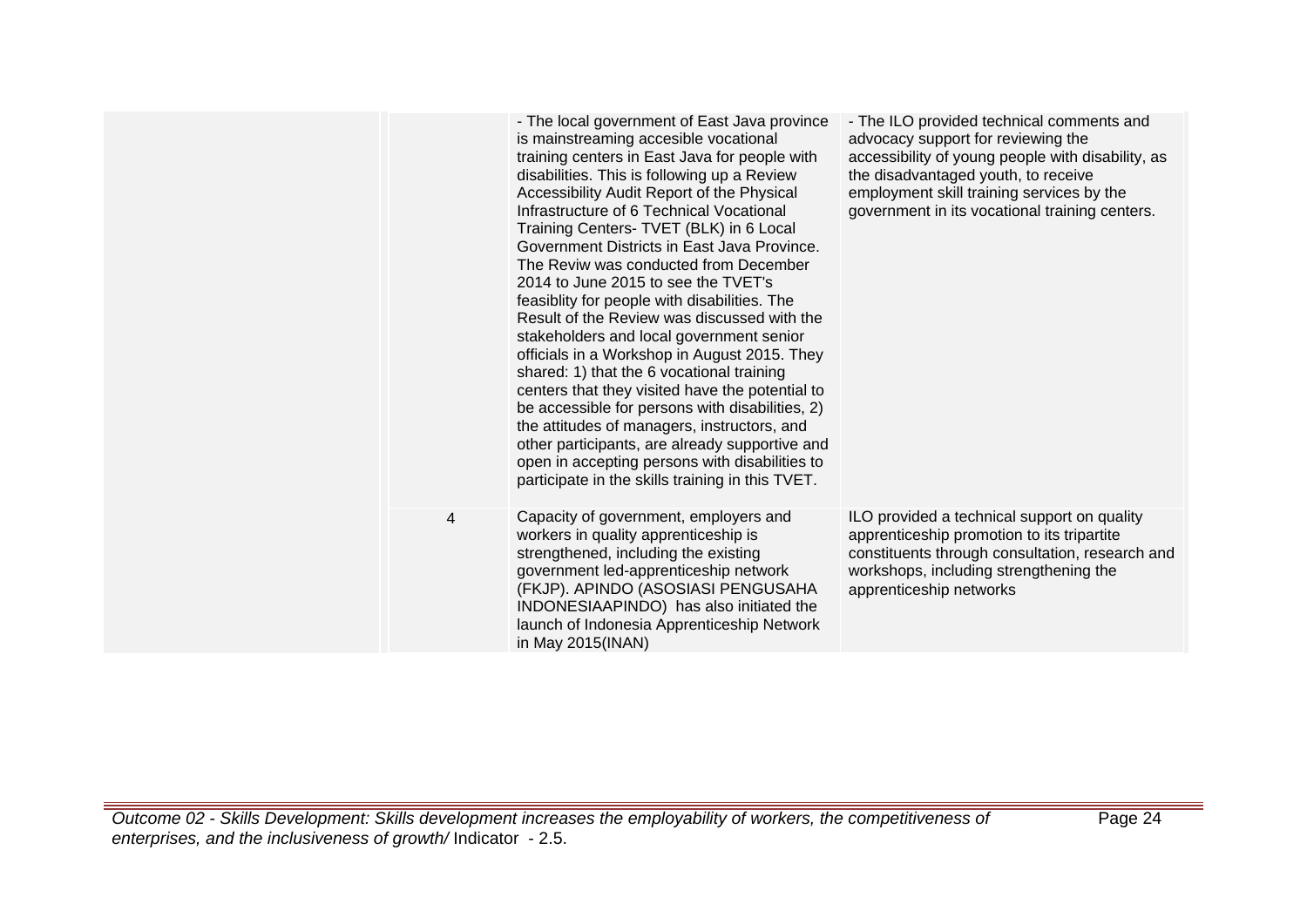| <b>Papua New Guinea/PNG126</b><br>Youth Employment policies are<br>adopted and implemented, including<br>access of young men and women to<br>support services for wage and<br>self-employment |                | GoPNG identified Youth employment as a<br>key component of the National Employment<br>Policy and included the National Youth<br>Council (NYC) in the DWCP Advisory<br>Committee.                                            | ILO lent technical support in the initial drafting<br>of the National Youth Employment Plan and<br>included youth activities in the DWCP.                                                                                                                                                                                     |  |
|-----------------------------------------------------------------------------------------------------------------------------------------------------------------------------------------------|----------------|-----------------------------------------------------------------------------------------------------------------------------------------------------------------------------------------------------------------------------|-------------------------------------------------------------------------------------------------------------------------------------------------------------------------------------------------------------------------------------------------------------------------------------------------------------------------------|--|
|                                                                                                                                                                                               | $\overline{2}$ | The GoPNG continues to use KAB and SYB<br>as tools to generate employment amongst<br>youths.<br>The National Youth Commission, has been<br>included in the NEC Submission as Members<br>of the Employment Policy Task Team. | ILO supported the drafting of the NEC<br>Submission on establishing the Employment<br>Policy Task Team.<br>ILO gave technical support and guidance,<br>through consultations and workshops to<br>develop the Model Provincial Youth<br>Employment Strategy that delivered the goals<br>of the National Youth Employment Plan. |  |
| Additional CPO Information (This information should only be added when relevant and necessary and should not repeat information already<br>entered under results or ILO contribution)         |                |                                                                                                                                                                                                                             |                                                                                                                                                                                                                                                                                                                               |  |
| a)Gender equality and non-discrimination                                                                                                                                                      |                | b) Partnerships (external)                                                                                                                                                                                                  |                                                                                                                                                                                                                                                                                                                               |  |
|                                                                                                                                                                                               |                | National Youth Commission<br><b>DLIR</b>                                                                                                                                                                                    |                                                                                                                                                                                                                                                                                                                               |  |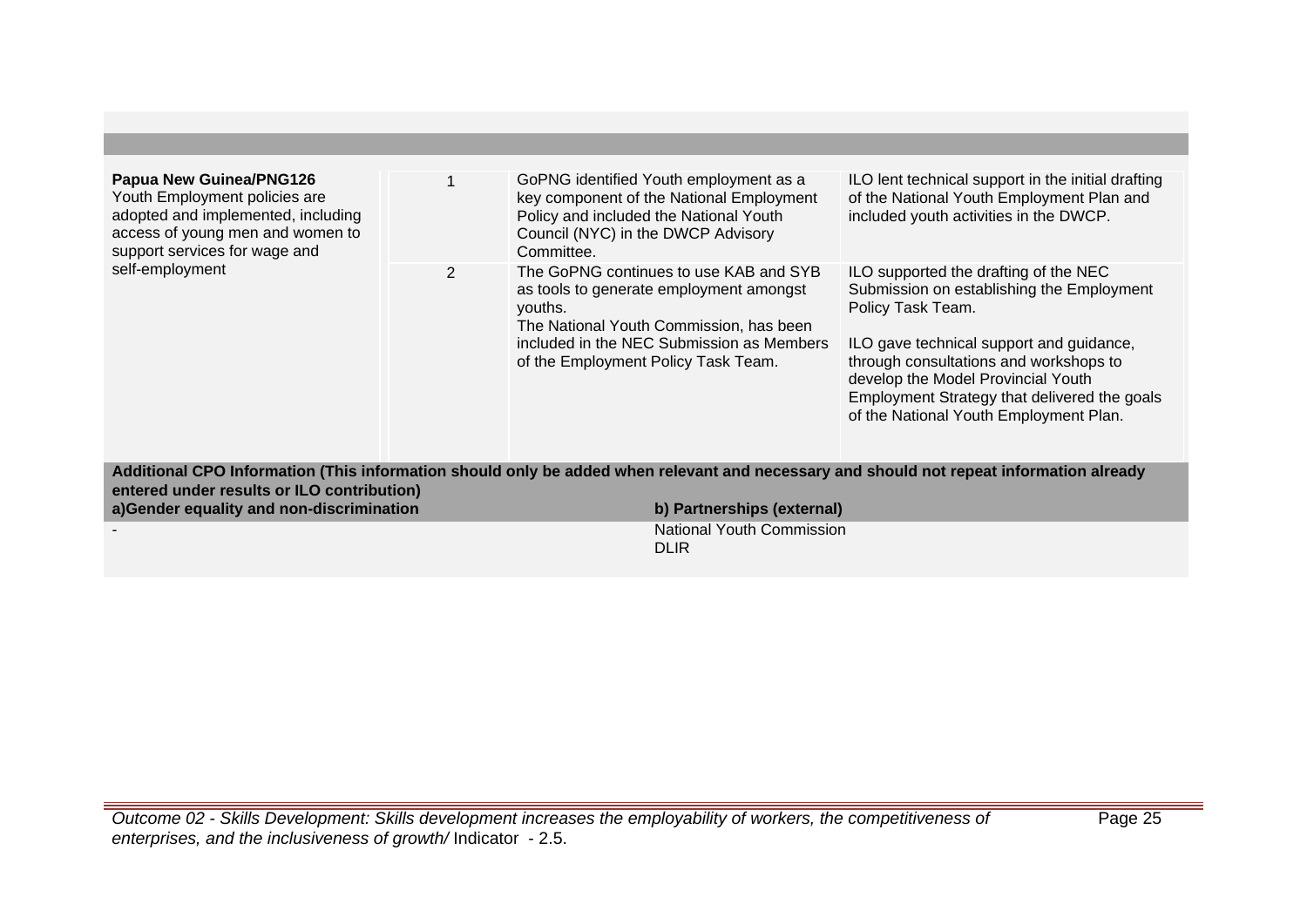| Samoa (Western)/WSM126<br>Improved decent employment<br>opportunities for youth through<br>enterpreneurship development and<br>support services and skill training,<br>including School to Work Transition<br>surveys and tools. |                | Somoa National Employment Policy reviewed<br>with Youth Employment considered a priority.                                                                                                                                    | The ILO provided technical support under the<br>ILO-Sida Partnership to assist with the<br>stocktaking of youth employment policies.<br>The ILO provided technical support to<br>undertake the capacity assessment of the<br>Samoa National Youth Council and Division of<br>Youth with the Ministry of Women, Culture,<br>Community and Social Development and a<br>needs-based training programme.<br>The ILO has promoted an inter-institution<br>coordination mechanism and evaluation of<br>youth employment policy and programmes.                                                                                                                                            |
|----------------------------------------------------------------------------------------------------------------------------------------------------------------------------------------------------------------------------------|----------------|------------------------------------------------------------------------------------------------------------------------------------------------------------------------------------------------------------------------------|-------------------------------------------------------------------------------------------------------------------------------------------------------------------------------------------------------------------------------------------------------------------------------------------------------------------------------------------------------------------------------------------------------------------------------------------------------------------------------------------------------------------------------------------------------------------------------------------------------------------------------------------------------------------------------------|
|                                                                                                                                                                                                                                  | $\overline{2}$ | The Government of Samoa endorsed the<br>development of a National Action Plan on<br>Youth Employment (SNAPYE) on 22 April<br>2015. The focus is on strategies for<br>employment creation and the strengthening<br>of skills. | The ILO provided technical support to carry out<br>youth employment situational analysis as an<br>input the Action Plan on Youth Employment.<br>The ILO technically supported the SNAPYE<br>Inception workshop with constituents.<br>The ILO has provided the School-to-work<br>transition survey policy brief with results from<br>the transition survey revised and validated as<br>an input to the SNAPYE.<br>ILO provided partial fellowships to the<br>Government (Division for Youth) to attend the<br>Decent Work for Youth Training course at the<br>ITC. The aim was to empower and strengthen<br>capacities of government members for the<br>implementation of the SNAPYE |
|                                                                                                                                                                                                                                  | 3              | Government of Samoa implemented<br>programs to assist vulnerable groups with                                                                                                                                                 | The results of the School-to-work transition<br>survey have been critical for the development                                                                                                                                                                                                                                                                                                                                                                                                                                                                                                                                                                                       |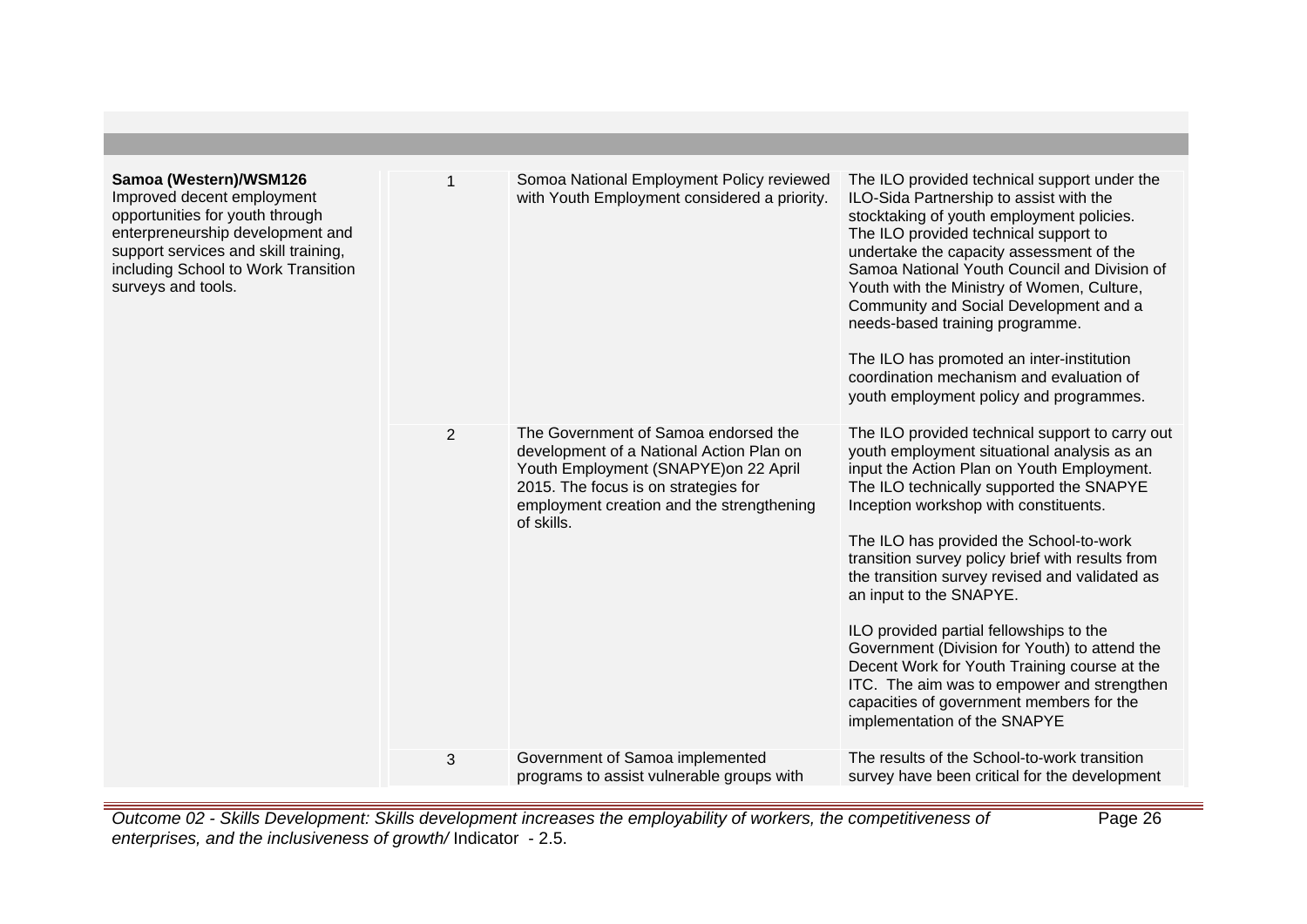|                         | focus on finding new jobs and skills to match<br>those jobs.                                                                                                                                                   | of new programmes.<br>ILO provided training on Youth Employment<br>Capacity Building for young people.<br>ILO led the youth forum and contributed to<br>reflecting the voices of small island states in<br>the post-2015 development agenda. |
|-------------------------|----------------------------------------------------------------------------------------------------------------------------------------------------------------------------------------------------------------|----------------------------------------------------------------------------------------------------------------------------------------------------------------------------------------------------------------------------------------------|
|                         | The Government of Samoa launched the<br>Development of Youth Employment<br>Programme to address youth unemployment.                                                                                            | Start and Improve Your Business training<br>materials produced and 4 local trainers<br>certified.                                                                                                                                            |
|                         |                                                                                                                                                                                                                | ILO contributed to promoting the employment<br>of youth with disabilities by attending the<br>Disability Forum in Nadi.                                                                                                                      |
|                         |                                                                                                                                                                                                                | ILO provided support to the Social<br>Entrepreneurship Awards that recognizes<br>community service and youth self-employment<br>in remote areas.                                                                                             |
|                         |                                                                                                                                                                                                                | ILO partnership with UNDP contributed to the<br>development of the Youth Employment<br>Programme.                                                                                                                                            |
|                         |                                                                                                                                                                                                                | ILO contributed to the implementation of the<br>YE-IP in collaboration with the UNDP to<br>promote young artists.                                                                                                                            |
| $\overline{\mathbf{4}}$ | The Government of Samoa has developed<br>bi-lingual information sheets and brochures to<br>provide information on employment services<br>for youth and was widely disseminated at a<br>range of public events. | ILO provided assistance with developing and<br>dissemination of advocacy and communication<br>materials on youth employment including "My<br>guide to employment"                                                                            |
|                         | There is an advocacy strategy on the Samoa<br>National Action Plans on Youth Employment.                                                                                                                       |                                                                                                                                                                                                                                              |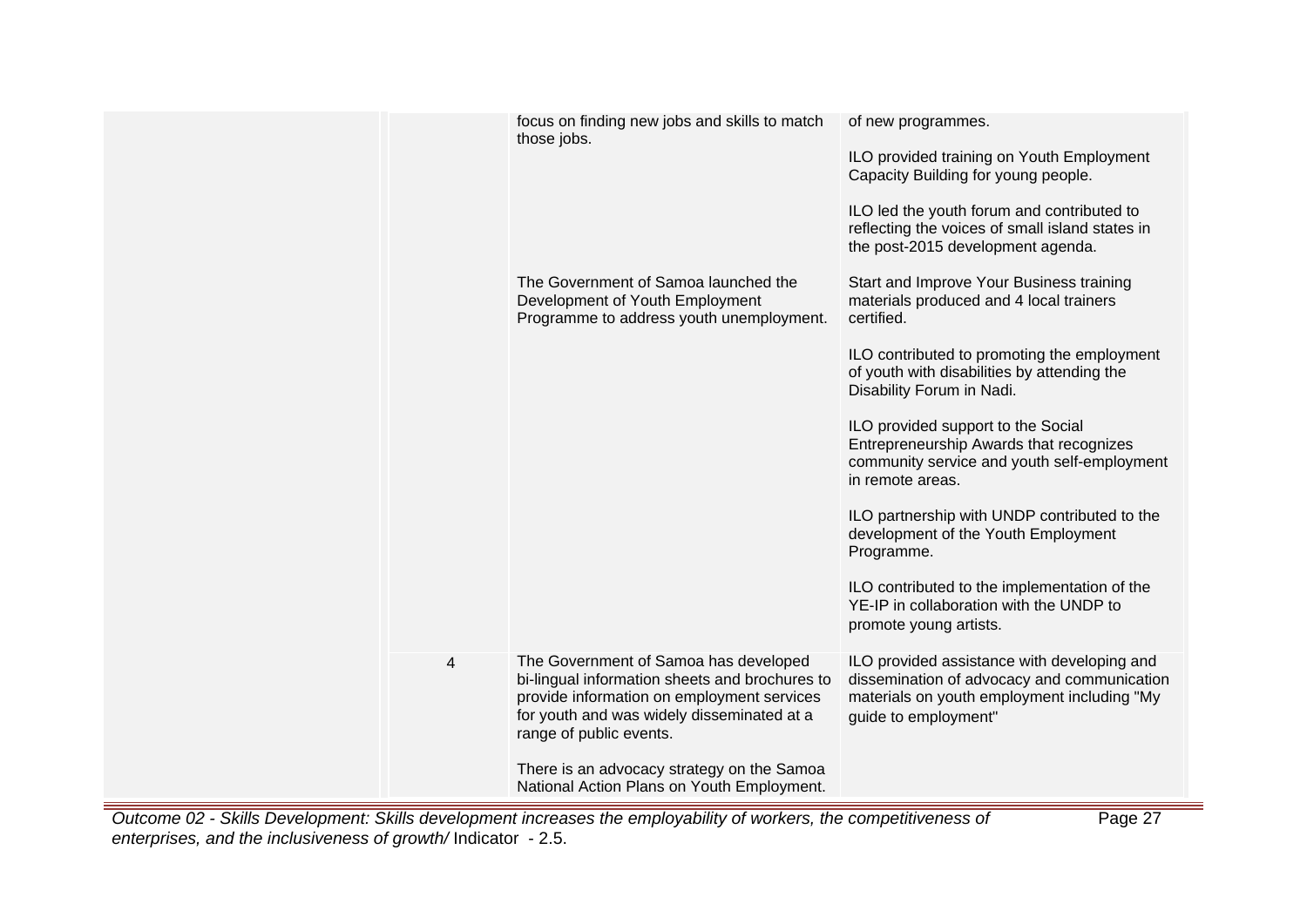**Additional CPO Information (This information should only be added when relevant and necessary and should not repeat information already entered under results or ILO contribution) a)Gender equality and non-discrimination b) Partnerships (external)**

- Ministry of Women, Community and Social Development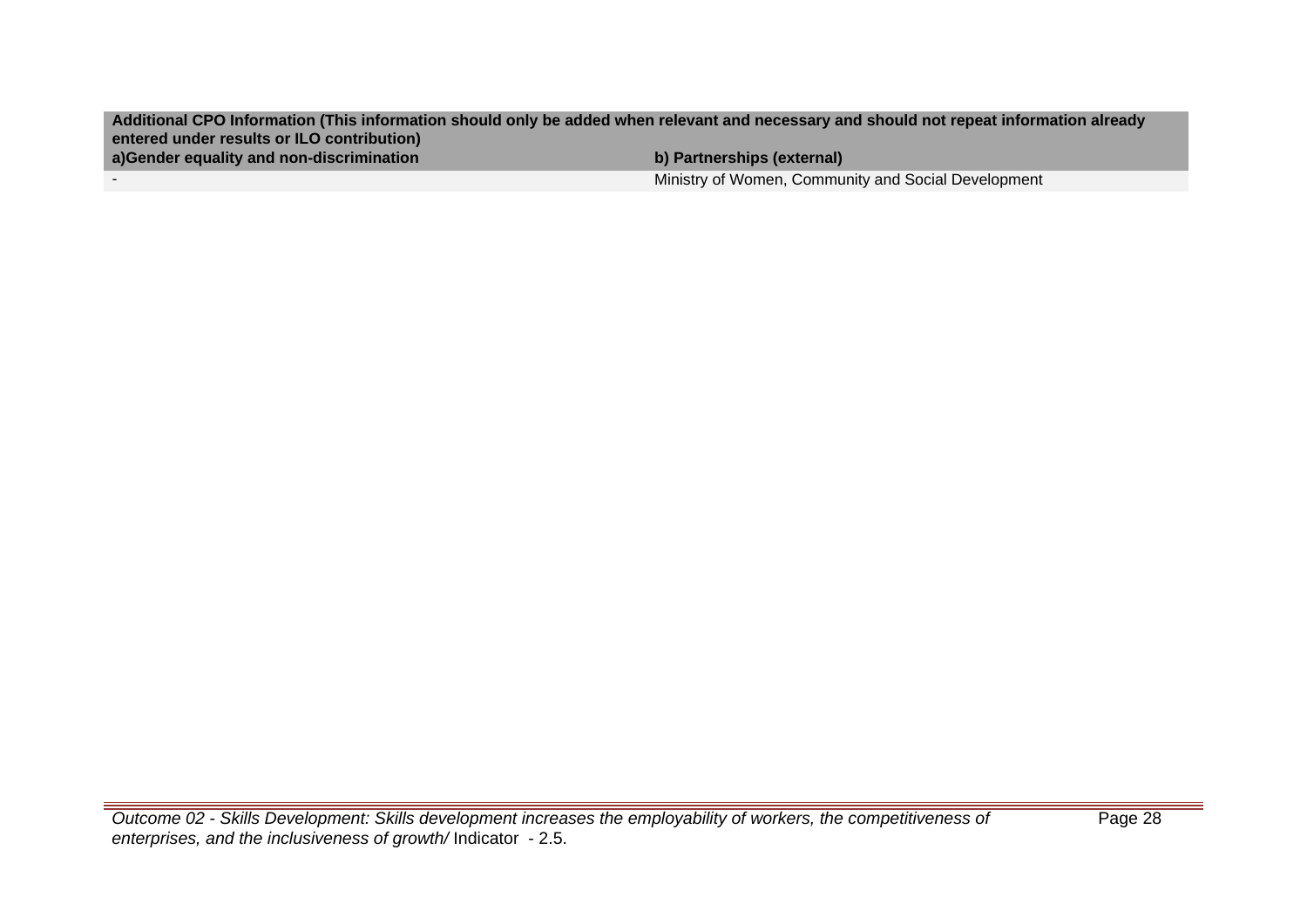| Sri Lanka/LKA102<br>Government and social partners<br>enhance employability and<br>productivity of young women and<br>men through market oriented skills<br>training and measures to facilitate<br>entry into the labour force | $\overline{2}$ | The National Action Plan situation analysis is<br>being drafted. In October 2015 the<br>consultative process will commence. A new<br>Coordinated Plan under the leadership of the<br>Ministry of Labour and Industrial Relations is<br>expected by November 2015.                                                                                                                                                                                                                                                                                                                                                                                                  | ILO conducted background studies and<br>coordinating national stakeholders to achieve<br>final integrated product. Action Plan to be<br>based on rendering existing policies<br>operational                                                                                                                                                                                                                                        |
|--------------------------------------------------------------------------------------------------------------------------------------------------------------------------------------------------------------------------------|----------------|--------------------------------------------------------------------------------------------------------------------------------------------------------------------------------------------------------------------------------------------------------------------------------------------------------------------------------------------------------------------------------------------------------------------------------------------------------------------------------------------------------------------------------------------------------------------------------------------------------------------------------------------------------------------|------------------------------------------------------------------------------------------------------------------------------------------------------------------------------------------------------------------------------------------------------------------------------------------------------------------------------------------------------------------------------------------------------------------------------------|
|                                                                                                                                                                                                                                | 3              | 1) New public private partnership involving<br>National Apprentice and Industrial Training<br>Authority (NAITA) and MAGA enterprises for<br>certified six months on the job training, to<br>deliver certificate leading courses launched.<br>2) New tertiary university students' internship<br>programme is to be launched in October<br>2015. Employment Federation of Ceylon to<br>EFC to run and coordinate the programme                                                                                                                                                                                                                                      | .1) ILO supported the initiative (with Maga<br>enterprises), coordinating stakeholders and<br>providing technical advice on the concept and<br>the implementation.<br>2) ILO provided support to the initial stage of<br>the initiative and initial investments (IT related<br>costs, salaries of coordinators). ILO helped<br>define the internship framework and<br>operational manual approved by the National<br>Stakeholders. |
|                                                                                                                                                                                                                                | 4              | 1) An on line youth entrepreneurship platform<br>being tested and to be launched by<br>November 2015. The Platform to be<br>managed and ran by the National Enterprise<br>Development Agency.<br>2) New youth rights at work adapted to Sri<br>Lanka being drafted. Training of facilitators<br>carried out in October 2014 in collaboration<br>with Ministry of Labour National Institute of<br>Labour Studies under Ministry of Labour.<br>Dissemination sessions to be carried out<br>October -December 2015 by a number of<br>national partners, including Department of<br>Manpower and Employment, Employers<br>Federation of Ceylon, National Youth Service | 1) ILO supported the development of the<br>platform. Built extensive buy in with partners<br>operating in the business development<br>services set up and supported its design,<br>dissemination and launching.<br>1) ILO procured and technically advised on<br>main contents and local adaptation, organized<br>and facilitated training of trainers and some of<br>the dissemination sessions.                                  |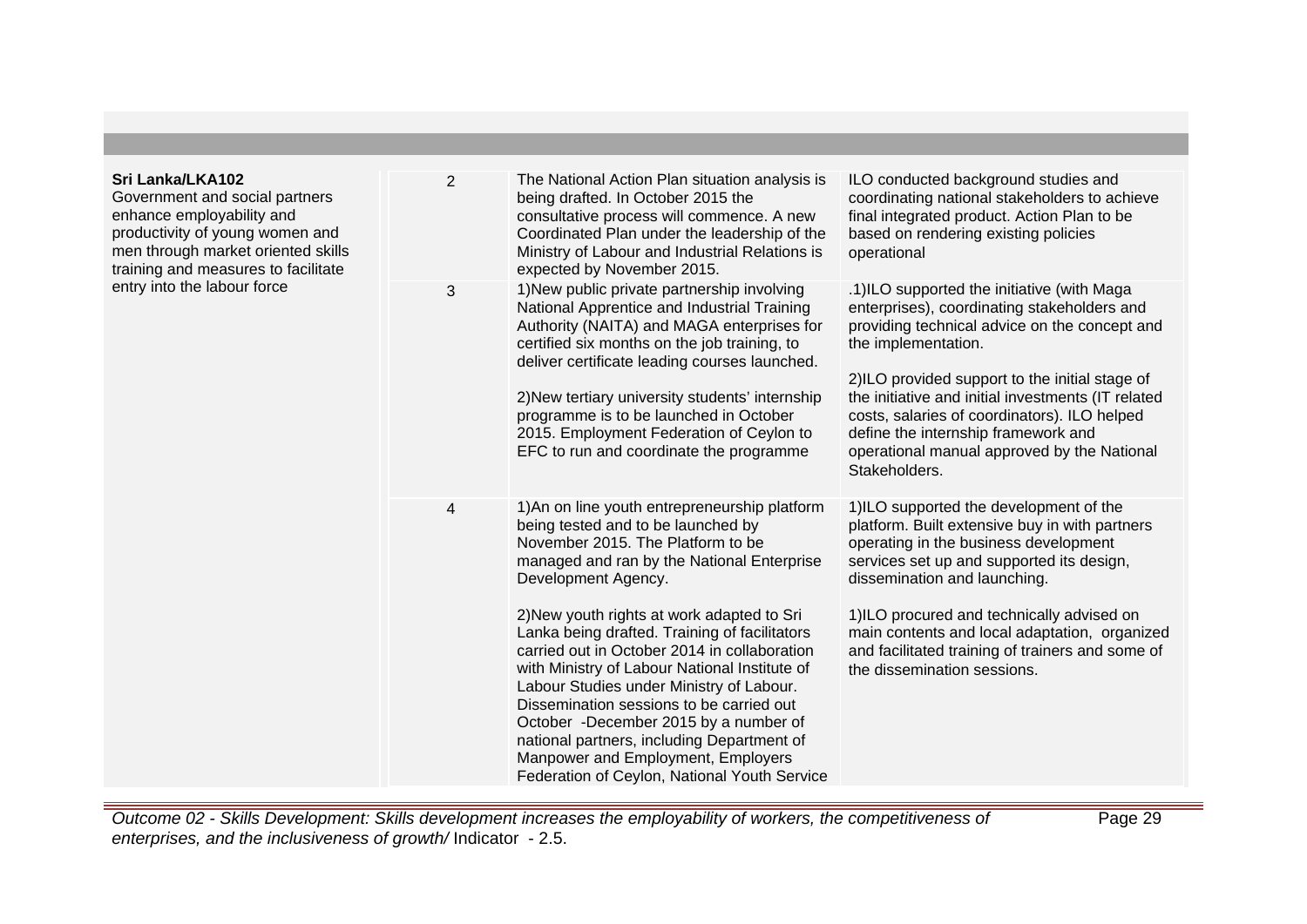|                                                                                                                                                                                                                              | Council. |                                                                                                                                                                                                                                                                                                                                                                                             |  |  |
|------------------------------------------------------------------------------------------------------------------------------------------------------------------------------------------------------------------------------|----------|---------------------------------------------------------------------------------------------------------------------------------------------------------------------------------------------------------------------------------------------------------------------------------------------------------------------------------------------------------------------------------------------|--|--|
| Additional CPO Information (This information should only be added when relevant and necessary and should not repeat information already                                                                                      |          |                                                                                                                                                                                                                                                                                                                                                                                             |  |  |
| entered under results or ILO contribution)                                                                                                                                                                                   |          |                                                                                                                                                                                                                                                                                                                                                                                             |  |  |
| a)Gender equality and non-discrimination                                                                                                                                                                                     |          | b) Partnerships (external)                                                                                                                                                                                                                                                                                                                                                                  |  |  |
| - Gender data analysis at the roots of new action plan. Labour rights guide<br>specifically addressing the issue of gender discrimination and GBV.<br>Entrepreneurship platform to include specific contents for young women |          | - Partnership with Tripartite Partners established for labour rights training<br>and tertiary students internship scheme.<br>-PPP established with MAGA enterprises and to be expanded to Institute for<br>Construction Training and Development.<br>- Labour rights guide dissemination to be carried out with programmes and<br>trainers from fellow UN agencies (UNFPA, UNDP, UNV, IOM). |  |  |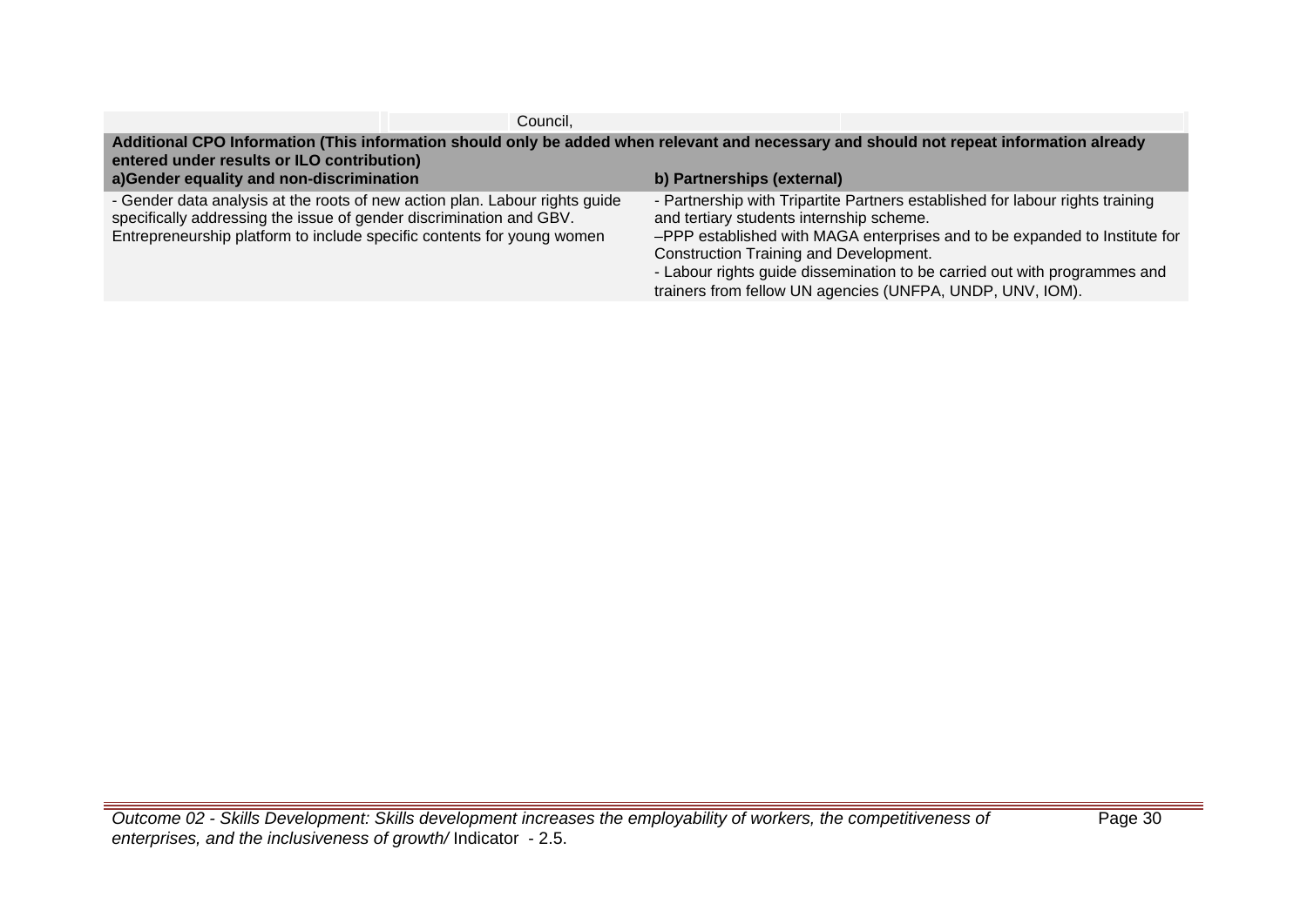| <b>Europe and Central Asia</b>                                                                                                                    |                |                                                                                                                                                                                                                                                      |                                                                                                                                                                                                                                                                                                                                                                                                                                                                                                                                                                                                                                  |
|---------------------------------------------------------------------------------------------------------------------------------------------------|----------------|------------------------------------------------------------------------------------------------------------------------------------------------------------------------------------------------------------------------------------------------------|----------------------------------------------------------------------------------------------------------------------------------------------------------------------------------------------------------------------------------------------------------------------------------------------------------------------------------------------------------------------------------------------------------------------------------------------------------------------------------------------------------------------------------------------------------------------------------------------------------------------------------|
| <b>Former Yugoslav Republic of</b><br>Macedonia/MKD130<br>[ACI2] Improving decent work<br>opportunities for youth through<br>knowledge and action |                | Government highlights young population as a<br>priority for employment solutions. Some of<br>the measures have included the suspension<br>of social security contributions<br>Government is establishing closer monitoring<br>of labour demand needs | ILO assisted the national statistics office to<br>carry out the School-to-work transition survey<br>(SWTS) and disseminated its results at a<br>tripartite national workshop.<br>ILO provided high level advice to Ministry of<br>Labour on labour mismatch and PES role in<br>youth employment<br>RBSA funding has contributed to supporting<br>this work and to the achievement of the<br>reported results                                                                                                                                                                                                                     |
|                                                                                                                                                   | $\overline{2}$ | A second National Action Plan on Youth<br>employment was finalized and adopted by<br>Government on 25 August 2015. The<br>tripartite committee in charge had several<br>workshops for preparing and drafting the new<br>YE NAP during 2014 and 2015. | The ILO supported the entire exercise and<br>organized the workshops. Also, an<br>international officer and the national officer<br>gave guidance and technical assistance during<br>the process.<br>RBSA funding has contributed to supporting<br>this work and to the achievement of the<br>reported results                                                                                                                                                                                                                                                                                                                   |
|                                                                                                                                                   | 3              | Profiling system targeting young unemployed<br>was approved in June 2015;<br>The formulation of a new approach to<br>individual employment planning; and<br>The design of a dedicated line of employment<br>services targeting young unemployed      | The ILO assisted constituents to: implement a<br>rigorous impact evaluation of the active labour<br>market programmes implemented between<br>2008 and 2012; review the workflow and<br>service delivery system of the Employment<br>Service Agency<br>This consisted in establishing three staff<br>development programmes; conducted<br>approximately 200 participant/days of training<br>and 10 individual coaching sessions; and<br>preparing a number of guidelines, tools and<br>other learning materials on monitoring and<br>evaluation of active labour market programmes<br>targeting youth; profiling of labour market |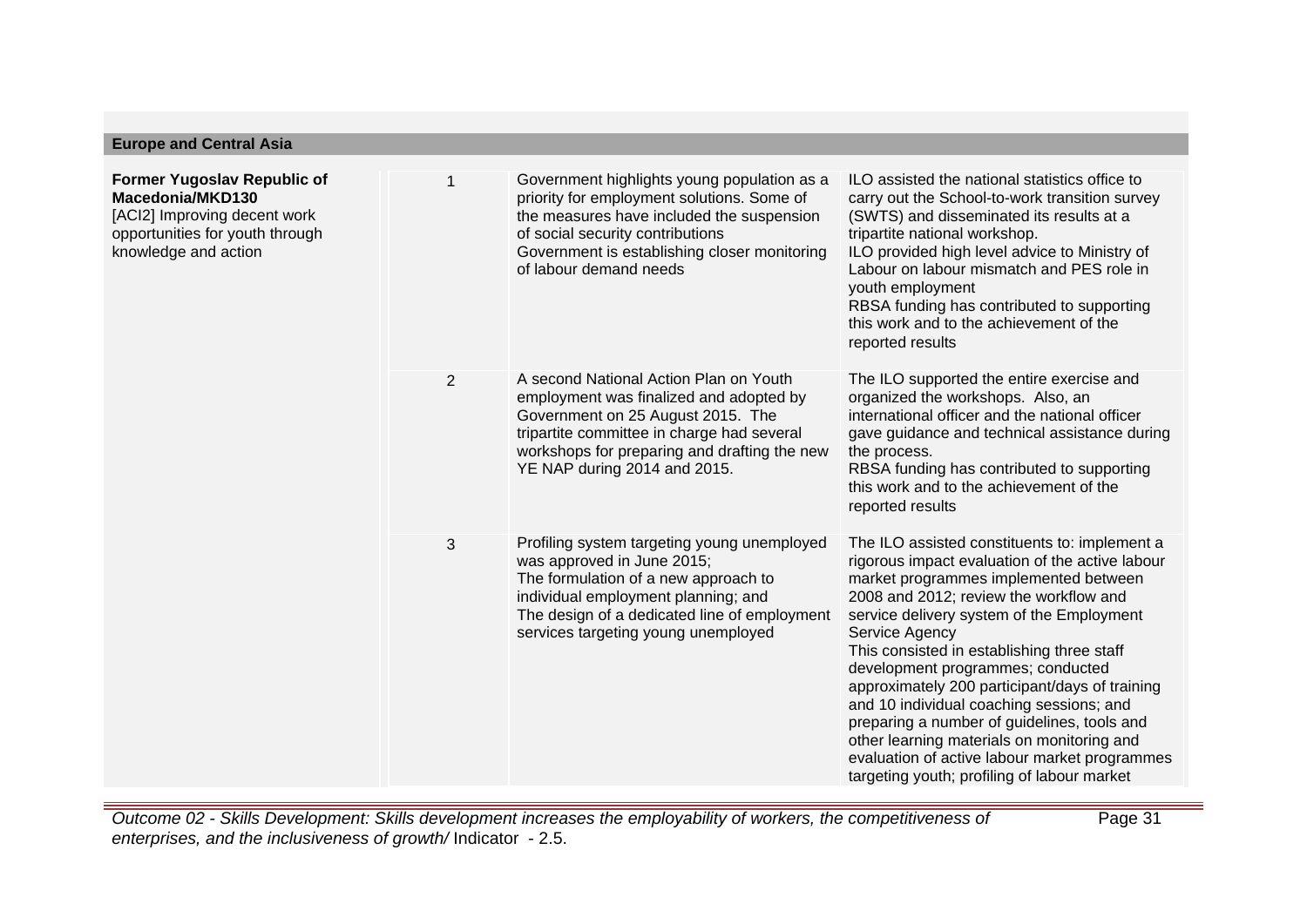|                                            | disadvantage and individual employment<br>planning, in order to better tailor solutions<br>better for hard-to-employ groups.<br>RBSA funding has contributed to supporting<br>this work and to the achievement of the<br>reported results |
|--------------------------------------------|-------------------------------------------------------------------------------------------------------------------------------------------------------------------------------------------------------------------------------------------|
|                                            | Additional CPO Information (This information should only be added when relevant and necessary and should not repeat information already                                                                                                   |
| entered under results or ILO contribution) |                                                                                                                                                                                                                                           |
| a)Gender equality and non-discrimination   | b) Partnerships (external)                                                                                                                                                                                                                |
|                                            | - UNDP for the 2015-2016 operational plan for PES                                                                                                                                                                                         |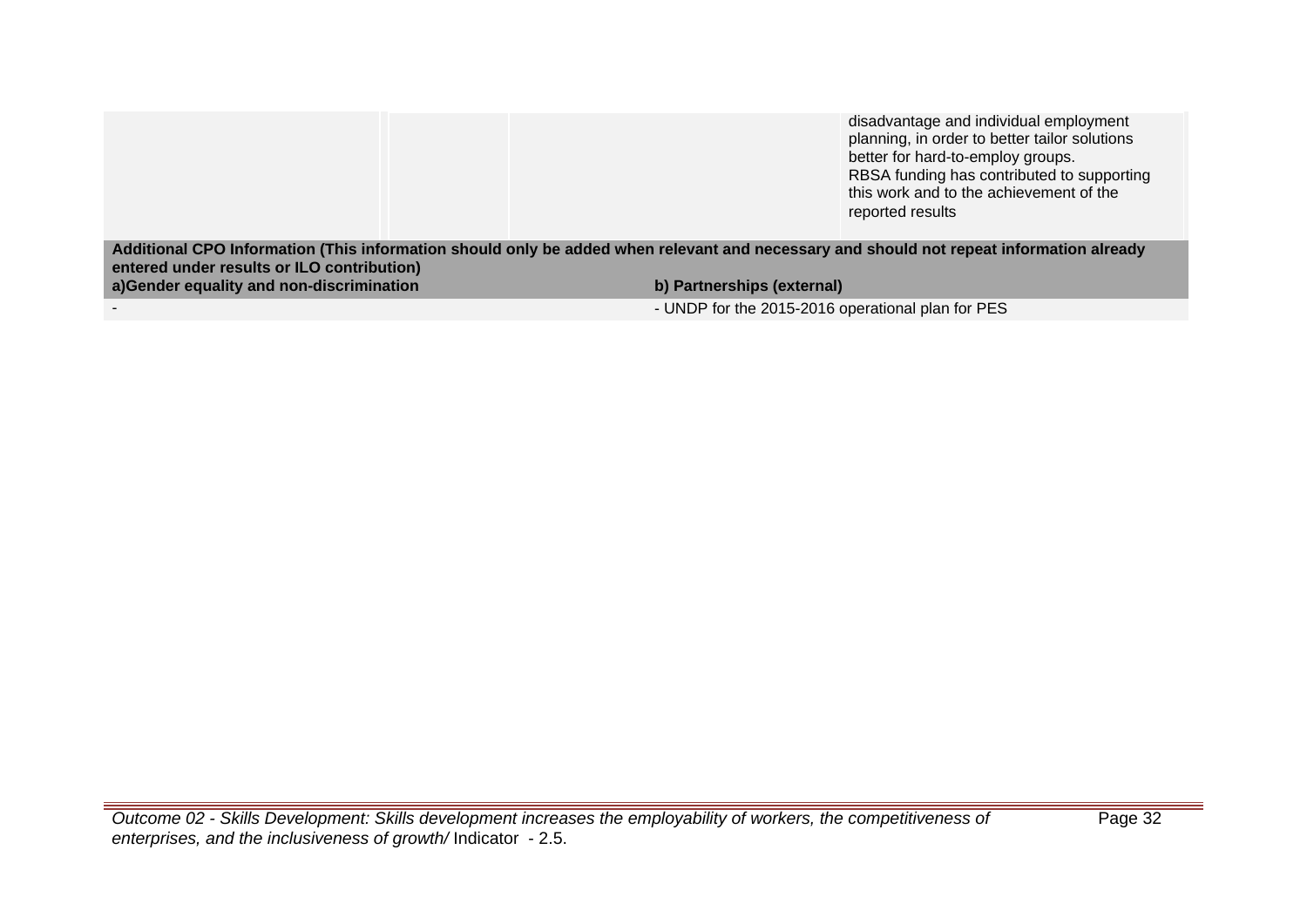## **Kazakhstan/KAZ159**

National policies and programmes to promote decent work for young women and men developed

| 1              | Specific youth employment objectives,<br>targets, outcomes and indicators have been<br>formulated and agreed upon by national<br>stakeholders and are included in national<br>employment policies, within the frameworks<br>of a National Action Plan on Youth<br>Employment (NAPYE). The final version of<br>the NAPYE was presented on 26 June 2015<br>at a multi-stakeholder conference in Astana.<br>It was developed over an 18 month period in<br>close collaboration between the ILO and a<br>National Technical Team. It is currently<br>being reviewed by government and is<br>expected to be officially adopted at the end of<br>2015.<br>Tripartite constituents and other stakeholders<br>involved in youth employment policy making<br>have committed themselves to<br>implementation of youth employment<br>interventions foreseen in the Action Plan. A<br>clear division of responsibilities between the<br>different stakeholders has been set up. | ILO provided technical extertise to constituents<br>in conducting a comprehensive review of YE<br>policies in Kazakhstan, identifying key<br>challenges and making policy<br>recommendations. The policy review served as<br>an evidence base for developing the priorities<br>of the NAPYE.<br>ILO supported data collection on YE policies<br>and programmes and its inclusion in the<br>YouthPol data base.<br>ILO facilitated the establishment of a regional<br>YE peer-review network and suported its<br>operationalization through knowledge-sharing<br>on YE practices among the network countries,<br>with participation of Kazakhstan as one of nine<br>countries.<br>ILO provided to constituents a series of<br>capacity-building sessions on thematic areas<br>related to YE (analysis of YE-related data,<br>analysis of macro-economic data for<br>employment policy- making, career guidance,<br>active and passive labour market programmes<br>targeted at youth, incentives to engage youth).<br>Study tour of Kazakh delegation to Germany<br>organized with the ILO support to study<br>German YE policies and the dual education<br>system. The ILO covered the participation of<br>the MoL's representative in the ITC course on<br>macroeconomic policies (July 2015). |
|----------------|---------------------------------------------------------------------------------------------------------------------------------------------------------------------------------------------------------------------------------------------------------------------------------------------------------------------------------------------------------------------------------------------------------------------------------------------------------------------------------------------------------------------------------------------------------------------------------------------------------------------------------------------------------------------------------------------------------------------------------------------------------------------------------------------------------------------------------------------------------------------------------------------------------------------------------------------------------------------|------------------------------------------------------------------------------------------------------------------------------------------------------------------------------------------------------------------------------------------------------------------------------------------------------------------------------------------------------------------------------------------------------------------------------------------------------------------------------------------------------------------------------------------------------------------------------------------------------------------------------------------------------------------------------------------------------------------------------------------------------------------------------------------------------------------------------------------------------------------------------------------------------------------------------------------------------------------------------------------------------------------------------------------------------------------------------------------------------------------------------------------------------------------------------------------------------------------------------------------------------------------------------------------------|
| $\overline{2}$ | National Technical Team (NTT) consisting of<br>representatives from the government and<br>social partners and in charge of developing a<br>NAPYE was established in January 2014.                                                                                                                                                                                                                                                                                                                                                                                                                                                                                                                                                                                                                                                                                                                                                                                   | ILO participated and provided technical inputs<br>during capacity- building sessions on how to<br>draft NAPYE (presentation of the ILO Guide on<br>formulation of a NEP and a Guide on how to                                                                                                                                                                                                                                                                                                                                                                                                                                                                                                                                                                                                                                                                                                                                                                                                                                                                                                                                                                                                                                                                                                  |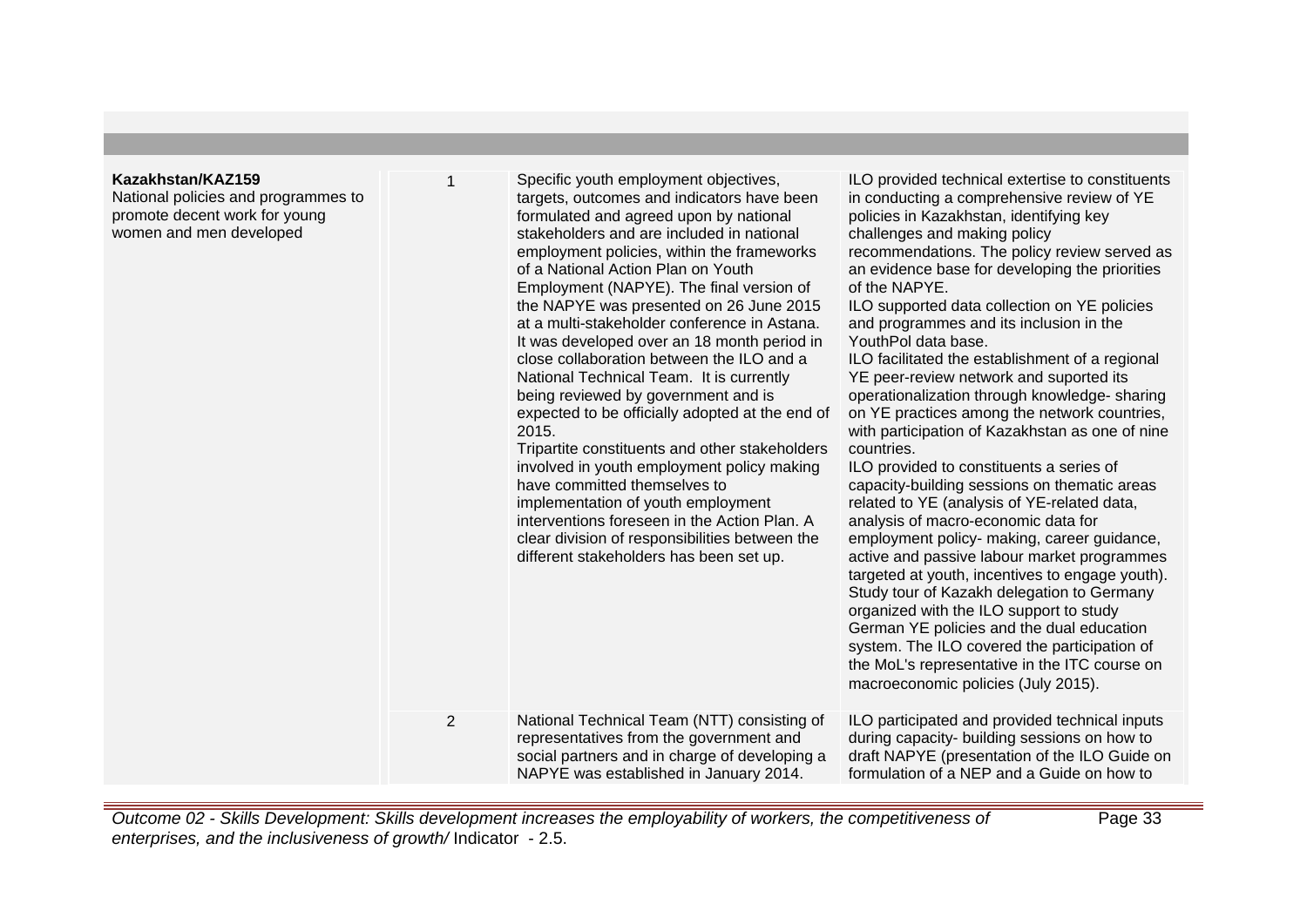Recurrent NTT meetings held to develop the NAPYE and agree on its contents, objectives and indicators.

NAPYE finalized, specifying youth employment objectives, targets, outcomes and indicators. Division of responsibilities for practical implementation of the NAPYE established between the stakeholders. NAPYE officially adopted by the Government (expected by the end of 2015).

draft a NAP YE), and supported further dissemination of the ILO guidelines. ILO coordinated the establishment of a NTT in charge of developing the NAPYE and facilitated the meetings of the NTT for discussions of the draft versions of the NAPYE (totally fice meetings held). ILO provided technical expertise in drafting of the NAPYE based on priorities established by the NTT and coordinated the finalization of the NAPYE by collecting and incorporating comments from the NTT Members. Till end 2015: presentation of the final NAPYE and holding consultations with national stakeholders on its practical implementation.

**Additional CPO Information (This information should only be added when relevant and necessary and should not repeat information already entered under results or ILO contribution)**

#### **a)Gender equality and non-discrimination b) Partnerships (external)**

Prior to the development of the NAPYE, a review of youth employment policies in Kazakhstan was conducted. The review collected and analysed employment related data, which was consistently disaggregated by gender (with the exception of the few cases where no gender specific data existed). Consequently, the policy recommendations stemming from the policy review, as well as the priorities established under the National Action Plan, takes into account gender inequalities and other types of inequalities, for example in the employment situation of different youth cohorts.

One of the channels through which the Kazakh constituents are developing national policies and programs promoting youth employment is an emerging sub-regional partnership on youth employment. The partnership includes governments and social partners of the sub-region and is functioning through peer review network.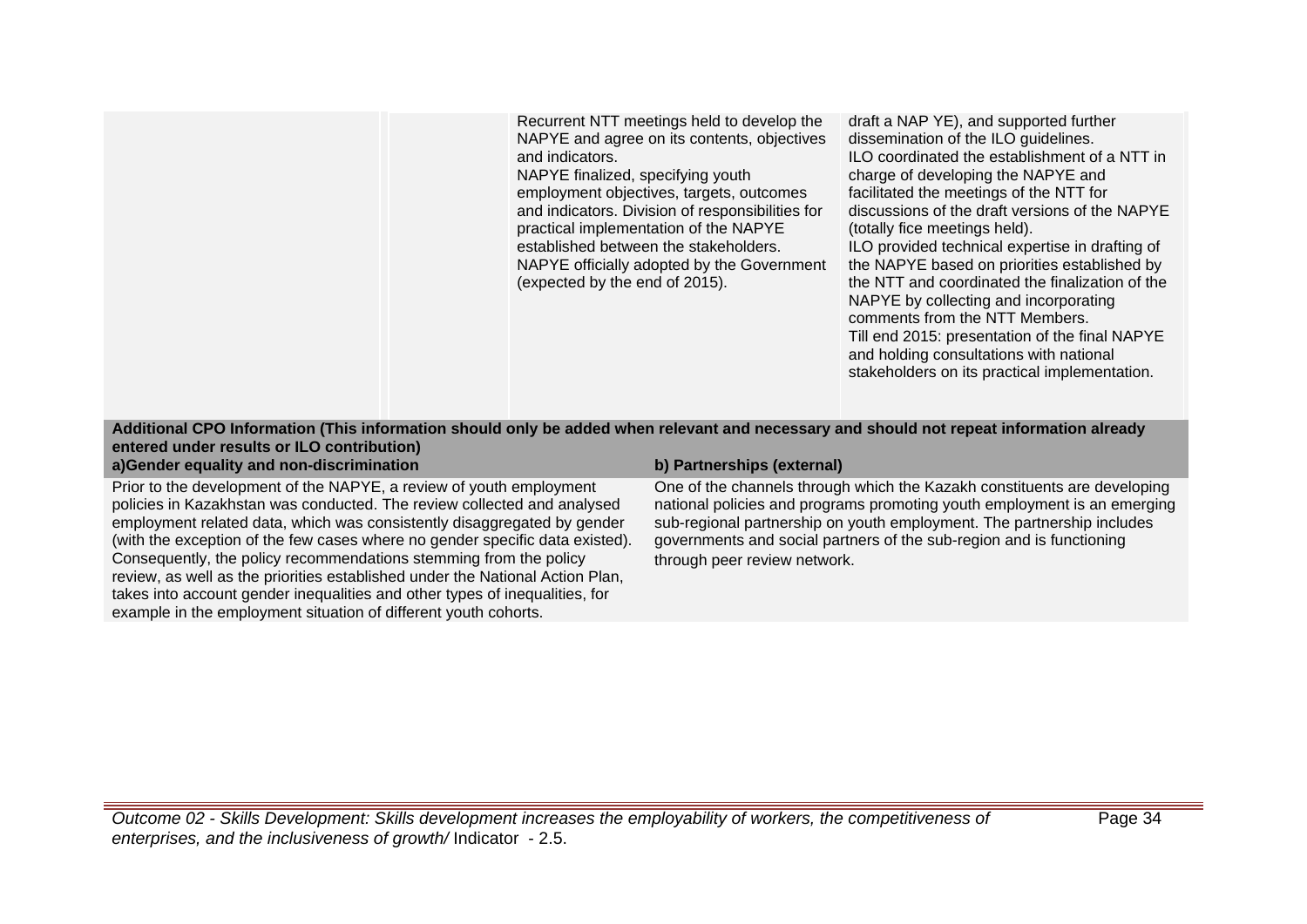### **Cyprus/CYP901**

An integrated national strategy on jobs and skills for youth is developed and implemented

| 2 | In 2014, the government, in collaboration with<br>the social partners, adopted the Cyprus<br>national action plan for youth employment<br>with the objective of reforming labour market<br>policies for young people aged 15-29,<br>improving design and targeting of these<br>policies and introducing an activation strategy<br>that has young people neither in education<br>nor in employment or training as target group.<br>The plan contains implementation<br>arrangements and provides financial<br>allocations for its implementation during the<br>period 2014-16. | The<br>polio<br>facil<br>of L<br>the :<br>prov<br>prio<br>set o<br>asse |
|---|-------------------------------------------------------------------------------------------------------------------------------------------------------------------------------------------------------------------------------------------------------------------------------------------------------------------------------------------------------------------------------------------------------------------------------------------------------------------------------------------------------------------------------------------------------------------------------|-------------------------------------------------------------------------|
| 4 | In 2014 the government adopted and started<br>the implementation of a national programme<br>to give a good-quality offer in the form of a<br>job, apprenticeship, traineeship, or continued<br>education to all young people aged 15-24                                                                                                                                                                                                                                                                                                                                       | The<br>asse<br>prog<br>sup<br>of a                                      |

within four months from becoming unemployed or leaving school. The programme is based on the EU

Recommendation on "Establishing a Youth

ILO conduced and in-depth review of cies for youth employment in Cyprus and litated policy dialogue between the Ministry abour and other government institutions, social partners and youth organizations. It vided advisory services for the design of the rities of the plan and the development of a of indicators to monitor performance and ess results.

ILO provided advisory services for the essment of past and ongoing labour market grammes targeting young people and ported the government in the development of an integrated model of labour market programmes and services for young people. It also gave technical support for the preparation of the Youth Guarantee Implementation Plan and for the costing of the measures included in the national programme.

Guarantee".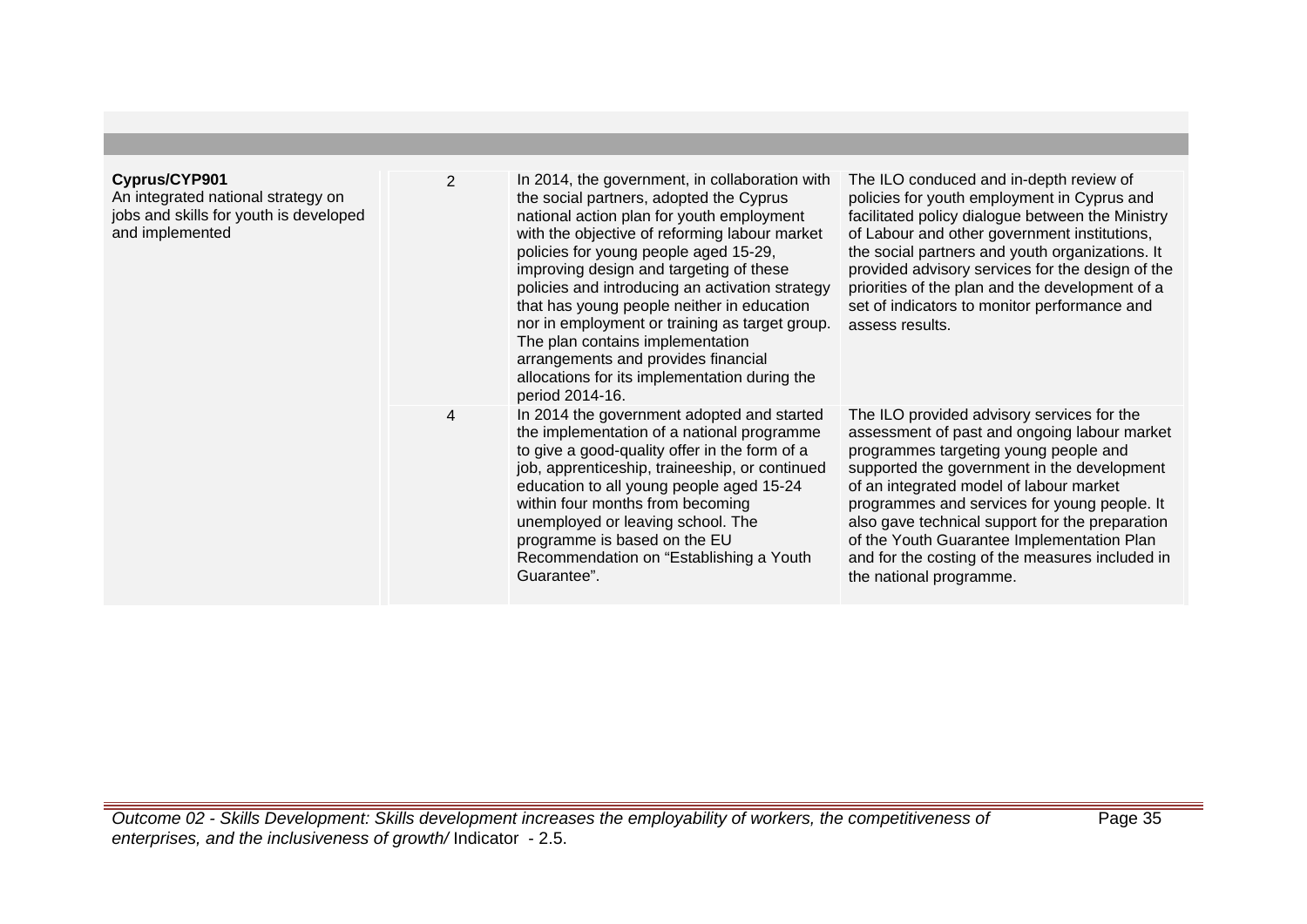# **Latin America and the Caribbean**

| Ecuador/ECU154<br>Plan nacional de promoción del<br>empleo juvenil, con enfoque de<br>genero, desarrollado y puesto en<br>marcha. | 1              | El Ministerio del Trabajo ha reforzado el<br>nuevo Consejo Nacional de Trabajo y<br>Salarios (CNTS) a través del desarrollo de<br>una propuesta que guie el abordaje del tema<br>de empleo juvenil dentro de esta entidad.                                                                                                                                                                                                                                                                        | La OIT apoyó al Ministerio del Trabajo en el<br>desarrollo e identificación de la propuesta que<br>contiene temas claves a tratar en el CNTS con<br>respecto a la temática de empleo juvenil.                                                                                                                                                                                                                                                                                                                                                                                             |
|-----------------------------------------------------------------------------------------------------------------------------------|----------------|---------------------------------------------------------------------------------------------------------------------------------------------------------------------------------------------------------------------------------------------------------------------------------------------------------------------------------------------------------------------------------------------------------------------------------------------------------------------------------------------------|-------------------------------------------------------------------------------------------------------------------------------------------------------------------------------------------------------------------------------------------------------------------------------------------------------------------------------------------------------------------------------------------------------------------------------------------------------------------------------------------------------------------------------------------------------------------------------------------|
|                                                                                                                                   | $\overline{2}$ | Portafolio de incentivos a la inserción laboral<br>de los jóvenes (subsidios a la contratación, a<br>la formación y desgravaciones del impuesto<br>a la renta) desarrollado y sistematizado,<br>discutido con los mandantes en espacios de<br>diálogo social y presentado al Consejo de<br>Trabajo                                                                                                                                                                                                | La OIT proporcionó asistencia técnica para la<br>revisión de experiencias regionales de<br>incentivos a la contratación juvenil,<br>identificando un portafolio de incentivos para<br>someterlos a discusión y consulta en espacios<br>de diálogo social y canalización hacia el<br>Consejo de Trabajo                                                                                                                                                                                                                                                                                    |
|                                                                                                                                   | 3              | El Ministerio del Trabajo cuenta con un<br>paquete de medidas para crear incentivos<br>en las empresas para la contratación de<br>jóvenes basada en buenas prácticas<br>internacionales, con énfasis en las<br>poblaciones vulnerables, en coordinación con<br>los actores sociales.<br>Se realizó la encuesta sobre orientación<br>vocacional a 2064 jóvenes de los últimos<br>años de bachillerato de colegios públicos y<br>privados de las ciudades de Quito,<br>Guayaquil, Manta y Babahoyo. | La OIT apoyó al Ministerio del Trabajo en la<br>elaboración de una propuesta de un esquema<br>de incentivos para la inserción laboral de<br>jóvenes en las empresas. También se brindó<br>asistencia para la elaboración de un esquema<br>de las mejores prácticas internacionales para<br>conocer las experiencias en cuanto a políticas,<br>proyectos y programas que se están<br>desarrollando en la región, para mejorar la<br>inserción de jóvenes en un mercado laboral<br>formal.<br>La OIT apoyó en el análisis factorial de la<br>encuesta para determinar la validez del mismo. |
|                                                                                                                                   | 4              | El Ministerio del Trabajo ha contribuido a la<br>promoción de la empleabilidad juvenil en<br>Ecuador a través del: Diseño y puesta en<br>marcha de la plataforma digital para difundir<br>los resultados de un diagnóstico                                                                                                                                                                                                                                                                        | La OIT brindó insumos técnicos y prácticos<br>para el desarrollo y la creación de la<br>plataforma digital que está al servicio de los<br>jóvenes de las ciudades donde se generó la<br>información, Quito, Guayaquil y Manta, la                                                                                                                                                                                                                                                                                                                                                         |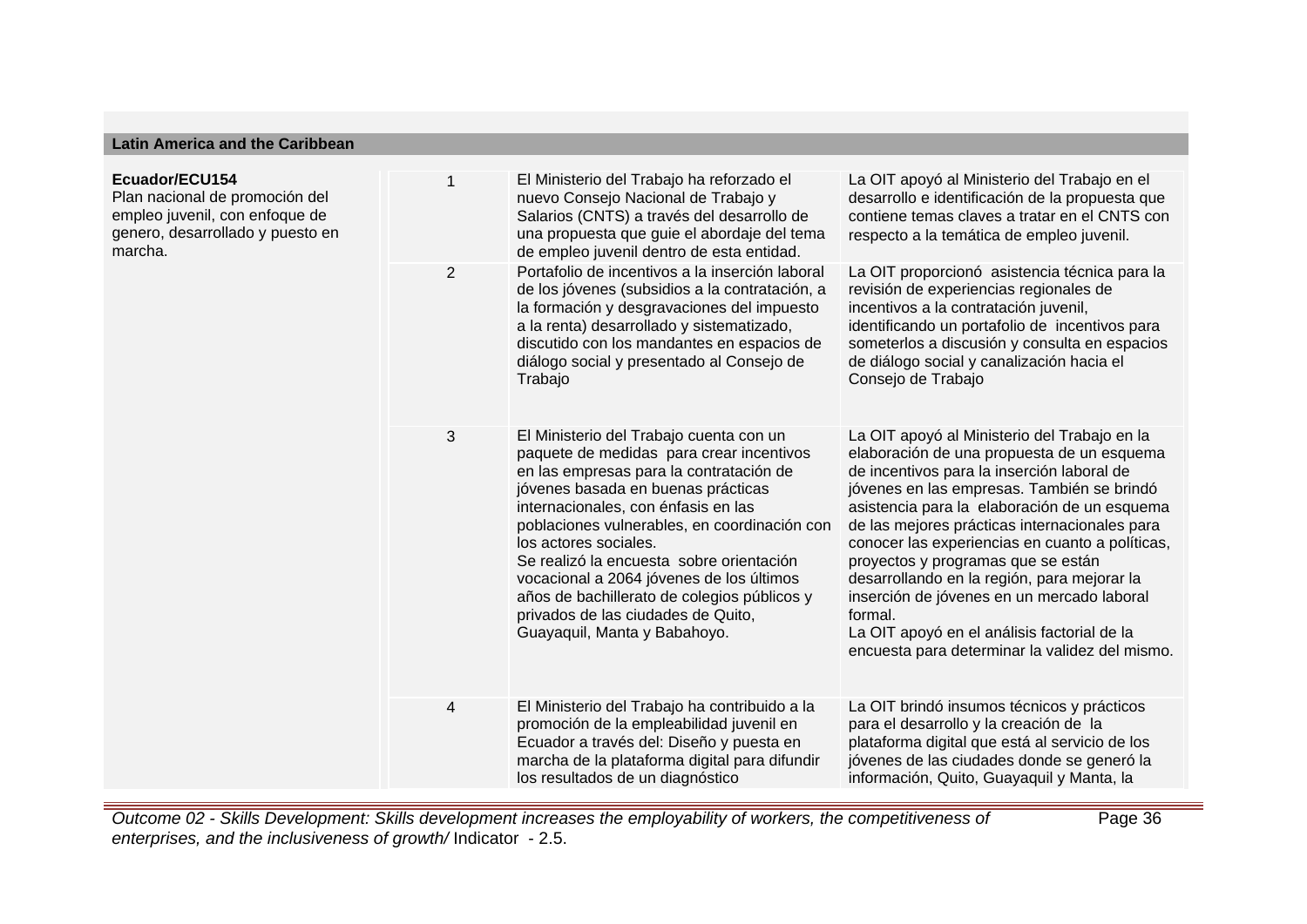| georeferencial de demanda laboral de<br>jóvenes en Quito, Guayaquil y Manta como<br>plan piloto, para alimentar los datos del<br>Servicio Público de Empleo.<br>El Servicio Público de Empleo a través de la<br>impresión de material informativo y<br>promocional sobre los servicios brindados<br>por el Servicio de Orientación Vocacional de<br>la Red Socio Empleo, con énfasis en<br>jóvenes, contribuyó a una mejor decisión de<br>los jóvenes en cuanto a la generación de su<br>plan de vida. | plataforma recoge la información de las oferta<br>educativa en el Ecuador vs. Las necesidades<br>del sector privado en relación a la demanda<br>laboral, también se realizó un mapeo de<br>oportunidades del mercado laboral de jóvenes. |
|--------------------------------------------------------------------------------------------------------------------------------------------------------------------------------------------------------------------------------------------------------------------------------------------------------------------------------------------------------------------------------------------------------------------------------------------------------------------------------------------------------|------------------------------------------------------------------------------------------------------------------------------------------------------------------------------------------------------------------------------------------|
|                                                                                                                                                                                                                                                                                                                                                                                                                                                                                                        |                                                                                                                                                                                                                                          |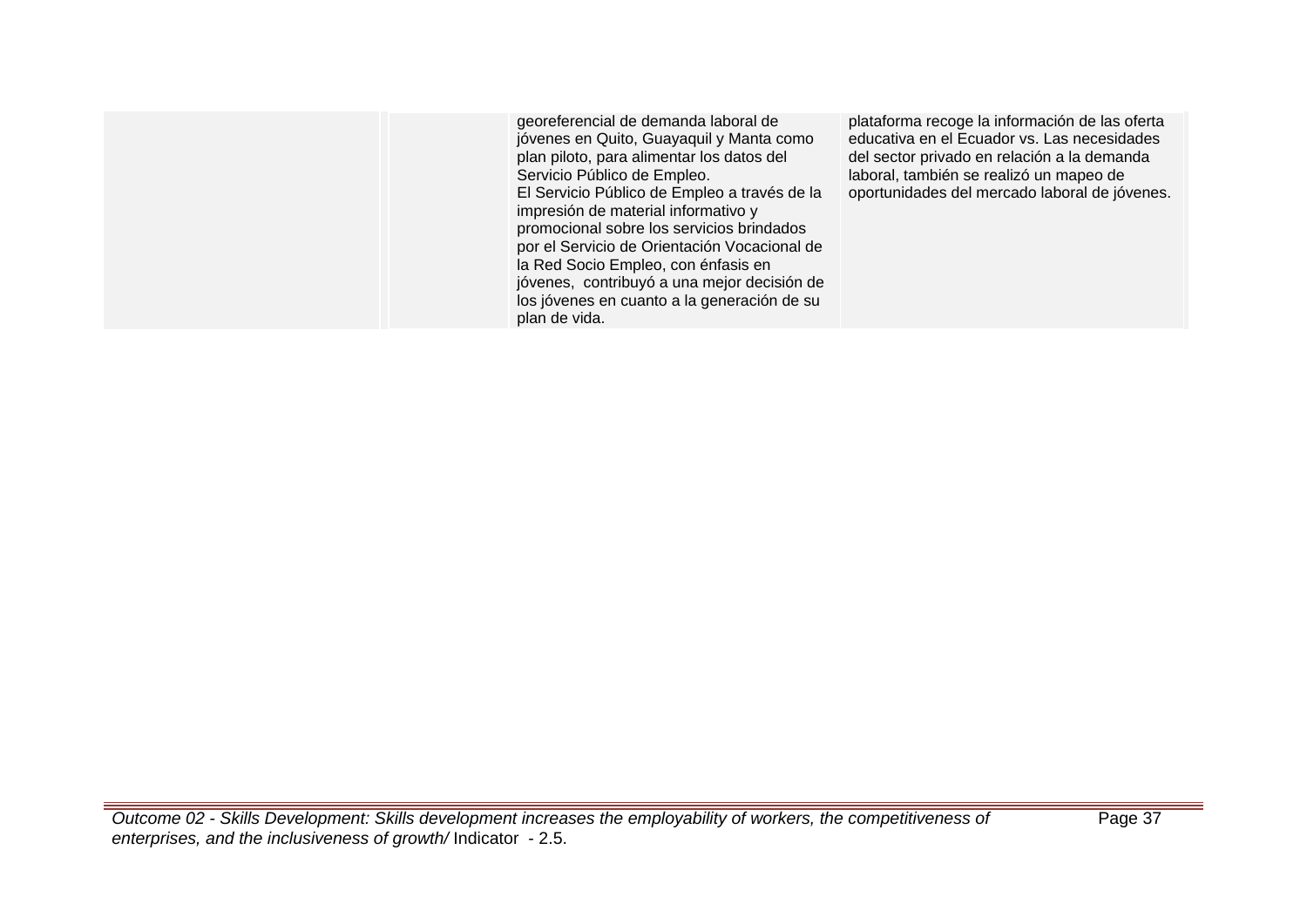| Brazil/BRA108<br>[ACI2] Politicas publicas para<br>estimular el empleo y ampliar las<br>oportunidades para los jovenes son<br>implementadas. |                | El Gobierno de Estado de Rio Grande do Sul<br>instituyó el Decreto 51.731 de 13 de agosto<br>de 2014 creando el Grupo de Trabajo,<br>coordinado por la Secretaria de Justicia de<br>Derechos Humanos, con la finalidad de<br>construcción de la Agenda "Gaúcha" de<br>Trabajo Decente para la Juventud. La<br>expectativa es que la Agenda esté finalizada<br>y aprobada hasta fines de 2016.                                                                | La OIT ha prestado asistencia técnica al<br>gobierno de Estado a través de una consultoría<br>especializada para apoyar en la elaboración<br>del documento y en la articulación con las<br>contrapartes. Además, la OIT ha contratado<br>una consultoría que realizó un diagnóstico de<br>la situación del trabajo decente de la juventud<br>en el Estado de Rio Grande do Sul, articulando<br>políticas de educación y trabajo que fue<br>acordado entre la OIT, el Consejo Estatal de la<br>Juventud y el Gobierno Estatal. Este<br>diagnóstico es el insumo para la construcción<br>de la Agenda Estatal de Trabajo Decente para<br>la Juventud. La OIT proporcionó apoyo técnico<br>para la realización del inventario de empleo<br>juvenil (Youth Employment Inventory) y para el<br>análisis de información sobre el diseño y la<br>implementación de programas activos del<br>mercado laboral para jóvenes.<br>RBSA funding has contributed to supporting<br>this work and to the achievement of the<br>reported results |
|----------------------------------------------------------------------------------------------------------------------------------------------|----------------|--------------------------------------------------------------------------------------------------------------------------------------------------------------------------------------------------------------------------------------------------------------------------------------------------------------------------------------------------------------------------------------------------------------------------------------------------------------|---------------------------------------------------------------------------------------------------------------------------------------------------------------------------------------------------------------------------------------------------------------------------------------------------------------------------------------------------------------------------------------------------------------------------------------------------------------------------------------------------------------------------------------------------------------------------------------------------------------------------------------------------------------------------------------------------------------------------------------------------------------------------------------------------------------------------------------------------------------------------------------------------------------------------------------------------------------------------------------------------------------------------------|
|                                                                                                                                              | $\overline{2}$ | El Subcomité de Juventud de la Agenda<br>Nacional de Trabajo Decente en Brasil,<br>entidad tripartito y paritario coordenado por el<br>Ministerio de Trabajo y Empleo y la<br>Secretaría Nacional de Juventud, avanzó en<br>la elaboración de un Plano Nacional de<br>Trabajo Decente para la Juventud (que<br>contiene Desafíos, Metas, Resultados e<br>Indicadores), con la expectativa que el<br>PNTDJ esté finalizado y aprobado hasta<br>fines de 2015. | La OIT acompañó el trabajo del Subcomité,<br>dándole su apoyo técnico constante en las<br>discusiones hacía la elaboración del Plano de<br>Trabajo Decente para la Juventud. Para<br>informar las discusiones y la elaboración del<br>Plano, la OIT ha producido dos documentos<br>claves: (1) un Diagnóstico de Trabajo Decente<br>para la Juventud en Brasil (junto con el<br>Instituto de Investigación Económica Aplicada,<br>IPEA); y (2) una Compilación y Análisis de las<br>Políticas Públicas para los/las Jóvenes (junto                                                                                                                                                                                                                                                                                                                                                                                                                                                                                              |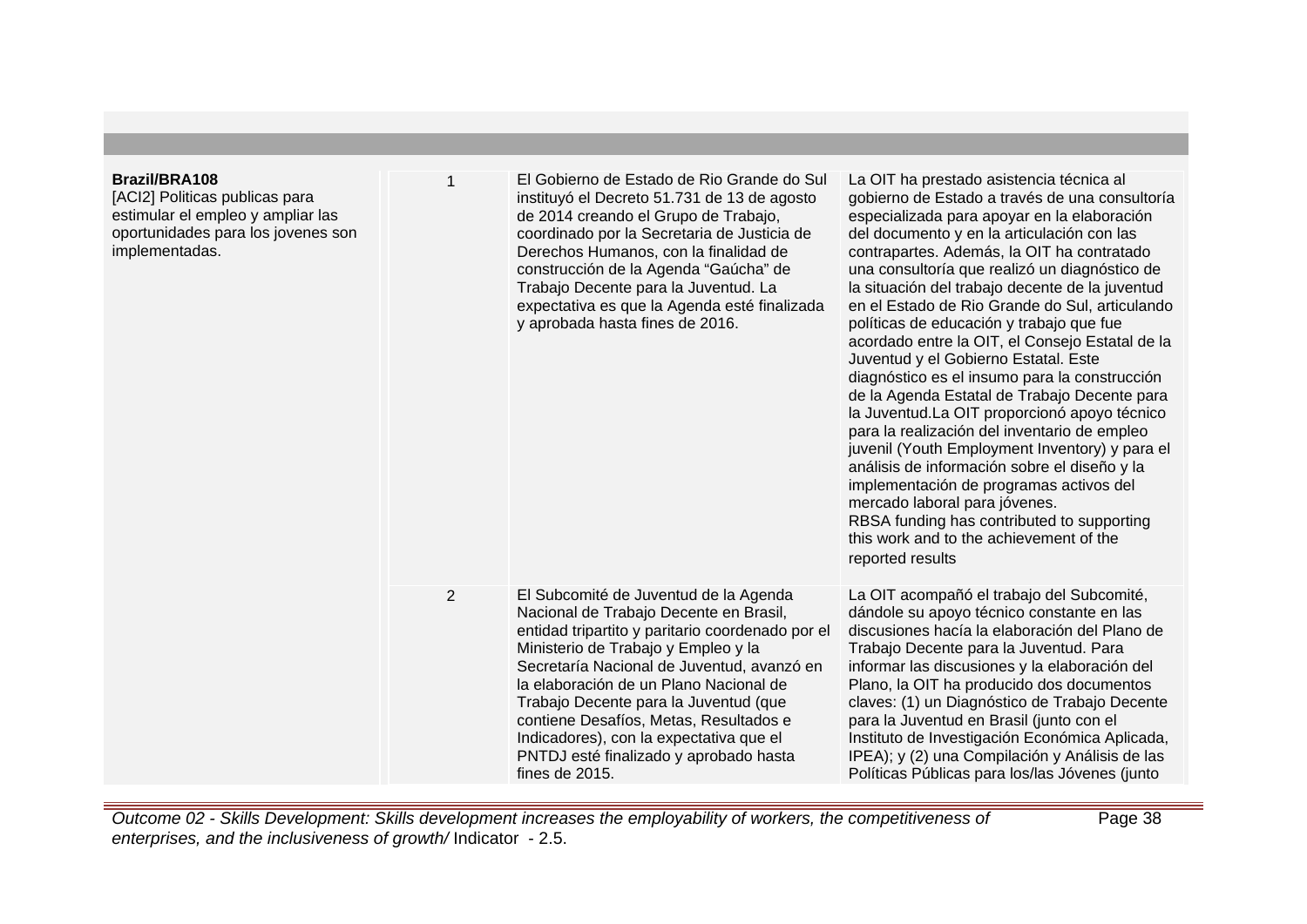|   |                                                                                                                                                                                                                                                                                                                                                                                                                                                                                                                                                                                                                                                                            | con la Secretaría Nacional de Juventud). En la<br>misma forma, se ha financiado otros estudios<br>de apoyo para las discusiones en los temas de<br>la Ley de Aprendizaje, Jóvenes<br>Emprendedores y el Empleo Juvenil y<br>Informalidad.<br>RBSA funding has contributed to supporting<br>this work and to the achievement of the<br>reported results                                                                                                                                                                                                                                                     |
|---|----------------------------------------------------------------------------------------------------------------------------------------------------------------------------------------------------------------------------------------------------------------------------------------------------------------------------------------------------------------------------------------------------------------------------------------------------------------------------------------------------------------------------------------------------------------------------------------------------------------------------------------------------------------------------|------------------------------------------------------------------------------------------------------------------------------------------------------------------------------------------------------------------------------------------------------------------------------------------------------------------------------------------------------------------------------------------------------------------------------------------------------------------------------------------------------------------------------------------------------------------------------------------------------------|
| 3 | El Gobierno de Bahía lanzó en 2014 un<br>programa para la promoción del trabajo<br>decente para jóvenes en situación de<br>medidas socio educativas (privación de<br>libertad por infracción criminal). Fueron más<br>de 200 jóvenes (más de 90%<br>afrodecendientes) y gestores formados para<br>ampliar las capacidades de dialogo, estudios<br>y acceso a programas de formación<br>profesional. Eso proyecto es llamado "Versos<br>de Libertad" y propone mejorar la capacidad<br>de los jóvenes de expresión y aprendizaje<br>para ampliar las posibilidades de formación y<br>empleabilidad. El proyecto está relacionado a<br>otros programas de inserción laboral. | La OIT elaboró la propuesta de proyecto,<br>participó de la edición de los materiales de<br>sistematización, junto con la Fundación José<br>Silveira. Ha sido responsable por el diálogo<br>entre la Fundación y el Gobierno y participó<br>como facilitadora en todas las oficinas de<br>formación de los jóvenes. La propuesta fue<br>enviada a dos Ministerios que están<br>interesados en ampliar la buena práctica para<br>otros estados y países a través de la<br>cooperación sur-sur.<br>RBSA funding has contributed to supporting<br>this work and to the achievement of the<br>reported results |
| 4 | El Gobierno de Brasil, con apoyo directo de<br>la fundación "Roberto Marinho" que es parte<br>de la Rede Globo de Televisión, lanzó la<br>campaña "Aprendiz Legal" para informar y<br>divulgar sobre la ley de aprendizaje en Brasil.<br>Esta ley determina que las medias y grandes<br>empresas contraten jóvenes entre 14 y 24<br>años como aprendices, llegando a una cuota<br>de 5% a 15% de la totalidad de funcionarios.<br>La campaña fue lanzada en 2015 por medio<br>de sitios, videos en internet y televisión,                                                                                                                                                  | La OIT sostuvo una serie de reuniones con el<br>equipo de la Fundación para discutir la ley de<br>aprendizaje y verificar la mejor manera de<br>comunicar con el público. También apoyó con<br>la divulgación para las contrapartes y con<br>capacitaciones sobre el tema en empresas<br>utilizando materiales de la campaña.<br>RBSA funding has contributed to supporting<br>this work and to the achievement of the<br>reported results                                                                                                                                                                 |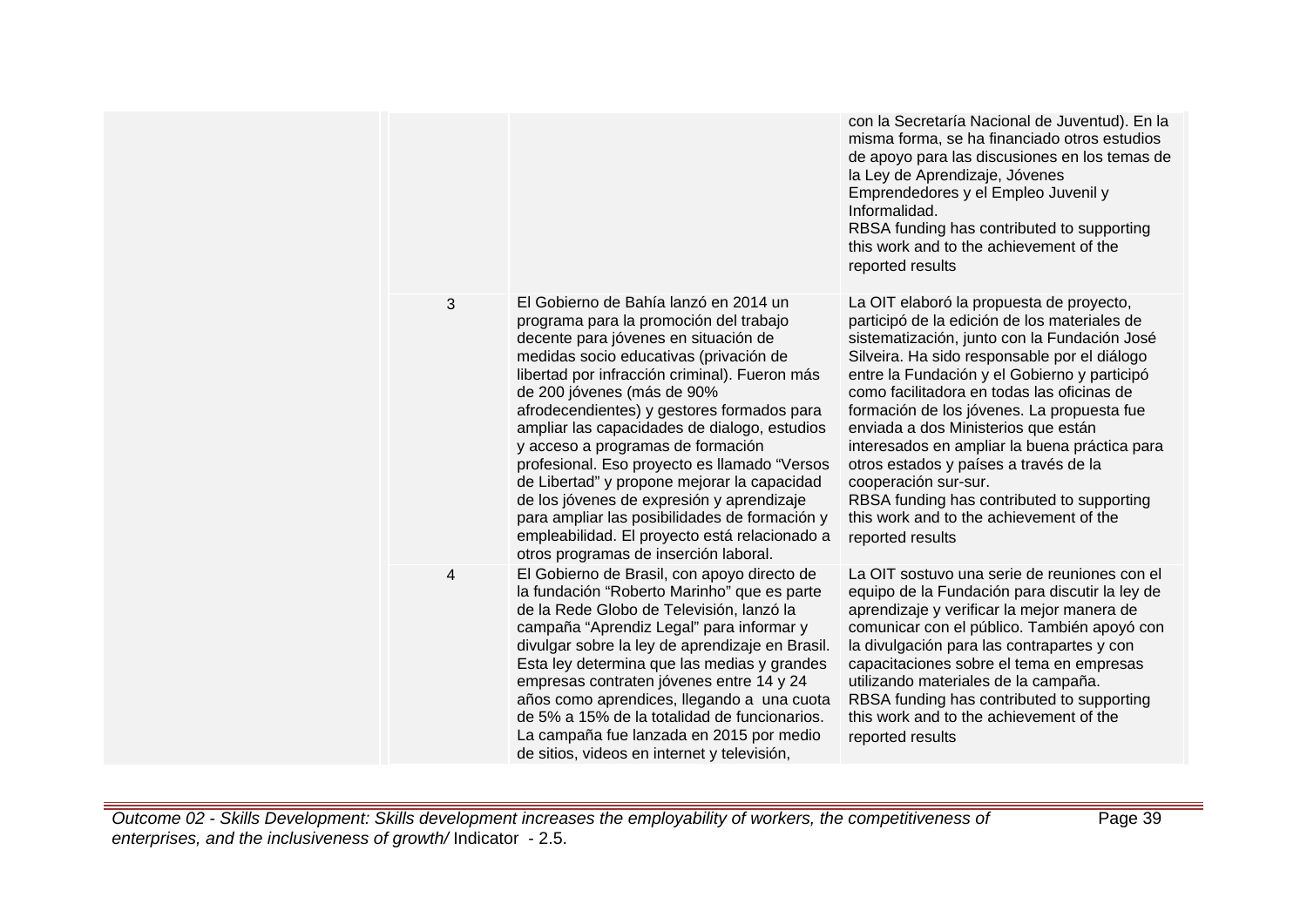#### **Mexico/MEX104**

Mandantes generan más y mejores empleos, particularmente para jóvenes

1 En 2014, se establece la Agenda Nacional Juventudes con la finalidad del fortalecimiento de organizaciones de jóvenes para abogar por sus derechos, espacios de participación en el diseño y la implementación de políticas públicas a través de talleres de capacitación y mesas de diálogo con 70 Organizaciones de la Sociedad Civil y agencias del Sistema de Naciones Unidas como UNFPA, PNUD, OIT y OPS.

La OIT brindó asistencia técnica al Instituto Mexicano de la Juventud para su Programa Nacional de la Juventud 2014 - 2018 aportando insumos a las estrategias 1.4 "Apoyar la transición de la dinámica escolar a la vida laboral de las y los jóvenes"; a la estrategia 1.5 "Contribuir al logro de la plena inserción socioeconómica de la población joven mediante su incorporación al empleo" y en la estrategia 1.6 "Contribuir al acceso a un empleo decente para las y los jóvenes, para favorecer su empleabilidad y la protección social".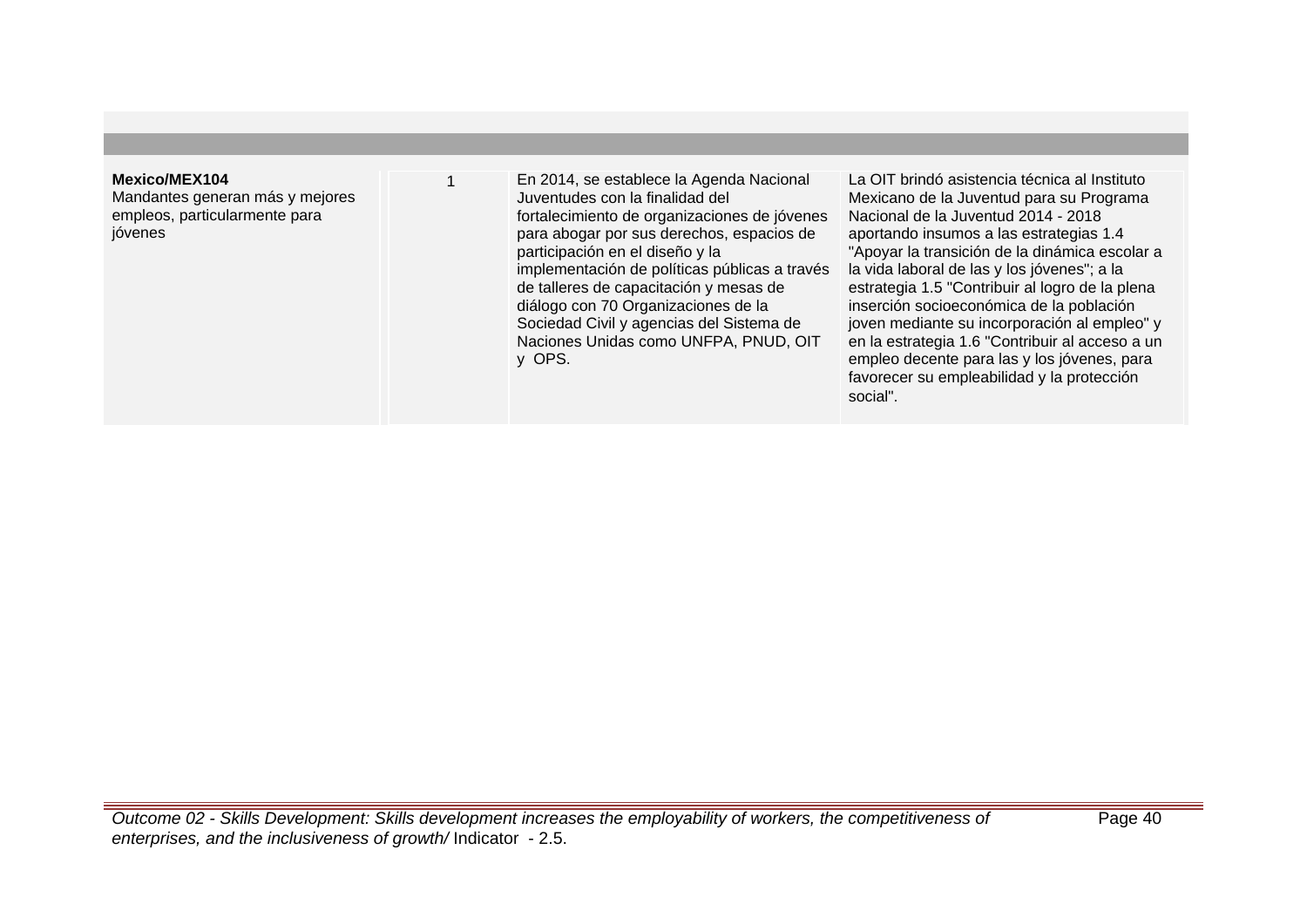#### **Uruguay/URY155**

MTSS y otros ministerios concernidos fortalecidos en su capacidad de diseño e implementación de dispositivos de política pública de fomento del empleo y el desarrollo de las competencias profesionales para los ióvenes

1 Las directrices de la estrategia de la Cultura del Trabajo para el Desarrollo incluye como un tema central el del empleo de los jóvenes, en consonancia con los lineamientos de promoción del trabajo decente juvenil contenidos en la Ley de Empleo Juvenil (19.133) aprobada en el año 2013 y su decreto reglamentario de abril de 2015. La Dirección Nacional de Empleo (DINAE) ha hecho del empleo de jóvenes uno de los ejes central de su gestión, al punto que en base a lo establecido en la mencionada ley ha creado una Unidad de Gestión de la Ley de Empleo Juvenil para administrar y gestionar los contratos laborales y las prácticas formativas que se ejecuten a su amparo. 2 A partir de la reglamentación de la ley de empleo juvenil en abril de 2015, el gobierno ha lanzado su puesta en funcionamiento e implementación a escala nacional. Se reglamentaron y pusieron en funcionamiento los diversos dispositivos creados en la ley y especificados en el decreto: los contratos de Primera Experiencia Laboral; los contratos de Trabajo Protegido Joven y las Prácticas formativas en empresas. También en ejecusión de la ley y el decreto se puso en funcionmiento la Comisión Interinstitucional de Promoción del Trabajo Decente Juvenil, para articular y coordinar las políticas y programas de formación y empleo de jóvenes en el Uruguay. En cuanto a la asignación de recursos humanos y financieros: con fondos del Instituto Nacional

La OIT a través del Programa de Apoyo a las políticas de empleo y formación de jóvenes, apoya técnicamente la implementación de la ley y su segumiento mediante colaboración en materia de monitoreo y evaluación, articulación entre organismos públicos con cometidos en materia de formación y empleo en la Comisión Interinsitucional, generación y socialización de conocimientos en materia de políticas formativas y contratos de aprendizaje y el análisis de su aplicabilidad en el Uruguay, promoción y fortalecimiento de los interlocutores sociales para su participación en ámbitos de diálogo social sobre políticas de formación y empleo de jóvenes.

La OIT a través del Programa de Apoyo a las políticas de empleo y formación de jóvenes en el Uruguay apoya técnicamente la convocatoria a la Comisión y su funcionamiento cotidiano.